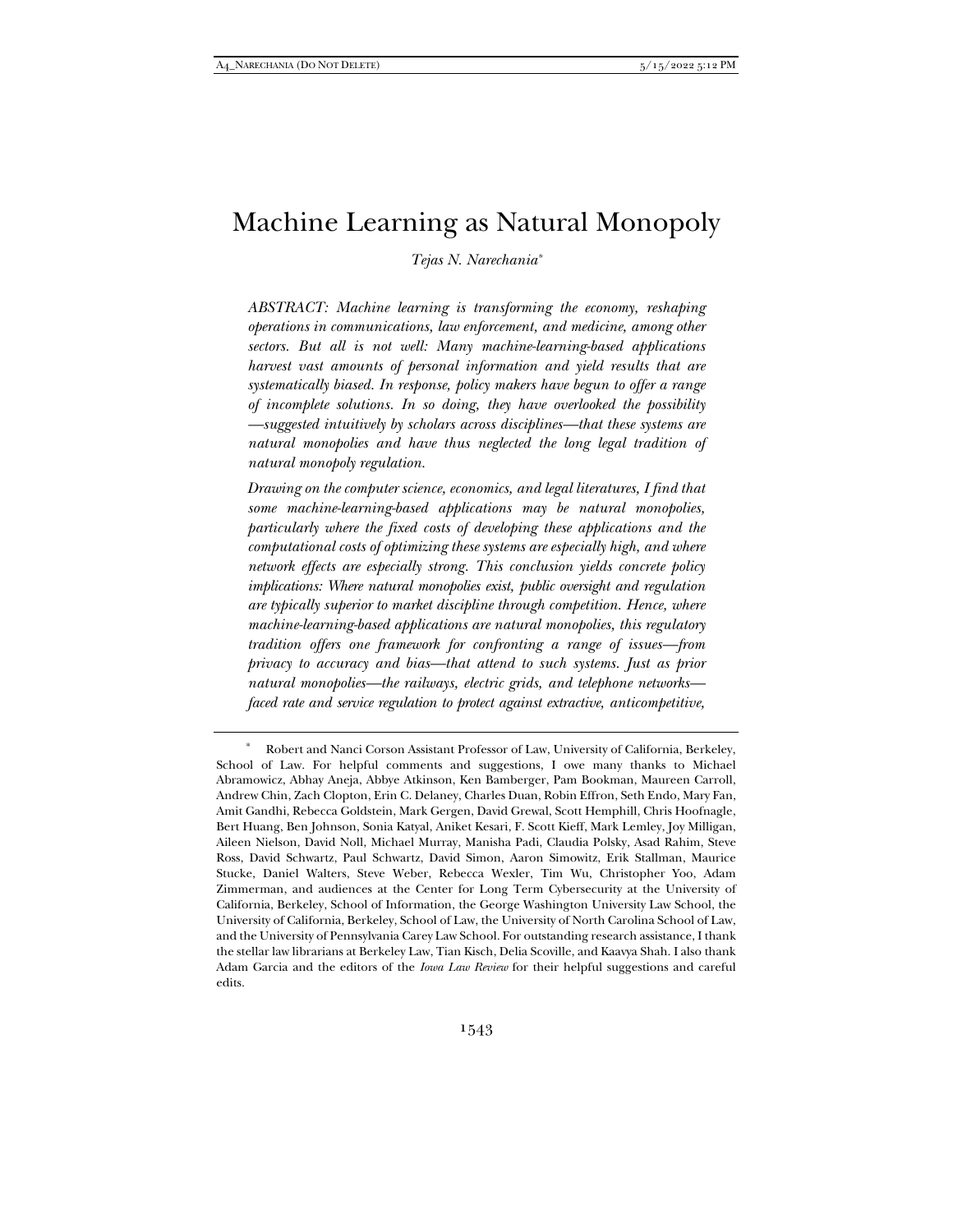*and undemocratic behaviors, so too might machine-learning-based applications face similar public regulation to limit intrusive data collection and protect against algorithmic redlining, among other harms.* 

|  | II. NATURAL MONOPOLIES AND REGULATION  1557                         |
|--|---------------------------------------------------------------------|
|  | UNDERSTANDING NATURAL MONOPOLIES  1557<br>$A_{\cdot}$               |
|  | NATURAL MONOPOLIES AND REGULATORY POLICY 1559<br>B.                 |
|  | 1.                                                                  |
|  | 2.                                                                  |
|  | 3.                                                                  |
|  | III. MACHINE LEARNING AS NATURAL MONOPOLY 1569                      |
|  | $A_{\cdot}$                                                         |
|  | MACHINE LEARNING AS NATURAL MONOPOLY  1574<br>B.                    |
|  |                                                                     |
|  |                                                                     |
|  | Machine Learning's Virtuous Circle 1584<br>3.                       |
|  | IV. MACHINE LEARNING AND REGULATORY POLICY 1588                     |
|  | SOME PROBLEMS OF MACHINE-LEARNING-BASED<br>A.                       |
|  |                                                                     |
|  | MACHINE LEARNING AND MONOPOLY REGULATION  1596<br>B.                |
|  | Informational Rate Setting for Privacy Harms 1596<br>$\mathbf{1}$ . |
|  | 2. Service Standards for Accuracy and Bias Harms 1603               |
|  | 3.                                                                  |

V. CONCLUSION: PUBLIC REGULATION AND PRIVATE POWER......... 1613

# I. INTRODUCTION

Our modern economy has been built atop industries regulated as natural monopolies. Railroads, for example, helped to transform the country's agrarian economy to an industrial one, opening distant markets to massproduced goods.1 Power utilities brought electricity to homes and businesses

<sup>1</sup>*. See generally* SARAH H. GORDON, PASSAGE TO UNION: HOW THE RAILROADS TRANSFORMED AMERICAN LIFE, 1829–1929 (1996) (describing and examining the economic, legal, and social effects of the expansion of the railways nationwide).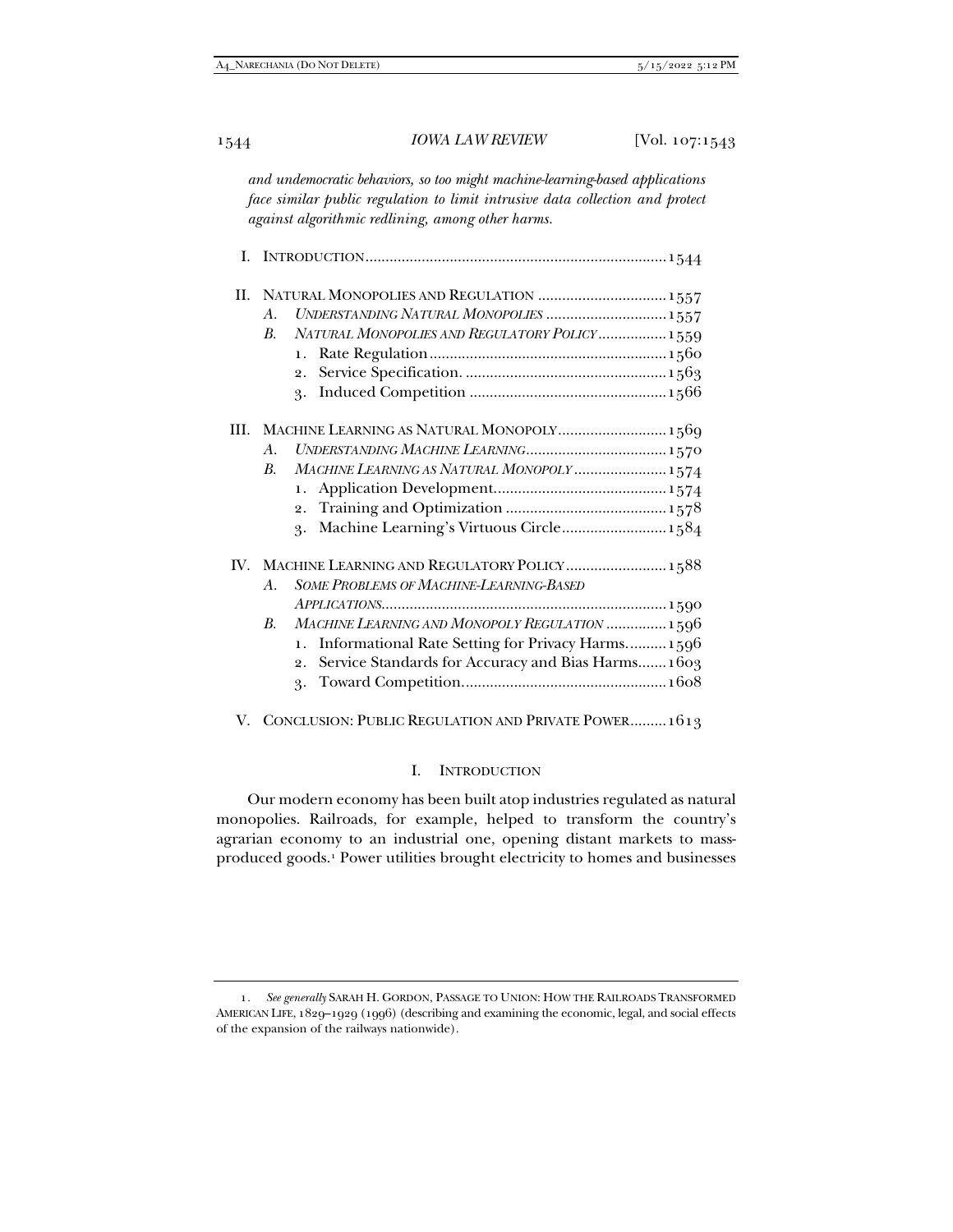nationwide.2 And the telephone helped to knit together far-flung communities by way of a single unified communications network.3

Now a new class of natural monopoly—one that again seems critical to our evolving modern economy—may be emerging. Machine-learning-based applications (sometimes termed artificially intelligent systems) are transforming the ways we generate, store, use, and interpret information.4 Such applications are embedded in a vast range of systems—from medicine to law enforcement to internet platforms and beyond.5 In short, machine-learningbased applications are beginning to pervade the economy, transforming operations across sectors, much as the railways, electric grids, and communications platforms once did.6

Natural monopolies are exemplary candidates for regulation.7 This is for two reasons: One, because they are *monopolies*, consumers are likely to face high prices, poor quality, or both. Two, because these markets tend *naturally*  to monopoly control, competition is unlikely to address these price- and quality-related problems—indeed, attempts to introduce competition may be more harmful than helpful. So how might we address the problems that attend to inefficiently high prices or substandard quality without turning to competitors (who, in other contexts, typically aim to offer better products at better prices)? Regulation. As Judge Posner once explained, regulating natural monopolies helps avoid "wasteful" competition by trading a promise

4*. See, e.g.*, STUART RUSSELL, HUMAN COMPATIBLE: ARTIFICIAL INTELLIGENCE AND THE PROBLEM OF CONTROL 62–102 (2019) (cataloguing near-term and long-term changes based on artificial intelligence and suggesting that, cumulatively, these developments "could change the dynamic of history").

<sup>2</sup>*. See, e.g.*, Eric Biber, Sarah E. Light, J.B. Ruhl & James Salzman, *Regulating Business Innovation as Policy Disruption: From the Model T to Airbnb*, 70 VAND. L. REV. 1561, 1589–90 (2017).

<sup>3</sup>*. See, e.g.*, TIM WU, THE MASTER SWITCH: THE RISE AND FALL OF INFORMATION EMPIRES 4 (Vintage Books 2011). *See generally* JONATHAN E. NUECHTERLEIN & PHILIP J. WEISER, DIGITAL CROSSROADS: TELECOMMUNICATIONS LAW AND POLICY IN THE INTERNET AGE (2d ed. 2013) (describing the development of the nation's telecommunications industry (and of its telecommunications policy)).

<sup>5</sup>*. See, e.g.*, Jason Furman & Robert Seamans, *AI and the Economy*, 19 INNOVATION POL'Y & ECON. 161, 161–62, 177, 181–82 (2019); *see also* James Bessen, Stephen Michael Impink, Lydia Reichensperger & Robert Seamans, *The Business of AI Startups* 2–3, 24–25 (BU Sch. of L., L. & Econ. Series, Working Paper No. 18-28, 2018) (describing the impact of artificial intelligence on labor markets across sectors).

 <sup>6.</sup> STUART J. RUSSELL & PETER NORVIG, ARTIFICIAL INTELLIGENCE: A MODERN APPROACH 28 (3d ed. 2015) (explaining that "many thousands of AI applications are deeply embedded in the infrastructure of every industry" (quoting RAY KURZWEIL, THE SINGULARITY IS NEAR: WHEN HUMANS TRANSCEND BIOLOGY 204 (2005))); *see also* PEDRO DOMINGOS, THE MASTER ALGORITHM: HOW THE QUEST FOR THE ULTIMATE LEARNING MACHINE WILL REMAKE OUR WORLD, at xi (2015) ("You may not know it, but machine learning is all around you.").

<sup>7</sup>*. E.g.*, George L. Priest, *The Origins of Utility Regulation and the "Theories of Regulation" Debate*, 36 J.L.&ECON. 289, 295 (1993) (explaining that natural monopolies "have traditionally provided the strongest public interest justification for regulation").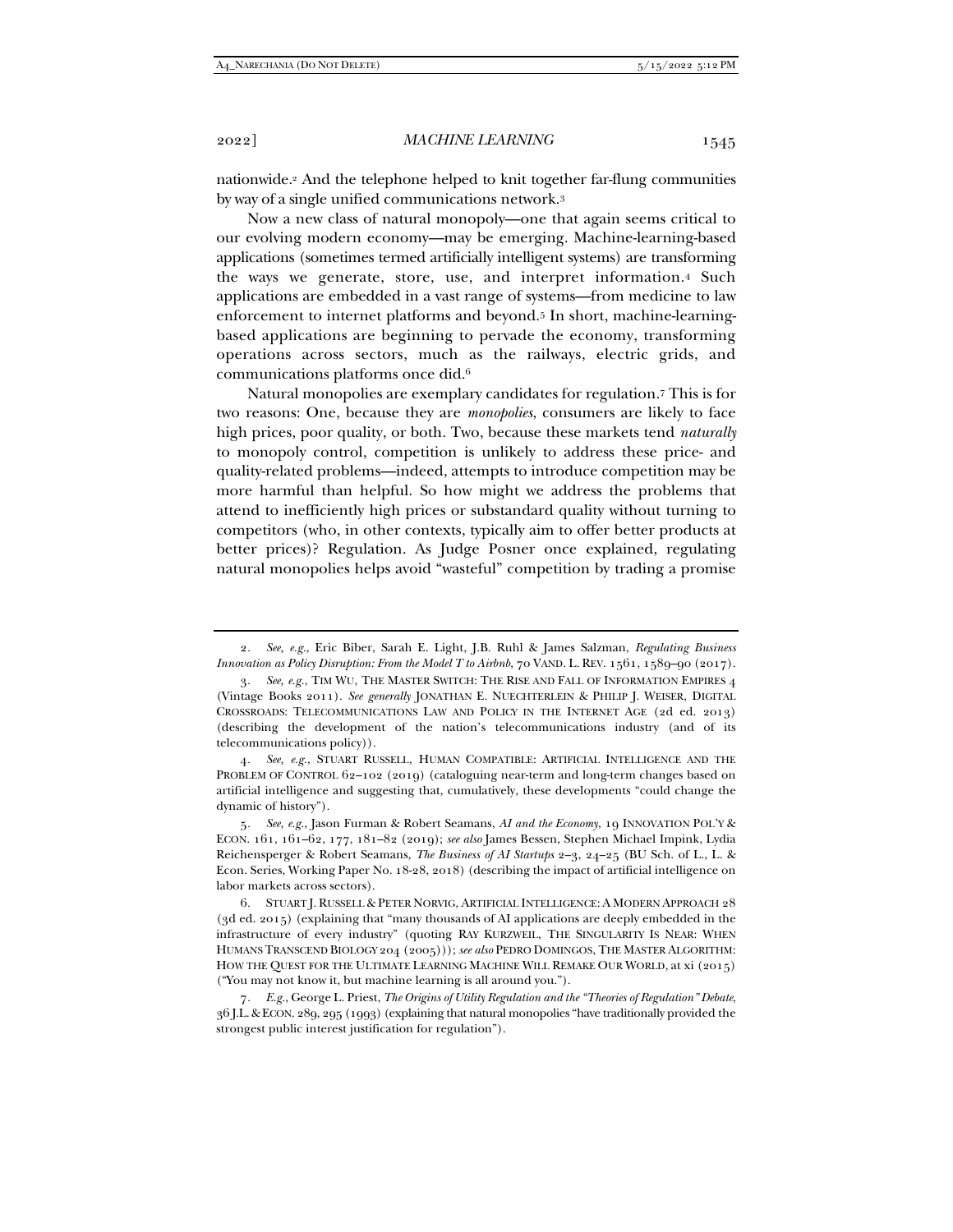of monopoly status to one provider "in exchange [for] a commitment to provide reasonable service at reasonable rates."8

Hence, to return to the telecommunications precedent, regulators would grant telephone providers a license to operate in exchange for public oversight.9 Such oversight has historically encompassed rate regulation (to ensure that consumers were not charged inefficiently high prices), service specification (to ensure that the monopoly service satisfied public standards), and build-out requirements (to ensure that the network served the entire community), among other rules.10 Of course, this process was not perfect. It was difficult, for example, for regulators to calculate the real costs of a telephone provider's network, to predict the investments required for upkeep and expansion, and to assess a reasonable profit. And providers themselves had a stake in inflating their costs, exaggerating their difficulties, and currying favor with local authorities.<sup>11</sup> But policy makers agreed that public regulation and oversight of this sort—such defects notwithstanding—were preferable to any alternative (such as unregulated monopolist control of a given market).<sup>12</sup>

9*. See, e.g.*, Cmty. Commc'ns Co. v. City of Boulder, 455 U.S. 40, 43–46 (1982).

 10. NUECHTERLEIN & WEISER, *supra* note 3, at 32–40; *see also* DELOS F. WILCOX, MUNICIPAL FRANCHISES: A DESCRIPTION OF THE TERMS AND CONDITIONS UPON WHICH PRIVATE CORPORATIONS ENJOY SPECIAL PRIVILEGES IN THE STREETS OF AMERICAN CITIES 252–396 (1910) (describing, in detail, provisions in some of the earliest municipal franchise contracts).

11. NUECHTERLEIN & WEISER, *supra* note 3, at 34–35.

 <sup>8.</sup> Omega Satellite Prods. v. City of Indianapolis, 694 F.2d 119, 126 (7th Cir. 1982); *see also* Richard A. Posner, *Natural Monopoly and Its Regulation*, 21 STAN. L. REV. 548, 548–50 (1969) [hereinafter Posner, *Natural Monopoly*] (describing and explaining the natural monopoly concept). Judge Posner was ultimately skeptical that this theory for regulation applied to cable television systems, as *Omega Satellite* (and his other writings) suggest. *Omega Satellite*, 694 F.2d at 126 (describing the finding of natural monopoly conditions "sketchy"); Richard A. Posner, *The Appropriate Scope of Regulation in the Cable Television Industry*, 3 BELL J. ECON. & MGMT. SCI. 98, 111 (1972) [hereinafter Posner, *Scope*]; *see also* Richard A. Posner, *Theories of Economic Regulation*, 5 BELL J. ECON. & MGMT. SCI. 335, 337–39 (1974) [hereinafter Posner, *Theories*] (finding a reformulation of the public interest theory to be unsatisfactory).

 <sup>12.</sup> An alternative theory, advanced by George Stigler (among many others), is that regulation is itself a commodity that is best understood as demanded by some and supplied by others. *See* George J. Stigler, *The Theory of Economic Regulation*, 2 BELL J. ECON. & MGMT. SCI. 3, 11 –16 (1971). Judge Posner compared Stigler's theory to the "public interest" theory of regulation elaborated above to a somewhat more cynical "capture" theory of regulation and concluded that neither adequately explained all utility regulation (which includes, but is not necessarily limited to, natural monopoly regulation). *See* Posner, *Theories*, *supra* note 8, at 343–44. Others have since taken a more pluralistic approach. *See* Priest, *supra* note 7, at 293–94.

I do not mean to weigh in on this longstanding debate over the true origins of utility regulation, though I suspect that no single theory can adequately explain the true origins of utility regulation across all states and municipalities nationwide. It suffices for my purposes to note that certain forms of regulation can be—and have long been—justified by the (apparent) existence of natural monopoly conditions. *See* WILCOX, *supra* note 10, at 28–33 (explaining that municipal utility franchising is explained, in part, by "the natural tendency toward monopoly" in such markets).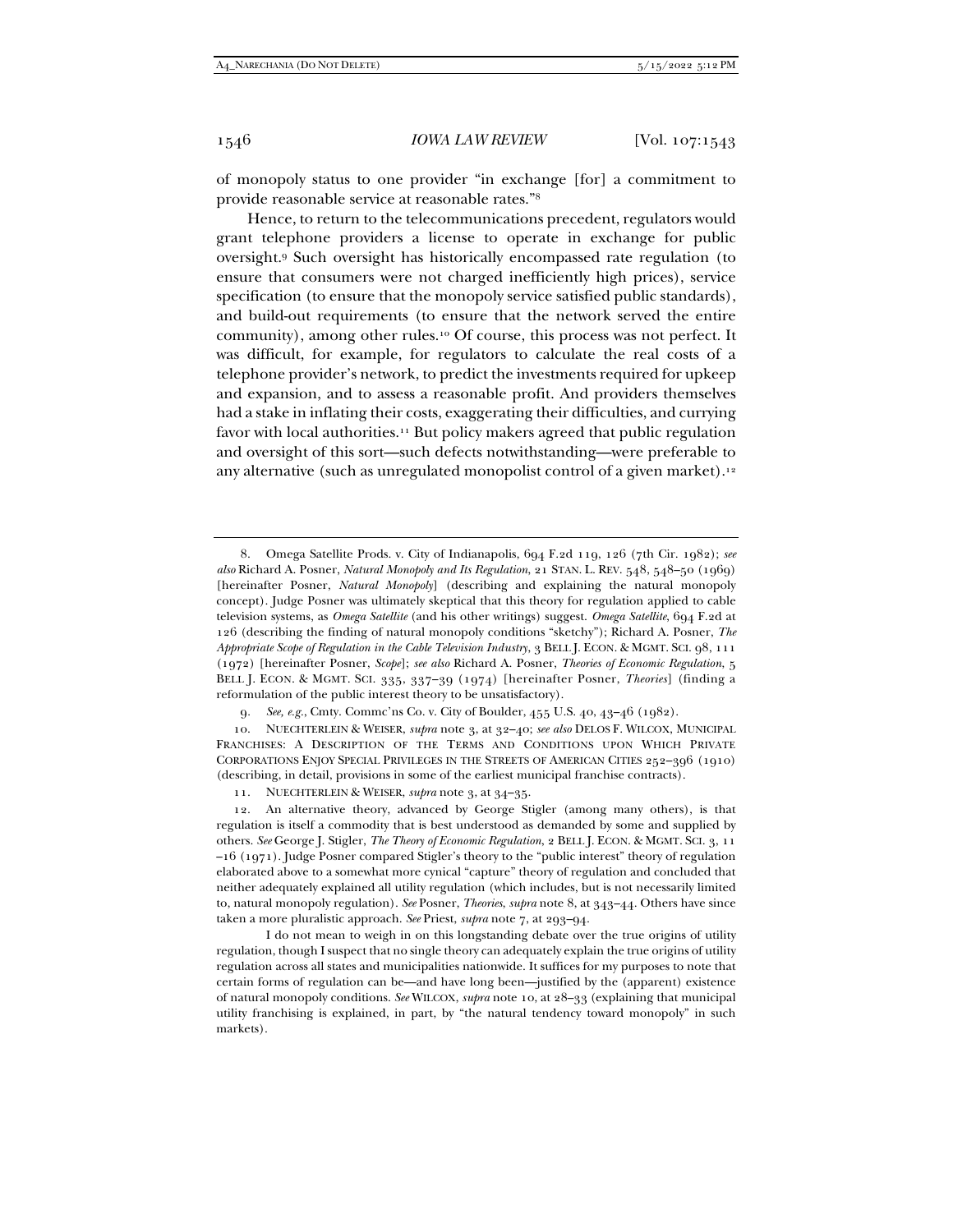2022] *MACHINE LEARNING* 1547

Such regulation has since fallen out of favor in many of these contexts —not necessarily for any defect in this basic theory undergirding natural monopoly regulation generally, but rather because these industries have since been disrupted in ways that undermine their status as natural monopolies.13 For example, once new telecommunications competitors like MCI proved it possible to provide long-distance service wirelessly,<sup>14</sup> in competition with AT&T's wired networks, policy makers no longer saw that market as naturally tending toward monopoly, thereby undermining the case for regulatory control and leading to that market's deregulation.15 The railways were likewise disrupted by technological advancements in automotives, trucking, and air travel, leading to deregulation across the transportation industries.16

These sectors have experienced waves of deregulation. But policy makers are only now beginning to consider the possibilities for addressing the problems—rooted, perhaps, in monopoly conditions—that attend to machine-learning-based applications. For example, the White House recently announced the creation of the National Artificial Intelligence Initiative Office to "set[] AI technical standards" and to develop a "risk assessment framework" for such applications, among other initiatives.17 But the possibility that machine-

<sup>13</sup>*. See, e.g.*, Biber et al., *supra* note 2, at 1591–92; Michael E. Levine, *Revisionism Revised? Airline Deregulation and the Public Interest*, 44 L. & CONTEMP. PROBS. 179, 191–93 (1981); *see also infra* notes 14–15; *cf.* CLAYTON M. CHRISTIANSEN, THE INNOVATOR'S DILEMMA: WHEN NEW TECHNOLOGIES CAUSE GREAT FIRMS TO FAIL 9–19 (1997) (describing such disruption). *But see* Priest, *supra* note 7, at 290 (suggesting that it was skepticism for this "public interest" natural monopoly theory of regulation—skepticism driven by the *Journal of Law and Economics* itself—that "significantly contributed to the movement toward broad deregulation"). One other explanation for the fading popularity of such regimes lies in the problems of regulatory capture and the difficulties with rate setting described above. I address these problems in more detail *infra* notes 74–78 and accompanying text. And, as noted above, I do not mean to discount the possibility that changes in the regulatory apparatus were motivated by something other than—or something in addition to—these technological developments. Rather, as above, it suffices for my purposes to note that changes in the regulatory regime may be—and have been—justified by technological changes that affect market structure (no matter whether we can pinpoint any single or set of historically-accurate rationale(s) for such shifts in the prevailing regulatory paradigm). *See supra* note 12 and accompanying text.

 <sup>14.</sup> MCI was initially known, more formally, as Microwave Communications, Inc., but was later renamed to MCI Communications Corp. In either event, the company was one of AT&T's primary competitors in the long-distance telephony market (among other markets). *See generally*  PHILIP LOUIS CANTELON, THE HISTORY OF MCI 1968–1988 (1993) (describing a history of MCI from 1968 to 1988).

<sup>15</sup>*. See* W. KIP VISCUSI, JOSEPH E. HARRINGTON, JR. & JOHN M. VERNON, ECONOMICS OF REGULATION AND ANTITRUST 534–44 (4th ed. 2005) (describing the economic significance of microwave transmission); *see also* NUECHTERLEIN & WEISER, *supra* note 3, at 40–51 (describing the developments leading to the enactment of the (largely deregulatory) Telecommunications Act of 1996).

<sup>16</sup>*. See, e.g.*, ALFRED E. KAHN, THE ECONOMICS OF REGULATION: PRINCIPLES AND INSTITUTIONS, at xv–xxxvii (1988); *see also* STEPHEN BREYER, REGULATION AND ITS REFORM 237 –39 (1982) (discussing deregulation in the trucking industry).

 <sup>17.</sup> Press Release, White House Off. of Sci. & Tech. Pol'y, The White House Launches the National Artificial Intelligence Initiative Office (Jan. 12, 2021), https://trumpwhitehouse.archiv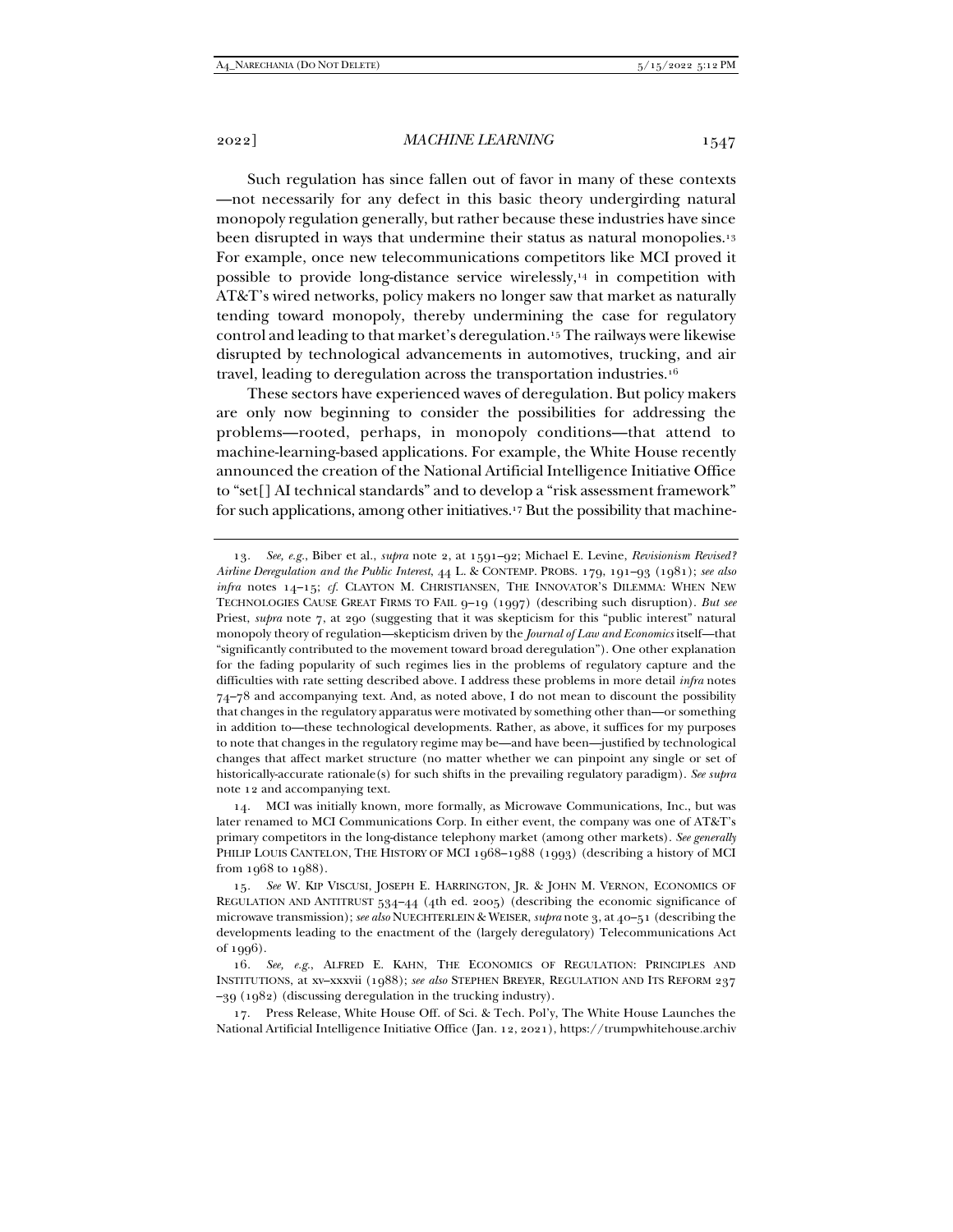learning-based applications—that artificially intelligent systems—are natural monopolies suggests an even more robust range of regulatory possibilities. Just as in the early days of the railways and the telephone networks, society may be better off with regulated applications, ones with legally specified rates and service conditions. In short, the tradition of natural monopoly regulation offers policy makers the opportunity to regulate machine-learning-based applications in line with shared public values regarding privacy, accuracy, and algorithmic bias, all while granting the public the opportunity to participate in those regulatory proceedings.

In this Article, I analyze the claim, occasionally made intuitively by scholars across disciplines, that machine-learning-based applications are natural monopolies.18 Some lessons from the computer science and economics

 The Risk Assessment Framework is meant to help "better manage risks to individuals, organizations, and society associated with artificial intelligence . . . [by] improv[ing] the ability to incorporate trustworthiness considerations into the design, development, use, and evaluation of AI products, services, and systems." *AI Risk Management Framework*, NAT'L INST. OF STANDARDS & TECH., https://www.nist.gov/itl/ai-risk-management-framework [https://perma.cc/8YTT-ZWHV].

18*. See, e.g.*, Oren Bracha & Frank Pasquale, *Federal Search Commission? Access, Fairness, and Accountability in the Law of Search*, 93 CORNELL L. REV. 1149, 1180 (2008) ("It is unclear whether search engines fall under the strict definition of a natural monopoly, but they exhibit very similar characteristics." (footnote omitted)); Steven Weber & Gabriel Nicholas, *Data, Rivalry and Government Power: Machine Learning Is Changing Everything*, 14 GLOB. ASIA 23, 26 (2019) ("[T]here's justification for concern about natural monopolies . . . ."); *see also* AD J.W. VAN DE GEVEL & CHARLES N. NOUSSAIR, THE NEXUS BETWEEN ARTIFICIAL INTELLIGENCE AND ECONOMICS 97 (2013) ("For the first in a new class of products, a natural monopoly may briefly exist."); A. Michael Froomkin, Ian Kerr & Joelle Pineau, *When AIs Outperform Doctors: Confronting the Challenges of a Tort-Induced Over-Reliance on Machine Learning*, 61 ARIZ. L. REV. 33, 88 (2019) (suggesting that machine-learning-based applications face "high fixed costs and low marginal costs[,] resembl[ing] the economic profile of a so-called natural monopoly"); Benjamin L. Mazer, Nathan Paulson & John H. Sinard, *Protecting the Pathology Commons in the Digital Era*, ARCHIVES PATHOLOGY & LAB'Y MED. 1037, 1038 (2020) ("[O]paque [machine learning] algorithms can lead to a natural monopoly."); Ad J.W. van de Gevel & Charles N. Noussair, Artificial Intelligence and Economics: From Homo Sapiens to Robo Sapiens 5 (International Conference on Advances in Computing, Electronics and Communication, 2015), https://www.seekdl.org/conferences/pap er/details/4669.html [https://perma.cc/5Q7Y-9YKK] (suggesting that "AI systems, including autonomous robots, can be expected to generally have th[e] type of cost structure" associated with natural monopolies); Romesh Vaitilingam, *How Leading Economists View Antitrust in the Digital Economy*, LONDON SCH. OF ECON. & POL. SCI. (Nov. 18, 2020), https://blogs.lse.ac.uk/businessr eview/2020/11/18/how-leading-economists-view-antitrust-in-the-digital-economy [https://perma.cc/ 5PDQ-7DXR] ("The tech industry is rife with natural monopolies, which are routinely regulated in other sectors.") (internal quotation marks omitted). *But see* Herbert Hovenkamp, *Antitrust and Platform Monopoly*, 130 YALE L.J. 1952, 1971 (2021) ("Few platforms are natural monopolies.").

 Many commentators have focused on search markets in particular (without regard to whether those search applications rely on machine learning technology). *See* FRANCESCO DUCCI, NATURAL MONOPOLIES IN DIGITAL PLATFORM MARKETS 5, 47-75 (2020) (concluding that "[t]he

es.gov/briefings-statements/white-house-launches-national-artificial-intelligence-initiative-office [https://perma.cc/2EVA-5TT5]; *see* National Artificial Intelligence Initiative, 15 U.S.C. § 9411 (2021); Exec. Order No. 13,859, 84 Fed. Reg. 3967 (Feb. 11, 2019); Christopher S. Yoo & Alicia Lai, *Regulation of Algorithmic Tools in the United States*, 13 J.L. & ECON. REGUL. 7, 9–15 (2020) (providing overview of federal regulatory initiatives for various artificial intelligence applications).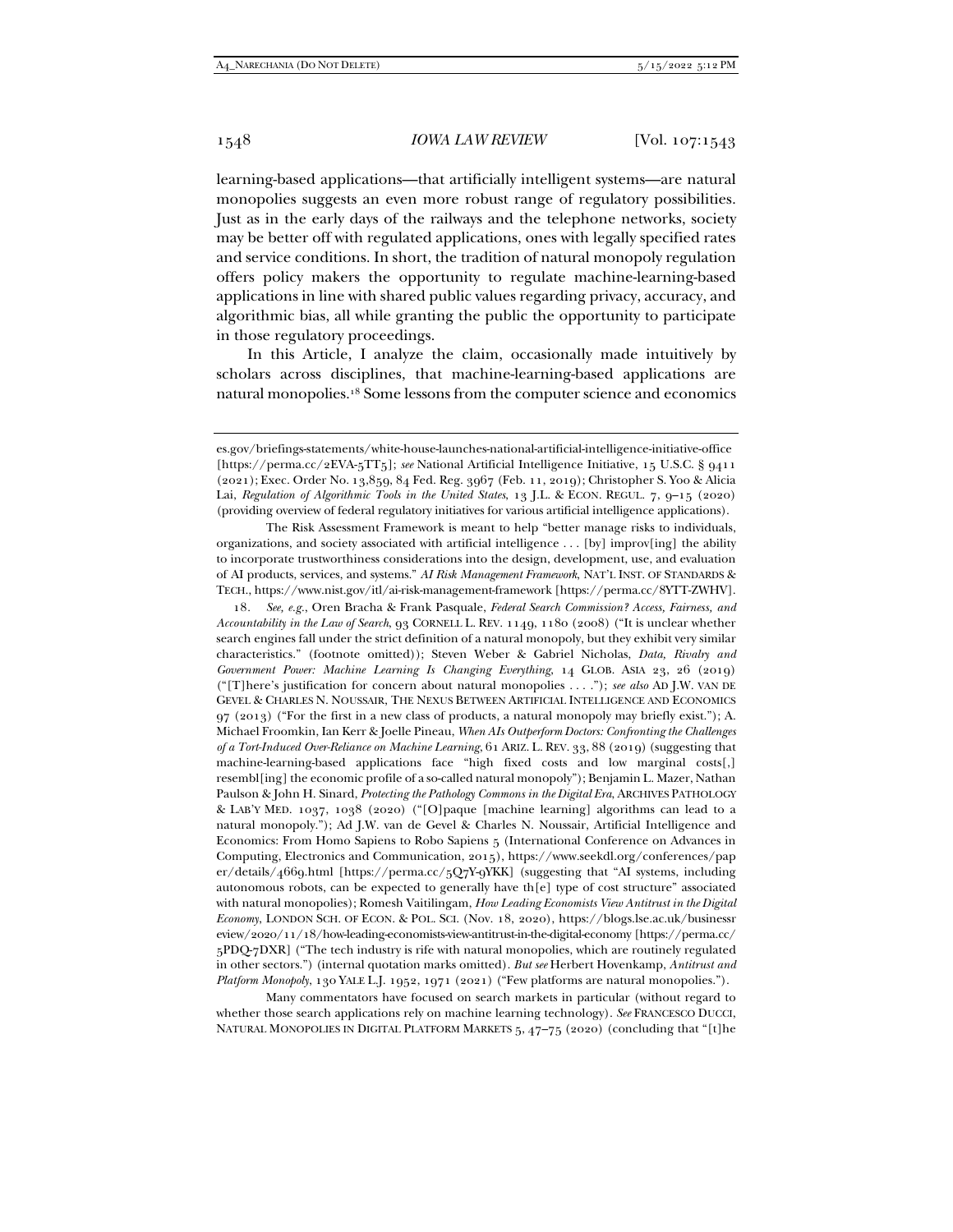literatures may seem to confirm this contested intuition in some cases, particularly where development and data costs are high and network effects are strong.19 And lessons from the legal literature chart a regulatory path forward.20

The defining characteristic of a natural monopoly is that the benefits of scale increase over the entire relevant market, such that the average cost to serve each consumer approaches some lower limit.<sup>21</sup> Stated similarly, it is, on average, more efficient to serve a given market with only one provider rather than with many (no matter the number of providers actually in the market at any time).22 In at least some cases, this definition of natural monopolies seems to apply to machine-learning-based applications. This is for at least three reasons.

One, for some applications, the fixed costs of developing a machinelearning-based application overwhelm the marginal costs: It is far more expensive to develop the application than it is to make it available to its consumers. Of course, this is true for most software development: It is comparatively costless to deploy a software program (like Microsoft Windows or Google Sheets) once it is through development.23 But machine-learningbased applications have even higher fixed costs.24 The costs of acquiring the specialized hardware and volumes of data necessary to "train" the application

predictive and universal nature of horizontal search are such that data can give rise to a natural monopoly," but reaching different conclusions for different sorts of applications); Rufus Pollock, *Is Google the Next Microsoft: Competition, Welfare and Regulation in Online Search*, 9 REV. NETWORK ECON., Dec. 2010, at 1, 3 (noting that the "service" section of a search engine bears a "much greater resemblance to a natural monopoly" than does the "software" section); Ioannis Lianos & Evgenia Motchenkova, *Market Dominance and Search Quality in the Search Engine Market*, 9 J. COMP. L. & ECON. 419, 435 (2013) ("[T]he cost structure of Google's universal search engine is close to that of natural monopolies . . . ."); Vaitilingam, *supra* note 18 (interviewing two academic economists who conclude that search is a natural monopoly). *But cf.* Eric K. Clemons & Nehal Madhani, *Regulation of Digital Businesses with Natural Monopolies or Third-Party Payment Business Models: Antitrust Lessons from the Analysis of Google*, 27 J. MGMT. INFO. SYS. 43, 63 (2010) (contending that "Google is not a natural monopoly" but drawing from prior natural monopoly regulatory regimes to consider approaches in internet search).

19*. See infra* Section III.B.

20*. See id.*

21*. See, e.g.*, VISCUSI ET AL., *supra* note 15, at 401–02; William J. Baumol, *On the Proper Cost Tests for Natural Monopoly in a Multiproduct Industry*, 67 AM. ECON. REV. 809, 819 (1977) [hereinafter Baumol, *Proper Cost*].

22*. See* Posner, *Natural Monopoly*, *supra* note 8, at 548 ("If the entire demand within a relevant market can be satisfied at lowest cost by one firm rather than by two or more, the market is a natural monopoly, whatever the actual number of firms in it."). I explain this in greater detail, *infra* Section II.A*; see also* William J. Baumol, *Quasi-Permanence of Price Reductions: A Policy for Prevention of Predatory Pricing*, 89 YALE L.J. 1, 11–14 (1979) [hereinafter Baumol, *Quasi-Permanence*] (comparing and contrasting the concept of scale with the concept of subadditivity).

23*. See, e.g.*, Microsoft Corp. v. AT&T Corp., 550 U.S. 437, 439 (2007). This is especially so when considering the costs of setting up a distribution architecture as among the fixed costs of software development.

24*. See infra* Section III.B.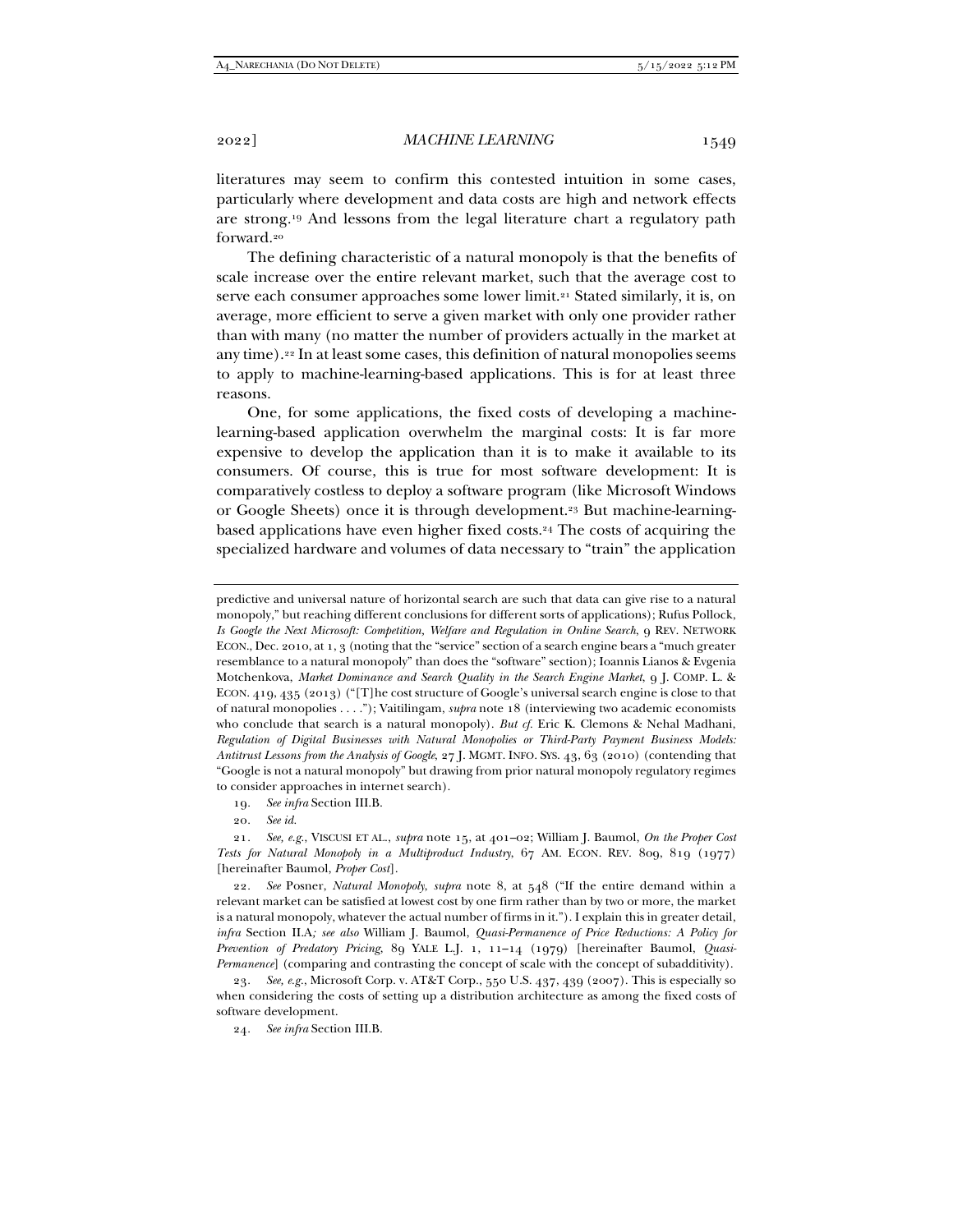can yield fixed costs that can outpace marginal costs at an even greater pace.25 Competition in such a market (among aspiring natural monopolists) may thus yield higher losses (through wasteful duplication) and fewer gains.

Two, the computational process of training a machine-learning-based application is itself another significant fixed cost.26 Machine-learning-based applications can be understood as developed in two stages—training and then prediction or classification.27 In training, such applications must surmount a steep learning curve until optimized—until the costs of further training (in terms of, say, additional data acquisition and computing power) outweigh the benefits of such training (in terms of accuracy).28 Training is computationally costly: Though training complexity (computationally speaking) varies across applications and specific machine-learning implementations, it is generally far more costly to train an application than it is to ask a trained application to respond to a query—to, say, predict a successful treatment regimen, identify a criminal suspect, or respond to an online search query.29 Hence, this vast difference between the fixed costs of training and the marginal costs of prediction suggests that the average marginal computational cost of each prediction is likely to decrease across all users of the application—in short, machine-learning-based applications appear computationally subadditive, a sufficient condition for natural monopoly. This is particularly true for deep learning applications that are based upon large text- or image-based datasets and that demand intense computational power, including, for example, GPT-3 (a powerful language prediction model).30 A second such application is likely

 <sup>25.</sup> I use the term "train" here in quotation marks in view of the controversy over whether it is accurate or appropriate to say that these algorithmic systems are capable of being trained or of learning. *See, e.g.*, RUSSELL & NORVIG, *supra* note 6, at 1041–48 (summarizing this debate). After this instance, I no longer place the term in quotation marks—but, by doing so, do not mean to diminish the significance of this philosophical, etymological, and, indeed, existential question.

<sup>26</sup>*. See infra* Section III.B.2.

<sup>27</sup>*. See, e.g*., David Lehr & Paul Ohm, *Playing with the Data: What Legal Scholars Should Learn About Machine Learning*, 51 U.C. DAVIS L. REV. 653, 655 (2017) (suggesting "that legal scholars should think of machine learning as consisting of two distinct workflows," first, the design, development and training of an application, and second, an application "deployed and making decisions in the real world").

<sup>28</sup>*. See, e.g.*, IAN GOODFELLOW, YOSHUA BENGIO & AARON COURVILLE, DEEP LEARNING 114  $-17$  (2016) (explaining that as "the training set increases" the "optimal capacity" of the machine learning system also increases until it "plateaus" in view of having "reach[ed] sufficient complexity to solve the task").

<sup>29</sup>*. See infra* Section III.B.2.

<sup>30</sup>*. See, e.g.*, TOM B. BROWN, BENJAMIN MANN, NICK RYDER, MELANIE SUBBIAH, JARED KAPLAN, PRAFULLA DHARIWAL, ARVIND NEELAKANTAN, PRANAV SHYAM, GIRISH SASTRY, AMANDA ASKELL, SANDHINI AGARWAL, ARIEL HERBERT-VOSS, GRETCHEN KRUEGER, TOM HENIGHAN, REWON CHILD, ADITYA RAMESH, DANIEL M. ZIEGLER, JEFFREY WU, CLEMENS WINTER, CHRISTOPHER HESSE, MARK CHEN, ERIC SIGLER, MATEUSZ LITWIN, SCOTT GRAY, BENJAMIN CHESS, JACK CLARK, CHRISTOPHER BERNER, SAM MCCANDLISH, ALEC RADFORD, ILYA SUTSKEVER & DARIO AMODEI, CORNELL UNIV., LANGUAGE MODELS ARE FEW-SHOT LEARNERS 5 (2020), https://arxiv.org/abs/2005.14165 [https:// perma.cc/8XRK-NLPV].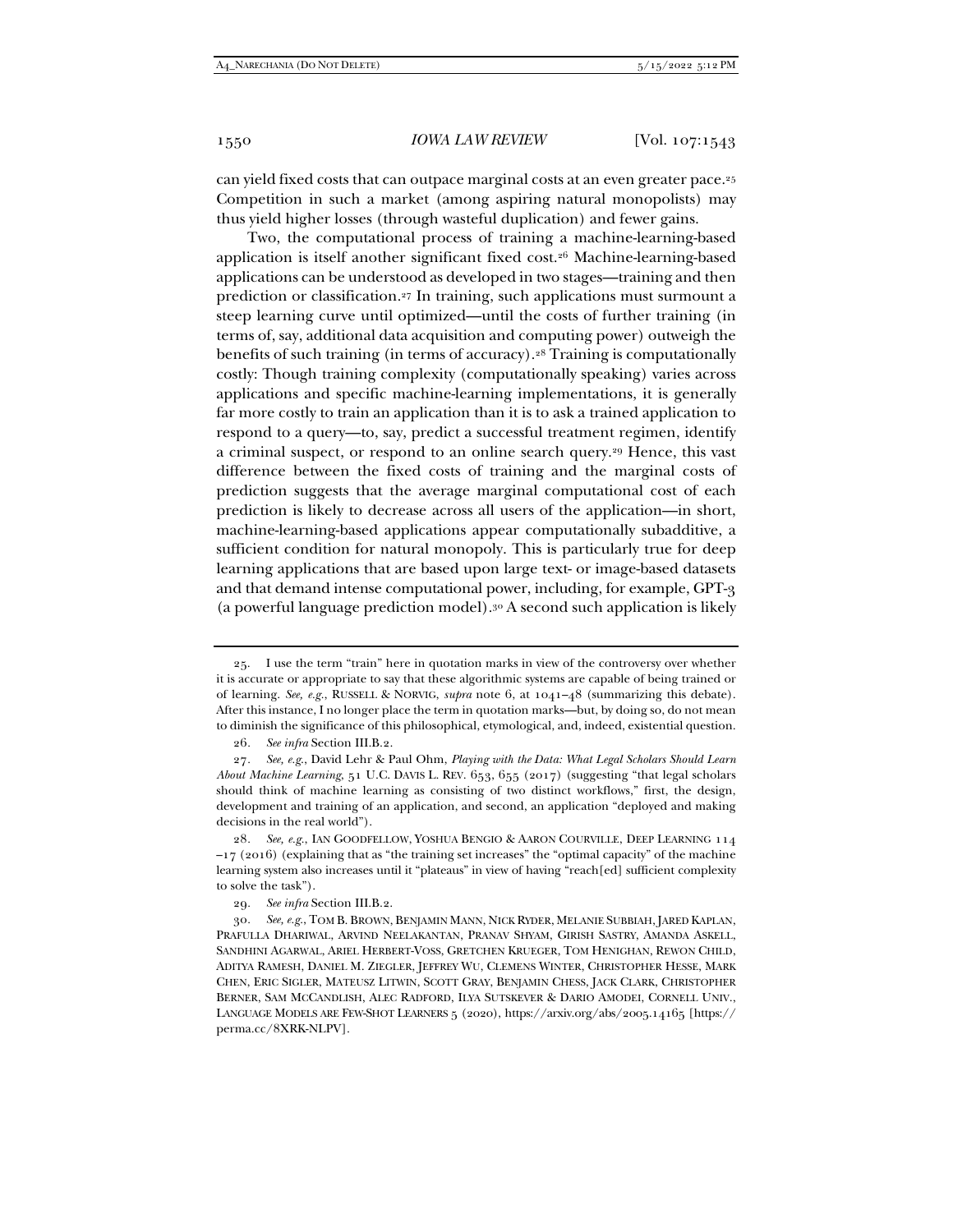to duplicate the costs and training efforts of the first application, while adding little new capacity and apparent comparative benefit.31 The second provider is largely redundant: It is akin to a series of parallel railroad tracks, or a second, overbuilt telephone network.

Three, some machine learning algorithms—deep learning or continual learning systems, for example—continue training even after development, using information drawn from their practical applications to further improve accuracy or performance.32 This process of retraining—a virtuous circle, to adopt the industry's terminology—can give the first system deployed at scale an insurmountable lead.33 The reason is straightforward: The first system to market gains access to new training data—data from market consumers —before any competitor. That new information makes the first system better still (compared to its competitors)—and so that system may earn even more subscribers. Those new subscribers give that first system even more information with which to further improve—and so on. In such cases, one provider is consistently better—or, at minimum, has access to better and more complete data—than the rest.34 Hence, given these network effects, limiting the market to one provider helps ensure that that system "learns" from the entire corpus of information provided by the market it serves.35

<sup>31</sup>*. See infra* Section III.B. As I explain there, my claim turns on some tricky questions of market definition. And, as I readily concede, some applications may operate in markets that can sustain competition because, say, different applications may serve different segments of the same market. *See infra* note 185–86 and accompanying text (noting possibilities for product differentiation). In short, I am careful not to suggest that all machine-learning-based applications necessarily operate in a natural monopoly market. Rather, my claim is, as I say above, more narrow: I find it likely that at least some machine-learning-based applications, when serving a single market, are natural monopolists. *See also infra* note 35–36 and accompanying text. ("I do not mean to contend that all algorithmic systems . . . fall into this category. But I do conclude that some machine-learning-based applications [in some scenarios] . . . seem to tend toward natural monopoly." (foonote omitted)).

 <sup>32.</sup> Importantly, not all machine learning systems learn continually. *See, e.g.*, Arti K. Rai, Isha Sharma & Christina Silcox, *Accountability, Secrecy, and Innovation in AI-Enabled Clinical Decision Software*, 7 J.L. & BIOSCIENCES, Jan.–June 2020, at 1, 3, 5 (explaining that machine-learning-based applications "could either be locked, or [] could be allowed to learn in real-time from new data to which it was exposed," but that the "FDA has thus far cleared only locked models" for use in clinical settings).

<sup>33</sup>*. See* ANDREW NG, LANDING AI, AI TRANSFORMATION PLAYBOOK: HOW TO LEAD YOUR COMPANY INTO THE AI ERA 4 (2019), https://landing.ai/wp-content/uploads/2020/05/Landing AI\_Transformation\_Playbook\_11-19.pdf [https://perma.cc/Y5LW-A4BW]; *see also* Jaehun Lee, Taewon Suh, Daniel Roy & Melissa Baucus, *Emerging Technology and Business Model Innovation: The Case of Artificial Intelligence*, 5 J. OPEN INNOVATION: TECH., MKT. & COMPLEXITY 44, 49–51 (2019) (similarly describing the "virtuous cycle of AI").

<sup>34</sup>*. See, e.g.*, Frank Pasquale, *Rankings, Reductionism, and Responsibility*, 54 CLEV. ST. L. REV. 115, 129–30 (2006) ("Growing numbers of searches on a given service give that service ever more data to refine and improve its index. The 'rich get richer,' making the search and rankings field a very difficult one to enter." (foonote omitted)).

<sup>35</sup>*. See supra* note 25 and accompanying text (regarding my use of the term "train").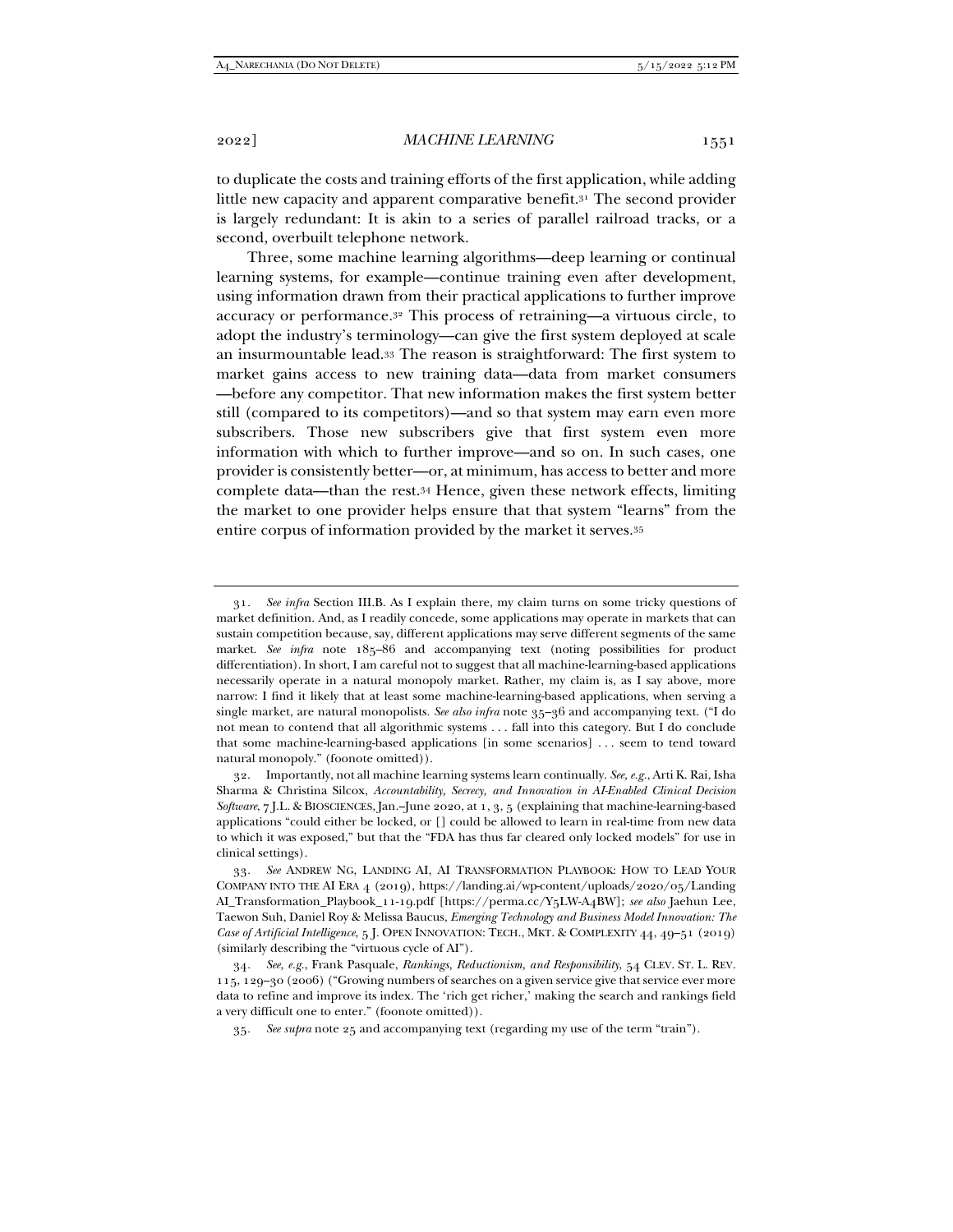I do not mean to contend that all algorithmic systems—a set that includes a vast range of technology, including other systems (e.g., expert systems) that are sometimes also called artificial intelligence—fall into this category.36 But I do conclude that some machine-learning-based applications—especially where data are expensive, computational demands are high, and network effects are strong—seem to tend toward natural monopoly.

This conclusion carries some specific consequences. As noted above, natural monopolists may resist competition, charge supracompetitive prices, and skimp on service quality. In response, policy makers have long sought to regulate natural monopolies in order to retain the gains associated with consolidation, such as the effects of the virtuous circle, while minimizing these harms of monopoly power.37 Drawing upon this tradition of regulation, I begin to consider a policy approach for machine-learning-based systems, focusing on three regulatory levers—rate regulation, service specification, and induced competition—each designed to address problems arising from the natural monopoly condition.

First, monopolists (including natural monopolists) typically charge inefficiently high prices, giving rise to problems that sound in both distributive and welfare concerns. In response, policy makers have traditionally regulated natural monopolists' rates to protect consumers from such charges. In the case of machine learning regulation, this can encompass direct regulation of the data collected and used by these systems and their developers. Drawing from the (perhaps tired) metaphor that consumers "pay" for various services with personal information,38 we can understand providers'

<sup>36</sup>*. See, e.g.*, Bruce G. Buchanan, *Can Machine Learning Offer Anything to Expert Systems?*, 4 MACH. LEARNING 251, 251 (1989) (explaining that, historically, most "expert systems do not employ a learning component to construct parts of their knowledge bases from libraries of previously solved cases"); *cf.* DIGIT. COMPETITION EXPERT PANEL, UNLOCKING DIGITAL COMPETITION: REPORT OF THE DIGITAL COMPETITION EXPERT PANEL 54–55 (2019), https://assets .publishing.service.gov.uk/government/uploads/system/uploads/attachment\_data/file/78554 7/unlocking\_digital\_competition\_furman\_review\_web.pdf [https://perma.cc/4BXX-VT8S] (analogizing digital markets generally to natural monopolies, but concluding that the analogy may not hold across the entire sector).

<sup>37</sup>*. See, e.g.*, Cantor v. Detroit Edison Co., 428 U.S. 579, 595–96 (1976); Otter Tail Power Co. v. United States, 410 U.S. 366, 386–89 (1973) (Stewart, J., concurring in part and dissenting in part); *see also* Priest, *supra* note 7, at 301 (explaining that municipalities regulated utilities, through franchise contracts that set rates and service quality, as early as "the early decades of the nineteenth century").

<sup>38</sup>*. See* Ann Brody Guy, *Reinventing Cybersecurity*, BERKELEY ENG'G (Apr. 14, 2020), https:// engineering.berkeley.edu/news/2020/04/reinventing-cybersecurity [https://perma.cc/3GED-4C9S] (noting the "conventional wisdom" that where "a service is free, you are the product"); *see also* TIM WU, THE ATTENTION MERCHANTS: THE EPIC SCRAMBLE TO GET INSIDE OUR HEADS 376 –81 (2016) (explaining how human behavior is monetized by companies providing free services online); Chris Jay Hoofnagle & Jan Whittington, *Free: Accounting for the Costs of the Internet's Most Popular Price*, 61 UCLA L. REV. 606, 608–12 (2014) (describing how online businesses are offering services marketed as "free" but use such programs to obtain consumer's data in return); Shira Ovide, *Google Ends Its Free Digital Photo Storage*, N.Y. TIMES (Nov. 12, 2020), https://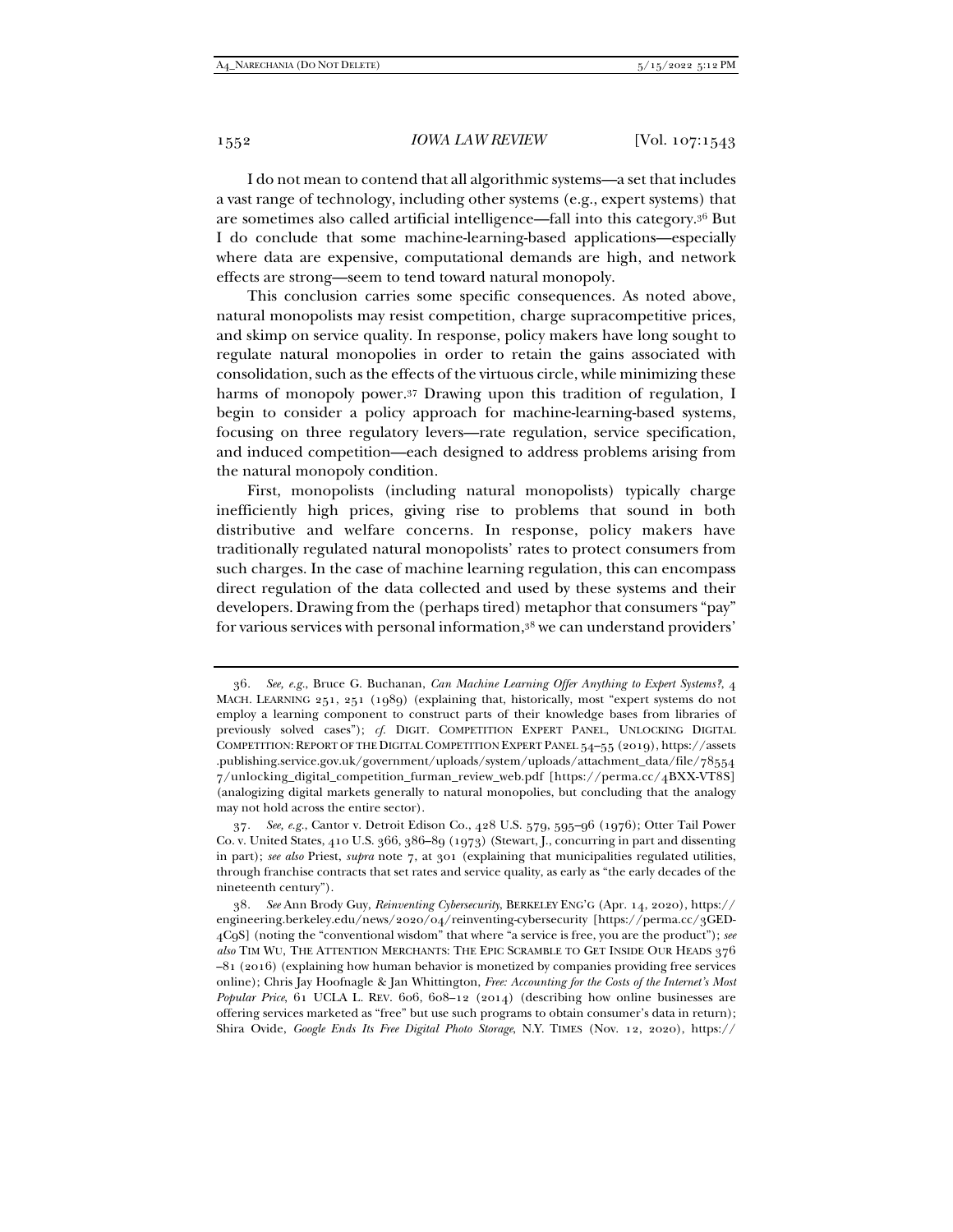privacy-invading data collection practices as an unduly extractive charge, as well as an inefficiently high price that yields welfare losses: Some developers may demand and hoard unfairly vast volumes of user data (using that information to exploit consumers, among other things), while some privacysensitive consumers may decline to use a beneficial machine-learning-based advance because of such demands.39 In response, regulators might promulgate a scheme of rate regulation that both advances privacy interests and reflects public preferences by limiting data collection and use to only that which is reasonably necessary for the continued development of the regulated system, or by directly specifying the information that providers may collect and keep.40 These alternatives—drawn from the leading modes of rate regulation, rate-of-return regulation and price-cap regulation—offer two concrete paths, steeped in an existing regulatory tradition, for addressing the varied privacy-related concerns attending to the volumes of personal information amassed by private companies. Such public law approaches, moreover, are better suited to the relational and interconnected nature of data than privacy law's traditional focus on individual rights and harms.

Second, monopolists may have private incentives to underinvest in their systems in pernicious ways—say, by underinvesting in safety and security protocols or by overlooking the social costs of discrimination.41 Though

39*. See, e.g.*, Maurice E. Stucke, *Should We Be Concerned About Data-opolies?*, 2 GEO. L. TECH. REV. 275, 285–86, 302 (2018) (explaining that a monopolist in a data-intensive industry "has the incentive to reduce its privacy protection below competitive levels and collect personal data above competitive levels" giving rise to privacy harms and deadweight losses); Ryan Calo, *Digital Market Manipulation*, 82 GEO. WASH. L. REV. 995, 1018 (2014); Shira Ovide, *Just Collect Less Data, Period*, N.Y. TIMES (July 16, 2020), https://www.nytimes.com/2020/07/15/technology/just-collect-lessdata-period.html [https://perma.cc/4FQX-9WTG] ("For the companies, there's no downside to limitless data collection, and there's little to prevent them from doing so in the United States."); *see also* Jennifer Valentino-DeVries, *Coronavirus Apps Show Promise but Prove a Tough Sell*, N.Y. TIMES (Dec. 7, 2020), https://www.nytimes.com/2020/12/07/technology/coronavirus-exposure-alertapps.html [https://perma.cc/W88U-UE8N] (explaining that privacy concerns have depressed interest in coronavirus-related contact-tracing applications); Cynthia Cole, Brooke Chatterton & Natalie Sanders, *The Safety of Privacy: Increased Privacy Concerns May Prevent Effective Adoption of Contact Tracing Apps*, LAW.COM (Aug. 18, 2020, 7:00 AM), https://www.law.com/legaltechnews/ 2020/08/18/the-safety-of-privacy-increased-privacy-concerns-may-prevent-effective-adoption-ofcontact-tracing-apps [https://perma.cc/CH4L-MC79] ("Privacy concerns, which lead to low adoption rates, are a barrier to the success of a contact tracing app.").

40*. See, e.g.*, *infra* note 234 and accompanying text (describing HIPAA as an example of such a provision); *cf.* CAL. CIV. CODE § 1798.100 (West 2020) (explaining that personal information may be used for business purposes only to the extent such use is "reasonably necessary and proportionate").

41*. See, e.g.*, Tejas N. Narechania, *The Secret Life of a Text Message*, 120 COLUM. L. REV. F. 198, 205 (2020) (suggesting that telephone providers "may have private incentives . . . to underinvest in safety-related infrastructure"). In some cases, providers might even discriminate intentionally. *Cf.* Elena Botella, *TikTok Admits It Suppressed Videos by Disabled, Queer, and Fat Creators*, SLATE (Dec.

www.nytimes.com/2020/11/12/technology/2020s-hot-gadget-is-the-computer.html [https://perma. cc/RL7Z-SVND] (explaining that Google's service "has never really been free" because "Google uses our photos to train its software systems").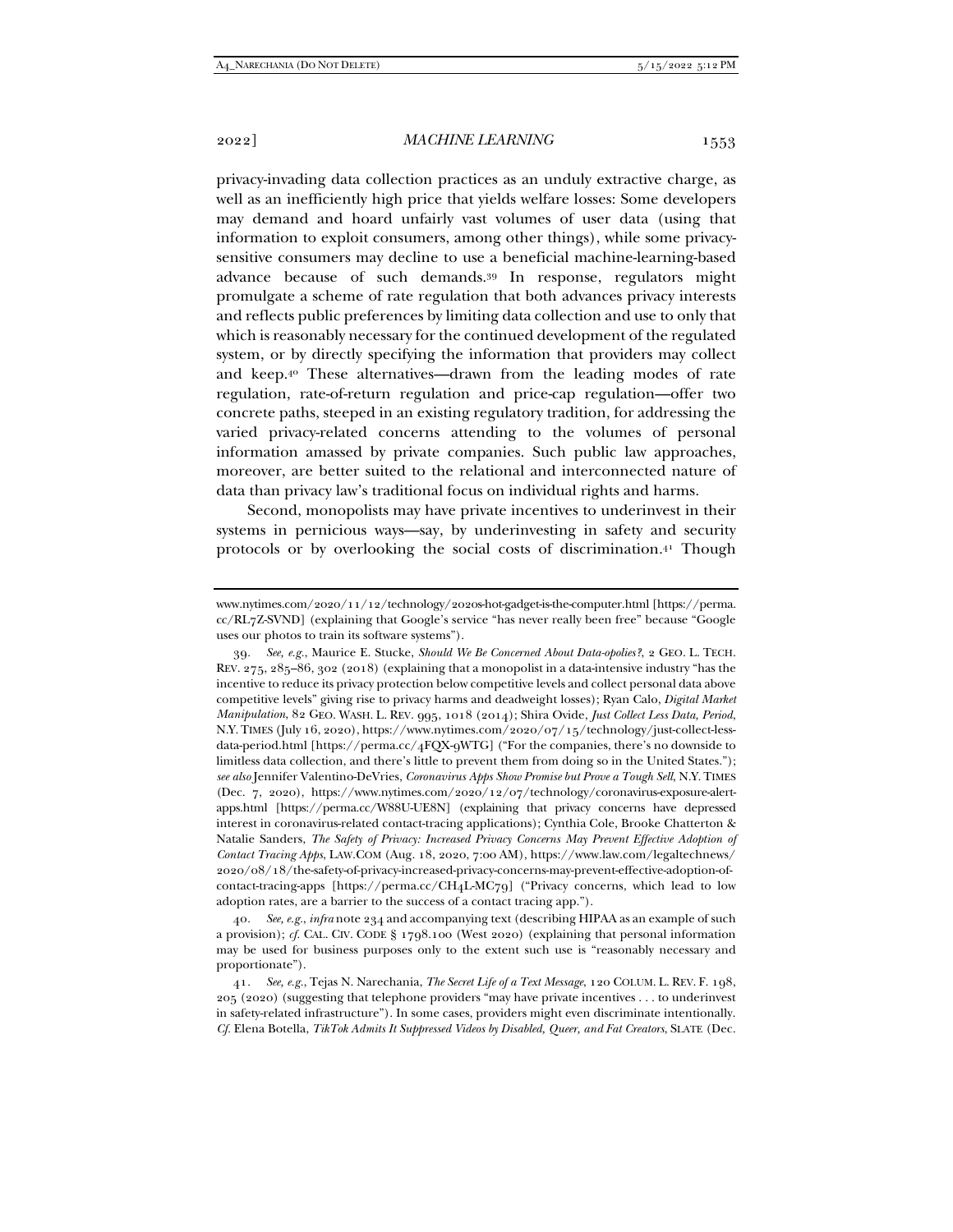competition can cause providers to offer ever-better services and to ensure that their products are available to the widest possible market, such competition is unlikely to discipline more highly concentrated markets.42 Hence, regulatory authorities have instead set service-quality standards for such providers to account for the difference between private incentives and the public good.43 In the machine learning context, such regulation could take several forms. For one, regulators might require that systems satisfy some regulatorily-prescribed standard for accuracy (notwithstanding computational or market-based measures of optimization), to prevent the harms of a faulty medical application, or to prevent errant arrests based on defective facial recognition systems. Or regulators might use their authority to address bias and algorithmic redlining by requiring that these systems do not discriminate against historically marginalized and disadvantaged populations. In short, regulators might substitute social metrics—metrics that fare better along dimensions of accountability, legitimacy, and transparency, among other values—for computational ones.44

Finally, because competition in natural monopoly markets can be wasteful and inefficient,45 regulators will sometimes instead seek to induce efficient competition—and the concomitant competition-based outcomes (to avoid prescribing rates and service standards). For example, regulators sometimes require putative monopolists to compete by bidding for a franchise to serve a natural monopoly market (rather than compete within that market), thereby avoiding duplicative and wasteful fixed investments.46 In

 45. Posner, *Natural Monopoly*, *supra* note 8, at 548 (suggesting that sustained competition in natural monopoly markets "produces inefficient results").

46*. See, e.g.*, Cmty. Commc'ns Co. v. City of Boulder, 660 F.2d 1370, 1373 (10th Cir. 1981) ("[T]he City . . . concluded that cable systems are natural monopolies. Consequently, the City became concerned that CCC, because of its headstart, would always be the only cable operator in

<sup>4, 2019, 5:07</sup> PM), https://slate.com/technology/2019/12/tiktok-disabled-users-videossuppressed.html [https://perma.cc/NN93-JP4E] ("TikTok, a social network video app with more than 1 billion downloads globally, admitted Tuesday to a set of policies that had suppressed the reach of content created by users assumed to be 'vulnerable to cyberbullying.'").

<sup>42</sup>*. See* Restoring Internet Freedom, 35 FCC Rcd. 12328, para. 48, 12351 n.170 (order on remand) (Oct. 27, 2020) (suggesting that competition among providers will improve safety-related services and applications).

<sup>43</sup>*. See infra* notes 80–89 and accompanying text.

<sup>44</sup>*. See* Munn v. Illinois, 94 U.S. 113, 124–25 (1876) (affirming regulators' power to regulate private providers "for the public good"); K. Sabeel Rahman, *The New Utilities: Private Power, Social Infrastructure, and the Revival of the Public Utility Concept*, 39 CARDOZO L. REV. 1621, 1634–38 (2017); *see also* SOLON BAROCAS, MORITZ HARDT & ARVIND NARAYANAN, FAIRNESS AND MACHINE LEARNING: LIMITATIONS AND OPPORTUNITIES 13 (2021), https://fairmlbook.org/pdf/ fairmlbook.pdf [https://perma.cc/2Q6G-VZWW] (introducing "formal methods for characterizing ... problems [relating to objectionable results of machine learning systems] and assess[ing] various computational methods for addressing them"); *cf.* Seth Katsuya Endo, *Technology Opacity & Procedural Injustice*, 59 B.C. L. REV. 821, 862–63 (2018) (highlighting the importance of participation values (as against accuracy and efficiency concerns) when considering whether to use predictive coding in litigation discovery contexts).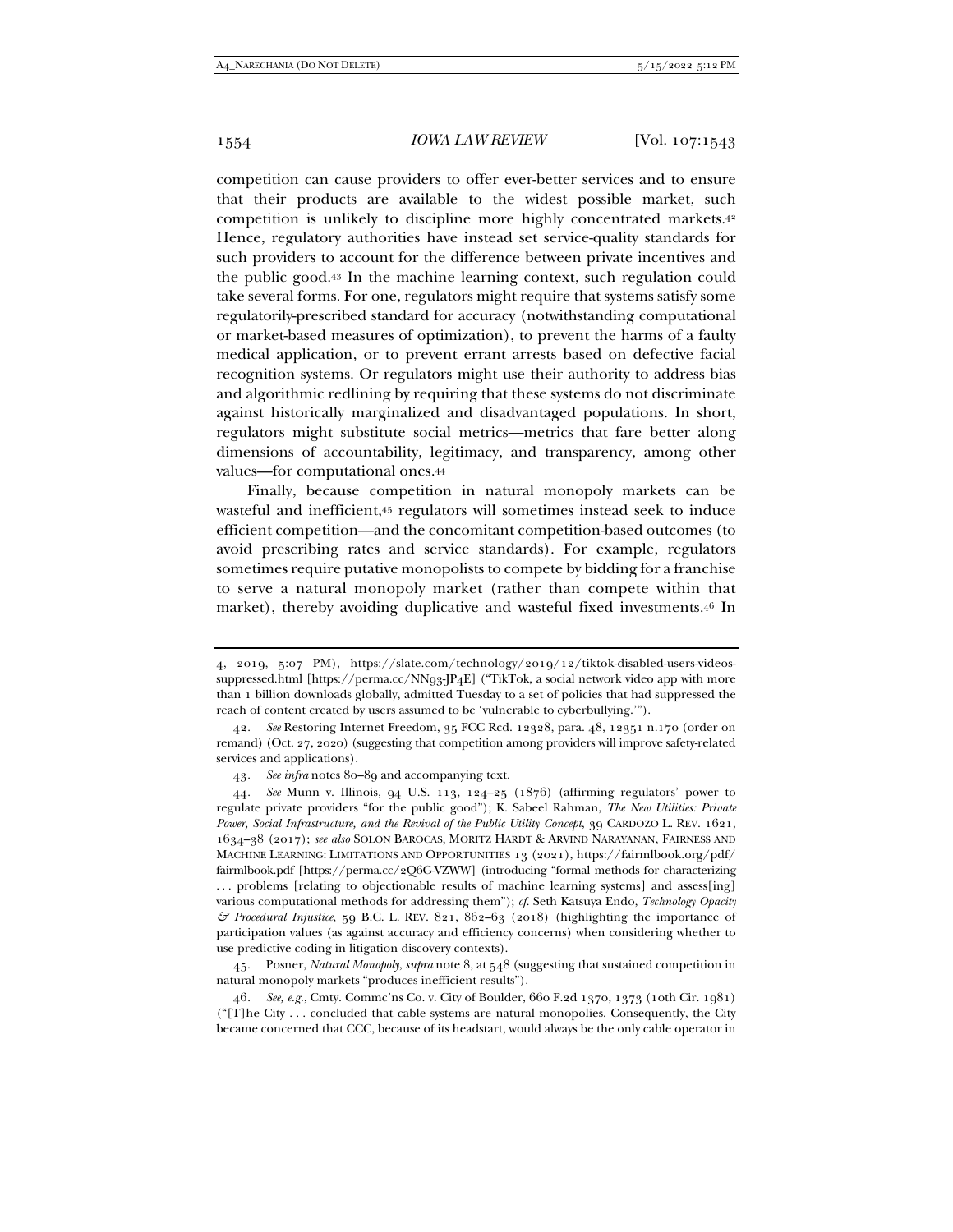2022] *MACHINE LEARNING* 1555

other contexts, policy makers aim to induce efficient competition by lowering the barriers to market entry by, say, allowing new competitors to share in existing investments,47 or by imposing sharing requirements on market participants. Similar outcomes might result from a shift toward franchising for machine-learning-based applications deployed for public purposes (like law enforcement),48 by mandating federated learning or otherwise requiring data-sharing by putative competitors,49 and by closely regulating the terms of shared computing infrastructure providers to ensure neutrality.

In short, machine-learning-based applications make extractive and inefficient demands of their users, and they generate results that are both inaccurate and systematically biased. I do not, to be sure, claim to be the first to identify the accuracy, bias, and general privacy difficulties that attend to these applications.50 Rather, this Article draws together two parallel debates that have informed these findings—one regarding ethics and transparency in machine-learning contexts, and another regarding power and consolidation

48*. See* Deirdre K. Mulligan & Kenneth A. Bamberger, *Procurement as Policy: Administrative Process for Machine Learning*, 34 BERKELEY TECH. L.J. 773, 785–98 (2019).

 49. Charles I. Jones & Christopher Tonetti, *Nonrivalry and the Economics of Data*, 110 AM. ECON. REV. 2819, 2820 (2020) (explaining that firms have incentives to "hoard data in ways that are socially inefficient"). In response, both Mark A. Lemley & Bryan Casey, *Fair Learning*, 99 TEX. L. REV. 743 (2021) and Amanda Levendowski, *How Copyright Law Can Fix Artificial Intelligence's Implicit Bias Problem*, 93 WASH. L. REV. 579 (2018) generally contend that copyright law should be interpreted so as to limit infringement liability for training data, thereby reducing the training costs associated with application development. But, as I elaborate below, copyright is only one limit among several on the availability and use of training data. *See infra* Section IV.B.3; *cf.* Ruckelshaus v. Monsanto Co.,  $467$  U.S.  $986$ , 1018–19 (1984) (finding that, even though data used for product development and regulatory approval may be protected as trade secret and under the Constitution's Taking Clause, statutory schemes for arbitrating a price for the use of that data by competitors satisfy constitutional scrutiny). Federated learning may offer one way out of this quandary. *See TensorFlow Federated: Machine Learning on Decentralized Data*, TENSORFLOW, https://www.tensorflow.org/federated [https://perma.cc/L5PW-DG54] (defining federated learning as "an approach to machine learning where a shared global model is trained across many participating clients that keep their training data locally").

 50. On bias and accuracy, see, for example, Batya Friedman & Helen Nissenbaum, *Bias in Computer Systems*, 14 ACM TRANSACTIONS ON INFO. SYS. 330, 332–37 (1996) (describing preexisting, technical, and emergent bias); *see also* Joy Buolamwini & Timnit Gebru, *Gender Shades: Intersectional Accuracy Disparities in Commercial Gender Classification*, 81 PROC. MACH. LEARNING RSCH. 1, 6–11 (2018) (evaluating three commercial gender classification systems and finding that darker-skinned females are misclassified in up to 34.7 percent of test cases, while lighterskinned males are misclassified in only 0.8 percent of test cases). On privacy and autonomy, see, for example, Julie E. Cohen, *What Privacy Is for*, 126 HARV. L. REV. 1904, 1906, 1912–18 (2013); *see also* M. Ryan Calo, *The Boundaries of Privacy Harm*, 86 IND. L.J. 1131, 1151–52 (2011) (describing and classifying the privacy harms that attend to informational systems, including Google's Gmail (email) service).

Boulder if allowed to expand . . . . The City decided to place a moratorium on CCC's expansion in order to provide other companies the opportunity to make bids to service the remaining parts of Boulder . . . .").

<sup>47</sup>*. See, e.g.*, 47 U.S.C. § 251(c)(3) (2018); *see also* NUECHTERLEIN & WEISER, *supra* note 3, at  $58$  (describing the purpose of  $\S 251(c)(3)$ ).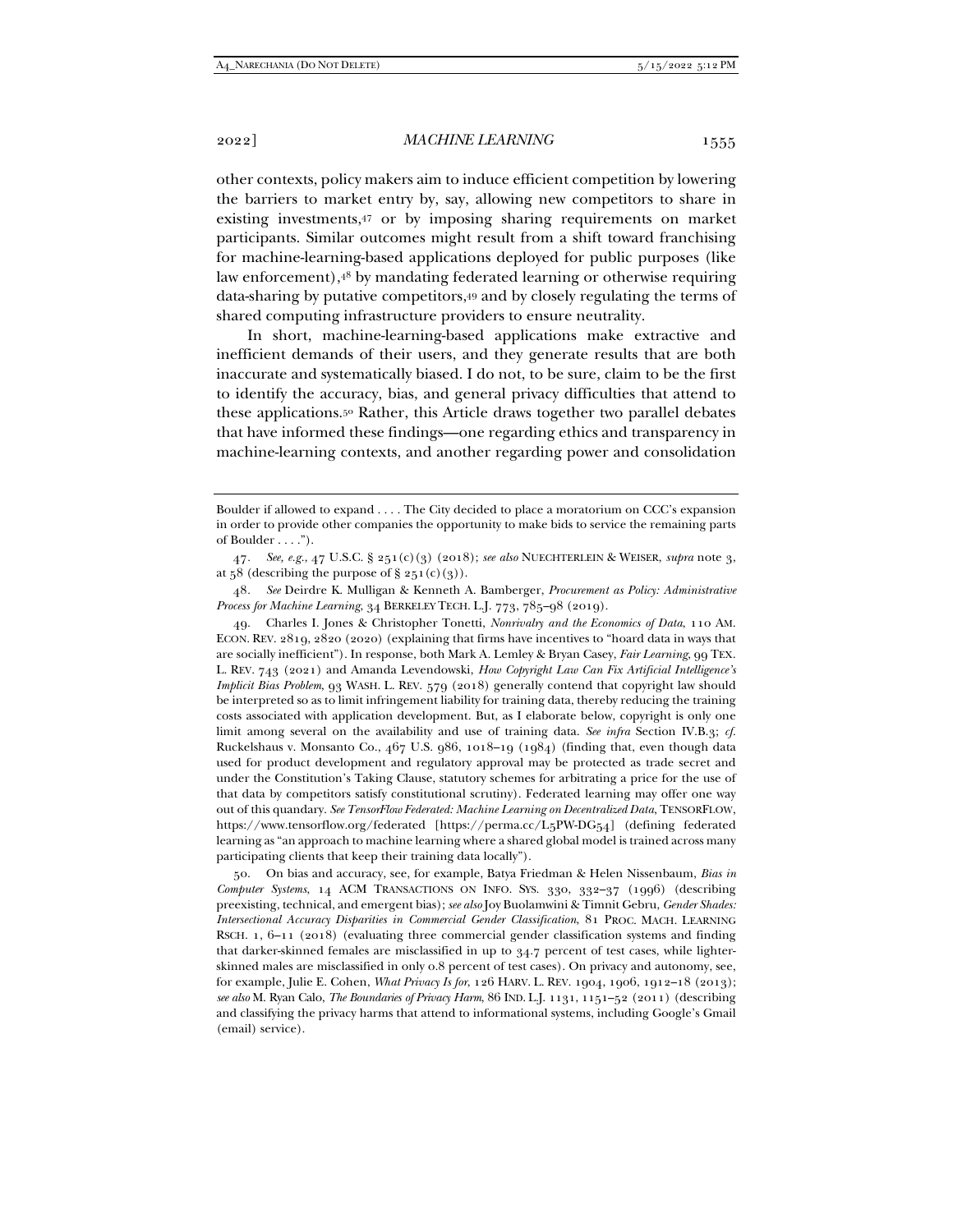in the information technology industry. Computer scientists, for example, have begun to investigate computational (and other) solutions to the problems of accuracy and bias in machine learning.51 And legal and social science scholars such as Safiya Umoja Noble, Frank A. Pasquale, and K. Sabeel Rahman, among others, have argued in favor of greater regulation of our informational infrastructure in view of the growing concentration in these markets, contending that companies such as Google and Facebook resemble modern utility providers.52 Meanwhile, others have responded with cautions against regulation, suggesting that innovation and market competition are better suited to address such problems.53 But if these applications do indeed act as natural monopolists—or even, perhaps, as mere monopolists or oligopolists—then market power may contribute to these problems of accuracy, bias, and privacy. Hence, the legal traditions of natural monopoly regulation, and market regulation more generally, offer a ready, but perhaps overlooked, framework to help address these problems.54 This Article consequently explores the extent to which this legal framework applies to machine-learning-based applications and considers how policy makers may draw from that public regulatory tradition in this new technological space. It

<sup>51</sup>*. See* BAROCAS ET AL., *supra* note 44, at 13 ("[I]ntroduc[ing] formal methods for characterizing these problems [relating to objectionable results of machine learning systems] and assess[ing] various computational methods for addressing them."); MICHAEL KEARNS & AARON ROTH, THE ETHICAL ALGORITHM: THE SCIENCE OF SOCIALLY AWARE ALGORITHM DESIGN 16 (2019) ("[O]ur book . . . dives headfirst into the emerging science of designing social constraints directly into algorithms . . . ."); *see also* RUSSELL, *supra* note 4, at 171–83 (2019) (discussing "beneficial machines"); Benjamin Kuipers, *Perspectives on Ethics of AI: Computer Science*, *in* THE OXFORD HANDBOOK OF ETHICS OF AI 421, 433-35 (Markus D. Dubber, Frank Pasquale & Sunit Das eds., 2020) (discussing risks of bias); *cf.* LAWRENCE LESSIG, CODE: VERISON 2.0 1–9 (2006) (describing how the design of technical systems constrains and guides behavior); Joel R. Reidenberg, *Lex Informatica: The Formulation of Information Policy Rules Through Technology*, 76 TEX. L. REV. 553, 556–65 (1998) (similarly explaining how the technical systems can implement policy choices and values).

<sup>52</sup>*. See* SAFIYA UMOJA NOBLE, ALGORITHMS OF OPPRESSION: HOW SEARCH ENGINES REINFORCE RACISM 156–60 (2018); Rahman, *supra* note 44, at 1640–41; Frank A. Pasquale, *Internet Nondiscrimination Principles Revisited* 8–10 (Brook. L. Sch. Legal Stud., Working Paper No. 655, 2020); *see also* Bracha & Pasquale, *supra* note 18, at 1152, 1201–09 (outlining "some possible directions for effective regulation").

<sup>53</sup>*. E.g.*, Andrea O'Sullivan & Adam Thierer, *Counterpoint: Regulators Should Allow the Greatest Space for AI Innovation*, 61 COMMC'NS ACM 33, 33 (2018) ("[A]rtificial intelligence technologies should largely be governed by a policy regime of permissionless innovation so that humanity can best extract all of the opportunities and benefits they promise."); *see also* Alicia Solow-Niederman, *Administering Artificial Intelligence*, 93 S. CAL. L. REV. 633, 653 (2020) (counseling "against 'command-and-control'" regulation); *cf.* JULIE E. COHEN, BETWEEN TRUTH AND POWER: THE LEGAL CONSTRUCTIONS OF INFORMATIONAL CAPITALISM 90–92 (2019) (summarizing such arguments).

<sup>54</sup>*. Cf.* Rahman, *supra* note 44, at 1634–35 (considering regulatory possibilities through the "more expansive" lens of public utility regulation); *id*. at 1674–78 (considering regulatory possibilities for Uber, Airbnb, and like competitors after concluding that such "businesses may not be conventional natural monopolies" but are nevertheless likely to be entrenched and therefore require a regulatory response); John M. Newman, *Antitrust in Zero-Price Markets: Foundations*, 164 U. PA. L. REV. 149, 190–94, 198–200 (2015).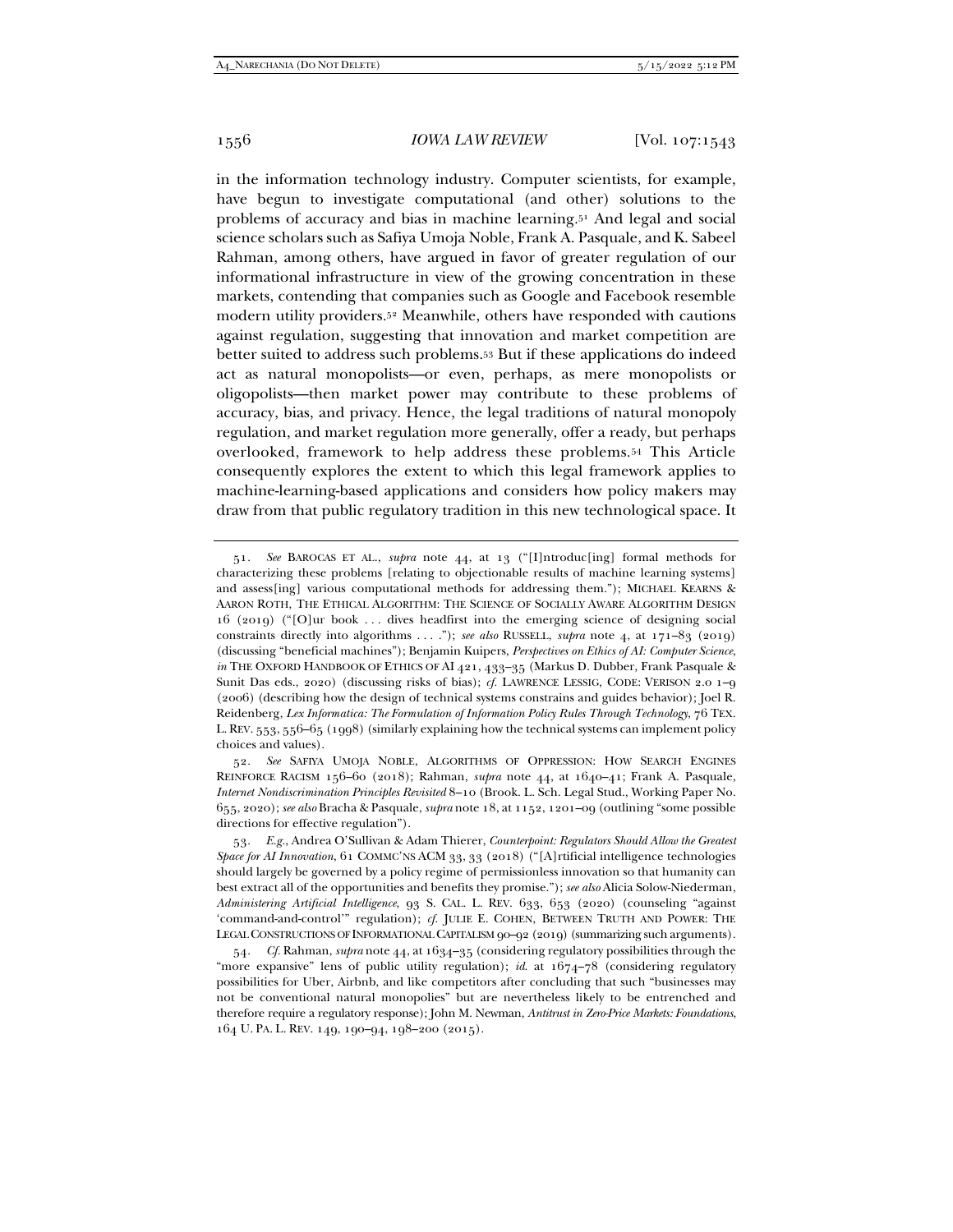does so by building on the important prior work identifying issues with machine-learning-based applications and calling for greater regulation of those applications by casting those issues as problems of market power and by drawing on the tradition of natural monopoly and market regulation to address these specific concerns.

This Article proceeds in three parts. First, I begin with a brief description of the legal tradition of natural monopoly regulation. As noted above, policy makers have regulated apparent natural monopolies since at least the development of railway networks, both to target the specific and reasonably anticipated harms caused by the exercise of monopoly power (such as high prices and poor service), as well as to implement a range of social policies related to the natural monopoly condition (such as universal service). Second, I consider whether machine-learning-based applications fall into this class of natural monopolies. I find that at least some do, in part because of several features particular to machine-learning-based applications, including the means of training such applications to learn from masses of data. Third, given that at least some machine learning systems may—like their natural monopoly predecessors—be appropriate candidates for regulatory scrutiny, I begin to consider the possibilities for such a regime. Other scholars have noted myriad problems with algorithmic systems, including those related to accuracy, bias, and privacy. I suggest that some such problems may derive from a provider's monopoly status and can therefore be addressed with tools found within the tradition of natural monopoly regulation.

# II. NATURAL MONOPOLIES AND REGULATION

I begin with a brief overview of the history and tradition of natural monopoly regulation. Understanding natural monopoly regulation, however, demands an understanding of natural monopolies, and so I start by briefly elaborating this unique market condition before turning next to a description of paradigmatic regulatory responses.

### *A. UNDERSTANDING NATURAL MONOPOLIES*

Scale characterizes natural monopolies: If the benefits of scale (i.e., decreases in the average cost to serve a customer) accumulate across an entire relevant market, then that market may be best served by a monopolist.55 This may seem odd. The antitrust laws, for example, were originally enacted to counter the harmful effects of powerful monopolists. So why might some markets operate better under monopoly control? Again, the benefits of scale provide the answer: In natural monopoly markets, it is always more efficient (from the standpoint of productive efficiency) to add new users to the

<sup>55</sup>*. See* Baumol, *Quasi-Permanence*, *supra* note 22, at 11–12 (explaining "natural monopoly always has been associated loosely with the phenomenon of economies of scale").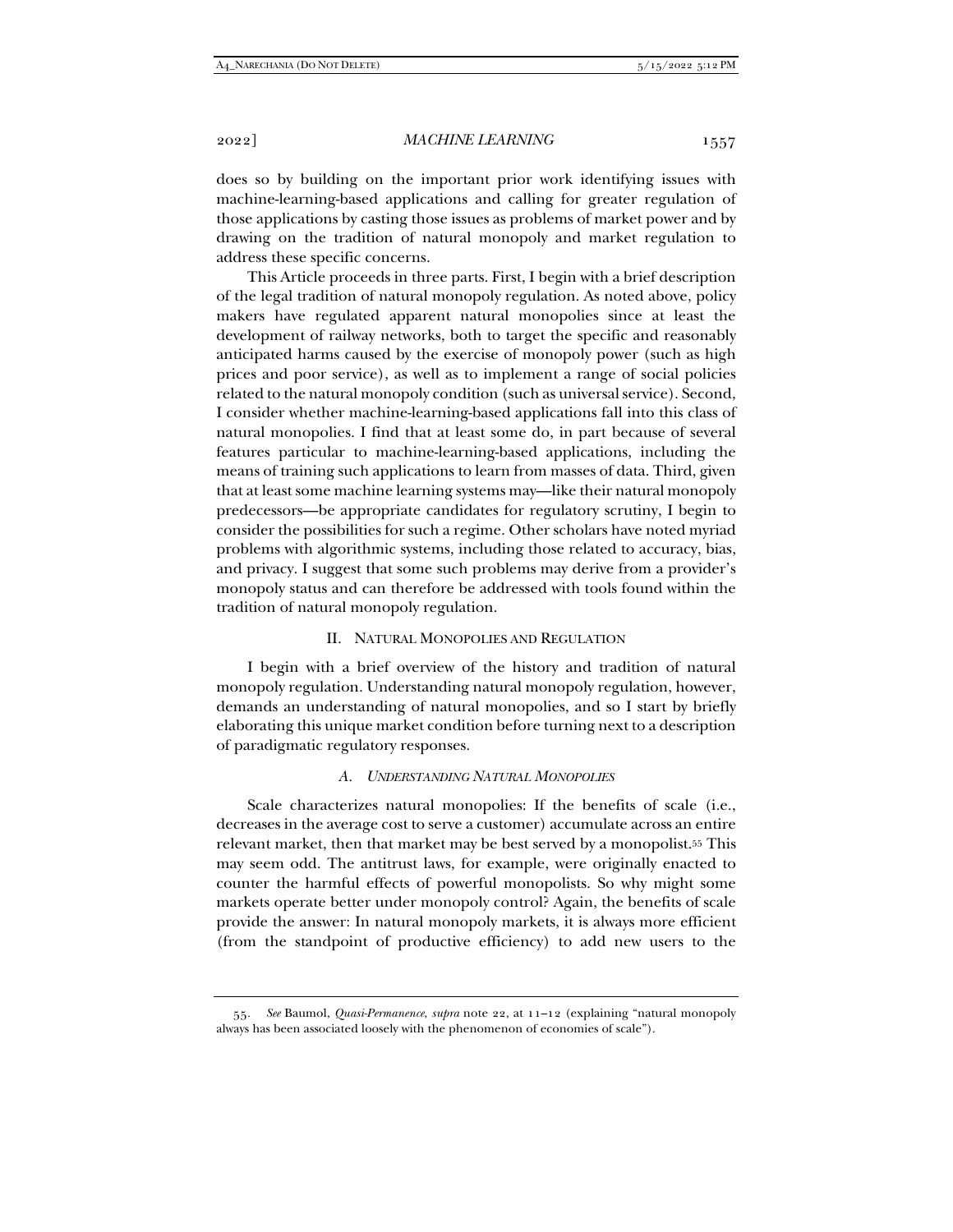incumbent provider; it never makes sense to introduce a competitor.56 And this is so no matter the number of competitors actually in the market—natural monopoly markets sometimes include (typically temporarily) multiple participants, yielding an initially inefficient allocation of market inputs (among other concerns described below).57

Imagine, for example, a communications network with high fixed costs, including wire, pole, and labor costs, among others. Once the network is deployed, however, it is comparatively simple to connect a user to the network: In some instances, it is little more than flipping a switch.58 In this example, it always makes sense for a user to connect to the existing network —and, inversely, it never makes sense for a user to connect to a different network. Why? The second, competing network duplicates those high fixed costs. Where the market is served by a single provider, it might spend only \$1,000,000 (as an example) to connect one million users—\$1 each. But if another provider puts up a competing network, then the competitors have spent \$2,000,000 combined to connect the same million users—\$2 each. With two providers instead of one, it costs more to do the same (assuming users of the two networks can even connect with each other). This gives rise to higher consumer prices, as well as increased costs for other companies competing for the same inputs—other companies that need copper wire or wooden poles. In short, from a production standpoint, one provider is better than two (because the market's cost function is, in a word, subadditive). Hence, even when multiple providers enter a natural monopoly market, one will typically win the competition for the market and consolidate the investments made by (now-former) competitors.

<sup>56</sup>*. See id.* at 11 (explaining that a market is "a natural monopoly if production by a single firm is the cheapest way to produce the combination of outputs supplied by the industry" and that, consequently, "if several firms can produce its output at least as cheaply as one, then" there is no natural monopoly); *see also* ROBERT BALDWIN, MARTIN CAGE & MARTIN LODGE, UNDERSTANDING REGULATION: THEORY, STRATEGY, AND PRACTICE 16–17, 444–46 (2d ed. 2012) (describing how natural monopolies occur and their effects); Baumol, *Proper Cost*, *supra* note 21, at 815–16 (discussing implications for evidence on natural monopolies).

Some readers might contend that a natural monopoly exists only where only single-firm control of an entire market can justify that firm's investment of the fixed costs required to serve the market. As I explain below, however, that's not quite right. As the following examples suggest, it may be profitable for a second firm to enter a market (either wholly or in part), either in the hopes of eventually winning the competition for the market, or perhaps to serve some lucrative market subset (e.g., cream-skimming). But such duplicative entry may nevertheless be inefficient (again, from the standpoint of productive efficiency).

<sup>57</sup>*. See* Posner, *Natural Monopoly*, *supra* note 8, at 548; *cf.* Hovenkamp, *supra* note 18, at 1971 ("While we sometimes use the term 'natural monopoly' to describe a firm or a market, naturalmonopoly status actually applies to particular inputs or technologies.").

<sup>58</sup>*. See* U.S. Telecom Ass'n v. FCC, 359 F.3d 554, 569 (D.C. Cir. 2004) (explaining that incumbent telecommunications providers typically need only make a "software change" in order to connect a new customer).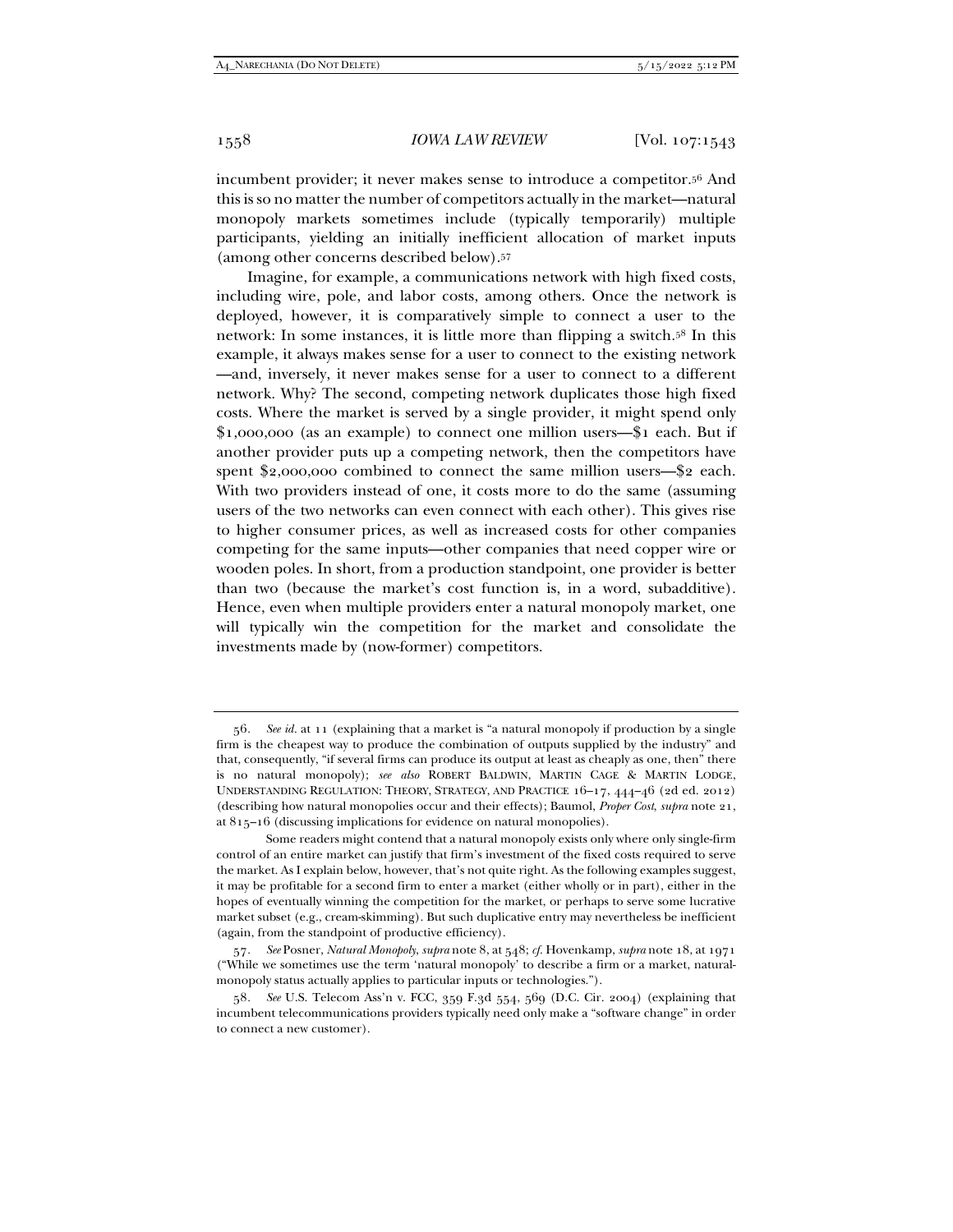This is true, however, only where such scale economies extend throughout the relevant market. Compare, for example, some other complex commodity—an elevator, say. It is expensive to build an elevator factory and train elevator installers and inspectors. Once the factory is built and installers trained, however, it might be comparatively cheap to build and deploy an elevator. So is the elevator business, too, a natural monopoly? It seems unlikely. This is because the benefits of scale do not extend across the whole relevant market. It is unlikely that one factory and one cohort of elevator installers can support the market's demand for elevators. Hence, at some point, the market will demand a second factory and a second cohort of installers and inspectors—and it does not matter whether Otis Elevator Company or ThyssenKrupp makes that additional investment. The average cost per elevator is higher because of the new significant investments, and the fact of higher average costs does not depend on whether those investments are made by the incumbent or a new competitor. Scale economies do not extend across the entire relevant market because the market is greater than a single facility's capacity.59

But if one provider—one communications network, to return to the earlier example—can support the market, then there is no need for a competitor. Indeed, such competition will typically give way to a monopoly, with higher prices for consumers and other industries in the interim. And monopoly power sometimes yields further benefits: AT&T devoted some of its capital to Bell Labs, which helped drive a vast amount of new, innovative activity. So policy makers must trade the benefits of consolidation against the negative consequences of monopoly power.

## *B. NATURAL MONOPOLIES AND REGULATORY POLICY*

The possibility that some markets tend naturally toward monopoly control has long yielded some specific legal consequences. For example, "[t]he railroad industry represented a true natural monopoly when the Interstate Commerce Commission"—the nation's first regulatory agency

 <sup>59.</sup> One competitor might, of course, be more efficient than the other—Otis, say, might be able to build a better factory more cheaply than ThyssenKrupp. But such differences are beside my point. It suffices to note that the market can support multiple providers, and that those providers will rationally compete amongst each other to provide the best elevators most cheaply, and that such market competition is more likely, we assume under this framework, to identify the better competitors as compared to, say, a central planner deciding who gets to build the second elevator factory.

Similarly, in intellectual property markets, the demand for books (or movies, or music) is greater than any one work of authorship. So while the ratio of fixed costs to average marginal costs for goods traditionally protected by intellectual property is similar to that seen in natural monopoly markets—indeed, that ratio is often cited as a primary justification for intellectual property protection—many such goods are not natural monopolies because of these greater market dynamics.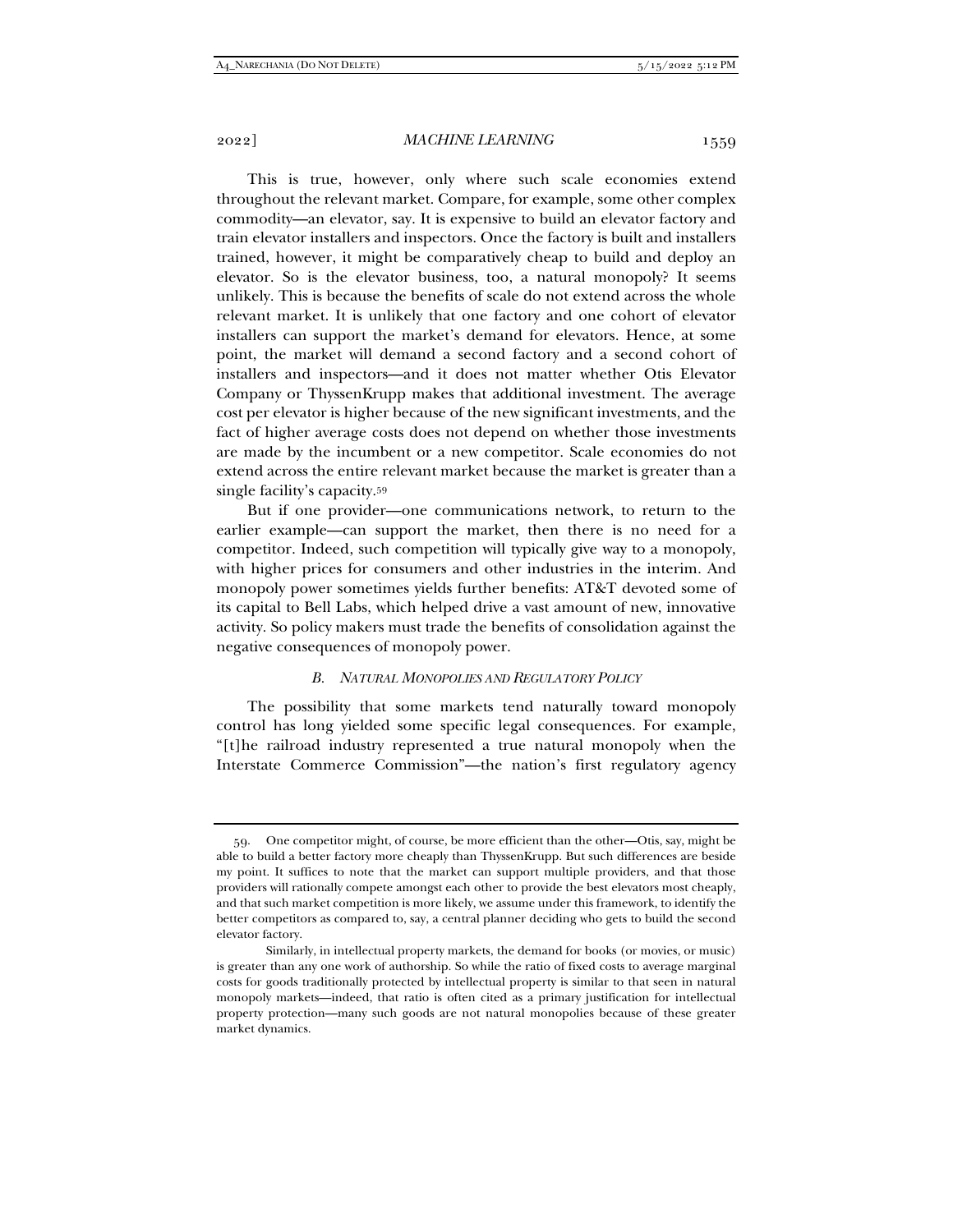—"emerged to regulate it during the 1880s."60 Likewise, the Kingsbury Commitment—one of AT&T's earliest encounters with regulation—was consummated by the Justice Department under its antitrust authorities to address AT&T's apparent natural monopoly in long-distance telephone service.61 Over time, those regulatory interventions grew to encompass a range of state and federal oversight over an array of communications technologies.

Some aspects of these responses react to the possibility of monopoly control. Monopolists typically charge inefficiently high prices. Monopolists, that is, charge consumers more than they would under competitive conditions, thereby leaving some consumers unable to afford (or unwilling to buy) its sociallyvaluable telephone or railway service.<sup>62</sup> Similarly, monopolists can skimp on quality because they face no competitive pressure to improve.<sup>63</sup>

Other regulatory responses flow from the view that these markets tend naturally toward monopoly control, sometimes entrenching the first provider to a market (without respect to whether the first is the best).64 Communications regulators, for example, helped ensure affordable and reliable service across a wide range of locales.65

In all, regulators have traditionally held some power to influence the rates, service standards, and number of providers in order to balance the unique benefits of consolidation in natural monopoly markets against these potential harms.

# 1. Rate Regulation

Rate regulation is perhaps the hallmark of natural monopoly regulation.<sup>66</sup> It is a direct response to the natural monopolist's power over price, namely, its power to charge inefficiently high prices. What makes monopolists' prices

 <sup>60.</sup> THOMAS K. MCCRAW, PROPHETS OF REGULATION 306 (1984).

<sup>61</sup>*. See* VISCUSI ET AL., *supra* note 15, at 534–35. The Kingsbury Commitment is widely considered to be one of the first instances of federal telecommunications regulation. *See*  NUECHTERLEIN & WEISER, *supra* note 3, at 5, 264–65.

 <sup>62.</sup> Stated similarly, monopolists often find it profitable to charge prices above average marginal cost. As a result, some consumers—even consumers who are willing to pay more than it costs to produce a good—will be unable to pay the market price for the service. *See infra* note 71 and accompanying text (describing deadweight loss).

 <sup>63.</sup> Such quality effects are analogous to the price effects described above. One way to restate this issue, for example, might be to say that the monopolist's price is too high for such a low-quality good.

<sup>64</sup>*. Cf.* Jean Tirole, *Market Failures and Public Policy*, 105 AM. ECON. REV. 1665, 1669–70 (2015) (describing the role that luck can play in the acquisition of market power, including in natural monopoly and utility contexts).

<sup>65</sup>*. See* NUECHTERLEIN & WEISER, *supra* note 3, at 307–24.

 <sup>66.</sup> Verizon Commc'ns v. FCC, 535 U.S. 467, 477 (2002) ("At the dawn of modern utility regulation, in order to offset monopoly power and ensure affordable, stable public access to a utility's goods or services, legislatures enacted rate schedules to fix the prices a utility could charge.").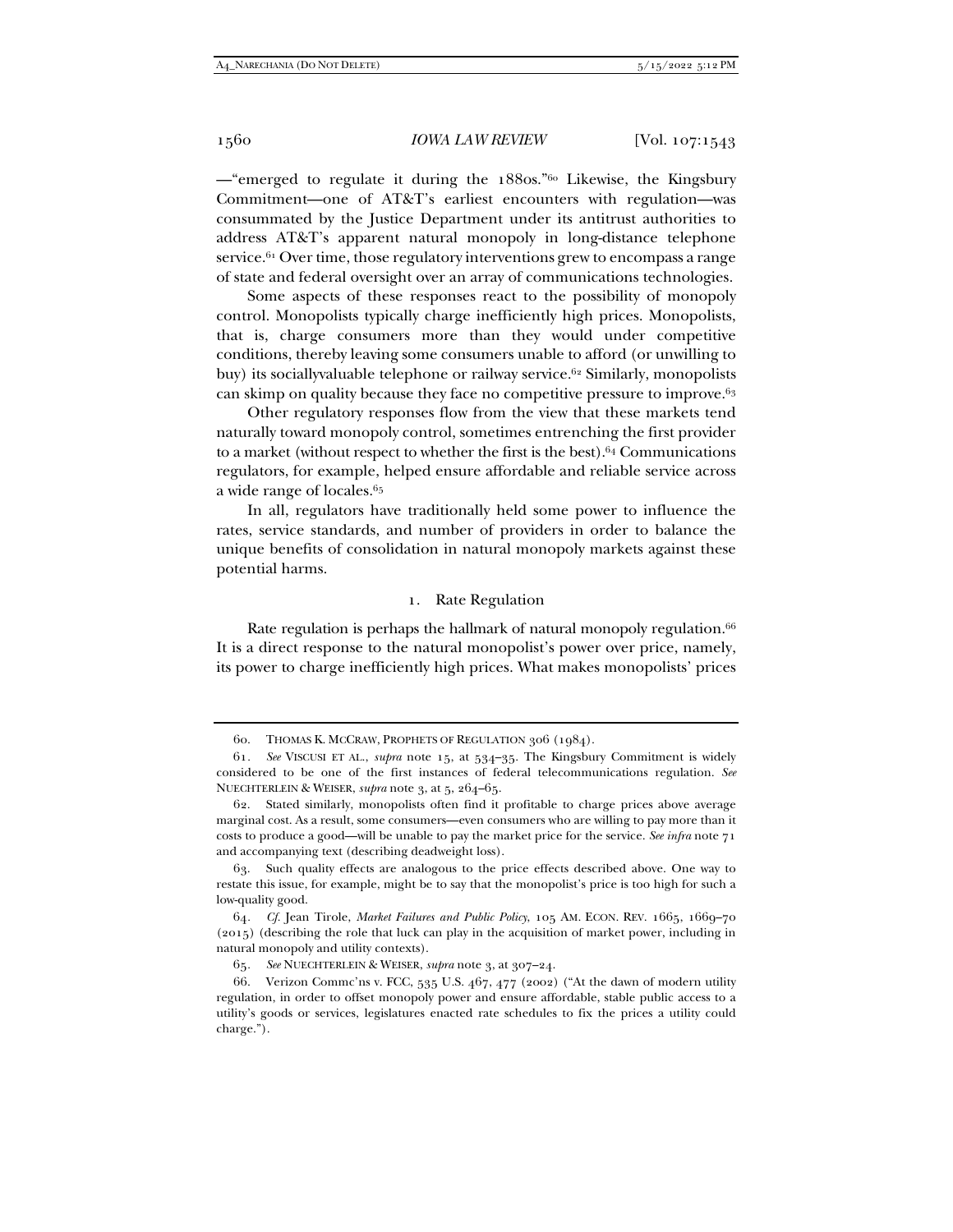(including natural monopolists' prices) inefficiently high? Stated simply, it is the disconnect between a monopolist's incentives and the social good.

Ideally, under a standard rational choice framework, consumers buy goods that they think are worth more than their production costs. If a railway journey costs  $i_1$  to complete, but is worth  $i_3$  to the average consumer, then those consumers should buy train tickets: Such tickets are worth more than the paper they are printed on (together, of course, with the other costs incurred by the railroad to complete the journey). But this simple equation  $(\frac{6}{3} > \frac{6}{3})$  assumes that railroads will charge close to cost for their services. In competitive conditions, this is likely true: Different providers will compete to provide ever-better products and services at ever-lower prices (but they will not charge less than cost, because they are not interested in losing money on the enterprise). Hence, competition drives prices down to cost. So long as consumers value goods more than they cost, they'll buy them. And that's good, in general, for the world: Consumers get more out of the goods they buy than it costs to make those goods.<sup>67</sup>

But what if there is no competition? In that case, the monopolist's price is not driven by competitive concerns—it faces no pressure to charge everlower prices. Instead, the monopolist chooses a price that it thinks will maximize its profits.<sup>68</sup> For our railroad monopolist, that might be, say, \$5. Some people will still make the journey: To them, the trip is especially important—worth \$5, \$6, or even \$7. And the monopolist maximizes profits from those consumers—fewer buyers, but higher margins. That is one problem: To the extent these higher rates exaggerate wealth inequity by consolidating capital and resources in a single entity, or limit access to a critical facility to only a selected portion of the population, or are otherwise extractive, monopoly pricing can undermine important distributive values.<sup>69</sup>

 <sup>67.</sup> My explanation of the basic economics here is, by necessity, a simplification, ignoring, e.g., the externalities of railway pollution. I put such complications to one side for now in order to explain one view of the basic premises underlying natural monopoly regulation. Regulators have sometimes directly addressed externality-related concerns in natural monopoly markets (among others), and I discuss such possibilities in the machine learning context *infra* notes 235, 238–39, 246–47 and accompanying text.

<sup>68</sup>*. Cf.* David Singh Grewal & Jedediah Britton-Purdy, *Liberalism, Property, and the Means of Production*, LPE PROJECT (Jan. 25, 2021), https://lpeproject.org/blog/liberalism-property-andthe-means-of-production [https://perma.cc/V3EA-G6NS] (describing the view that, in markets characterized by market power, "there are many possible [price] equilibria, none of them determinate").

<sup>69</sup>*. See, e.g.*, TIM WU, THE CURSE OF BIGNESS: ANTITRUST IN THE NEW GILDED AGE 33–44 (2018); *see also* Grewal & Britton-Purdy, *supra* note 68 (describing "the problem that scale economies presented to a conception of freedom and equality"). This may be especially true in classical natural monopoly markets. In competitive markets, "[t]he opportunity to charge monopoly prices"—i.e., the desire to dominate the market—supplies a powerful incentive for firms to deploy the "business acumen" that gives rise to "innovation and economic growth" that may help offset these distributive concerns (assuming these concerns are commensurable at all). *Compare* Verizon Commc'ns Inc. v. L. Offs. of Curtis V. Trinko LLP, 540 U.S. 398, 407 (2004) (distinguishing monopolies that result from such "acumen" from those that result from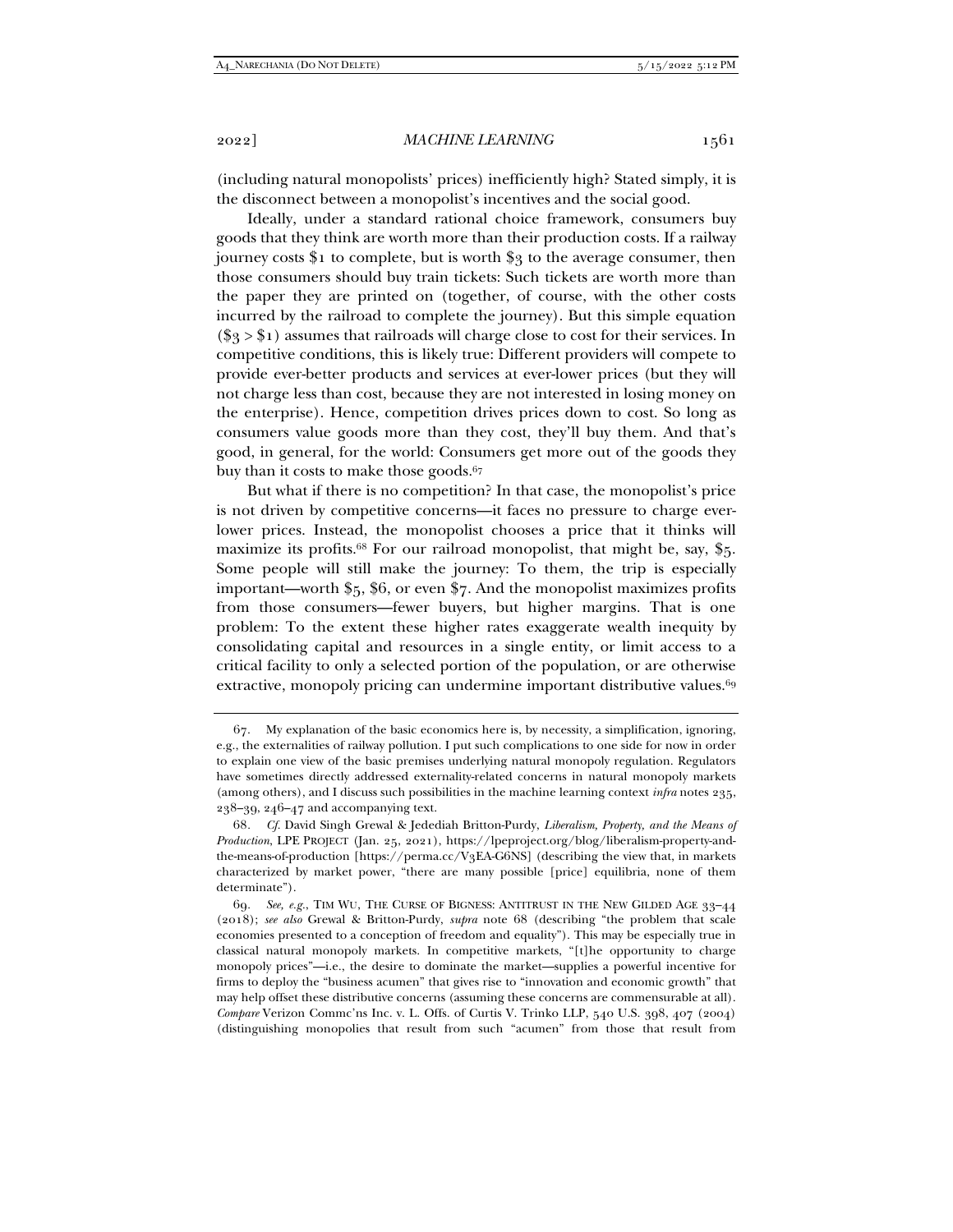Moreover, other consumers might conclude that \$5 is too steep and forgo the purchase. That's another problem. The monopolist's incentives are to maximize profits by charging some price above cost.70 But that means that some consumers—even consumers who are willing to pay more than cost —are left out. There is unrealized potential when a consumer is willing to pay \$3 for a \$1 ride—but cannot: \$3 is more than cost, but less than the monopolist's profit-maximizing price.71 And that has further effects on populations that are left unable to travel—to, say, visit family or seek out new employment opportunities.

Enter rate regulation. Unregulated, a natural monopolist is tempted to charge profit-maximizing prices, leaving some consumers back at the station. So rate regulation attempts to mimic competitive conditions by requiring that the monopolist charges prices, set by regulators, that approach cost (thereby offering a more equal opportunity to travel by rail, or use the telephone, across populations).72 Mimicking competitive conditions is important, and so some statutes allow regulators to set rates only in the absence of competition (revoking such authority whenever a provider's prices are already disciplined by "effective competition").73 In short, the monopolist is required to forgo most monopoly profits in exchange for some legally recognized status as the monopoly provider, more easily facilitated access to necessary inputs (e.g., public rights-of-way), and a regulatorily set reasonable profit.

Assessing such reasonable rates, however, is not simple.74 It requires that regulators gain access to information typically exclusive to the monopolist: Regulators need to know how much it costs to operate in the regulated market,

73*. See* 47 U.S.C. § 543(a)(2) (2018) (revoking federal and state rate setting authority wherever "a cable system is subject to effective competition").

anticompetitive practices), *with* David Singh Grewal & Jedediah Purdy, *Inequality Rediscovered*, 18 THEORETICAL INQUIRIES L.  $61, 78$  (2017) (contesting the view that "attempt[s] to use state power to shape economic outcomes directly is an error," noting that such "arguments . . . ten[d] to conceal the distributive choices inherent in market-making policy"). But because natural monopoly markets will typically tend to a single winner, natural monopolists have a somewhat diminished incentive to bring their acumen to bear on the market, and may thereby have less to offer by way of offsetting innovation and growth. *See* Posner, *Natural Monopoly*, *supra* note 8, at 548 (suggesting that, in natural monopoly markets, "firms will quickly shake down to one through mergers or failures ").

<sup>70</sup>*. See, e.g.*, BALDWIN ET AL., *supra* note 56, at 447–48.

 <sup>71.</sup> This is because of the loss in the difference between cost and value (here, \$1 and \$3, respectively), known more formally as surplus. In this example, our consumer would realize \$2 in surplus by paying \$1 for a service that is worth \$3 to her. That loss in surplus is more formally known as deadweight loss. *See, e.g.*, VISCUSI ET AL., *supra* note 15, at 82 (defining deadweight loss).

<sup>72</sup>*. See, e.g.*, *id.* at 421–22 (explaining that regulators aim "to ensure that the monopolist's revenues equal its costs," though regulators sometimes prioritize social goals when establishing a rate structure); *see also* 47 U.S.C. §§ 201–02 (describing the Federal Communications Commission's authority to set reasonable rates); Mary A. Wallace, *Interstate Commerce Commission*, 56 GEO. WASH. L.REV. 937, 938 & n.7 (1988) (explaining that the Interstate Commerce Commission was designed to address "abuses of monopoly power" including "rate abuse").

<sup>74</sup>*. See infra* text accompanying note 76.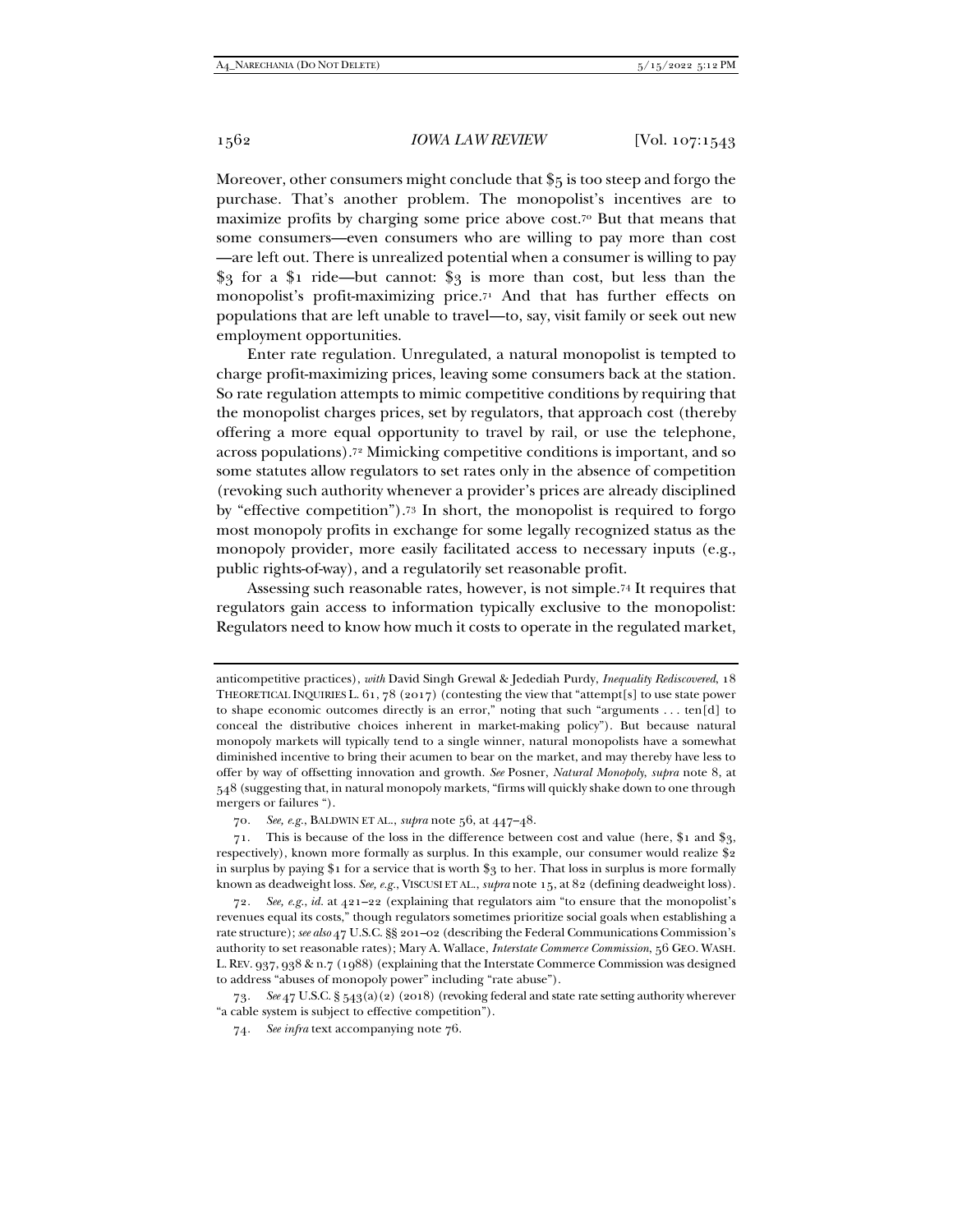they need to estimate necessary upkeep and repairs, they must anticipate changes in input costs (e.g., steel tracks or copper wires), and they account for some profits, too.

Historically, regulators have set such rates using a "rate-of-return" method: After accounting for all relevant past and future costs, the regulators add some reasonable rate-of-return (profit) on those investments and set prices accordingly.75 This method, however, is susceptible to manipulation. Since monopolists typically have better information than regulators, they may make unnecessary improvements that inflate actual costs, persuade regulators of inflated estimates of their actual costs, exaggerate their future difficulties, and convince regulators to award higher rates of return.76 If any of these strategies are successful, rates increase—yielding profits for the monopolist at the expense of the public regulator's view of the social good (since, as explained, the higher rates leave some consumers out).

Such difficulties with rate-of-return rate setting led regulators to experiment with a different approach—price-cap regulation. Under this approach, regulators set an upper limit on rates (based on, e.g., historical data or benchmarks derived from other firms) and sometimes lower that ceiling decrementally.77 In the first year under price-cap regulation, a monopolist may be allowed to charge  $\frac{1}{5}$ ; in the second year,  $\frac{1}{4}$ ; in the third,  $\frac{1}{5}$ , so; and so on.78 Under this approach, regulated monopolists have comparatively little opportunity to manipulate the baseline rate, and have ever-increasing incentives to improve internal efficiency in order to maximize profits under the price cap. But no matter the method—rate-of-return or price cap—the goal of rate regulation is to prevent the social losses that arise from monopoly pricing.

# 2. Service Specification

As noted, competition pushes providers in most markets to offer better products at better prices. But natural monopolists face limited, if any, competition. And so, just as rate regulation addresses concerns that prices are not disciplined by competition, service specification aims to address qualityrelated concerns. Indeed, price-cap regulation itself gives rise to further risks

<sup>75</sup>*. See* CHRISTOPHER DECKER, MODERN ECONOMIC REGULATION: AN INTRODUCTION TO THEORY AND PRACTICE 104 (2015) (describing rate-of-return regulation); *see also* NUECHTERLEIN & WEISER, *supra* note 3, at 33–34 (describing rate-of-return regulation).

<sup>76</sup>*. See* NUECHTERLEIN & WEISER, *supra* note 3, at 33–34 (describing problems attending to rate-of-return regulation).

<sup>77</sup>*. See* DECKER, *supra* note 75, at 114–29 (describing price-cap regulation).

<sup>78</sup>*. See* Implementation of Sections of the Cable Television Consumer Protection and Competition Act of 1992: Rate Regulation and Adoption of a Uniform Accounting System for Provision of Regulated Cable Service, 9 FCC Rcd. 4527, 4531 (1994) (report and order) (explaining that "[t]he Commission adopted a benchmark and price cap approach to serve as the primary regulatory mechanism for setting initial regulated rates and for governing rates" for cable companies).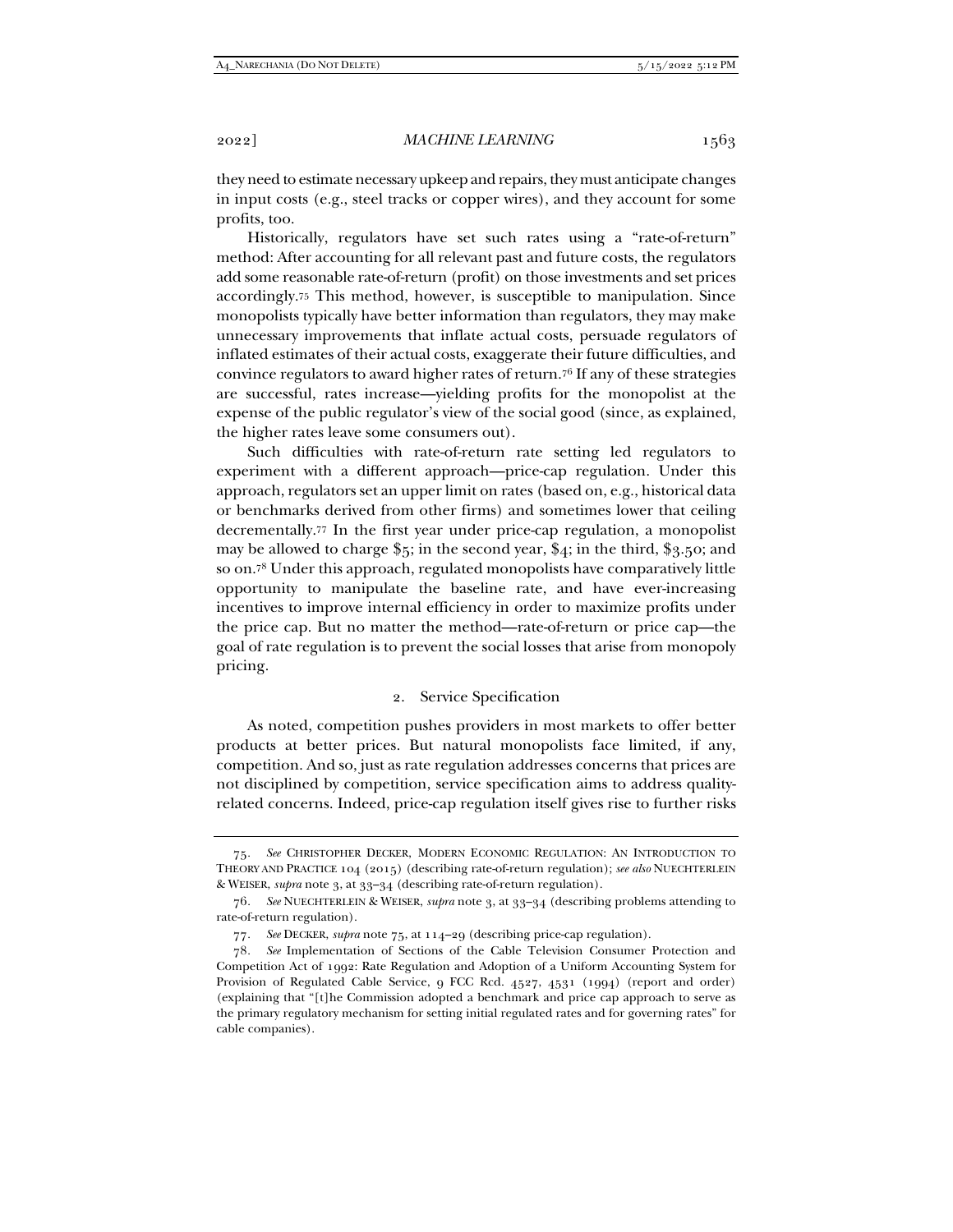regarding the service quality of natural monopolists: Incentives to improve internal efficiency (and maximize profit under a price cap) might also give rise to incentives to skimp on quality, yielding poor customer experiences or even grave risks to public health and safety.79 Monopolists might, for example, forego necessary repairs or prudent investments in safety features both to maximize returns under a price-cap methodology and because they face little competitive pressure to do so. Monopoly regulators have therefore focused their attention not only on price, but also quality.

If it is difficult for regulators to predict, counterfactually, what prices could be under conditions of competition, then it might be near impossible for regulators to anticipate the sorts of dynamic service quality improvements that competition could bring. As a result, service regulation has tended to focus on two primary matters, one more technocratic, the other more concerned with matters of democratic governance. First, service regulation has aimed to ensure some baseline standard of service: Where rate regulation sets a price ceiling, service specification sets a quality floor (sometimes set, again, by reference to relevant benchmarks).80 Second, service specification has also tended to focus on issues of public concern—public safety, universal service, and nondiscrimination—that relate to the natural monopoly condition.81 In the context of communications regulation, for example, this has included rules relating to 911 service and emergency backup power, nudging providers into adopting certain technical standards—for better or for worse. It has also encompassed carrier-of-last-resort requirements (i.e., rules requiring carriers to serve customers that might otherwise be left off a communications network), as well as prohibitions against redlining in the construction of network facilities.82 Service rules thus sometimes implement social goals—sometimes as a substitute for market pressures that might normally induce a provider to satisfy such standards, sometimes to ensure that the benefits of market consolidation (e.g., network effects) accrue to the whole population, and sometimes with the effect of entrenching a particular

<sup>79</sup>*. See, e.g.*, NUECHTERLEIN & WEISER, *supra* note 3, at 34–35 (describing incentives to skimp under price-cap regulation).

<sup>80</sup>*. Cf.* Connect America Fund, 26 FCC Rcd. 17663, para. 85 (2011) (report and order) (requiring that subsidized monopoly providers of broadband service meet standards of "reasonable comparability" with competitively offered service).

<sup>81</sup>*. See, e.g.*, WILCOX, *supra* note 10, at 304, 309 (showing that, even in the earliest days of telephone regulation, municipalities imposed conditions to protect public safety operations).

<sup>82</sup>*. See, e.g.*, 47 U.S.C. § 541(a)(3) (2018) (prohibiting income-based redlining); Hinton Tel. Co., 30 FCC Rcd. 2308 (2015) (forfeiture order) (fining telephone carrier \$100,000 for failing to properly route 911 calls); Connect America Fund, 26 FCC Rcd. 17663, para. 15 (2011) (report and order) (explaining that carrier-of-last-resort requirements help ensure that subsidized monopoly providers "exten[d] voice and broadband service, both fixed and mobile, where it is lacking, to better meet the needs of their consumers.").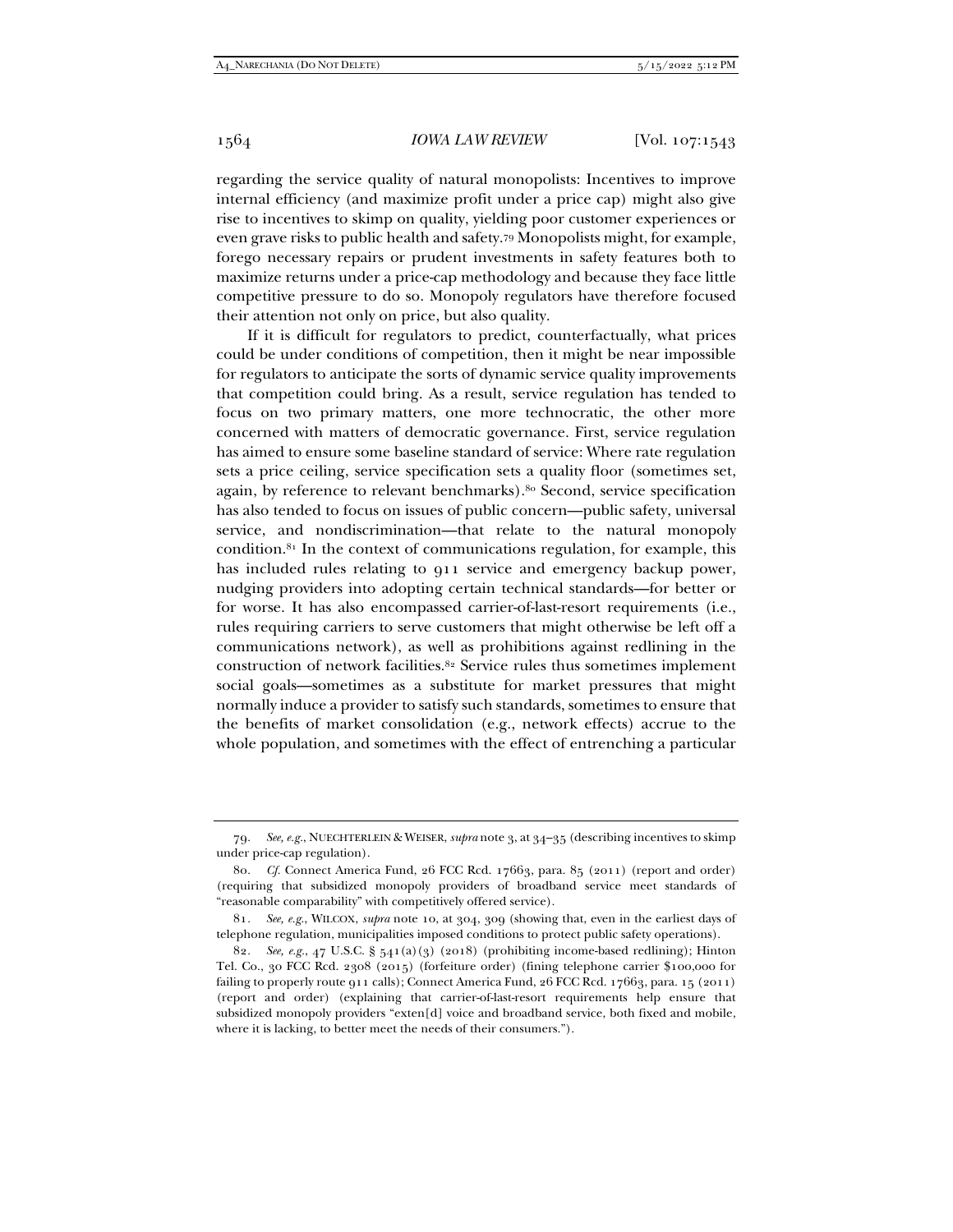technical pathway.83 And so service (and rate) regulation is often a participatory process, one that includes both the regulated entity as well as interested members of the public.84

Consider, for example, the New York Public Service Commission's exercise of regulatory power over Verizon in the wake of Superstorm Sandy. Sandy destroyed a significant portion of Verizon's landline telephone network on Fire Island, New York.85 When Verizon, the monopoly provider of wireline telephone service there, began to rebuild its infrastructure, it sought regulatory approval to replace its copper-based infrastructure with "Voice Link," a wireless substitute. This wireless solution was, from Verizon's perspective, cheaper to deploy and maintain. But the New York Public Service Commission worried that Voice Link was a fundamentally unreliable service—one that fell below a reasonable standard for phone service.<sup>86</sup> Voice Link was, for example, susceptible to inclement weather and network congestion, resulting in higher volumes of dropped calls (far more so than the previous copper-based service).<sup>87</sup> Moreover, these quality problems gave rise to specific public safety concerns: "Verizon itself conceded that congestion could block or slow completion of 911 calls via Voice Link," and the Voice Link terms of service purported to limit Verizon's "liability for failing to complete 911 calls."88 These limits gave rise to both intense public dissatisfaction with Verizon's plan, as well as severe regulatory scrutiny. Verizon relented: As the Public Service Commission readied to deny Verizon's request, Verizon withdrew its application and agreed to build a wireline fiber-based network on the island.<sup>89</sup>

<sup>83</sup>*. See* Rahman, *supra* note 44, at 1637 (describing the moral and social dimensions of progressive-era utility regulation).

<sup>84</sup>*. See, e.g.*, *Major Rate Case Process Overview*, N.Y. STATE DEP'T OF PUB. SERV. (Sept. 23, 2011, 3:55 PM), https://www3.dps.ny.gov/W/PSCWeb.nsf/0/364D0704BEEC5B7D85257856006C56B3? OpenDocument [https://perma.cc/PUJ3-KPYE] ("Rate cases are a primary instrument of government regulation of these industries. Interested persons may intervene and become parties in a utility company's rate case. Typical intervenors include: industrial, commercial and other large-scale users of electricity; public interest groups; representatives of residential, low-income and elderly customers; local municipal officials; and, dedicated advocacy groups . . . . Rate cases proceed in an entirely public and open process."); *see also* BREYER, *supra* note 16, at 341, 351–53 (discussing the importance (and shortcomings) of participation and representation to the legitimacy of regulatory action).

<sup>85</sup>*. The Phone Network Transition: Lessons from Fire Island*, PUB. KNOWLEDGE (Mar. 7, 2014), https://www.publicknowledge.org/blog/the-phone-network-transition-lessons-from-fire-island [https://perma.cc/U33M-YQRB].

<sup>86</sup>*. See* Letter from State of N.Y. Dep't of Pub. Serv., to Marlene H. Dortch, Fed. Commc'ns Comm'n 2 (July 29, 2013), https://ecfsapi.fcc.gov/file/7520934180.pdf [https://perma.cc/ 79RY-JWBL].

<sup>87</sup>*. Id.*

 <sup>88.</sup> Tejas N. Narechania & Erik Stallman, *Internet Federalism*, 34 HARV. J.L. & TECH. 547, 580  $(2021).$ 

 <sup>89.</sup> Patrick McGeehan, *Verizon Backing Off Plans for Wireless Home Phones*, N.Y. TIMES (Sept. 12, 2013), https://www.nytimes.com/2013/09/13/nyregion/verizon-abandons-plans-for-wirelesshome-phones-in-parts-of-new-york.html [https://perma.cc/28CQ-947X].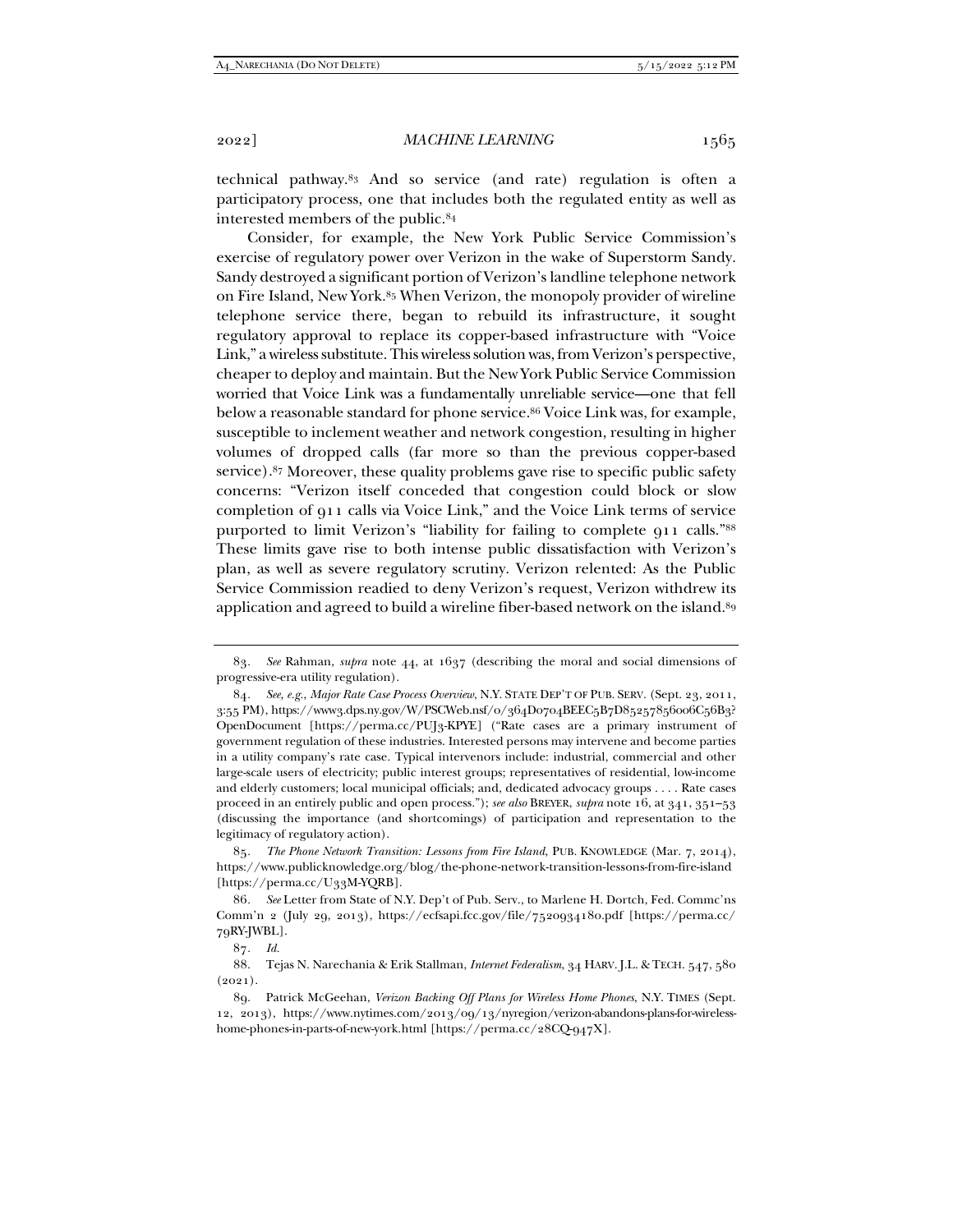In short, the regulator's authority over communications services providers encompassed some power to dictate the terms of the service provided, including standards related to matters of both private concern (such as call quality) and public interest (such as emergency communications).

## 3. Induced Competition

Both rate regulation and service specification aim, in part, to substitute for the benefits—better prices for better products—that typically come by way of market competition, on the assumption that competition is unlikely or undesirable inside natural monopoly markets. But some modes of regulation aim to induce efficient competition in these markets all the same.

The tradition of utility franchising offers one important, longstanding example.90 Rather than attempt to directly mimic the outcomes of intramarket competition, regulators control market entry by establishing an arranged competition: Several firms, each vying to serve some market, submit offers to provide their best service at their best price, and whichever firm offers the best value is endowed with a monopoly franchise—essentially, the license legally required to serve the area.91 Harold Demsetz, who was among the first to argue in favor of franchising over direct regulation, reasoned that competition among bidders could achieve the same ends as rate regulation and service specification, but without the substantial regulatory structure that typically attended to natural monopoly regulation.92

In other contexts, policy makers have lowered barriers to market entry by, for example, allowing new competitors to share in existing investments, thereby reducing duplicative fixed investments and the concomitant consumer price increases.93 In short, the rules of the market are specially structured to sustain competition. Consider the Telecommunications Act of

 Notably, a state's decision to award an exclusive franchise to a natural monopolist (or a locality's similar decision, made under duly delegated authority) has traditionally posed no antitrust law concerns. *See* Cmty. Commc'ns Co. v. City of Boulder, 455 U.S. 40, 54–56 (1982) (citing City of Lafayette v. La. Power & Light Co., 435 U.S. 389, 413 (1978)); *see also* Town of Hallie v. City of Eau Claire, 471 U.S. 34, 43–47 (1985) (finding that a delegation of sewage services by the state and cities was not an antitrust concern).

<sup>90</sup>*. See* WILCOX, *supra* note 10, at 28–33.

 <sup>91.</sup> Paul L. Joskow, *Regulation of Natural Monopolies*, *in* 2 HANDBOOK OF LAW AND ECONOMICS 1227, 1244–47 (A. Mitchell Polinsky & Steven Shavell eds., 2007); Robin A. Prager, *Franchise Bidding for Natural Monopoly: The Case of Cable Television in Massachusetts*, 1 J. REGUL. ECON. 115, 126–27 (1989). *But see* Oliver E. Williamson, *Franchise Bidding for Natural Monopolies—in General and with Respect to CATV*, 7 BELL J. ECON. 73, 76–78 (1976) (describing the difficulties that attend to evaluating ex ante what constitutes the best value).

<sup>92</sup>*. See* Harold Demsetz, *Why Regulate Utilities?*, 11 J.L. & ECON. 55, 63–65 (1968); *see also* VISCUSI ET AL., *supra* note 15, at 469 (suggesting that "franchise bidding [could] result[] in average cost pricing and the most efficient firm operating" with the added benefit "that [bidding] imposes no informational requirements on a government agency").

<sup>93</sup>*. See supra* notes 58–59 and accompanying text (explaining that duplicative fixed investments lead to higher consumer and input prices).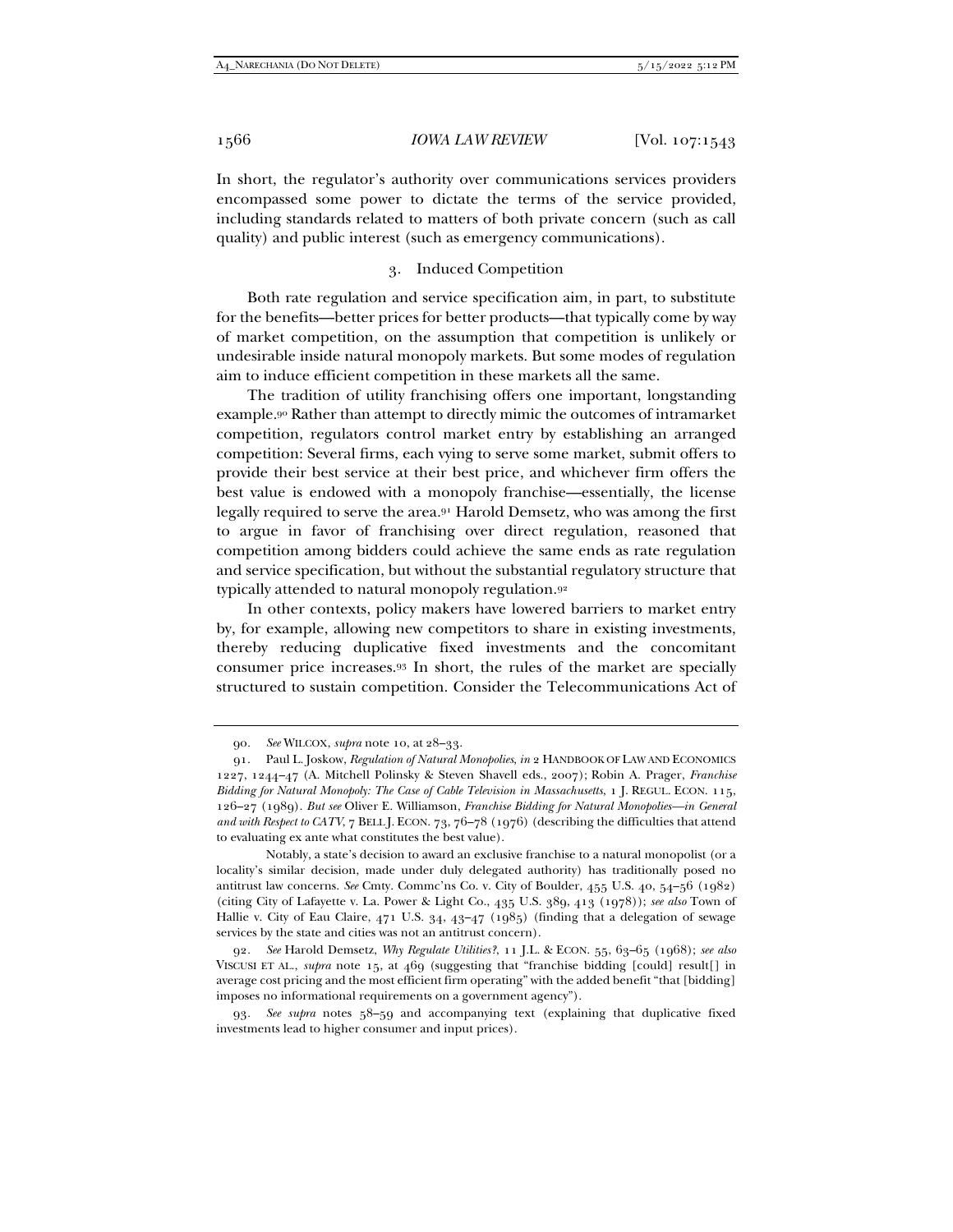2022] *MACHINE LEARNING* 1567

1996. Before the 1996 Act, policy makers had long regulated local communications markets as natural monopolies by setting rates and imposing service conditions (such as carrier-of-last-resort obligations).<sup>94</sup> But the 1996 Act sought to change the dynamics of entry into these local markets by giving putative competitors various rights to lease capacity on existing telephone networks.95 Competitors could thus avoid building out duplicative networks before offering competing service, relying instead on the existing infrastructure (until those new providers found it more desirable to invest in new facilities—perhaps when existing infrastructure could no longer support the total demand for communications services, thus requiring new investments).96

Similarly, antitrust's essential facilities doctrine requires that natural monopolists make their facilities available to competitors in adjacent markets: Companies that own power lines, for example, must make those lines available to a range of electricity producers (e.g., power plants, wind farms), so that competition among producers may thrive without requiring that each build its own transmission grid.97

Just as both rate regulation and service specification have proved to be imperfect substitutes for market competition in some respects, so too have modes of inducing competition sometimes come up short. Franchising, for example, did not upend all other natural monopoly regulation (as Demsetz originally envisioned).98 Commentators responding to Demsetz, such as Oliver Williamson, reasoned that natural monopolists might behave opportunistically after having won a franchise, charging prices or offering service inconsistent with their promises.99 And public choice concerns likely

 <sup>94.</sup> NUECHTERLEIN & WEISER, *supra* note 3, at 40–44.

 <sup>95. 47</sup> U.S.C. §§ 251–252 (2018); *see also* NUECHTERLEIN & WEISER, *supra* note 3, at 52 (briefly summarizing Congress's goals for these new provisions).

<sup>96</sup>*. See* NUECHTERLEIN & WEISER, *supra* note 3, at 58–59; *see also supra* notes 58–59 and accompanying text (explaining that natural monopolies do not exist—that competition is sustainable—where costs do not fall over the relevant market, but rather new fixed investments are required as demand grows).

 <sup>97.</sup> Otter Tail Power Co. v. United States, 410 U.S. 366, 378 (1973) ("When a community serviced by Otter Tail decides not to renew Otter Tail's retail franchise when it expires, it may generate, transmit, and distribute its own electric power. We recently described the difficulties and problems of those isolated electric power systems. Interconnection with other utilities is frequently the only solution . . . . There were no engineering factors that prevented Otter Tail from ... wheeling the power ... . Otter Tail's refusals to ... wheel were solely to prevent municipal power systems from eroding its monopolistic position." (citations omitted)).

<sup>98</sup>*. See* Priest, *supra* note 7, at 304–08 (explaining that Demsetz's view of franchising presupposed the existence of the very regulatory apparatus he sought to undermine).

<sup>99</sup>*. See* Williamson, *supra* note 91, at 76–79; *see also* Robin A. Prager, *Firm Behavior in Franchise Monopoly Markets*, 21 RAND J. ECON. 211, 223–24 (1990) (finding evidence of opportunistic behavior that varies in severity across sectors).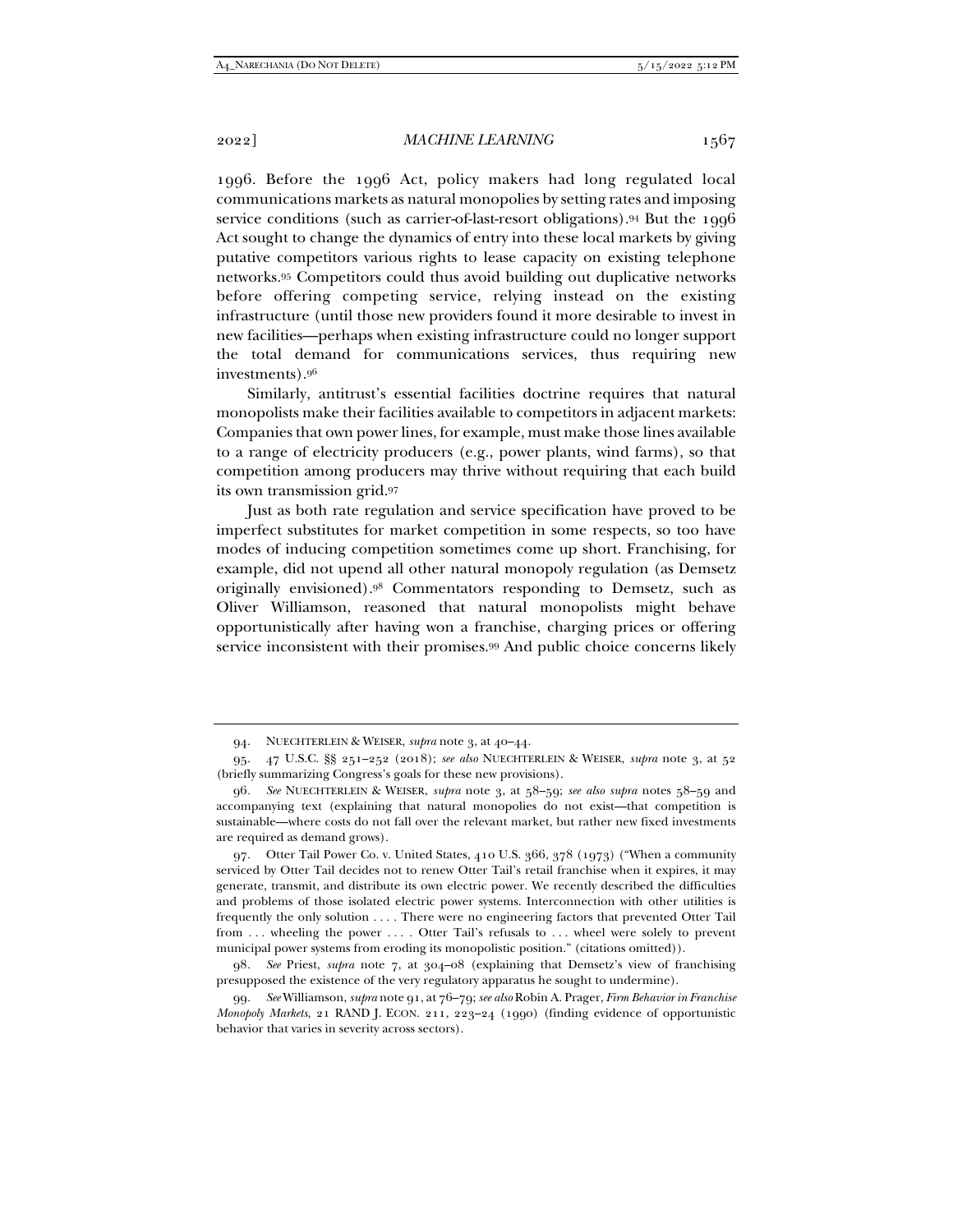played a role in entrenching existing regulators, too.100 Hence, even after monopolists were selected competitively, they remained subject to regulatory supervision to ensure that providers adhered to their franchising commitments, and to negotiate the terms of the provider's ongoing franchise.101 In all, even competitively designated franchisees remained subject to rate and service supervision.

Commentators likewise "agree that the [1996 Act] failed to fulfill its promise of leading to more vibrant and competitive markets," casting blame on both incumbent providers, who resisted the legal mandates to share their infrastructure, and on the new competitors, who often failed to make the hoped-for investments in new communications facilities (riding instead on the incumbents' facilities).102

\* \* \*

Industries characterized predominantly by scale can sometimes present natural monopolies, where such scale economies extend over the entire relevant market. Such monopolists—including, historically, railways, electric grid operators, and telephone carriers—have traditionally been subject to regulatory supervision over rates and standards. Indeed, such regulation is sometimes carried forward into other monopolistic or oligopolistic markets (even if the natural monopoly condition is not strictly met). Underlying this regulatory scrutiny is a view that something is necessary to discipline a dominant provider's prices and services—but, in these markets, regular competition will not do it. And so state and federal authorities substituted competition with regulatory control over rates and service, thereby mimicking the effects of competition while also retaining the gains of consolidation and implementing other important social goals, or by restructuring the market to sustain competition. These regulatory substitutes were sometimes imperfect. But regulators and policy makers—responsible to elected officials and a voting public—seemed to conclude that the costs of such regulatory shortcomings were less than the costs of monopoly control, and that public accountability for these decisions (and missteps) was better than private obscurity.103 However, once newer technological advances proved these

<sup>100</sup>*. See* Priest, *supra* note 7, at 293; *cf.* NUECHTERLEIN & WEISER, *supra* note 3, at 11–12 (discussing public choice theory).

<sup>101</sup>*. See* Victor P. Goldberg, *Regulation and Administered Contracts*, 7 BELL J. ECON. 426, 444–46 (1976); *see, e.g.*, Denver Area Educ. Telecomm. Consortium, Inc. v. FCC, 518 U.S. 727, 772 (1996) (Stevens, J., concurring) ("[P]ublic, educational, and governmental access channels . . . . owe their existence to contracts forged between cable operators and local cable franchising authorities.")

 <sup>102.</sup> Stephen Labaton, *Phone Start-Ups Win the Latest Round in Court*, N.Y. TIMES (May 14, 2002), https://www.nytimes.com/2002/05/14/business/phone-start-ups-win-the-latest-roundin-court.html [https://perma.cc/2QZM-GEJ9].

<sup>103</sup>*. See* BREYER, *supra* note 16, at 357–60.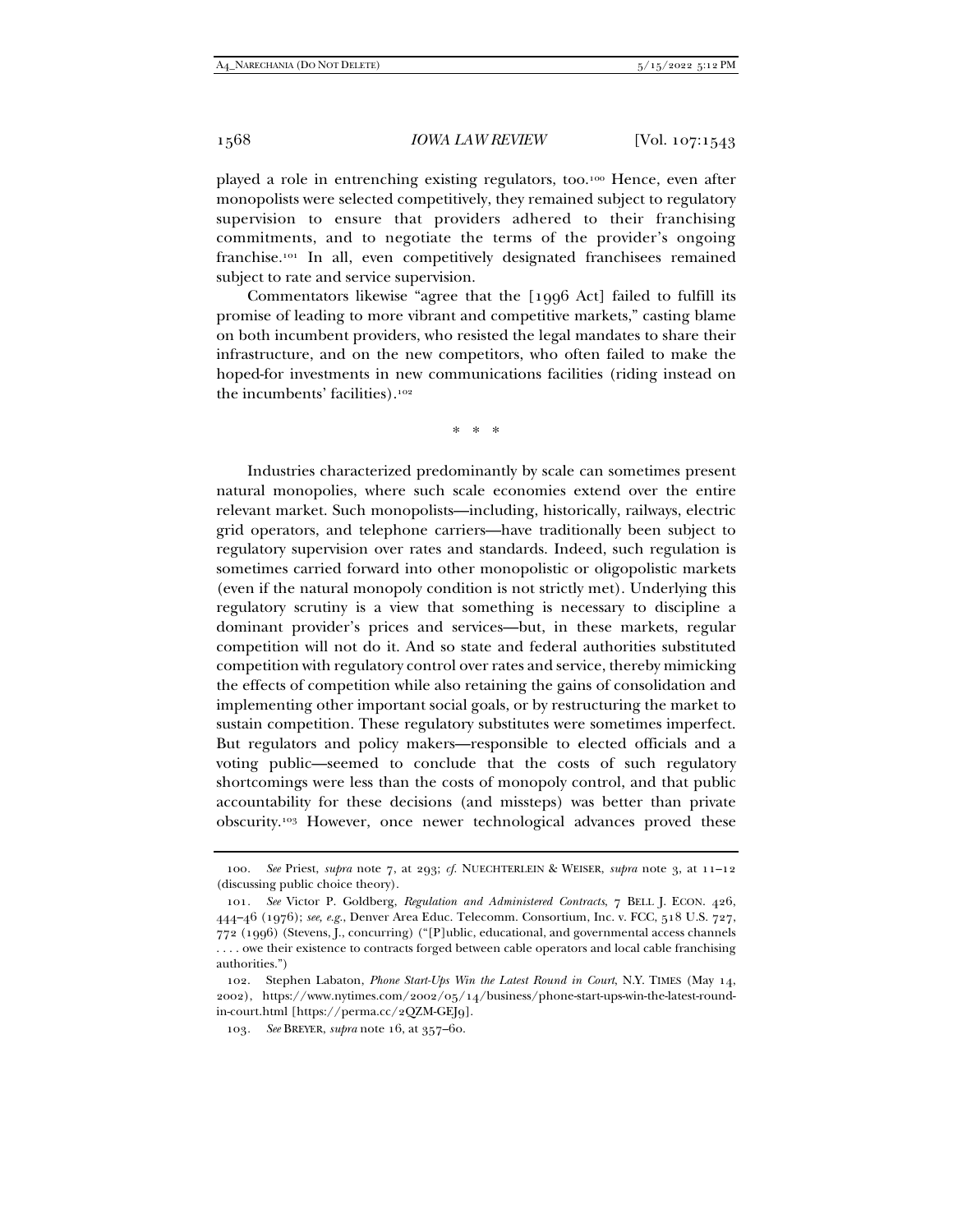2022] *MACHINE LEARNING* 1569

markets capable of sustaining (evermore) competition on their own—once, for example, the railroads faced competition from an array of long-haul truckers (among other newly developed transportation options), or once wireless telephone service proved to be an adequate substitute for wireline service—these industries were slowly deregulated, perhaps, in part, because this error cost analysis changed.104

#### III. MACHINE LEARNING AS NATURAL MONOPOLY

Many markets historically regulated as natural monopolies—the railroads and the telephone, among others—have since proved capable of sustaining competition. But that need not imply the theory of natural monopoly regulation set out above is dead. Other natural monopolies may surface, and hence deserve regulatory attention (even assuming that these prior examples are now, in view of technological change, capable of sustaining competition).

Indeed, scholars across disciplines have recently hinted at the possibility of a newly emergent natural monopoly (or, more accurately, series of natural monopolies) in applications of machine learning technologies.105 Oren Bracha and Frank Pasquale, for example, have suggested that the search engine market exhibits the characteristics of a natural monopoly.106 Likewise, Steven Weber and Gabriel Nicholas have identified "a tendency toward natural monopolies in data platform businesses."107 Of course, neither search engines nor data platforms necessarily implement their services by way of machine learning algorithms: Google's search results, for example, are determined by a range of factors, only some of which require machine learning.108 But Steven Weber and Gabriel Nicholas focus their attention on

<sup>104</sup>*. See* Wallace, *supra* note 72, at 938 (railroads); NUECHTERLEIN & WEISER, *supra* note 3, at 137–41 (telephones); *see also* BREYER, *supra* note 16, at 315–21 (airlines); KAHN, *supra* note 16, at xv–xvii (electricity and gas); Biber et al., *supra* note 2, at 1591–92 (power utilities); Levine, *supra* note 13, at 191–93 (airlines).

As I noted above, I readily acknowledge this is only one among several plausible explanations for the deregulatory movement of the late twentieth century. It does not undermine my point here that some other theory also helps explain changes in the regulatory regime. *See supra* note 12 and accompanying text.

 <sup>105.</sup> In addition to the sources described *infra* notes 106–07, see the sources cited *supra* note 18 and accompanying text.

 <sup>106.</sup> Bracha & Pasquale, *supra* note 18, at 1180–81 ("It is unclear whether search engines fall under the strict definition of a natural monopoly, but they exhibit very similar characteristics." (footnote omitted)).

 <sup>107.</sup> Weber & Nicholas, *supra* note 18, at 25.

<sup>108</sup>*. See* Jack Clark, *Google Turning Its Lucrative Web Search Over to AI Machines*, BLOOMBERG (Oct. 26, 2015), https://www.bloomberg.com/news/articles/2015-10-26/google-turning-itslucrative-web-search-over-to-ai-machines [https://perma.cc/YRS3-G5CA]; *see also* LAWRENCE PAGE, SERGEY BRIN, RAJEEV MOTWANI & TERRY WINOGRAD, THE PAGERANK CITATION RANKING: BRINGING ORDER TO THE WEB 4–10 (1998), http://ilpubs.stanford.edu:8090/422/1/1999-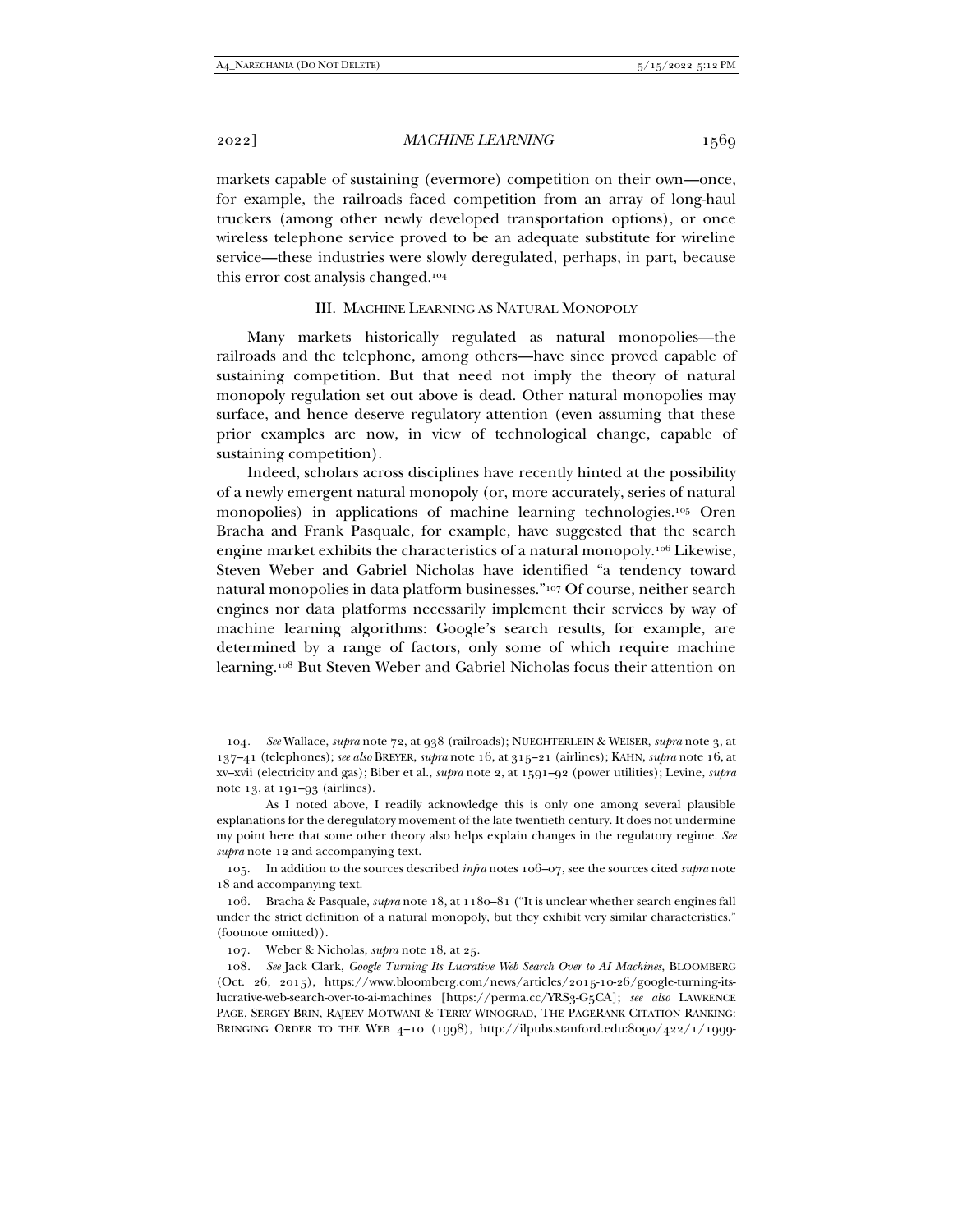machine learning systems in particular. And both sets of authors identify data feedback loops—one facet of machine learning (sometimes termed continual learning)—as critical to their findings.109 Continual learning, however, is only part of the story, since such positive feedback loops, standing alone, need not necessarily imply natural monopoly conditions.110

Hence, I closely analyze the claim that machine learning systems are natural monopolies. I begin with a brief description of machine-learningbased applications, and then turn to a general (if informal) analysis of the natural monopoly claim focusing on three primary features. First, I describe the scale economies that inhere to the development of such systems. Second, I describe the ways in which the costs associated with training certain machinelearning-based applications appear to be, from a computational perspective, subadditive—a sufficient condition for natural monopoly.111 And third, I elaborate on the positive feedback effects of continual learning. Viewed together, I find it likely that, for at least some applications, a natural monopoly exists.

#### *A. UNDERSTANDING MACHINE LEARNING*

Computers do what they are instructed to do. As I elaborate *infra*, a software developer might, for example, ask a computer to sort an array of numbers—and, in so doing, give the computer explicit directions on how, exactly, to sort that list.112 That's useful because the computer now has some new functionality—each new set of instructions provides a new tool: a list sorter, a number adder, a game player, and so on.

But in each of these examples, the software's output is some *thing*—a sorted list, a numerical sum, or a path to victory over Bowser.<sup>113</sup> Machine

<sup>66.</sup>pdf [https://perma.cc/SRA4-LFVN] (describing Google's original ranking methodology, which did not employ machine learning, but rather weighted link analysis).

<sup>109</sup>*. See* Weber & Nicholas, *supra* note 18, at 25–26 (describing the "positive feedback loop that creates a tendency toward natural monopolies in data platform businesses"); Bracha & Pasquale, *supra* note 18, at 1178–80 (citing, among others, Pasquale, *supra* note 34, at 130, which describes a similar feedback effect in searches).

<sup>110</sup>*. See infra* notes 176–77 and accompanying text (describing the difference); *see also, e.g.*, Mark A. Lemley & David McGowan, *Legal Implications of Network Economic Effects*, 86 CALIF. L. REV. 479, 595–96 (1998) (drawing distinction between supply-side natural monopoly effects and demand-side network effects); David McGowan, *Networks and Intention in Antitrust and Intellectual Property*, 24 J. CORP. L. 485, 488 (1999) (explaining how network theory does not necessarily imply a monopoly); David L. Aldridge Co. v. Microsoft Corp., 995 F. Supp. 728, 754 (S.D. Tex. 1998) (describing how natural monopolies can occur in industries that have a large initial fixed cost but also have declining marginal production costs); CARL SHAPIRO & HAL R. VARIAN, INFORMATION RULES: A STRATEGIC GUIDE TO THE NETWORK ECONOMY 13–14 (1998) (discussing the relationship between positive feedback and network effects).

<sup>111</sup>*. See, e.g*., Baumol, *Quasi-Permanence*, *supra* note 22, at 12–18.

<sup>112</sup>*. See infra* notes 152–54 and accompanying text.

 <sup>113.</sup> Bowser is a primary adversary in the video game franchise Super Mario Bros. *See, e.g.*, SUPER MARIO BROS. 3 (Nintendo 1990).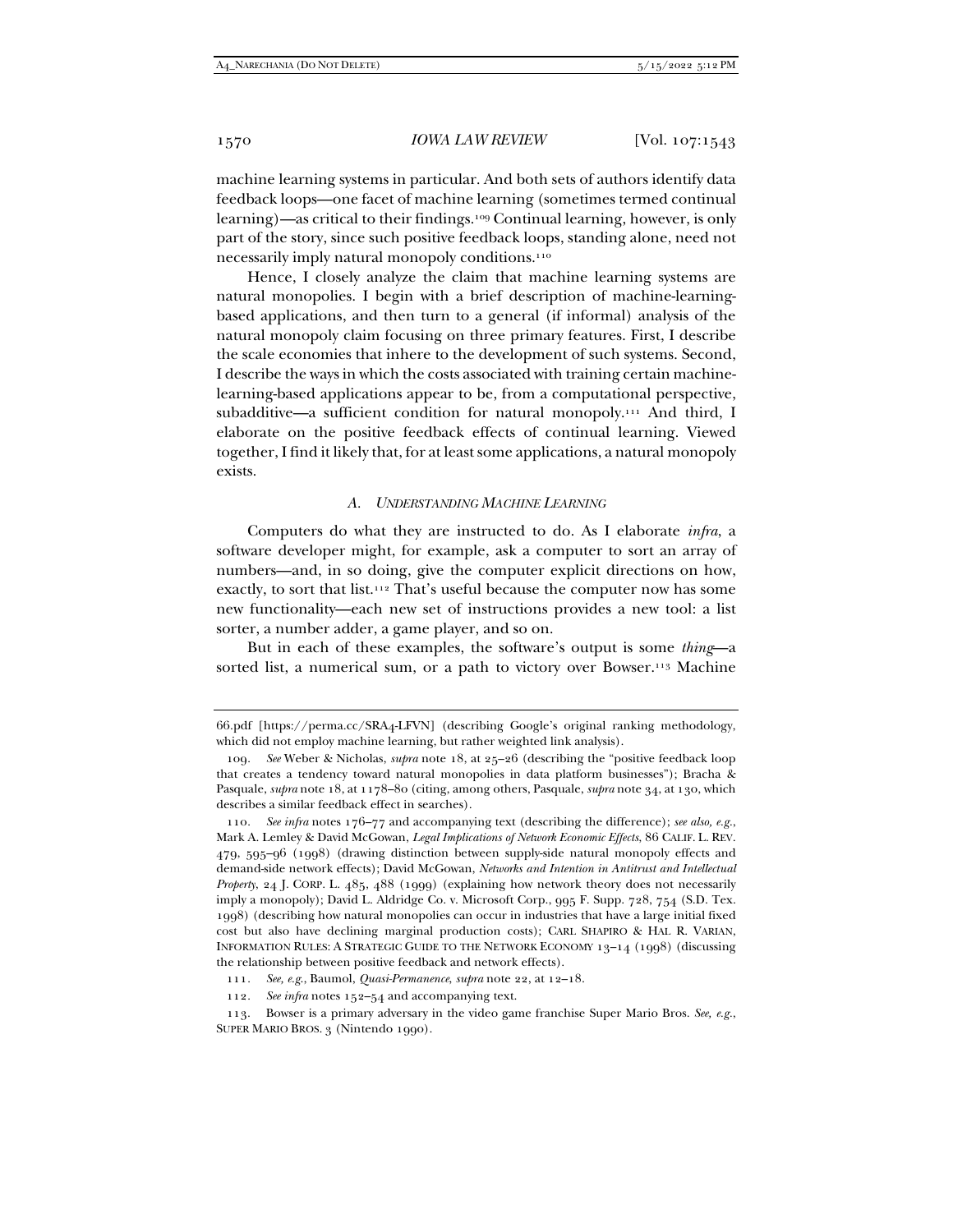learning algorithms operate differently: With machine learning, the output is itself "another algorithm that can be directly applied to further data."114 In this way, machine learning offers a sort of "meta-algorithm," one that draws on existing data to derive a new prediction model.115

An illustration may help clarify. In *The Ethical Algorithm*, Michael Kearns and Aaron Roth develop an example related to high school performance and college graduation: Given an array of students' high school coursework, grades, test scores, and college graduation statuses, we can calculate a number of functions: the average test score for graduates and nongraduates, the frequency with which graduates and nongraduates took certain classes, and so on.116 But using that database to manually "derive a model [for] predicting the likelihood of graduation for future applicants" could be "quite difficult and subtle."117 A machine-learning-based application, however, might absorb that mass of data—information on hundreds or thousands (or more) student profiles—and thereby derive a model for predicting the likelihood of graduation for some *new* applicant, i.e., a student absent from the original dataset. Once the application has learned which students graduated and which did not, it can attempt to predict whether other high school students are likely to also graduate from college.118

Such applications are hardly limited to this college graduation example. Machine learning algorithms have been deployed to help solve a wide range of complex problems operating across distinct markets, including medicine, law enforcement, and online search.<sup>119</sup>

W. Nicholson Price, among others, has detailed how medical professionals use machine-learning-based applications to diagnose ailments and to develop treatment plans for patients.120 Such applications, "derived from large datasets[,] . . . reflect complex underlying biological relationships" and are used to diagnose and treat a range of ailments and conditions—from migraines

119*. See, e.g.*, *supra* note 5 and accompanying text; Emmanuel Gbenga Dada, Joseph Stephen Bassi, Haruna Chiroma, Shafi'I Muhammad Abdulhamid, Adebayo Olusola Adetunmbi & Opeyemi Emmanuel Ajibuwa, *Machine Learning for Email Spam Filtering: Review, Approaches and Open Research Problems*, HELIYON, June 2019, at 1, 2 ("To effectively handle the threat posed by email spams, leading email providers such as Gmail, Yahoo mail and Outlook have employed the combination of different machine learning (ML) techniques such as Neural Networks in its spam filters.").

120*. See, e.g.*, W. Nicholson Price II, *Regulating Black-Box Medicine*, 116 MICH. L. REV. 421, 423 (2017); *see also* Rai et al., *supra* note 32, at 2 (examining "AI-enabled clinical decision software").

 <sup>114.</sup> KEARNS & ROTH, *supra* note 51, at 6.

<sup>115</sup>*. Id.*

<sup>116</sup>*. See id.*

<sup>117</sup>*. Id.*

<sup>118</sup>*. Cf.* Tom Simonite, *Meet the Secret Algorithm That's Keeping Students Out of College*, WIRED (July 10, 2020, 7:00 AM), https://www.wired.com/story/algorithm-set-students-grades-alteredfutures [https://perma.cc/9TCN-XUCD] (describing the International Baccalaureate program's decision to cancel testing during the COVID-19 crisis and replace actual test scores with algorithmically-predicted results, to much controversy).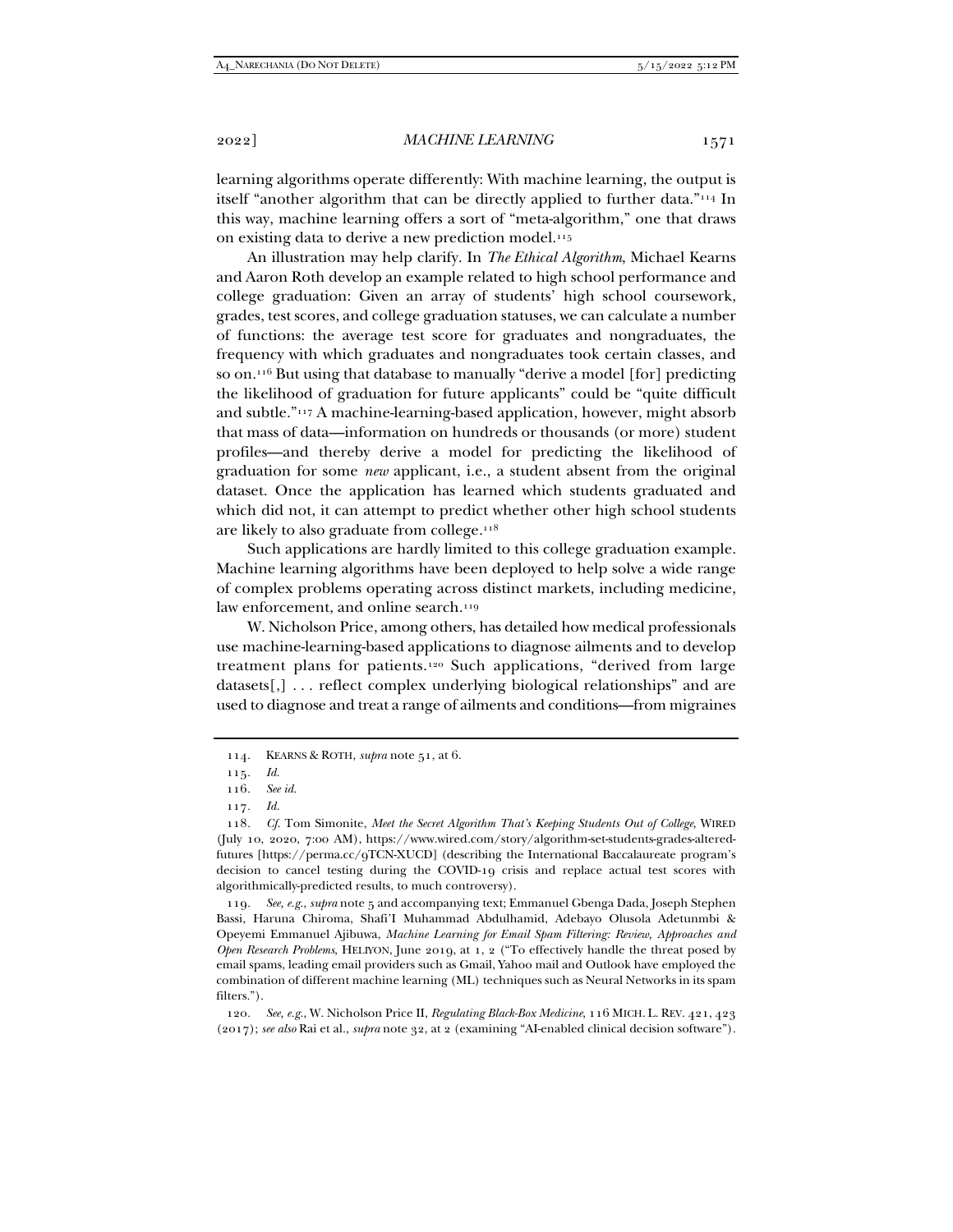to autism and beyond.121 Specifically, these algorithms rely on the stores of data contained in medical health records to identify both patterns suggestive of a particular illness and treatments likely to succeed: Some providers claim "to use '170 million data points to "transform" data from insurance claims, electronic medical records, medical sensors and other sources into information . . . to predict the best ways to treat individual patients and conditions.'"122 Google's Project Nightingale, for example, draws from the medical records "of millions of people across 21 states" and may incorporate data from personal health tracking devices such as Fitbit.<sup>123</sup> Many such algorithms are "locked"—i.e., once trained on an existing dataset, they do not incorporate new information from their in-market use.124 But while most FDAapproved applications are, so far, locked, developers continue to experiment with continual learning models that learn from the new outcomes generated by the application's use in medical settings.125

Likewise, facial recognition technology has, among other uses, gained significant traction in law enforcement, using machine-learning-based advances to identify criminal suspects. Using collections of digital photos, these applications learn to recognize the visual identity of a person through identified photographs—photos tagged in Facebook, associated with a drivers' license, or taken while processing an arrest—and use that information to predict the identity of someone in a new image—say, a frame from a security camera recording. Many of these systems do continually learn and adapt, both by incorporating new known images as they become available and by learning from erroneous outcomes.126

 <sup>121.</sup> Price II, *supra* note 120, at 430.

<sup>122</sup>*. Id.* at 427 (quoting Chris Rauber, *Lumiata Nabs \$6 Million for Personalized Medical Care Software*, S.F. BUS. TIMES (Sept. 11, 2014, 8:38 AM), http://www.bizjournals.com/sanfrancisco/ blog/2014/09/lumiata-6-million-funding-personalized-health-data.html [https://perma.cc/ 3PEG-FQZV?type=image]).

 <sup>123.</sup> Rob Copeland, *Google's 'Project Nightingale' Gathers Personal Health Data on Millions of Americans*, WALL ST. J. (Nov. 11, 2019, 4:27 PM), https://www.wsj.com/articles/google-s-secretproject-nightingale-gathers-personal-health-data-on-millions-of-americans-11573496790 [https:// perma.cc/E5EV-J8RK].

 <sup>124.</sup> Rai et al., *supra* note 32, at 5.

 <sup>125.</sup> Price II, *supra* note 120, at 427–28; Rai et al., s*upra* note 32, at 8.

 <sup>126.</sup> Apple's Face ID technology, for example:

<sup>[</sup>I]mprove[s] match performance and keep[s] pace with the natural changes of a face and look, [by] augment[ing] its stored mathematical representation over time. Upon a successful match, Face ID may use the newly calculated mathematical representation—if its quality is sufficient—for a finite number of additional matches before that data is discarded. Conversely, if Face ID fails to recognize a face but the match quality is higher than a certain threshold and a user immediately follows the failure by entering their passcode, Face ID takes another capture and augments its enrolled Face ID data with the newly calculated mathematical representation. This new Face ID data is discarded if the user stops matching against it or after a finite number of matches. These augmentation processes allow Face ID to keep up with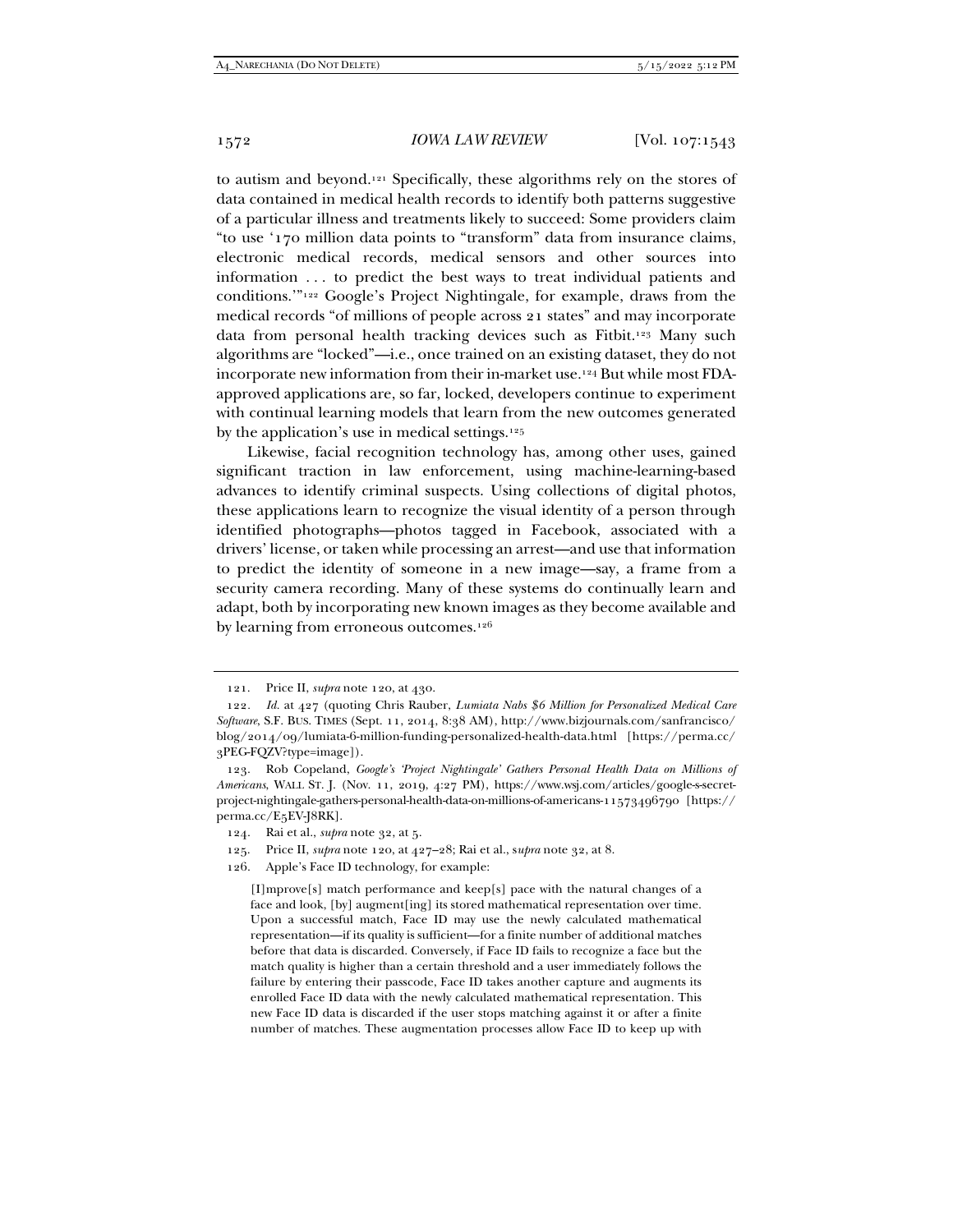And a vast range of internet companies use machine-learning techniques to provide consumers with search results and recommendations.127 Search engines, for example, use machine-learning-based applications, trained on text, to better understand search queries and identify relevant results—by, say, identifying synonyms and antonyms, and by using metrics suggestive of a successful (or not) search result to improve training over time.<sup>128</sup> Similarly, companies like Netflix and Spotify use machine-learning-based applications to recommend new content to consumers based on their knowledge of every user's content preferences (to derive a prediction model), and each user's individual content consumption habits (to offer tailored predictions).<sup>129</sup>

In total, machine-learning-based applications—together with the volumes of data now available—are remaking operations across sectors.130 To some, these new tools are a welcome development: College admissions officers, for example, might be interested in tools to help better assess students' applications. Patients want better health outcomes. Law enforcement officials want to reliably identify criminal suspects. And most consumers would like Netflix to reliably recommend good content. But such software may also seem potentially problematic, implicating concerns regarding recommendation accuracy and bias, the incentives of the application's developer, and user privacy, among others. Before addressing such concerns, I examine the nature of these machine-learning-based applications in more detail, focusing on the possibility that any one application may be a natural monopolist in its own market, whether medicine, law enforcement, or search, among other possibilities.

129*. See, e.g.*, *Machine Learning*, SPOTIFY, https://research.atspotify.com/machine-learning [https://perma.cc/RHC3-98HJ] ("Machine learning touches every aspect of Spotify's business. It is used to help listeners discover content via recommendations and search . . . .").

dramatic changes in a user's facial hair or makeup use while minimizing false acceptance.

APPLE, APPLE PLATFORM SECURITY 24 (2021), https://manuals.info.apple.com/MANUALS/ 1000/MA1902/en\_US/apple-platform-security-guide.pdf [https://perma.cc/DK7N-XS75].

<sup>127</sup>*. See, e.g.*, Clark, *supra* note 108.

 <sup>128.</sup> For example, the verb "execute" means one thing in computer science contexts, and quite another thing in legal contexts. So a search application may begin by thinking that "execute" means "kill" or "terminate"—but learn, over time, that when associated with other computer science terms (e.g., program, computer), it should use different synonyms, like "run" or "start." *See, e.g.*, Kyle Wiggers, *Search Engines Are Leveraging AI to Improve Their Language Understanding*, VENTUREBEAT (May 20, 2020, 8:40 AM), https://venturebeat.com/2020/05/20/ search-engines-google-bing-are-leveraging-ai-to-improve-their-language-understanding [https:// perma.cc/W4EG-23N6].

 <sup>130.</sup> RUSSELL, *supra* note 4, at 62–101 (cataloguing near-term and long-term changes based on artificial intelligence and suggesting that, cumulatively, "[t]hese developments . . . could change the dynamic of history"); RUSSELL & NORVIG, *supra* note 6, at 28 (explaining that "many thousands of AI applications are deeply embedded in the infrastructure of every industry" (quoting KURZWEIL, *supra* note 6, at 204)).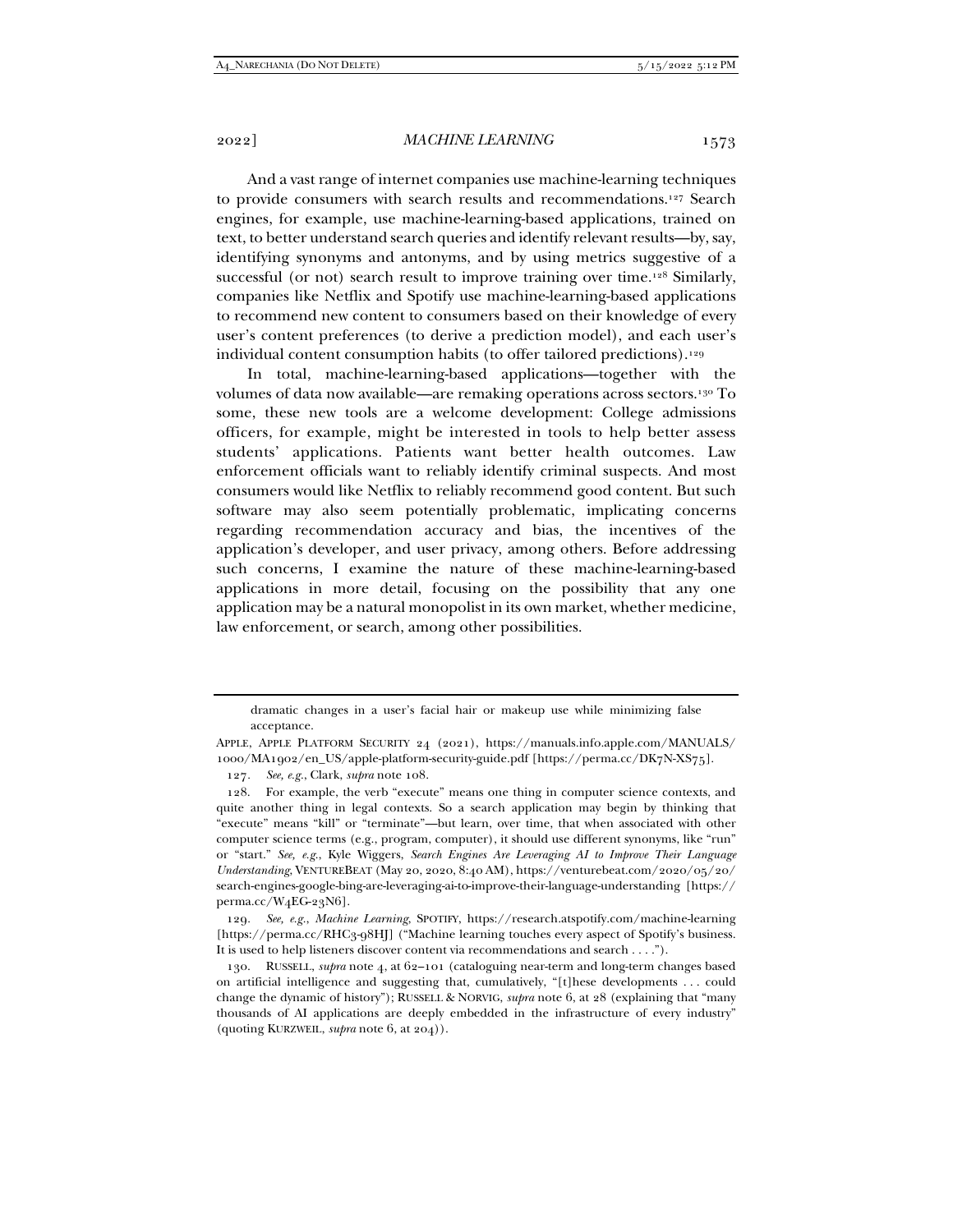#### *B. MACHINE LEARNING AS NATURAL MONOPOLY*

At least three features of machine-learning-based applications are suggestive of natural monopoly conditions (or natural monopoly effects): the costs of application development; the costs of training and optimization; and the potential for network effects. I consider each in turn below.

## 1. Application Development

Software markets mimic natural monopolies in at least one important respect: It can cost a lot to develop software, but it is comparatively trivial to distribute that software to consumers.<sup>131</sup> Developing software can be an exceptionally complex task, requiring significant resources in terms of expertise and labor (i.e., software developers), as well as computing power.132 But once a program is built, it is easy to burn copies onto discs or, more commonly (and more cheaply), transmit them over the internet. Because software has such relatively high fixed and low marginal costs, it has—roughly consistent with the traditional understanding of natural monopolies —declining average marginal costs.133

Machine learning presents an extreme example of this dynamic, as the fixed costs that attend to developing a machine-learning-based application are significantly greater than those associated with the average software development project (while marginal costs remain comparatively low).

First, for so long as machine learning remains a relatively new and novel technology, we might expect that the labor costs for machine learning engineers—their living wages—to be higher, given the demand for their specialized expertise.134

134*. E.g.*, Stacy Stanford, *Artificial Intelligence (AI): Salaries Heading Skyward*, MEDIUM: TOWARDS AI (May 20, 2020), https://medium.com/towards-artificial-intelligence/artificialintelligence-salaries-heading-skyward-e41b2a7bba7d [https://perma.cc/L6Q8-YF4B]; Louis Columbus, *Machine Learning Engineer Is The Best Job In The U.S. According To Indeed*, FORBES (Mar. 17, 2019, 10:35 AM), https://www.forbes.com/sites/louiscolumbus/2019/03/17/machinelearning-engineer-is-the-best-job-in-the-u-s-according-to-indeed/?sh=59d5879d7bb0 [https:// perma.cc/Q3XR-JRG8].

 Though I describe machine learning as "new" and "novel" above, it is worth noting that the premises that underlie modern machine learning technology have been long in development. *See* RUSSELL & NORVIG, *supra* note 6, at 16–28 (describing the history of artificial intelligence, beginning in 1943). Despite this long history, only recent advances in computer

<sup>131</sup>*. See, e.g.*, Microsoft Corp. v. AT&T Corp., 550 U.S. 437, 439 (2007) ("[C]opying software . . . is indeed easy and inexpensive . . . .").

<sup>132</sup>*. See, e.g.*, Bryan H. Choi, *Software as a Profession*, 33 HARV. J.L. & TECH. 557, 572 (2020) (describing "the exponential growth of software complexity").

<sup>133</sup>*. See* David McGowan, *Regulating Competition in the Information Age: Computer Software as an Essential Facility Under the Sherman Act*, 18 HASTINGS COMMC'NS & ENT. L.J. 771, 813, 841 (1996); *see also supra* Part II (explaining the importance of scale to the definition of natural monopoly). *But see* Mark A. Lemley, *Antitrust and the Internet Standardization Problem*, 28 CONN. L. REV. 1041, 1056 (1996) ("The Internet software industry is not a natural monopoly"). I explore this apparent disconnect further *infra* notes 176–82 and accompanying text.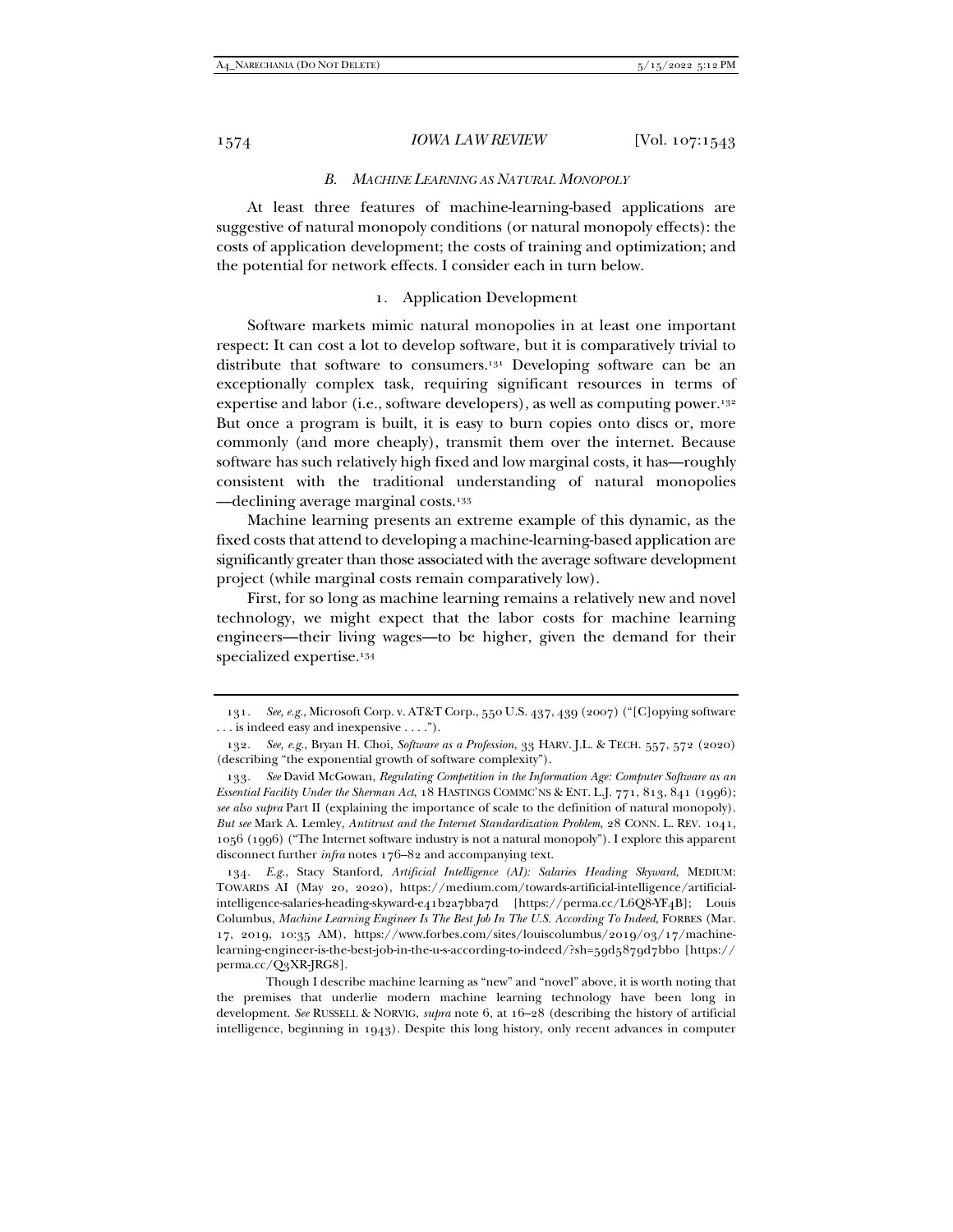2022] *MACHINE LEARNING* 1575

But even if this effect is only transitory, other more durable aspects of machine learning development exaggerate the differences between fixed and marginal costs. In addition to standard software development costs, machinelearning-based applications rely on vast volumes of data—data used to train the learning algorithm to, say, recognize someone's face or identify a potentially successful therapeutic regimen. In some cases, such data may be freely (if controversially) available: IBM, for example, scraped millions of publicly available images from image-sharing website Flickr to train its thennascent facial recognition software, and Clearview AI employed a similar strategy, drawing criticism from privacy advocates.135 Nevertheless, good data is typically expensive, no matter whether the proprietor chooses to "build it" or "buy it."136

Moreover, the physical computing resources required to design and train a machine learning algorithm can be expensive, requiring specialized equipment that can cost millions of dollars.137 Some applications—particularly

 These examples underscore the importance of other features of machine learning development, in addition to data. While obtaining training data is important, obtaining *good* training data can be more difficult and costly. And even if one regards publicly available digital images as good training data, the computing infrastructure required to train a deep learning facial recognition system is extensive and costly. *Cf. infra* notes 137 & 157 (discussing, respectively, the infrastructural and computational costs associated with training).

 136. Levendowski, *supra* note 49, at 606–10 (explaining that acquiring data "to use as training data for AI systems can be exhaustingly resource intensive," no matter whether it is built (by, say, a social media platform) or purchased (from specialized data keepers, such as hospitals as to patient case histories)); *see* C. Scott Hemphill, *Disruptive Incumbents: Platform Competition in an Age of Machine Learning*, 119 COLUM. L. REV. 1973, 1978–79 (2019).

 It matters, of course, that data is different from other inputs in that data is not strictly rivalrous. When one company uses certain information to train its machine-learning-based applications, it does not diminish that data's availability for future competitors. But, as other scholars have noted, intellectual property rights over these data can mimic the effects of rivalry, limiting their use to particular rightsholders. *See, e.g.*, Lemley & Casey, *supra* note 49, at 756–70; Levendowski, *supra* note 49, at 590–610. And intellectual property rights are not the only concerns at issue. I explore this further *infra* Section IV.B.3.

137*. See* Edd Gent, *Powerful AI Can Now Be Trained on a Single Computer*, IEEE SPECTRUM (July 17, 2020), https://spectrum.ieee.org/tech-talk/artificial-intelligence/machine-learning/po werful-ai-can-now-be-trained-on-a-single-computer [https://perma.cc/DXZ7-D6DV] (explaining that some training approaches "have relied on servers packed with hundreds of CPUs and GPUs" while others use "[s]pecialized hardware . . . with a price tag running into the millions"); *see also* Hemphill, *supra* note 136, at 1978 (2019) (discussing how Google and other companies have invested

processing and the availability of large data sets have made possible the practical and increasingly ubiquitous applications described here. *See id.* at 27–28; *see also* Amy Kapczynski, *The Law of Informational Capitalism*, 129 YALE L.J. 1460, 1468 (2020) (describing the recent developments that have enabled machine-learning-based advances).

<sup>135</sup>*. See, e.g.*, Olivia Solon, *Facial Recognition's 'Dirty Little Secret': Millions of Online Photos Scraped Without Consent*, NBC NEWS (Mar. 17, 2019, 10:25 AM), https://www.nbcnews.com/tech/inter net/facial-recognition-s-dirty-little-secret-millions-online-photos-scraped-n981921 [https://perma .cc/9WNY-YR8A]; Kashmir Hill, *The Secretive Company That Might End Privacy as We Know It*, N.Y. TIMES (Nov. 2 , 2021), https://www.nytimes.com/2020/01/18/technology/clearview-privacy-facialrecognition.html [https://perma.cc/4LFZ-4GSD].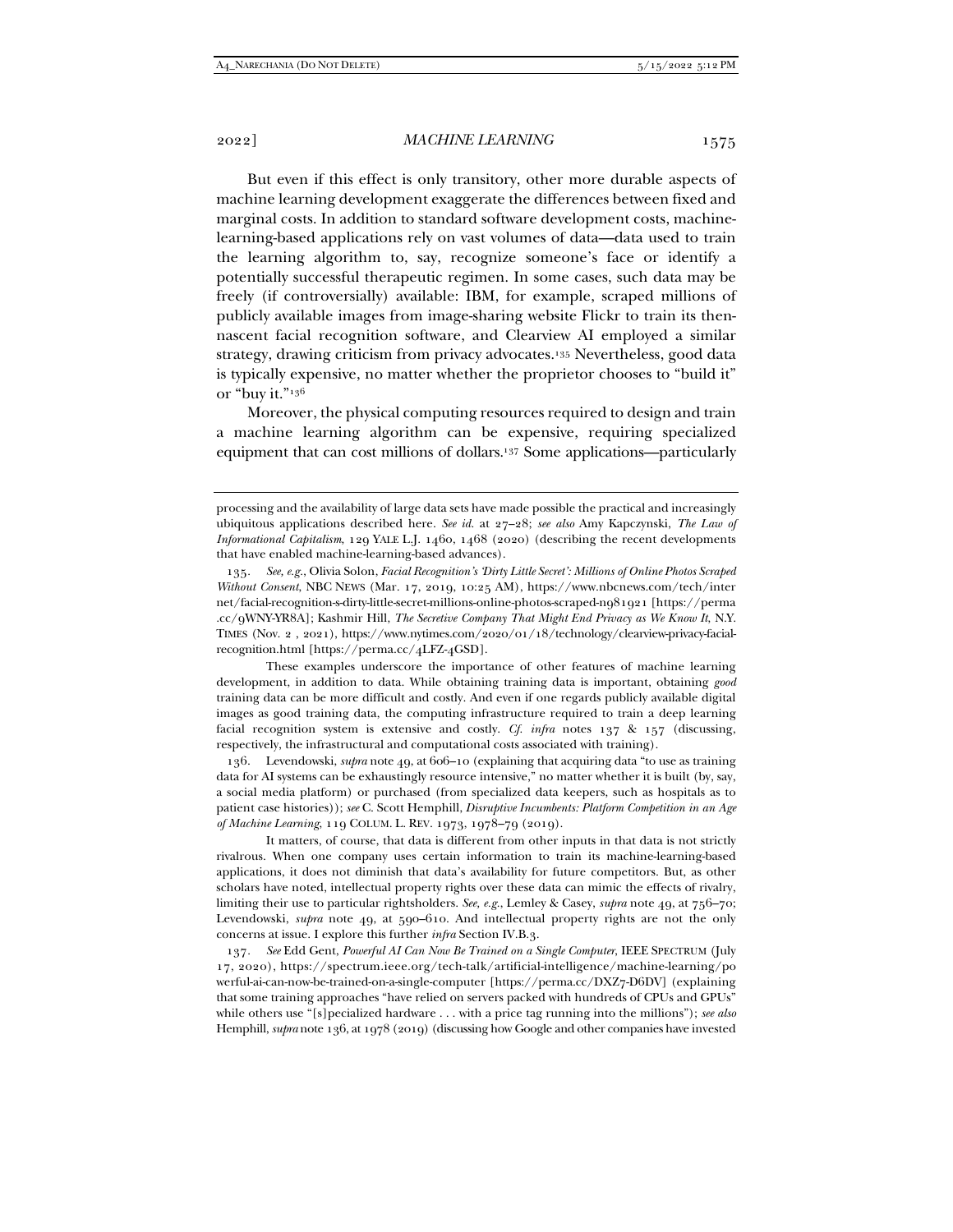those developed using relatively simple prediction algorithms (on which I elaborate in the next Section) can be developed on commodity hardware —the sorts of regular computers that consumers might purchase for home use.<sup>138</sup> But others, such as GPT-3—a popular natural language process application—require a massive computing infrastructure that is likely out of reach of new competitors.139

In short, human, data, and hardware resources are all more expensive in machine learning contexts (as compared to the average software development project), yielding an even wider disparity between fixed development costs and marginal distribution costs suggestive of natural monopoly conditions.<sup>140</sup>

In the general software context, scholars and commentators have generally concluded that these sorts of scale economies are, standing alone, insufficient to give rise to a natural monopoly in need of regulatory intervention (even if natural monopoly effects arise). This is for two reasons. First, though the fixed costs of software development are much higher than the marginal costs of software distribution, those fixed costs are, in absolute terms, not all that high. Compared, say, to the fixed costs of building a power plant and an electric grid, developing a software program may seem trivial.141 And so competition in these software markets, even if properly characterized as natural monopolies, yields less waste than in traditionally regulated

 139. BROWN ET AL., *supra* note 30, at 39 (describing the computational costs of training GPT-3); *see also* Kyle Wiggers, *OpenAI's Massive GPT-3 Model Is Impressive, But Size Isn't Everything*, VENTURE BEAT (June 1, 2020, 1:05 PM), https://venturebeat.com/2020/06/01/ai-machinelearning-openai-gpt-3-size-isnt-everything [https://perma.cc/8X75-L2EB] (estimating that GPT-3 required "over 350GB of memory and \$12 million in compute credits," which was feasible because it was developed by a "a well-capitalized company that teamed up with Microsoft to develop an AI supercomputer," but is "potentially beyond the reach of AI startups . . . which in some cases lack the capital required").

140*. See* Hemphill, *supra* note 136, at 1977 ("Advances in machine learning . . . ha[ve] a high fixed cost and low marginal cost . . . ."); *cf.* DUCCI, *supra* note 18, at 57 ("It is therefore plausible that cost subadditivity in delivering a general search service applies over the relevant demand output region and average cost may be decreasing over the same range, which makes the presence of a single dominant search engine the most cost-efficient way to serve the market. The cost structure is indeed similar to traditional natural monopolies.").

141*. Cf.* Transcript of Oral Argument at 5, Alice Corp. Pty. Ltd. v. CLS Bank Int'l, 573 U.S. 208 (2014) (No. 13-298), 2014 WL 1279672 (statement of Kennedy, J.) (suggesting that it is trivial for an inexperienced software developer to write a program covered by the challenged (and ultimately invalid) patent).

in custom hardware to support machine-learning) (citing Norman P. Jouppi, Cliff Young, Mishant Patil & David Patterson, *Motivation for and Evaluation of the First Tensor Processing Unit*, IEEE MICRO, May/June 2018, at 10, 14 tbl.2, 16 tbl.4).

<sup>138</sup>*. See* Aleksei Petrenko, Zhehui Huang, Tushar Kumar, Gaurav Sukhatme & Vladlen Koltun, *Sample Factory: Egocentric 3D Control from Pixels at 100000 FPS with Asynchronous Reinforcement Learning*, PROCEEDINGS OF THE 37TH INTERNATIONAL CONFERENCE ON MACHINE LEARNING (2020); *see also* Gent, *supra* note 137 (explaining that the Petrenko et al. paper, *supra*, "describe[s] how [the authors] were able to use a single high-end workstation to train AI . . . using a fraction of the normal computing power").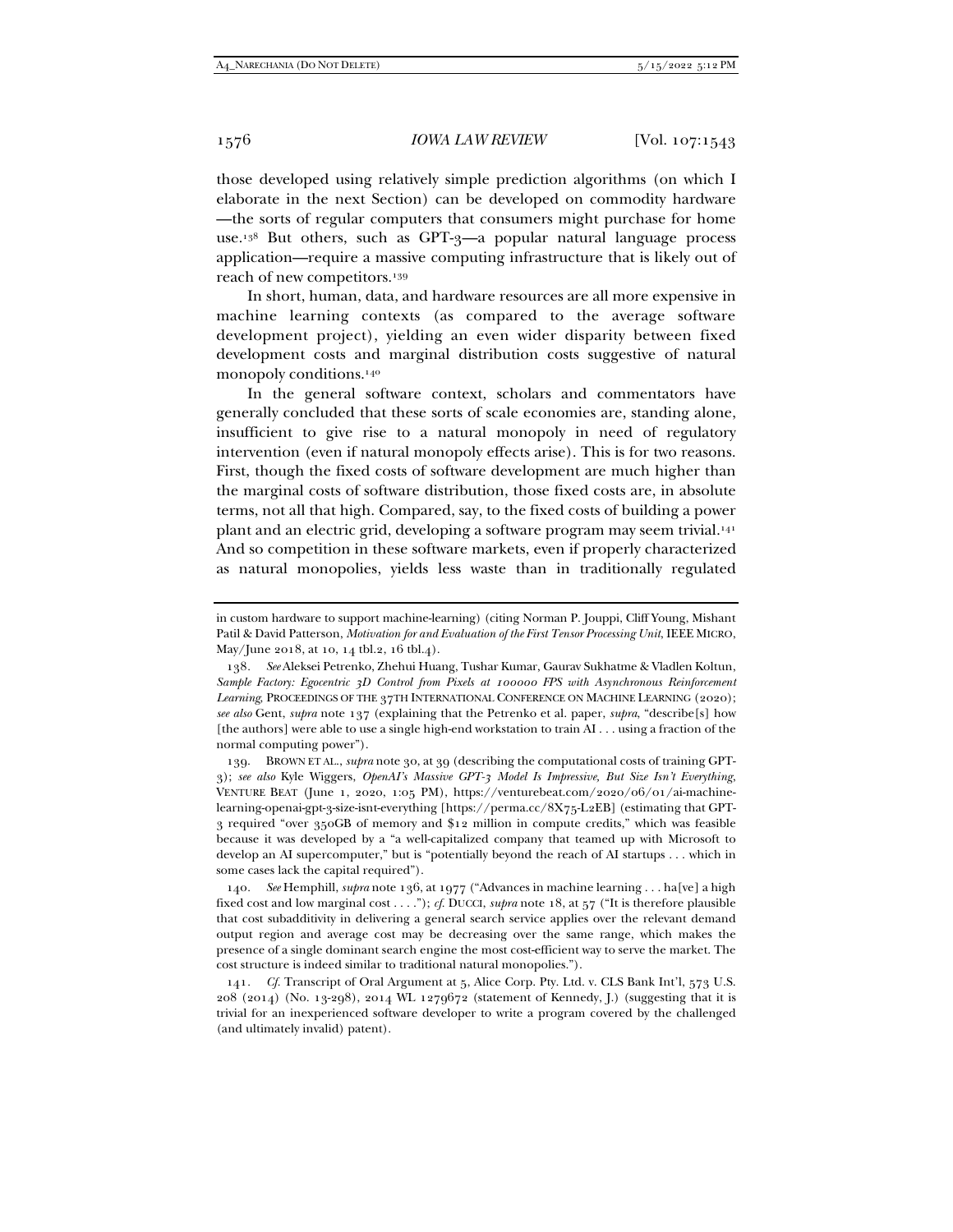markets.142 Moreover, the possibility of a longer, ongoing competition for the market (facilitated by these comparatively lower barriers to entry) yields some important quality gains in the software product.143 Altogether, scholars have concluded that the possibility of quality gains through competition (together with avoiding the downside risk of regulatory error) seem, in this context, to outweigh the efficiency gains of avoiding competition in a natural monopoly (or natural-monopoly-like) space.144

But these justifications operate with less force in the machine learning context. As noted, the fixed data and equipment costs that attend to developing machine-learning-based applications are significantly higher than for traditional software development, thus suggesting both that the losses from wasteful competition are higher and that the possible gains from competition may be lower (due to the higher barriers to market entry).145

In total, the fixed costs of developing a single machine-learning-based application for a single market (e.g., facial recognition or diagnostics) seem to significantly outpace the marginal costs of making those applications available to its consumers (e.g., law enforcement or health care providers), possibly giving rise to a natural monopoly in that application's specific market.146 After all, one provider is likely to be able to serve the market —several law enforcement agencies, or several hospitals—without needing to build additional capacity after designing, developing, and training the application. And so, in such cases, a second provider will add no new capacity to the market but will duplicate these fixed costs—thereby increasing the average marginal cost across that market.147

I am careful not to overstate this claim. As I explain *infra*, it may be possible to reduce these fixed costs and avoid the natural monopoly condition by, say, relying on shared infrastructure or public datasets.148 Moreover, some of these fixed investments may yield improvements across markets or sectors, i.e., spillovers. Competitive investments in machine learning hardware may,

<sup>142</sup>*. See* Lemley, *supra* note 133, at 1059.

<sup>143</sup>*. See id.* at 1058–59; *cf.* Demsetz, *supra* note 92, at 57 n.7 ("'[C]ompetition for the [market]' [can mimic effects of] 'competition within the [market] . . . ." (emphasis removed) (quoting Edwin Chadwick, *Results of Different Principles of Legislation and Administration in Europe; of Competition for the Field, as compared with the Competition within the Field of Service*, 22 J. ROYAL STAT. SOC'Y. 381 (1859))).

<sup>144</sup>*. See supra* note 76 (describing some information asymmetries between providers and regulators that can give rise to regulatory error).

 <sup>145.</sup> Hemphill, *supra* note 136, at 1975–81 (discussing "[m]achine [l]earning as a [b]arrier to [e]ntry").

 <sup>146.</sup> Hemphill, *supra* note 136, at 1977 (explaining that improving and deploying machinelearning-based software systems "has a high fixed cost and low marginal cost, a combination that tends to favor large firms that can spread the fixed cost over a large number of units").

<sup>147</sup>*. See supra* text accompanying notes 58–59.

<sup>148</sup>*. See infra* notes 277–84 and accompanying text.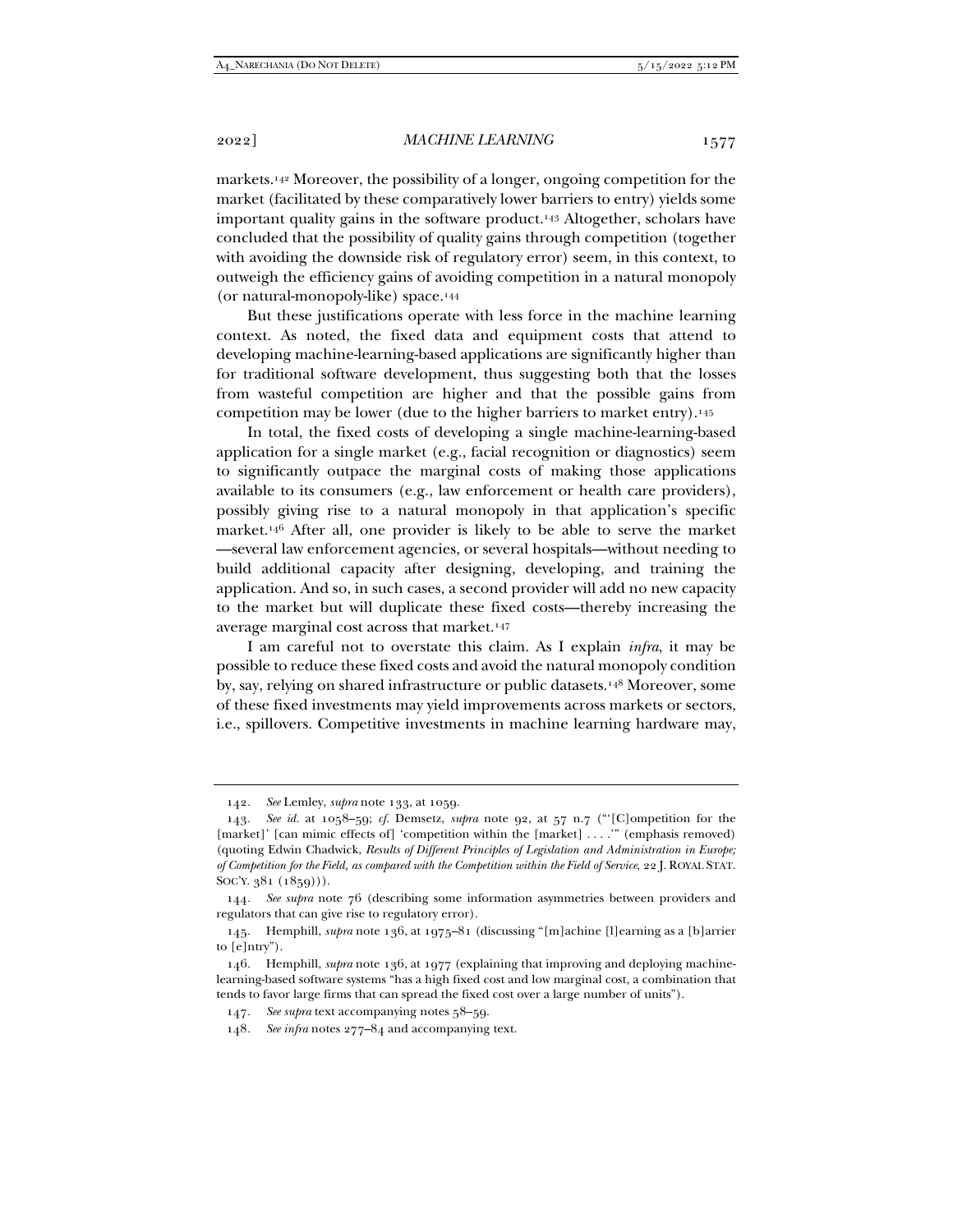for example, yield positive externalities for other technological development.149 Or investments in the development of a recommendation algorithm based on consumer preferences might find application in different consumer-facing markets (e.g., song, movie, and restaurant recommendations). Indeed, some markets may sustain several competitors through product differentiation: One song recommendation engine might prioritize similar musical genres while another emphasizes lyrical themes, and, given this differentiation, both might co-exist in a single market.150 But, in general, the case for natural monopoly in machine-learning-based application markets is stronger than for traditional software development, particularly for deep-learning-based applications that are based on large text- and image-based datasets. Moreover, even where the natural monopoly condition is not strictly met, the market for particular applications may be highly concentrated, with such concentration giving rise to similar (if less pronounced) market effects.

## 2. Training and Optimization

Beyond the sorts of tangible and intangible inputs to machine-learningbased application development described above—human capital, hardware resources, and data—other machine-learning-specific features reinforce the preliminary conclusion in favor of natural monopoly. Specifically, the methods of optimizing machine-learning-based applications suggest that the time and computational resources dedicated to training amount to one more specific and significant fixed cost of development. And once an application is trained, it will often make sense to direct users (and their further inputs) to the existing application—much like, as in other natural monopoly contexts, it always makes sense to connect users to an existing network rather than to stand up a new one.

Computer scientists have often traditionally measured algorithmic efficiency using "Big O Notation," a standard method for comparing different approaches to a computational problem (that discounts differences attributable to, say, hardware performance).151 Consider, for example, the familiar problem of sorting items in a list. There are more than a few ways to do this.<sup>152</sup> You might, for example, look for the smallest item, set it aside, and then the next smallest, and so on. Or you might choose one random item in the middle

<sup>149</sup>*. Cf.* Colin Barker, *How the GPU Became the Heart of AI and Machine Learning,* ZDNET (Aug. 13, 2018), https://www.zdnet.com/article/how-the-gpu-became-the-heart-of-ai-and-machine-learning [https://perma.cc/8XZ3-TRKC] (describing how innovations in graphics processing have had spillover effects on machine learning).

<sup>150</sup>*. Cf.* VISCUSI ET AL., *supra* note 15, at 87; Hovenkamp, *supra* note 18, at 1996 ("Even if costs decline continuously as output increases or network effects are large, a digital platform is still not necessarily a natural monopoly. Another pervasive reason for [interplatform] competition is product differentiation.").

<sup>151</sup>*. See, e.g.*, RUSSELL & NORVIG, *supra* note 6, at 1053–55 (describing and explaining "O() notation").

<sup>152</sup>*. See* KEARNS & ROTH, *supra* note 51, at 5 (listing sorting algorithms).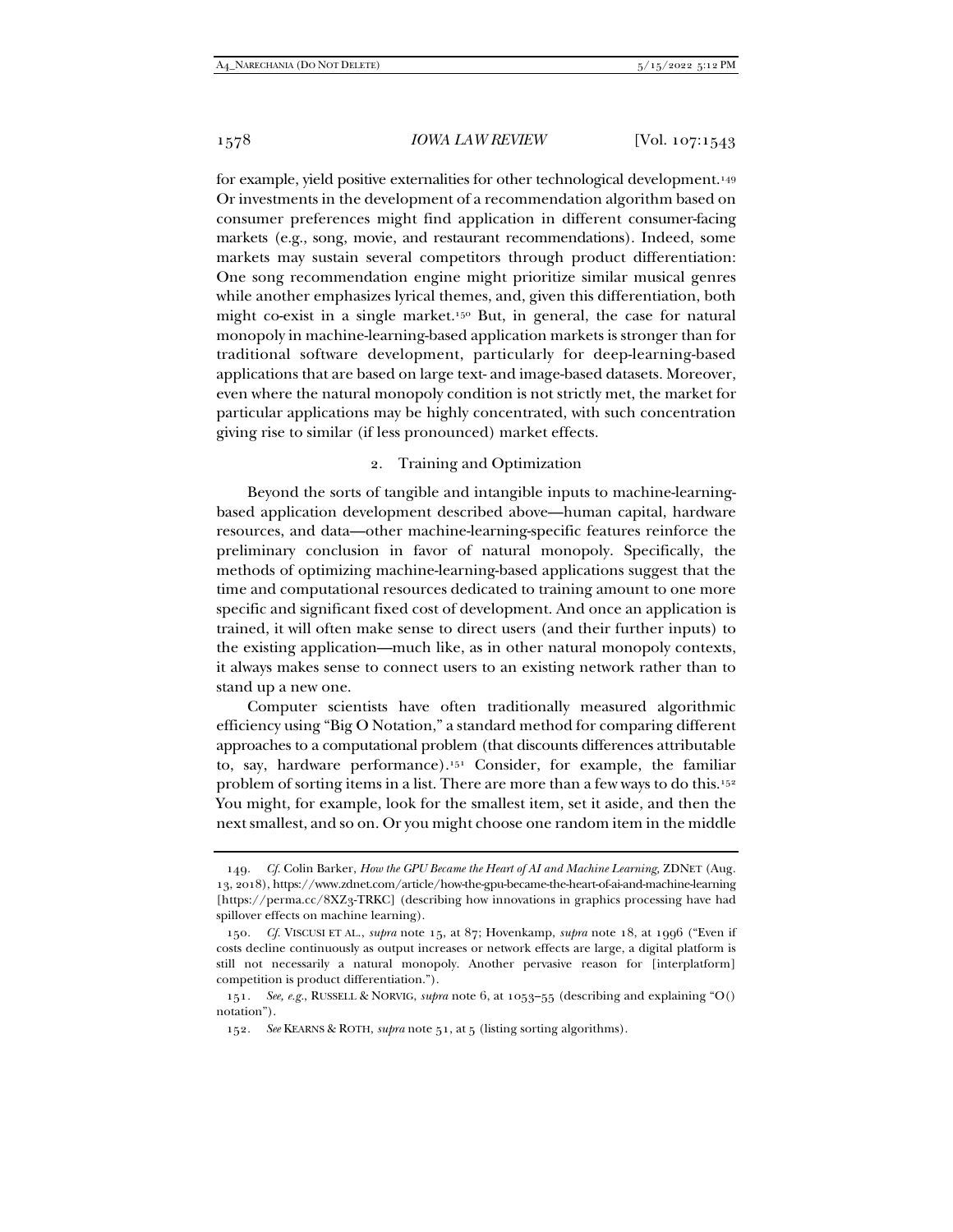and push all the smaller elements to one side and all the larger elements to the other side, and repeat for each side, and so on, until everything is in place. From a computational perspective, these two approaches are significantly different.153 The first approach—selection sort—is generally considered comparatively inefficient because as the list to sort gets longer, it takes significantly more time to finalize the sorting process: Each new element in the list adds one new round of comparisons and one additional comparison in each round. In formal terms, selection sort takes  $O(n^2)$  time, where n represents the number of items in the list: As n gets larger, the algorithm's time complexity grows polynomially.154 By contrast, the divide-and-conquer approach is more indifferent to increases in the size of the unsorted list: As the list gets longer, quicksort does not become unbearably slow. In formal terms, quicksort takes, on average,  $O(n \log n)$  time—significantly better than selection sort's polynomial growth.

Such complexity measures suggest one way to detect further fixed and marginal costs (beyond hardware and data, among others) in computational spaces. An algorithm that operates in exponential time— $O(2^n)$ —becomes costly quickly. And such computational costs, moreover, are not mere hypothetical constructs: Rather, they represent real value in terms of hardware demands, electric power, climate effects, time, and opportunity costs, among others.155 By contrast, an algorithm that operates in logarithmic time, e.g., O(log n), suffers its worst increases in complexity when n is small, but as n gets larger the incremental costs in computational complexity are comparatively slight.156

<sup>153</sup>*. Id.* at 4–5 (noting "choices and trade-offs" in terms of memory and time).

 <sup>154.</sup> One might be tempted to say, colloquially, that the complexity of this sorting algorithm grows "exponentially," rather than "polynomially." But it is more precise in this context to say that training runs in polynomial time  $(O(n^2))$ , since exponential runtime algorithms, e.g.,  $O(2^n)$ , represent an even more costly class.

<sup>155</sup>*. See generally* Emma Strubell, Ananya Ganesh & Andrew McCallum, Energy and Policy Considerations for Deep Learning in NLP (June 5, 2019) (unpublished manuscript), https:// arxiv.org/pdf/1906.02243.pdf [https://perma.cc/2LH6-9YXV] (describing costs in terms of power and shared computing resource prices); Kate Saenko, *Feed Me, Seymour!—Why AI Is so Power-Hungry*, ARSTECHNICA (Dec. 29, 2020, 6:38 AM), https://arstechnica.com/science/2020/12/ why-ai-is-so-power-hungry/?comments=1 [https://perma.cc/XB8S-QQU2] (citing the previous source and explaining that the power consumption demands of training and optimizing one machine-learning-based language model is equivalent to the cost of flying "315 passengers, or an entire 747 jet" on a "round trip between New York and San Francisco").

 <sup>156.</sup> Such algorithms operating in O(log n) time mimic, roughly, the effects of having large initial costs (high complexity costs for the first items in the list) and lower subsequent costs (comparatively lower complexity costs for the next items in the list).

These analogies are imperfect. Such computational algorithms (like the sorting example) typically operate at a single moment in time, with a complete set of inputs (say, the whole unsorted list). But a real market does not, of course, work in the same way. Nevertheless, as I describe in the following paragraphs, such distinctions are less salient (though still important) in the context of machine learning because of such applications' multistage nature.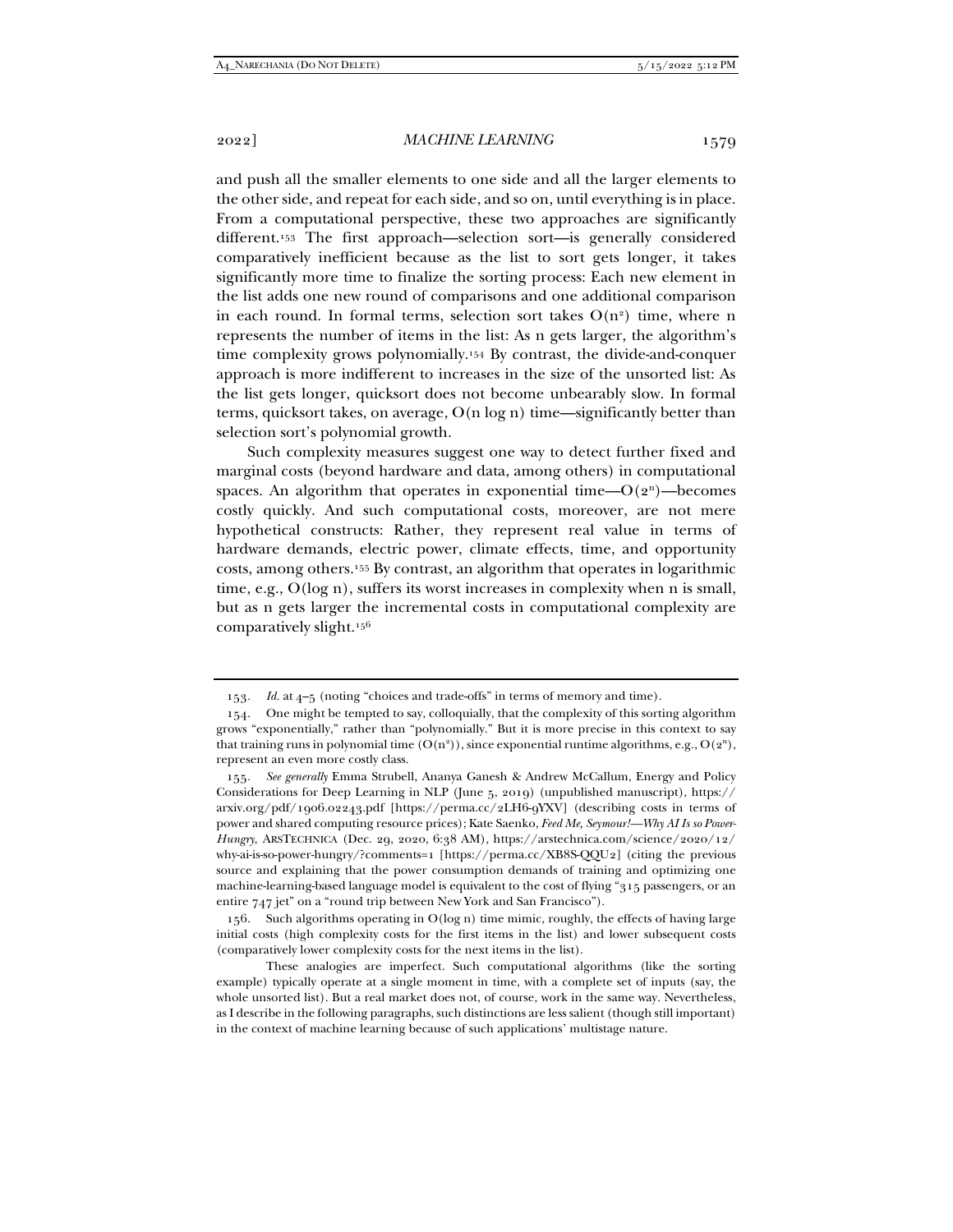These tools for measuring computational complexity can help assess the fixed and marginal technical costs associated with machine learning. In particular, machine-learning-based application development might be considered in at least two stages—one for designing, building, and training the application (which itself occurs in multiple stages), and a second for predicting future results based on such learnings.157 Each of these stages has a different function and, importantly, a different computational cost structure. Application design and training more closely resembles software development: It is a critical input to the development of the machine-learning-based application. By contrast, prediction or classification more closely resembles distribution: Consumers of machine-learning-based applications send queries to the application and expect to receive some response—a proposed treatment regimen, the identity of a person in a photograph, or a set of search results.

Application training is computationally costly as compared to prediction or classification. In one example, computing the solution set—i.e., training —runs in polynomial time, while prediction runs in linear time.158 I should clarify that my assessment here operates at a high level of generality, and, below, I use Bayesian classifiers as an exemplar. The genre of machinelearning-based applications encompasses a wide range of classifiers and techniques, each of which operates slightly differently and which may be better suited to different sorts of tasks and applications.159 It is beyond my present

<sup>157</sup>*. See, e.g.*, Lehr & Ohm, *supra* note 27, at 655 ("contend[ing] that legal scholars should think of machine learning as consisting of two distinct workflows" first, the design, development and training of an application, and second, an application "deployed and making decisions in the real world"); *see also* Antonio Rafael Sabino Parmezan, Vinicius M.A. Souza & Gustavo E.A.P.A. Batista, *Evaluation of Statistical and Machine Learning Models for Time Series Prediction: Identifying the State-of-the-Art and the Best Conditions for the Use of Each Model*, 484 INFO. SCIS. 302, 307–08 fig.4  $(2019).$ 

<sup>158</sup>*. See* MEHRYAR MOHRI, AFSHIN ROSTAMIZADEH & AMEET TALWALKAR, FOUNDATIONS OF MACHINE LEARNING 230 (2d ed., 2018); *cf.* Frank Hutter, Lin Xu, Holger H. Hoos & Kevin Leyton-Brown, *Algorithm Runtime Prediction: Methods & Evaluation*, 206 A.I. 79, 89 (2014).

I acknowledge that some researchers in the computer sciences disagree over the value of measuring algorithmic complexity in Big O terms for machine learning, preferring instead to rely on, say, real-time measurements or other constructs. *See, e.g.*, Daniel Justus, John Brennan, Stephen Bonner & Andrew Stephen McGough, Predicting the Computational Cost of Deep Learning Models 1 (Nov. 28, 2018) (unpublished manuscript), https://arxiv.org/pdf/1811. 11880.pdf [https://perma.cc/4SXA-7JJE]. My point, however, does not turn on any one form of measurement. No matter whether one chooses Big O, real-time measurements on like hardware, or some other method, the basic point remains—training is significantly more costly than prediction or classification. *See, e.g.*, Florian Scheidegger, Roxana Istrate, Giovanni Mariani, Luca Benini, Costas Bekas & Cristiano Malossi, *Efficient Image Dataset Classification Difficulty Estimation for Predicting Deep-Learning Accuracy*, 37 VISUAL COMPUT. 1593, 1597 fig.3 (2021); Abdiansah Abdiansah & Retantyo Wardoyo, *Time Complexity Analysis of Support Vector Machines (SVM) in*  LibSVM, 128 INT'L J. COMPUT. APPLICATIONS 28, 33 (2015).

<sup>159</sup>*. See generally* Lehr & Ohm, *supra* note 27 (describing the machine learning process in order to elucidate the harms as well as benefits in machine learning and provide policy solutions);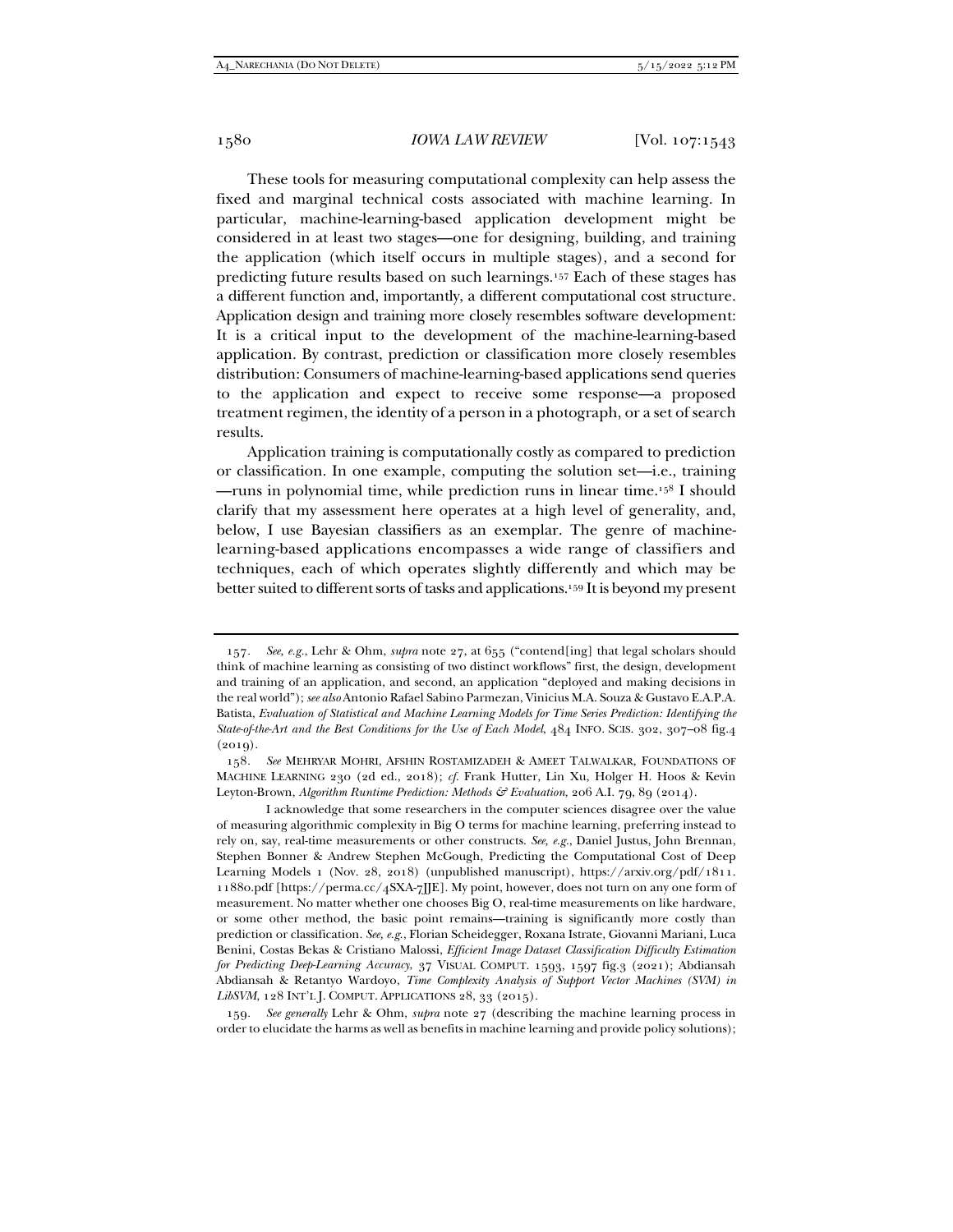scope to assess each of these sorts of classifiers individually, and so I paint with a somewhat broad brush, knowing that some of the conclusions suggested here may be overinclusive. Nevertheless, the process I describe offers a good general approximation for the comparative computational costs associated with training machine-learning-based applications and then later deriving predictions from such applications.<sup>160</sup> In all, training is significantly more costly than prediction.

How does training work? Consider Bayes' Theorem—foundational to much modern machine learning research and practice—which, in its simplest terms, estimates the probability of a given outcome in view of some known probabilities and available evidence.161 Training supplies the prior known probabilities. Some candies might be fruit-flavored (Skittles), others might be chocolate (M&Ms). If we have some known information about the frequencies of various colors in Skittles and M&Ms (by, say, opening bags of each sort of candy at random and counting the colors inside), then we might be able to predict the identity of an unknown candy, given that is brown (99 percent M&M, one percent Skittles) or orange (50 percent M&M, 50 percent Skittles). Of course, such predictions cannot be perfect, and so the Bayes error rate offers the lowest possible error for a Bayesian classifier under ideal conditions—the best it could do.162 Hence, when training a machine learning system to predict the identity of a candy (or, more seriously, of a criminal suspect), developers sometimes measure their application's error against this benchmark.163

As these machine-learning-based applications are trained (e.g., through more training examples—data), they typically logistically (asymptotically, that is) approach the Bayes error rate. In short, the learning curve is steep: These

Parmezan et al., *supra* note 156 (describing different models); MOHRI ET AL., *supra* note 158 (describing many computational methods in detail).

<sup>160</sup>*. See, e.g.*, JOEL HESTNESS, SHARAN NARANG, NEWSHA ARDALANI, GREGORY DIAMOS, HEEWOO JUN, HASSAN KIANINEJAD, MD. MOSTOFA ALI PATWARY, YANG YANG & YANQI ZHOU, BAIDU RSCH., DEEP LEARNING SCALING IS PREDICTABLE, EMPIRICALLY 13 (2017), https://arxiv.org/pdf/ 1712.00409.pdf [https://perma.cc/WS8M-TDZD] (demonstrating, across application types, that "model accuracy improvements from growing data set size and scaling computation are empirically predictable").

<sup>161</sup>*. See* Thomas Bayes & Richard Price, *An Essay Towards Solving a Problem in the Doctrine of Chances*, 53 PHIL. TRANSACTIONS (1683-1775) 370, 370–418 (1763); *see also*, *e.g.*, David Haussler, Michael Kearns & Robert E. Schapire, *Bounds on the Sample Complexity of Bayesian Learning Using Information Theory and the VC Dimension*, 14 MACH. LEARNING 83, 106 (1994) ("Perhaps the most important general conclusion to be drawn from the work presented here is that the various theories of learning curves based on diverse ideas from information theory [and] statistical physics . . . are all in fact closely related, and can be naturally and beneficially placed in a common Bayesian framework."); Daniel Berrar, *Bayes' Theorem and Naive Bayes Classifier*, 1 ENCYC. BIOINFORMATICS & COMPUTATIONAL BIOLOGY 403, 403 (2018) ("Bayes' theorem is of fundamental importance for inferential statistics and many advanced machine learning models.").

<sup>162</sup>*. E.g.*, TREVOR HASTIE, ROBERT TIBSHIRANI & JEROME FRIEDMAN, THE ELEMENTS OF STATISTICAL LEARNING: DATA MINING, INFERENCE, AND PREDICTION 21 (2d ed. 2009).

<sup>163</sup>*. See* GOODFELLOW ET AL., *supra* note 28, at 113.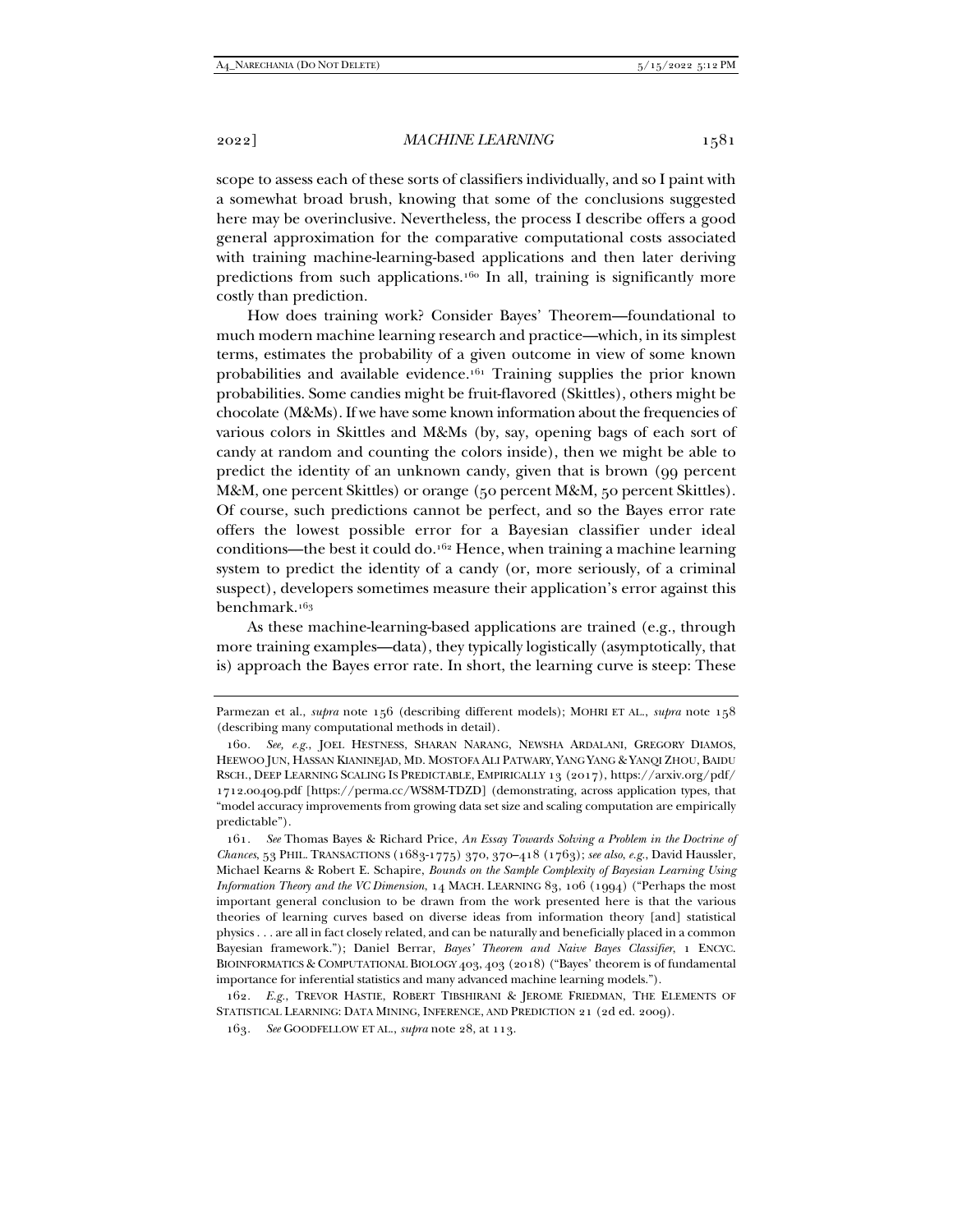applications generally begin poorly, improve predictive accuracy with the first several thousands (or more) training examples and intense computational effort, and thereafter show some continued, though ever-decreasing, improvement as the volume of training examples increases.164

Hence, the application's developers must select some point in the process to conclude the training process. Such decisions are often made by trading the costs of additional training—costs in terms of computing resources, additional data acquisition, and time—against the expected benefit of such training—benefits in terms of improved accuracy. Where those costs exceed benefits, training typically terminates.165 What remains is an application that has maximized the trade (from the developer's view) between performance accuracy and training costs and is ready to respond to queries about a candy's flavor, a patient's treatment, a criminal's identity, or a website's location, as the case may be.

Importantly, moreover, the computational costs of responding to such individual queries are, as measured against the computational training costs, relatively small.166

 It does not matter, for my purposes, precisely how computationally complex this training process is. It suffices, to note that training can be very costly in computational terms, and as I explained, that these training costs typically far outpace prediction costs. It is true that the nature of these costs can vary substantially, from exponential versus polynomial (as measured by the volume of the training data), depending on the sort of learning algorithm used, and so the conditions I describe here may not hold where the ratio between training costs and prediction costs is comparatively low. For more on the computational complexity on of machine learning algorithms, see generally MICHAEL JUSTIN KEARNS, THE COMPUTATIONAL COMPLEXITY OF MACHINE LEARNING (1990) (exploring the computational complexity of machine learning). For a short summary of the complexity of various learning algorithms, see MOHRI ET AL., *supra* note 158, at 280, as well as RUser4512, *Computational Complexity of Machine Learning Algorithms*, KERNEL TRIP (Apr. 16, 2018), https://www.thekerneltrip.com/machine/learning/computational-compl exity-learning-algorithms [https://perma.cc/292X-HN4H]*; see also* Hutter et al., *supra* note 158, at 89.

<sup>164</sup>*. See, e.g.*, HASTIE ET AL., *supra* note 162, at 243 (2009); GOODFELLOW ET AL., *supra* note 28, at 114; *see also* SAMUEL L. SMITH & QUOC V. LE, A BAYESIAN PERSPECTIVE ON GENERALIZATION AND STOCHASTIC GRADIENT DESCENT 5–8 (2018), https://arxiv.org/pdf/1710.06451.pdf [https: //perma.cc/ZR4D-BTD8]; TARUN YELLAMRAJU, JONAS HEPP & MIREILLE BOUTIN, BENCHMARKS FOR IMAGE CLASSIFICATION AND OTHER HIGH-DIMENSIONAL PATTERN RECOGNITION PROBLEMS 2 (2018), https://arxiv.org/pdf/1806.05272.pdf [https://perma.cc/98PX-MH67]; *cf.* Ivor W. Tsang, James T. Kwok & Pak-Ming Cheung, *Core Vector Machines: Fast SVM Training on Very Large Data Sets*, 6 J. MACH. LEARNING RSCH. 363, 380 (2005); Gary M. Weiss & Ye Tian, *Maximizing Classifier Utility When There Are Data Acquisition and Modeling Costs*, DATA MINING & KNOWLEDGE DISCOVERY (2007); Christopher Meek, Bo Thiesson & David Heckerman, *The Learning-Curve Sampling Method Applied to Model-Based Clustering*, 2 J. MACH. LEARNING RSCH. 397, 407 (2002).

<sup>165</sup>*. See, e.g.*, Weiss & Tian, *supra* note 164, at 4; Meek, et al., *supra* note 164, at 397. Indeed, developers must make these decisions about tradeoffs along a number of dimensions, including accuracy, bias, and robustness. *See*, *e.g.*, IRENE Y. CHEN, FREDRIK D. JOHANSSON & DAVID SONTAG, WHY IS MY CLASSIFIER DISCRIMINATORY? 2 (2018), https://arxiv.org/pdf/1805.12002.pdf [https: //perma.cc/6J7M-JEVT].

 <sup>166.</sup> More precisely, for Bayesian classifiers, the prediction function is constant to the number of parameters to which the application is sensitive. In our candy example, for instance,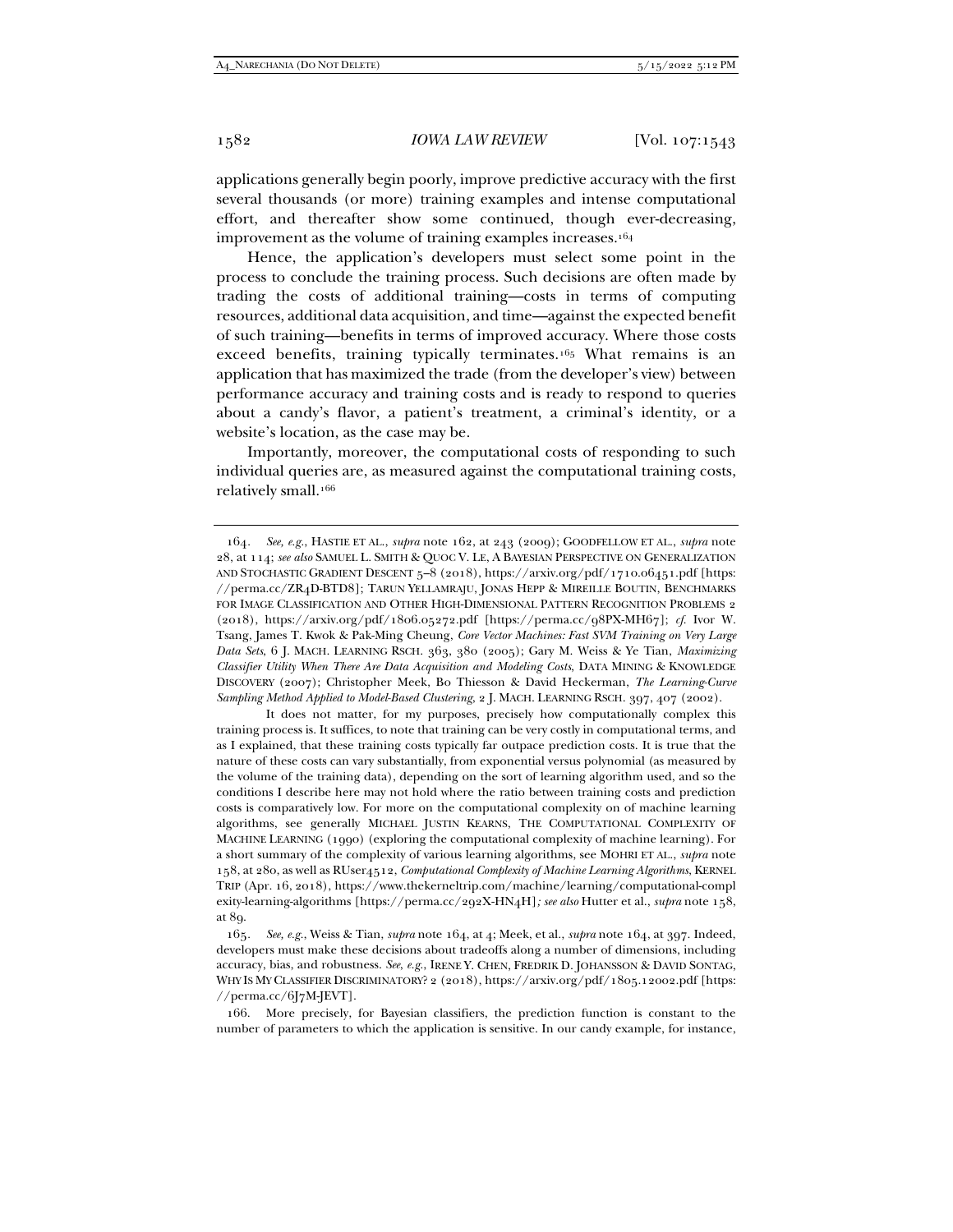Some machine-learning-based applications may thus resemble a natural monopoly. This is especially true for large deep learning applications (such as GPT-3, a natural language processing application, or for facial recognition applications) though perhaps less true for simple regression models based on only a few thousand observations (such as COMPAS, an application used to conduct a risk-assessment of a criminal defendant, or even the college graduation example described above).167 In such examples, the fixed computational costs of training the application will be comparatively high, growing with each training set and terminating when the costs of additional training outweigh the predicted accuracy benefits of such training. In contrast, the marginal costs of responding to queries after training will be comparatively low. Hence, assuming such a significant difference between the fixed computational costs of training and the marginal costs of prediction —an assumption that, as I noted above, may vary by the specifics of any given machine learning implementation—the average marginal computational cost of each query to the system seems likely to decrease continually. In short, machine-learning-based applications seem computationally subadditive.168 Stated similarly, a second application, trained on a similar (though, perhaps, not identical) set of random bags of candy and taught to predict brand by color, would duplicate the efforts of the first application, adding no new capacity to the candy-detection market.169 Indeed, research regarding model distillation suggests that machine-learning-based models tend to funnel

a prediction algorithm might try to discern a candy's identity based on color alone, or color and height, or color, height, and weight. Each added parameter increases the cost of the prediction function (as well as the training function). *See* Parmezan et al., *supra* note 157, at 332 ("[C]omputational complexity is empirically related to the number of parameters of a model."). But, importantly for my present purposes, such changes in cost do not seem to regularly vary relative to the high fixed costs of training. No matter whether it takes \$1 to connect a new user to a telephone network or \$10, it is likely that the average marginal cost of connecting users to the network will decrease over the whole market, because of the wide disparity between fixed and marginal costs. Indeed (to draw out the example further), a \$10 connection cost (as compared to \$1) is indicative of even-higher fixed costs. This is because a complex prediction—one that turns on a number of parameters—also requires complex training along that same number of parameters. *See* MOHRI ET AL., *supra* note 158, at 280; *see also id.* at 230.

<sup>167</sup>*. Compare supra* note 139 (highlighting the costs of training GPT-3), *with* WILLIAM DIETERICH, EUGENIE JACKSON & CHRISTINA MENDOZA, RISK ASSESSMENT FACTSHEET: CORRECTIONAL OFFENDER MANAGEMENT PROFILING FOR ALTERNATIVE SANCTIONS (COMPAS) PRETRIAL RELEASE RISK SCALE II (PRRS-II), https://www-cdn.law.stanford.edu/wp-content/ uploads/2019/06/COMPAS-PRRS-II-Factsheet-Final-6.20.pdf [https://perma.cc/7R92-MWYN] (describing COMPAS as a regression model based on fewer than 3,000 observations).

 <sup>168.</sup> Baumol, *Quasi-Permanence*, *supra* note 22, at 12–13.

 <sup>169.</sup> But, in a market that can sustain some forms of product differentiation, a second application trained to optimize along a different dimension—candy size, say—could add new (different) capacity to the market. *See infra* note 185–86 and accompanying text.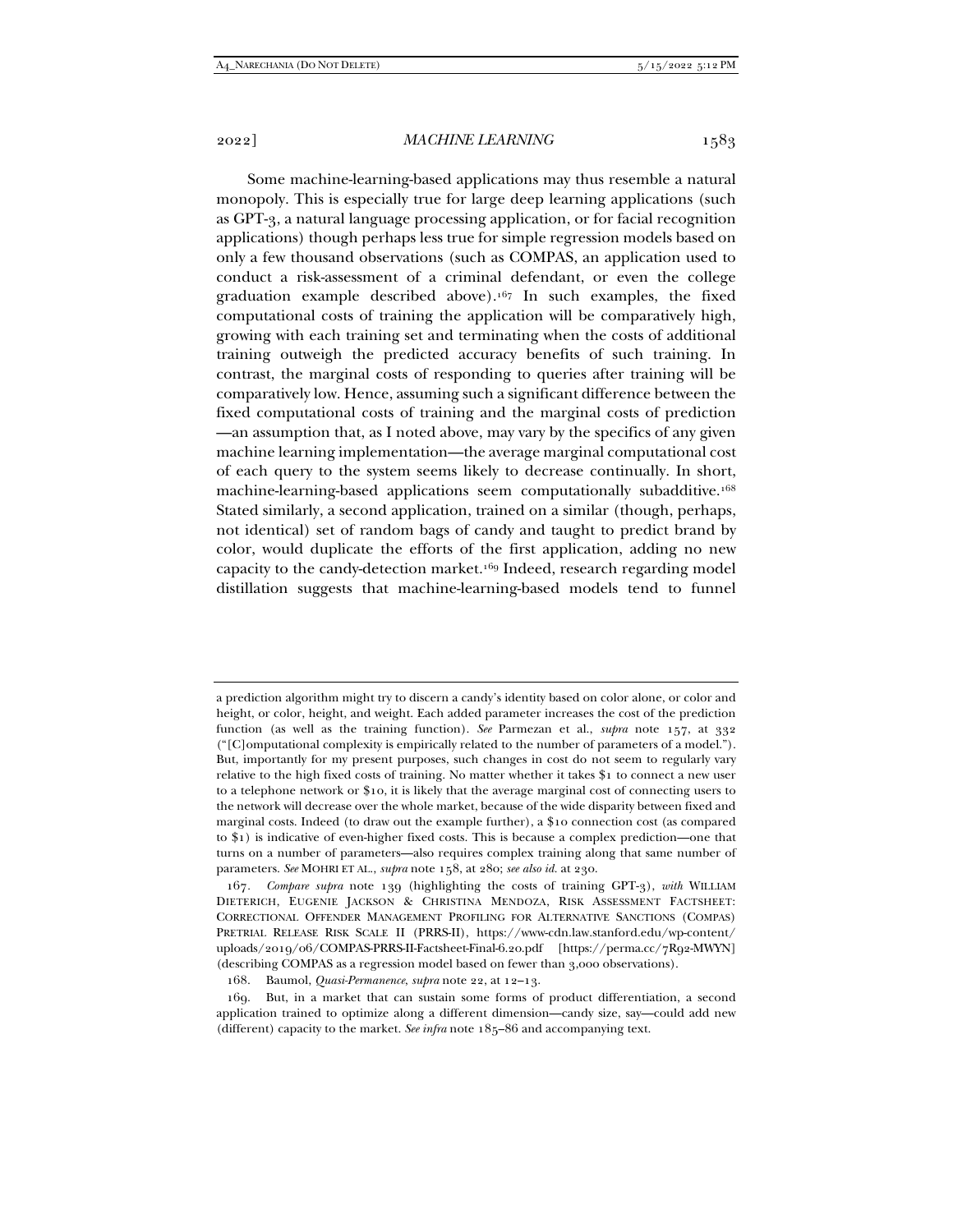toward a single set of outcomes.170 In short, the second provider is akin to a redundant set of railroad tracks or telephone wires.

## 3. Machine Learning's Virtuous Circle

As I noted above, developers of machine-learning-based applications typically terminate training when the costs of additional training (in terms of, say, acquiring additional training data) outweigh the benefits of such training (in terms of predictive accuracy). But what if it were nearly costless to obtain additional data and insights from that additional information could be cheaply incorporated into an application's prediction model? Various advanced machine learning techniques—deep and continual learning, for example—are aimed at accomplishing exactly that, allowing the model to digest new information on an ongoing basis. Such applications further resemble natural monopolies.

Machine-learning-based applications that continue to internalize new data, including information drawn from their practical deployments, may gain an insurmountable lead over putative competitors in their initial competition for the market. This is because the first application in the market gains access to more recent and more relevant training data—data from inmarket consumers—before any competitor. Integrating those results into its prediction scheme thus gives rise to better results for the next query. And that next query, again, gives the provider even more recent and relevant data that may further improve its application—and so on. Industry experts and technologists have referred to this process of continual learning as the "virtuous cycle" of artificial intelligence.171 In these examples, the application's learning curve ascends steeply—it continually becomes more accurate—over a significant portion of the market (perhaps even the whole market), thus making it difficult, if not impossible, for putative competitors to ever catch up.<sup>172</sup>

Scholars have suggested that this cycle helps explain the naturalmonopoly-like tendencies exhibited by some machine-learning-based applications.173 Frank Pasquale, for example, has suggested that search

<sup>170</sup>*. See, e.g.*, Derrick Mwiti, *Research Guide: Model Distillation Techniques for Deep Learning*, HEARTBEAT (Nov. 20, 2019), https://heartbeat.comet.ml/research-guide-model-distillationtechniques-for-deep-learning-4a100801c0eb [https://perma.cc/JE9S-3ESR]. My thanks to Aileen Nielsen for highlighting this research.

<sup>171</sup>*. See* NG, *supra* note 33, at 4; *see also* Lee et al., *supra* note 33, at 51–52 (similarly describing the "virtuous cycle of AI"). From a putative competitor's perspective, this cycle may seem more vicious than virtuous.

<sup>172</sup>*. See, e.g.*, Sumit Gupta, *Deep Learning Performance Breakthrough*, IBM (Jan. 16, 2018), https:// newsroom.ibm.com/IBM-systems?item=30076 [https://perma.cc/3UCH-H82S]; *see also* Andrew Ng, PowerPoint Presentation at Extract Conf., What Data Scientists Should Know About Deep Learning, at slide 30 (Nov. 24, 2015), *available at* https://www.slideshare.net/ExtractConf/and rew-ng-chief-scientist-at-baidu [https://perma.cc/LAW4-YXXK].

 <sup>173.</sup> In addition to the sources described *infra* notes 174–75; *see also* Dipayan Ghosh & Ben Scott, *Digital Deceit II: A Policy Agenda to Fight Disinformation on the Internet*, SHORENSTEIN CTR. (Oct.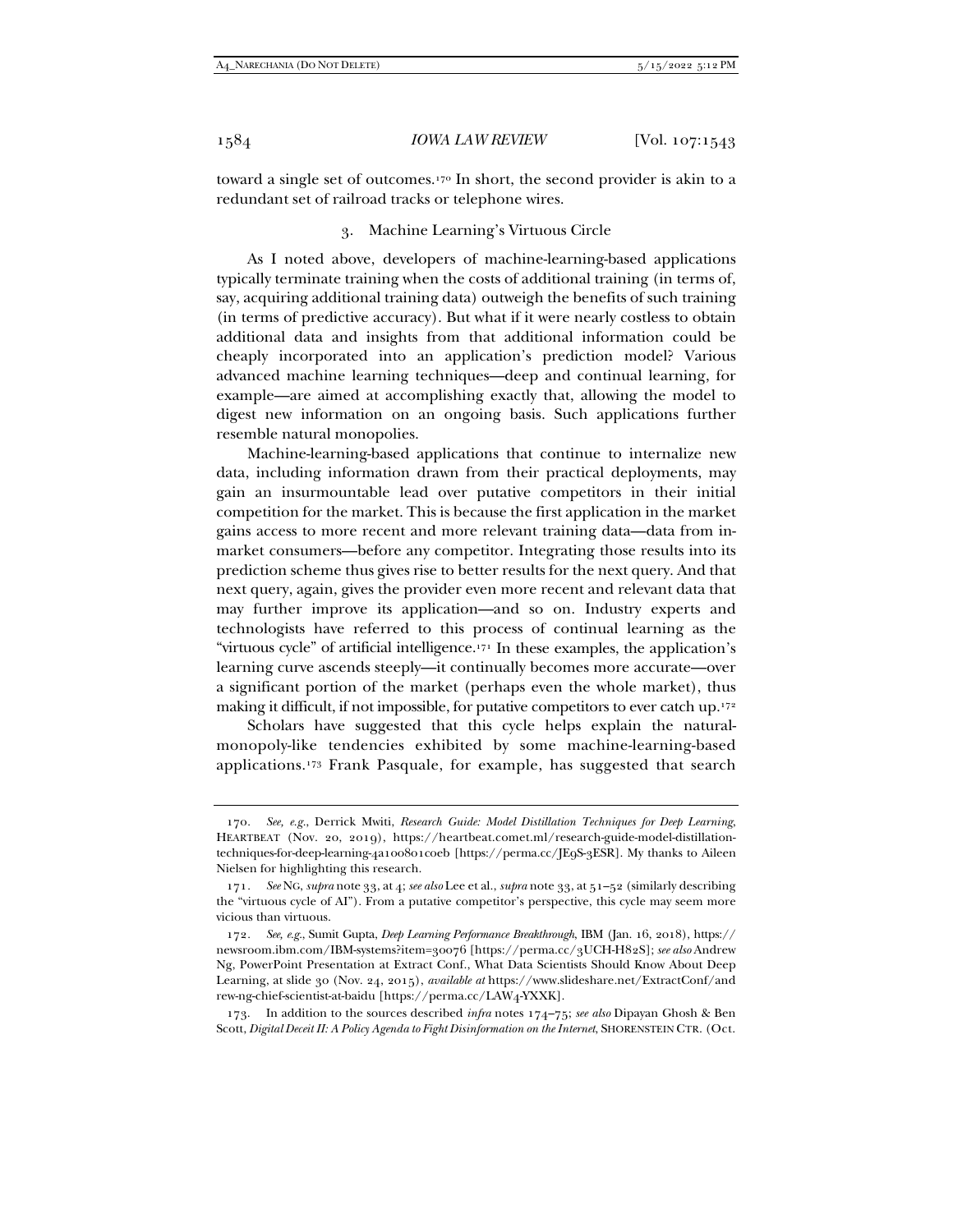engines (which are sometimes implemented, at least partially, with machine learning technology) resemble natural monopolies, explaining that "[t]he 'rich get richer'" and that the most popular search services gain access to "ever more data to refine and improve."174 Steven Weber and Gabriel Nicholas have similarly ascribed "a tendency toward natural monopolies in data platform businesses" to this very "positive feedback loop."175

Strictly speaking, this feedback loop does not give rise to the conditions that typically define a natural monopoly. As explained above, natural monopolies arise where a service (like telephone service) is most efficiently supplied by a single provider. But the cycle described here does not obviously bear on the supply-side costs of machine-learning-based applications.176 Rather, this positive cycle seems to resemble a sort of demand-side network effect: Each use of the deep learning application increases the application's value for future uses by improving the application's predictive functions.177 In short, demand begets demand.

Such network effects have, in this context, natural monopoly-like consequences: As with traditional natural monopolies, one provider may be better than two. If two competing providers were to split the market—and thus split access to the new data made available for continued improvement and retraining—then each application would benefit from only half the newly available data. By contrast, a single application in monopoly control of the market (and the resultant data) would have access to the entire corpus of information, thus performing better than either of the two competitors forced to split the new information.178 As with traditional natural monopolies, one

<sup>2, 2018),</sup> https://shorensteincenter.org/digital-deceit-ii-policy-agenda-fight-disinformation-internet [https://perma.cc/7CK9-V53F] (noting "curation and targeting algorithms feed on one another to grow ever smarter over time—particularly with the forward integration of advanced algorithmic technologies, including AI" and that "[t]he most successful of the[se] companies are natural monopolies in this space; the more data they collect, the more effective their services").

 <sup>174.</sup> Pasquale, *supra* note 34, at 130; *see also* Bracha & Pasquale, *supra* note 18, at 1180–81 (2008) ("It is unclear whether search engines fall under the strict definition of a natural monopoly, but they exhibit very similar characteristics."); *see also* Clark, *supra* note 108.

 <sup>175.</sup> Weber & Nicholas, *supra* note 18, at 25–26.

<sup>176</sup>*. See* Lemley & McGowan, *supra* note 110, at 495 ("Network effects are demand-side effects—they result from the value that consumers place on owning what other consumers already own. By contrast, economies of scale are supply-side effects—they are a function of the cost of making the goods . . . regardless of positive utility payoffs among consumers."); *see also* Daniel McIntosh, *We Need to Talk About Data: How Digital Monopolies Arise and Why They Have Power and Influence*, 23 J. TECH. L. & POL'y 185, 196 (2019) (drawing similar distinction). By contrast, the two preceding subsections do focus on supply-side costs.

 <sup>177.</sup> Indeed, these network effects accrue across a single *user*. Consider a police department that uses facial recognition technology to identify criminal suspects. Even if the police department is the only user of the deep learning system, accuracy might improve between the first, second, and third (and so on) uses by the single department, provided that each query contributes some new predictive information.

<sup>178</sup>*. See* SHAPIRO & VARIAN, *supra* note 110, at 173–226; DUCCI, *supra* note 18, at 5, 57–59 ("[T]he value of data and the economies of scale and scope that arise from larger datasets are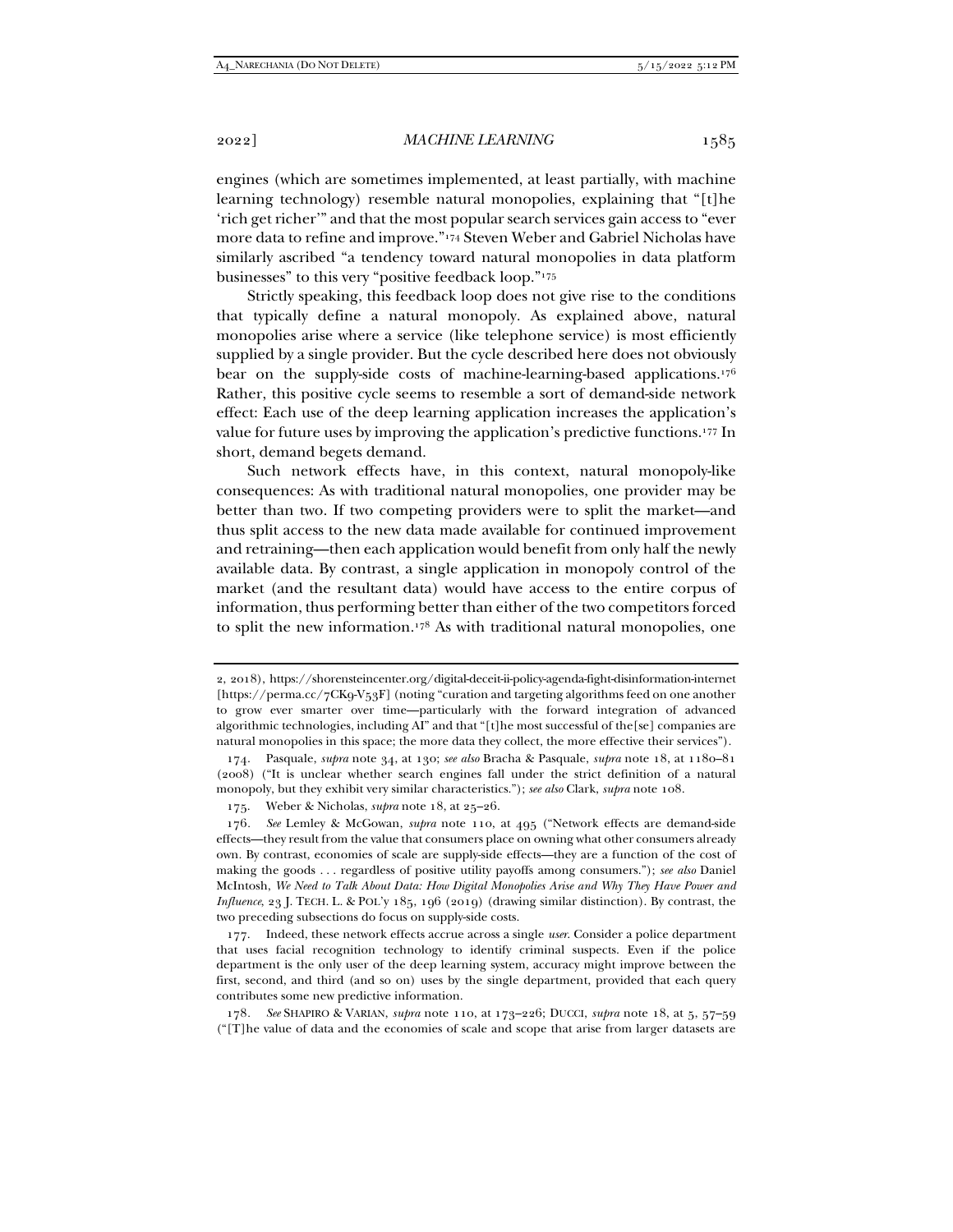provider is more efficient than two (even though the source of this conclusion rests in demand-side, rather than supply-side, effects).179 And that provider thereby wields significant power—"network power"—over the further development of the market.<sup>180</sup>

It is possible, of course, that a second comer might leapfrog over the incumbent: Perhaps the incumbent's training data or model design is deeply flawed, so as to permit a newcomer to do better, even given the disadvantage of being a late-mover. But even these such cases present some of the problems of natural monopoly discussed above: wastefully redundant efforts, higher input prices, and, during the time of the incumbent's dominance, problematic rates and service. And, assuming the natural monopoly condition holds, one provider—in this case, perhaps the second-comer—is likely to dominate in the end.

Hence, given this similar preference for one provider over two, network effects often give rise to conditions that are "analogous in important ways to that of a natural monopoly."181 In the different but related context of internet software, Mark Lemley has suggested that network effects may, like traditional natural monopolies, cause a market to "converge on a single product . . . over time."<sup>182</sup> Moreover, that result may "be highly durable and self-reinforcing, as

179*. See* SHAPIRO & VARIAN, *supra* note 110, at 173–226; Lemley & McGowan, *supra* note 110, at 549 (explaining, from the example of the telephone networks, that though "network effects did not dictate a telephone network run by a single firm as a regulated natural monopoly" such network effects did "dictate[] that one network was the efficient outcome" (emphasis omitted)); *see also* THOMAS HANNA, MATHEW LAWRENCE & NILS PETERS, ACOMMON PLATFORM 6 (2020), https:// thenextsystem.org/sites/default/files/2020-12/Ownership-Futures-A-Common-Platform.pdf [https://perma.cc/V7PS-85ZW] ("Network effects . . . are one of the reasons why some analysts consider the dominant platforms to essentially be natural monopolies.").

180*. See generally* DAVID SINGH GREWAL, NETWORK POWER (2009) (describing the network effects of standard setting (to draw from the same example as in Lemley, *supra* note 133) as a form of power).

181. Lemley, *supra* note 133, at 1056.

182*. Id.*

critical for the purpose of improving search algorithm predictions . . . where more data increase the efficiency of search results in terms of quality-adjusted costs.").

This is especially true in instances of deep or continual learning where significant accuracy improvements accrue across the entire set of training data (including data used for ongoing training). *See supra* note 172 and accompanying text. In more traditional machine learning examples where, say, new training data is incorporated at regular intervals through retraining and redeployment, this is also true—but the effect may be far less pronounced: In such scenarios, accuracy seems bounded by minimum error rate—that is, the application learns quickly at first, but then slowly levels off indefinitely. *See supra* note 164 and accompanying text. Hence, if the total available training data is large enough such that even a fraction of it would allow an application to ascend the majority of the learning curve, then the market (and its data) may be split among multiple applications with comparatively slight accuracy effects (namely, the gradual improvements that would accrue to one provider after having ascended the steep part of the curve).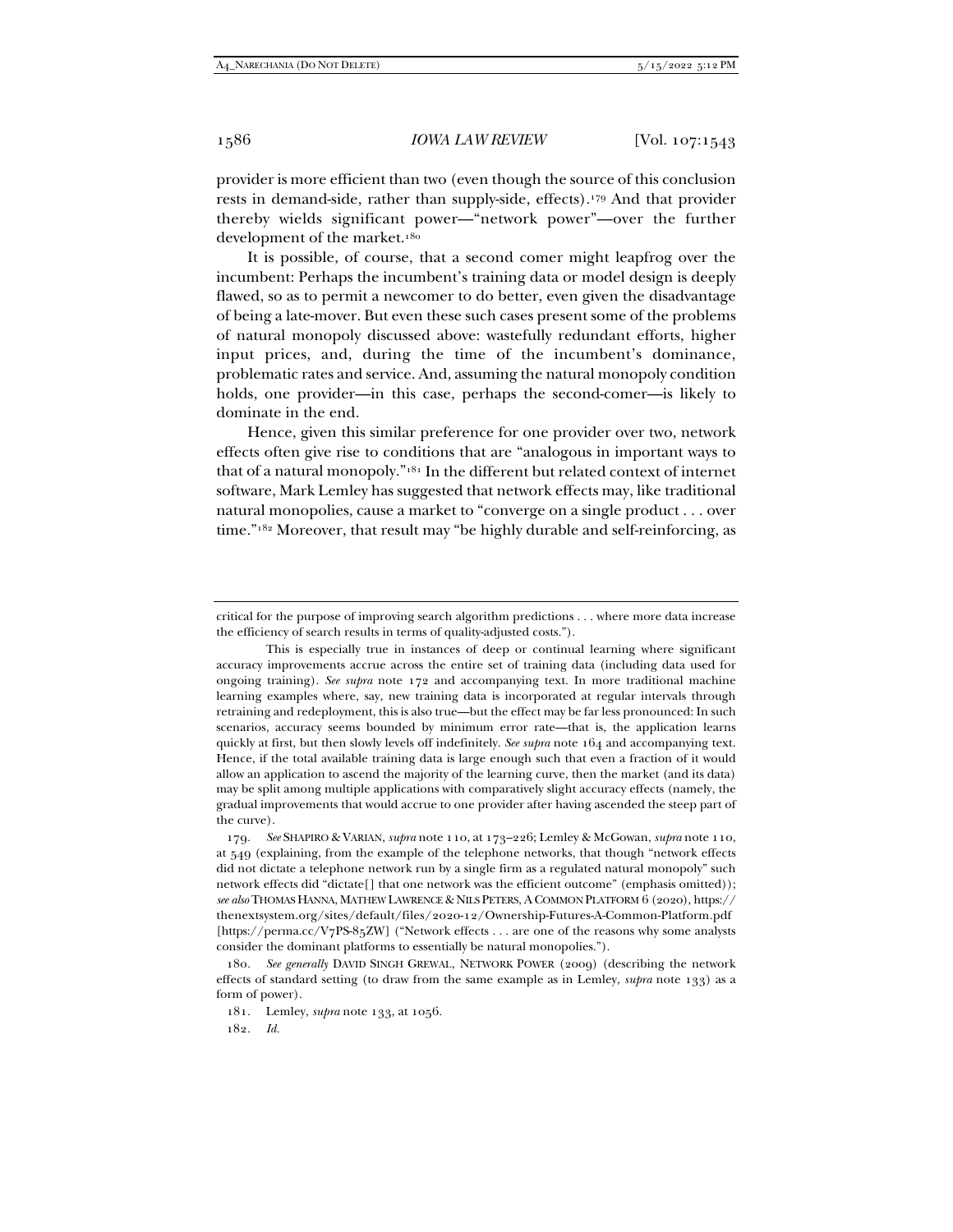consumers . . . focus their attention on the dominant standard to the exclusion of all others."183

\* \* \*

Applications based on machine-learning technologies have been deployed in a wide range of industries and markets, from law enforcement to healthcare to software development itself. Users rely on these applications, themselves relying on existing stores of data, to classify new inputs and predict future outcomes: Given a vast repository of patient records, for example, an application might diagnose an ailment and suggest a course for treatment.

Such applications, moreover, resemble natural monopolies in several significant ways. First, the basic inputs necessary to build a robust machine learning architecture—expertise, data centers equipped with specialized computing equipment, and vast volumes of data—are costly. Second, the computational costs of converting those volumes of data into a predictive model—the costs of training—are similarly high. But the costs of prediction are comparatively low. Hence, this cost structure—computational and otherwise—may suggest that at least some of the markets for machinelearning-based applications are subadditive: It is most efficient to serve such markets with only one application. Third, even more recent advances in machine learning, like continual learning, suggest that these applications benefit from important network effects. In all, the putative developers of a machine-learning-based service face, in any given market, some important entry barriers—infrastructural expenses, computational costs, and network effects.184 Of course, network effects are not, strictly speaking, suggestive of a natural monopoly. But they nevertheless imply a similar conclusion: In some markets for machine-learning-based applications, one provider can be better than many.

I am careful not to overstate the case: It is not necessarily the case that every machine-learning-based application operates in a natural monopoly market. Where, for example, an application is easily built on shared infrastructure using freely available information and operates in a market that might sustain a wide degree of product differentiation, the natural monopoly case is comparatively weak. Such applications may include some regressionbased predictive models that are based on a limited (and cheaply obtained) dataset, such as criminal risk assessment tools, and also, perhaps, consumerfacing recommendation engines deployed by popular content providers

<sup>183</sup>*. Id.* 

<sup>184</sup>*. See* Ghosh & Scott, *supra* note 173 ("The size of its physical infrastructure, the sophistication of its data processing algorithms (including AI and machine learning), and the quantity of data served on its infrastructure and feeding its algorithms (constantly making them smarter) constitutes an unassailable market advantage that leads inexorably to natural monopoly.").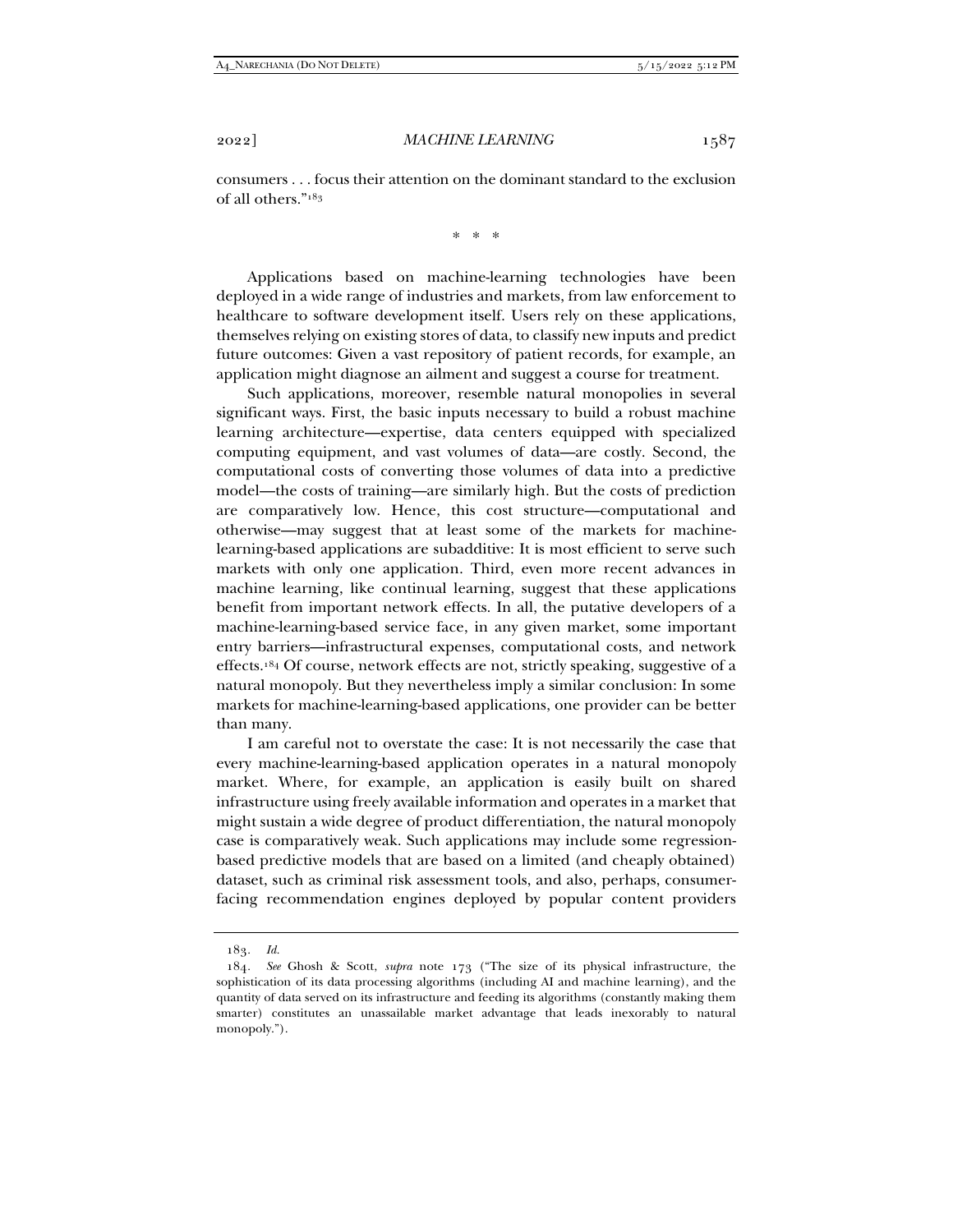through shared computing infrastructures.185 Though, depending on the strength of some of these features—where, say, multiple (but only a few) companies have the computational resources to develop some medical deep learning application, or where only a few dimensions for product differentiation are available—some markets may nevertheless exhibit concentration through oligopoly or monopoly control.186 And where these features compound because applications are based upon a deep learning model whose costly training algorithms turn on several (billion) parameters and demand specialized expertise and equipment, as well as expensive or difficult-to-obtain data—e.g., GPT-3, facial recognition applications, and deep-learning-based medical applications—the natural monopoly condition seems increasingly likely to be satisfied. In short, the natural monopoly case depends on a close assessment of the features and inputs—computing hardware, data (and related network effects), and computational power —described above.187

#### IV. MACHINE LEARNING AND REGULATORY POLICY

It thus seems likely that at least some machine-learning-based applications operate as natural monopolists. Moreover, empirical examples of consolidation in some application markets may offer some evidence suggestive of this natural monopoly condition.188 Consider, for example, the use of facial recognition technology by law enforcement. Amazon, IBM, and Microsoft all recently exited that market.<sup>189</sup> In so doing, these companies cited concerns about law enforcement practices and racial bias, including, especially, unregulated bias in the technology itself.190 Such explanations are certainly plausible. But (more cynically) it is also possible that these

<sup>185</sup>*. See, e.g.*, *With Deep Learning, Disney Sorts Through a Universe of Content*, AMAZON WEB SERVICES, https://aws.amazon.com/machine-learning/customers/innovators/disney [https:// perma.cc/72J6-43TZ] (explaining that Disney uses Amazon Web Services to enable deep learning algorithms categorizing its content repository).

<sup>186</sup>*. See* VISCUSI ET AL., *supra* note 15, at 87.

<sup>187</sup>*. See* Hovenkamp, *supra* note 18, at 1971 (explaining that "natural-monopoly status actually applies to particular inputs or technologies").

<sup>188</sup>*. See, e.g.*, Posner, *Natural Monopoly*, *supra* note 8, at 548 (suggesting that, in natural monopoly markets, "firms will quickly shake down to one").

<sup>189</sup>*. See, e.g.*, Matt O'Brien, *Microsoft Joins Amazon, IBM in Banning Police from Using Its Facial Recognition Tech*, CHI. TRIB. (June 11, 2020, 2:13 PM), https://www.chicagotribune.com/ business/ct-biz-amazon-facial-recognition-ai-20200611-at2lh7ub5bavzeukdrcsxk4ada-story.html [https://perma.cc/E4US-8K49] ("Microsoft has become the third big tech company this week to say it won't sell its facial recognition software to police, following similar moves by Amazon and IBM."); *see also* Jeffrey Dastin, *Amazon Extends Moratorium on Police Use of Facial Recognition Software*, REUTERS (May 18, 2021, 1:12 PM), https://www.reuters.com/technology/exclusive-amazonextends-moratorium-police-use-facial-recognition-software-2021-05-18 [https://perma.cc/ SN52-M388].

<sup>190</sup>*. See, e.g*., O'Brien*, supra* note 189 (explaining that concerns related to law enforcement bias precipitated these companies' withdrawal from the market).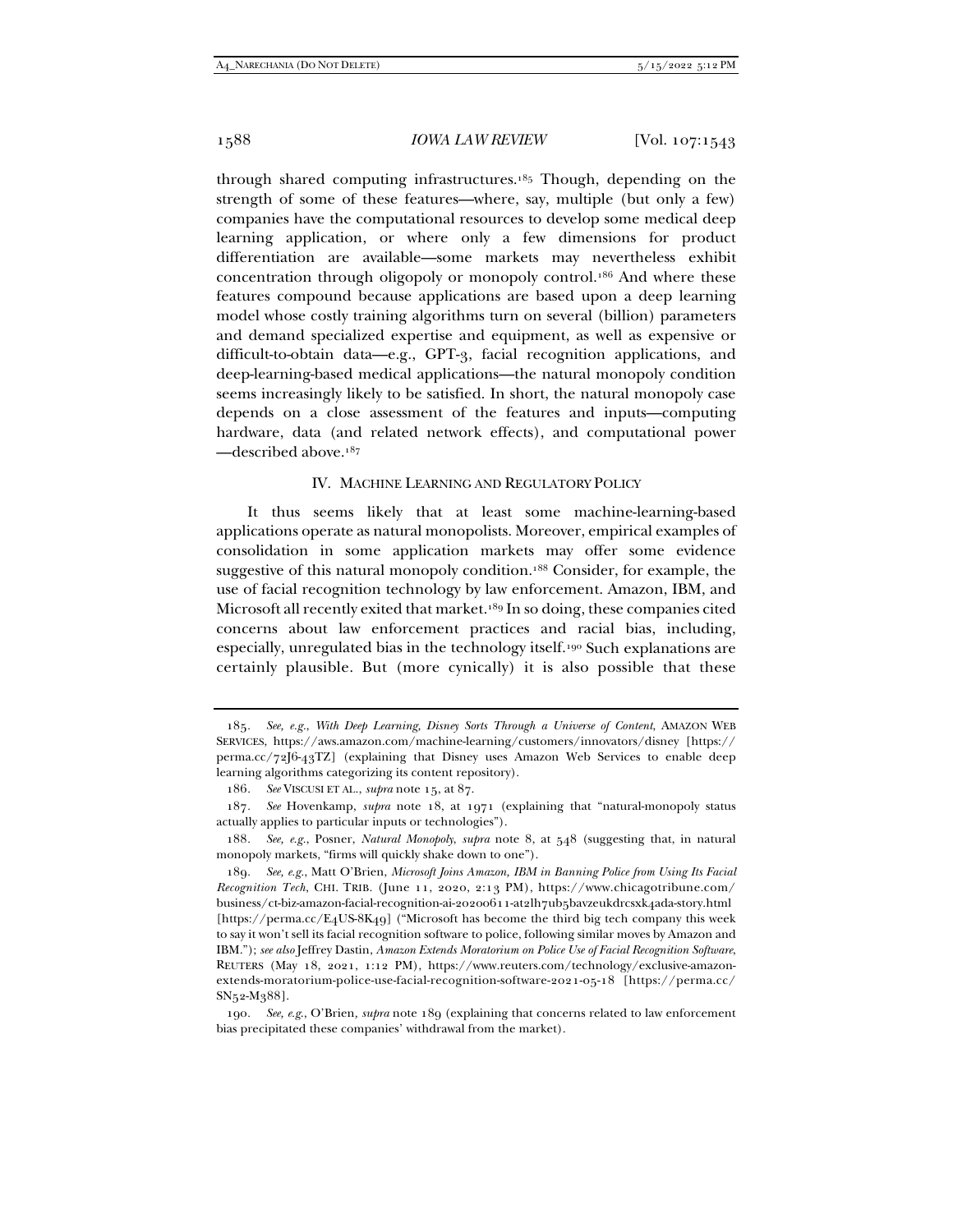companies recognized a market tending toward consolidation and that they are too far behind to make up the difference in view of the fact that "none [of these three companies] is a major player."191 Instead, companies like NEC, which has relationships with law enforcement agencies "from Texas to Virginia" as well as international bodies (like London's Metropolitan Police), and Clearview AI, which has relationships with "more than 600 law enforcement agencies," might seem to have a distinct advantage in the battle for training data, and for the market.<sup>192</sup> I do not, of course, mean to say definitively that these companies withdrew because they recognized a coming loss in the battle for the market. IBM, Microsoft, and Amazon might have been entirely sincere in their desire to exit after evaluating the social consequences of the technology.193 But their behavior is also consistent with the dynamic of a natural monopoly market.

These observations help illuminate the basis—and possible need—for the regulation of machine-learning-based applications as natural monopolies. Here, the companies most willing to voice concern regarding bias-related accuracy problems withdrew from the market—possibly paving the way for another provider to consolidate its power over the market and, even more concerningly, perpetuate bias without competition.194 In short, competition competition from providers interested in producing and selling a less-biased service—may not effectively discipline these problems of accuracy and prejudice in the law enforcement market for facial recognition services. This pattern seems likely to repeat: Competition fails in natural monopoly markets, and so

<sup>191</sup>*. Id.* ("But while all three companies are known for their work in developing artificial intelligence, including face recognition software, none is a major player in selling such technology to police . . . . Several other companies that are less well known dominate the market for government facial recognition contracts in the U.S., including Tokyo-based NEC and the European companies Idemia and Gemalto."); *see also, e.g*., Jared Council, *Facial Recognition Companies Commit to Police Market After Amazon, Microsoft Exit*, WALL ST. J. (June 12, 2020, 5:28 PM), https://www.wsj.com/articles/facial-recognition-companies-commit-to-police-market-afteramazon-microsoft-exit-11591997320 [https://perma.cc/A6W7-LX6W] (quoting Jameson Spivack, a policy associate at the Center on Privacy and Technology at Georgetown Law, as stating that "[m]ost of the major companies that have the most contracts with law enforcement for facial recognition are smaller, specialized companies that most people have not heard of," like NEC or Clearview AI); *see also* MORDOR INTEL., GLOBAL FACIAL RECOGNITION MARKET (2020–2025) 4 (2019) (market analysis report similarly focusing on NEC, Idemia, and Gemalto (among other companies) and excluding, notably, Amazon, IBM, and Microsoft).

<sup>192</sup>*. See* Julia Horowitz, *Tech Companies Are Still Helping Police Scan Your Face*, CNN BUSINESS (July 3, 2020, 8:36 AM), https://www.cnn.com/2020/07/03/tech/facial-recognition-police/ index.html [https://perma.cc/KFQ2-NYFB] (describing NEC's domestic and international clients); Hill, *supra* note 135 (describing Clearview AI's reach).

<sup>193</sup>*. But see* O'Brien, *supra* note 189 ("MIT researcher Joy Buolamwini found racial and gender disparities in facial recognition software. Those findings . . . irked Amazon, which last year publicly attacked her research methods.").

<sup>194</sup>*. See* Council, *supra* note 191 (finding that other providers had no intention of exiting the market over such concerns, explaining that their services "help identify suspects in criminal cases, find missing children and assist in other investigations").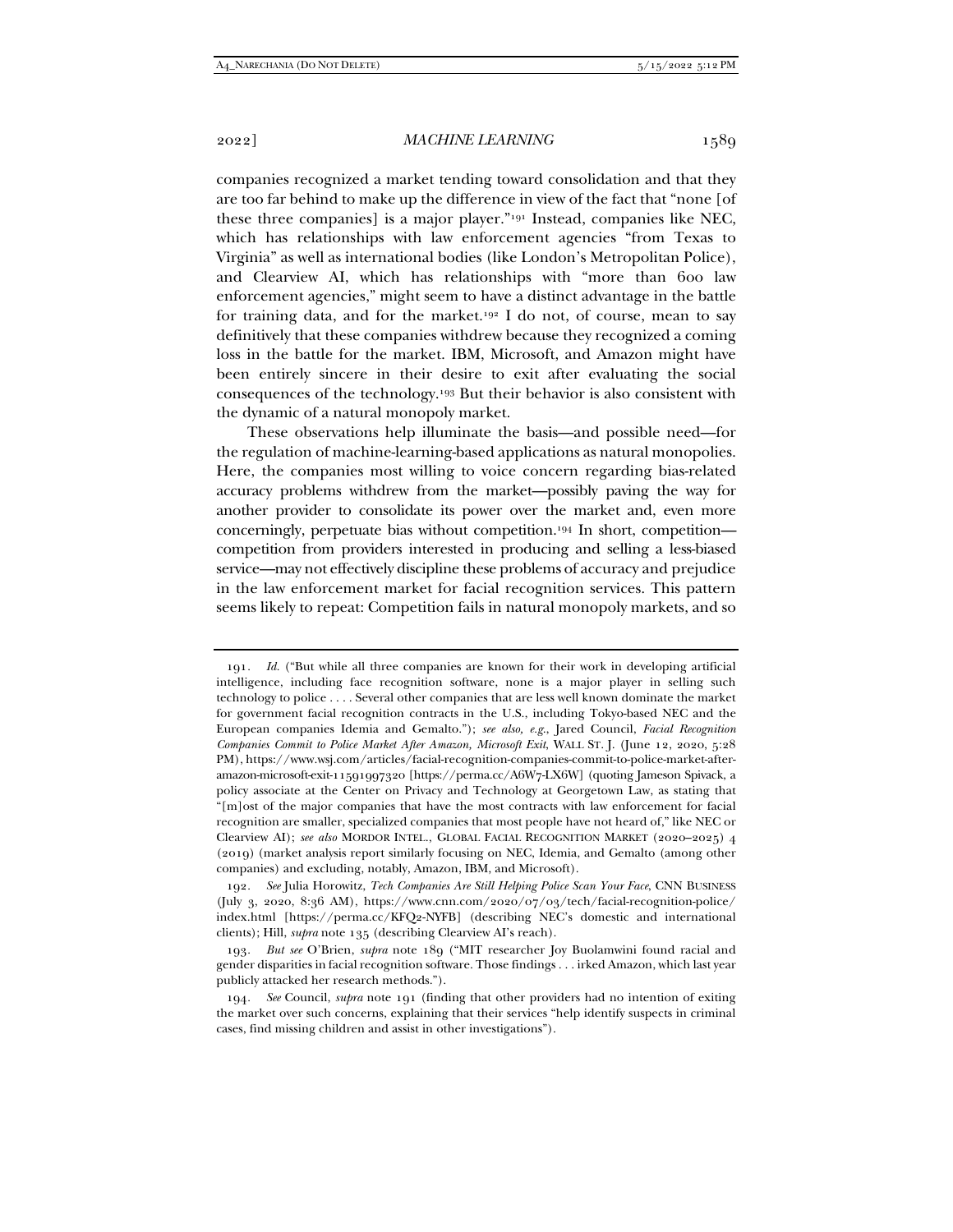regulation has often substituted for the price and quality effects that market competition usually supplies.

But what sort of regulation? As described above, monopolists, including natural monopolists, often have incentives to charge inefficiently high prices or to underinvest in product quality. And these concerns persist even in other highly concentrated markets, including those characterized as oligopolies, so providers have historically faced forms of rate regulation, service specification, or specially induced competition in order to avoid these predictable problems, while retaining the efficiencies and network effects of consolidation. I begin by briefly describing these problems of machine-learning-based applications problems that have been well-documented elsewhere in the legal, social science, and computer science literatures—before turning to a solution set drawing on the tradition of regulation described above.

#### *A. SOME PROBLEMS OF MACHINE-LEARNING-BASED APPLICATIONS*

Some developers of machine-learning-based applications stand accused of a wide range of infractions, from exploiting an application's users to generating results that create or perpetuate bias, as well as hoarding information about these application users. Such problems are sometimes cast as problems of personal privacy, of antidiscrimination law, or even of copyright.195 But these might also be problems of market power: Consolidation has both enabled undesirable privacy-invading and datahoarding practices and has caused providers to take a lax approach to problems of technical bias. It is, of course, naïve to think that mere market competition could resolve problems of, say, racial bias in law enforcement activity (including automated suspect identification), so I do not mean to suggest that either competition or regulation is a magic salve for the problems of discrimination and prejudice that can pervade society. But it is nevertheless true that industry consolidation can entrench these harmful practices, yielding technologies that enshrine and perpetuate problems of prejudice. Some discipline—perhaps through regulation—can help address the effects of such concerns.

I start with matters relating to privacy and private surveillance. Many machine-learning-based applications demand a price from their users beyond those imposed in dollar terms—they also extract information.196 To the extent providers condition the use of a machine-learning-based application on access to some consumer information—to the extent, for example, that Google

<sup>195</sup>*. See, e.g.*, Calo, *supra* note 50, at 1153–55 (personal privacy); Sonia K. Katyal, *Private Accountability in the Age of Artificial Intelligence*, 66 UCLA L. REV. 54, 59–62 (2019) (civil rights); Pauline T. Kim, *Data-Driven Discrimination at Work*, 58 WM. & MARY L. REV. 857, 883–92 (2017) (anti-discrimination); Lemley & Casey, *supra* note 49, at 744–50 (copyright); Levendowski, *supra* note 49, at 630 (copyright).

<sup>196</sup>*. See, e.g.*, Hoofnagle & Whittington, *supra* note 38, at 626–28; Newman, *supra* note 54, at 203–06; WU, *supra* note 38, at 296–99.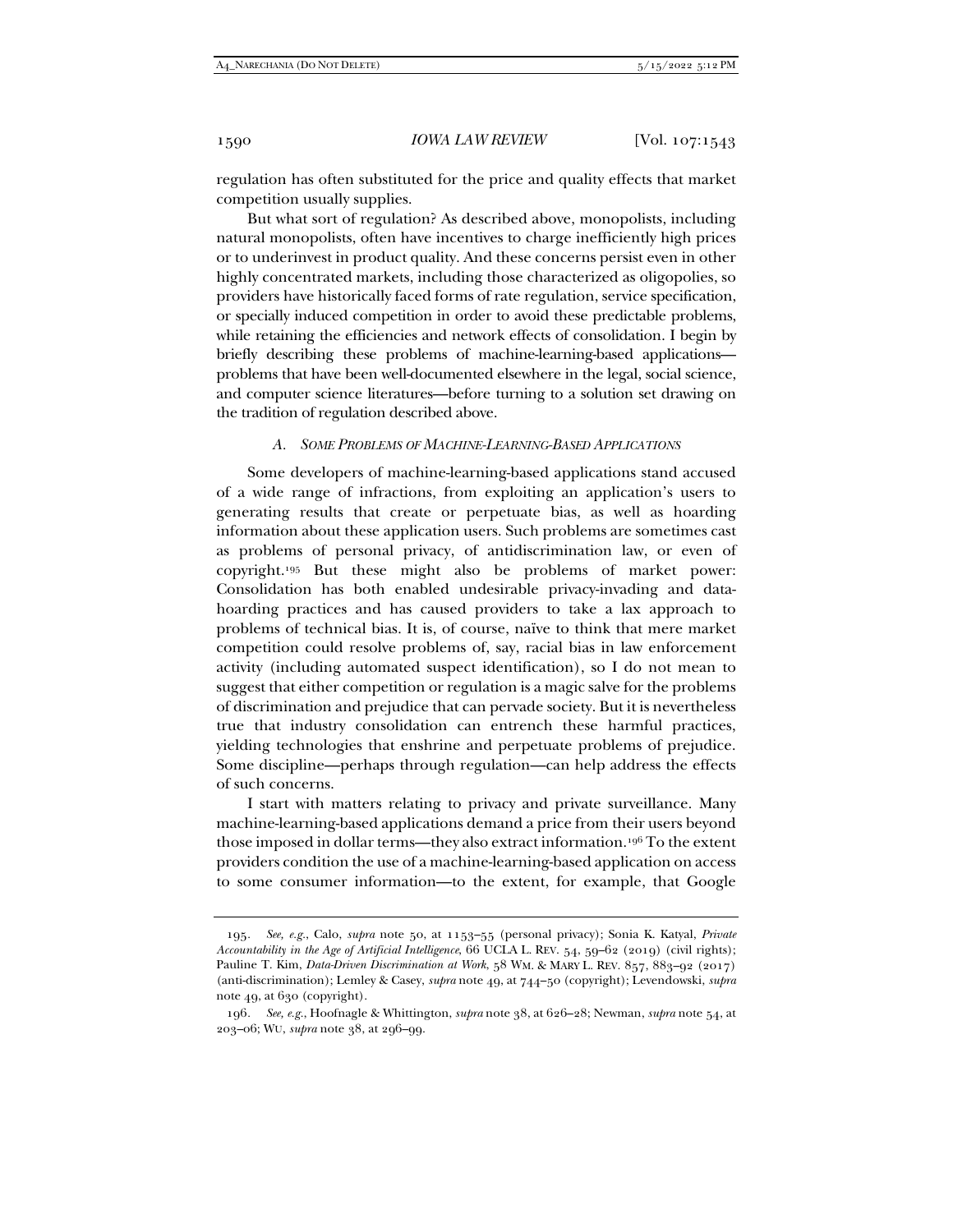2022] *MACHINE LEARNING* 1591

requires that consumers agree, in exchange for using Google to carry out internet searches, to allow Google to use information derived from those searches (e.g., search terms, the websites consumers visit, etc.) for its own purposes—those developers thereby extract some charge from consumers in exchange for using the application's predictive capacity.197

Where such providers are monopolists (including natural monopolists), they can charge prices—in terms of both data and dollars—that are undisciplined by competition, to two possible effects. One, these high prices can lead to accumulations of capital—in this case, of personal information that undermine both distributive values and democratic participation.198 As Julie Cohen has explained, people who feel themselves under constant surveillance—who are made to trade personal information to engage in modern society—lack the freedom to engage in the sorts of expressive and reflective conduct that is both "an indispensable structural feature of liberal democratic political systems" and a necessary element for further development.199 In short, we feel the weight of these pervasive and invasive systems—and that burden restrains our ability to carry out our everyday lives. And two, even skeptics of such an account may concede that monopoly prices are likely to give rise to deadweight losses—i.e., an inefficient underutilization of a socially valuable service.200 Consumers may avoid using certain applications out of concerns that those services will extract too much information<sup>201</sup>—even if those same consumers would be more willing to use a service with stronger privacy guarantees (e.g., a facial recognition application might collect either only that which is necessary for the effective performance of the application (like updated images of one's own face), or it might collect updated images, as well as periodic location information, voice print information, unrelated usage statistics, and more).202 And such selection effects

<sup>197</sup>*. Cf.* Ovide, *supra* note 38 (explaining that Google's photo storage service "has never really been free [because] Google uses our photos to train its software systems"); *see also* Daisuke Wakabayashi, *A Former Google Executive Takes Aim at His Old Company with a Start-Up*, N.Y. TIMES (June 21, 2020), https://www.nytimes.com/2020/06/19/technology/google-neeva-executive.html [https://perma.cc/B3Q8-RVWW] (describing the process Google uses to target advertising based on user data).

<sup>198</sup>*. See, e.g.*, Kapczynski, *supra* note 134, at 1489; *see also* SHOSHANA ZUBOFF, THE AGE OF SURVEILLANCE CAPITALISM 13 (2019) (describing the "new logic of [data] accumulation").

 <sup>199.</sup> Cohen, *supra* note 50, at 1905, 1912–18; *see* Julie E. Cohen, *Examined Lives: Informational Privacy and the Subject as Object*, 52 STAN. L. REV. 1373, 1426 (2000).

<sup>200</sup>*. See* Jones & Tonetti, *supra* note 49, at 2820 (describing firms' incentives to "hoard data in ways that are socially inefficient"); Stucke, *supra* note 39, at 286 (explaining that a monopolist in a data-intensive industry "has the incentive to reduce its privacy protection below competitive levels and collect personal data above competitive levels" giving rise to deadweight losses).

 <sup>201.</sup> Though, of course, this forces us to confront the question of how much is too much? And the answer may lie in the cognitive and expressive burdens of surveillance described *supra* text accompanying note 199.

<sup>202</sup>*. Cf*. Olivia Solon, *Insecure Wheels: Police Turn to Car Data to Destroy Suspects' Alibis*, NBC NEWS (Dec. 28, 2020, 8:18 AM), https://www.nbcnews.com/tech/tech-news/snitches-wheels-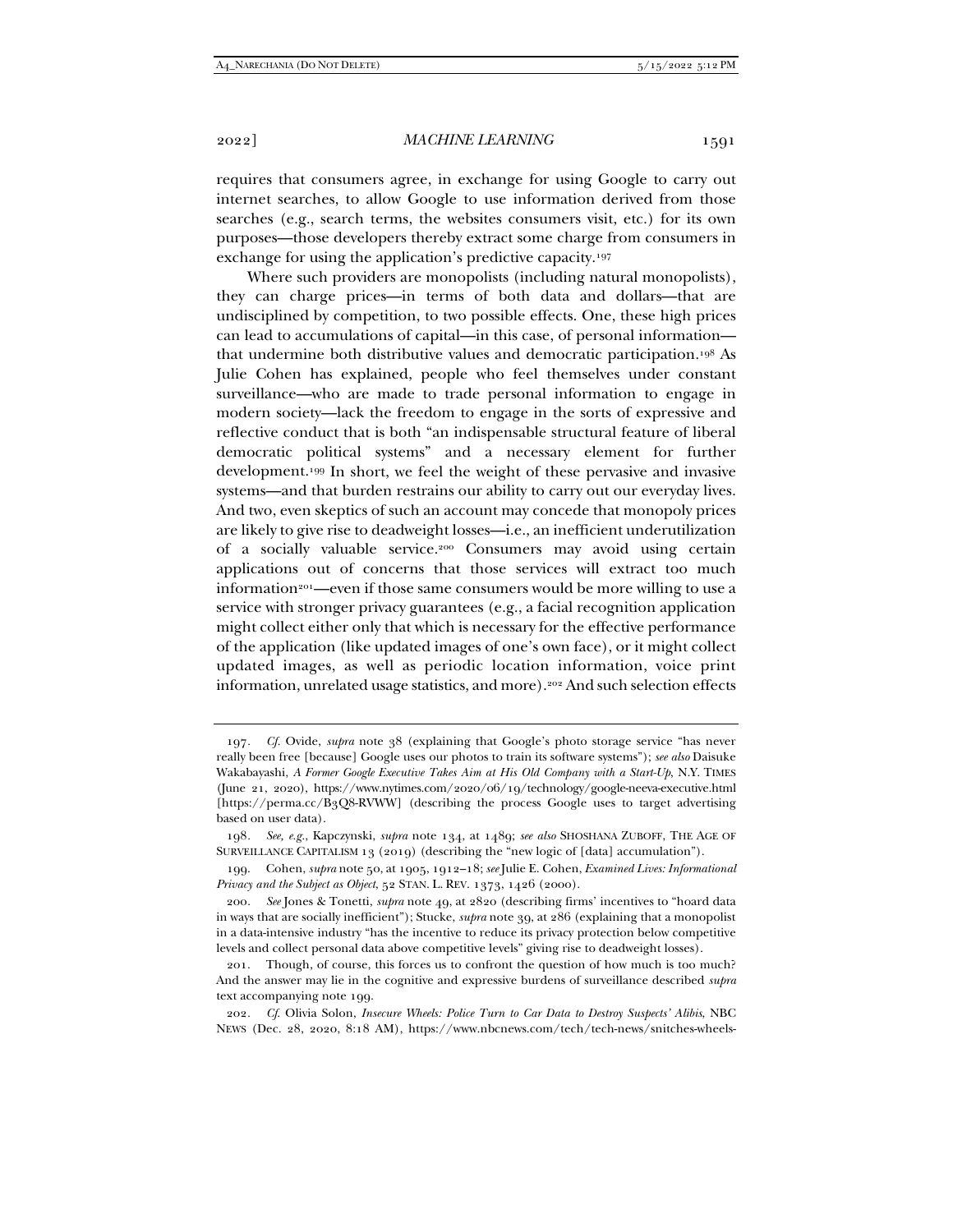may, in turn, further skew the results of continual learning systems.203 In sum, there is a robust concern among scholars, consumers advocacy organizations, and policy makers over the scope and extent of these natural monopolists' extractive data policies, both imposing significant privacy costs on individual citizens and undermining the use and continued refinement of these applications.204

Indeed, scholars and commentators have explained how machinelearning-based applications—applications built upon the stores of data generated by society (or some subset of society)—yield inaccurate and problematic results.205 In some instances, such inaccuracies are the byproduct of a poorly selected collection of training data—training data that fails to adequately represent the application's users.206 In others, these inaccuracies both mirror and propagate the systemic biases already endemic to society.<sup>207</sup> And in still others, these errors results from flaws in the application's model design.

IBM, for example, reportedly trained a cancer-treatment application with "hypothetical patient data" yielding "unsafe and incorrect" treatment recommendations.208 But, apparently unconcerned about these results (as well as any competitive pressure from other providers), IBM sought to bring the product to market, notwithstanding these important and substantial inaccuracies.209 And this is not an isolated incident, as there are several

206*. See* Heaven, *supra* note 203 (describing underspecification).

police-turn-car-data-destroy-suspects-alibis-n1251939 [https://perma.cc/Q4JM-KXE9] (interviewing one person who has declined to use connected vehicle services out of data extraction concerns); Valentino-DeVries, *supra* note 39 (explaining that privacy concerns have depressed interest in coronavirus-related contact-tracing applications); Cole et al., *supra* note 39 ("Privacy concerns, which lead to low adoption rates, are a barrier to the success of a contact tracing app.").

<sup>203</sup>*. Cf*. Will Douglas Heaven, *The Way We Train AI is Fundamentally Flawed*, MIT TECH. REV. (Nov. 18, 2020), https://www.technologyreview.com/2020/11/18/1012234/training-mac hine-learning-broken-real-world-heath-nlp-computer-vision [https://perma.cc/DA56-Z8JT] (describing this phenomenon as data shift).

<sup>204</sup>*. See, e.g.*, Calo, *supra* note 50, at 1147–52; *cf*. Eleanor Fox & Harry First, *We Need Rules to Rein in Big Tech*, CPI ANTITRUST CHRON. (Oct. 27, 2020), https://www.competitionpolicyinter national.com/we-need-rules-to-rein-in-big-tech [https://perma.cc/PT28-RMCE] ("The platforms vacuum up huge amounts of data from users of the platforms, and use the data not only for efficiencies but also for exploitations and exclusions.").

<sup>205</sup>*. See, e.g.*, *Algorithms Behaving Badly: 2020 Edition*,MARKUP (Dec. 15, 2020, 8:00AM), https:// themarkup.org/2020-in-review/2020/12/15/algorithms-bias-racism-surveillance [https://perma. cc/SWF8-HGFG] (cataloging some of the most troublesome algorithmic deficiencies of 2020).

<sup>207</sup>*. See generally* Friedman & Nissenbaum, *supra* note 50 (describing preexisting, technical, and emergent bias in computer systems).

 <sup>208.</sup> Solow-Niederman, *supra* note 53, at 641 & n.34 (quoting Casey Ross & Ike Swetlitz, *IBM's Watson Supercomputer Recommended 'Unsafe and Incorrect' Cancer Treatments, Internal Documents Show*, STAT (July 25, 2018), https://www.statnews.com/wp-content/uploads/2018/09/IBMs-Watson-recommended-unsafe-and-incorrect-cancer-treatments-STAT.pdf [https://perma.cc/ HZ4K-G54C]).

 <sup>209.</sup> Solow-Niederman, *supra* note 53, at 641.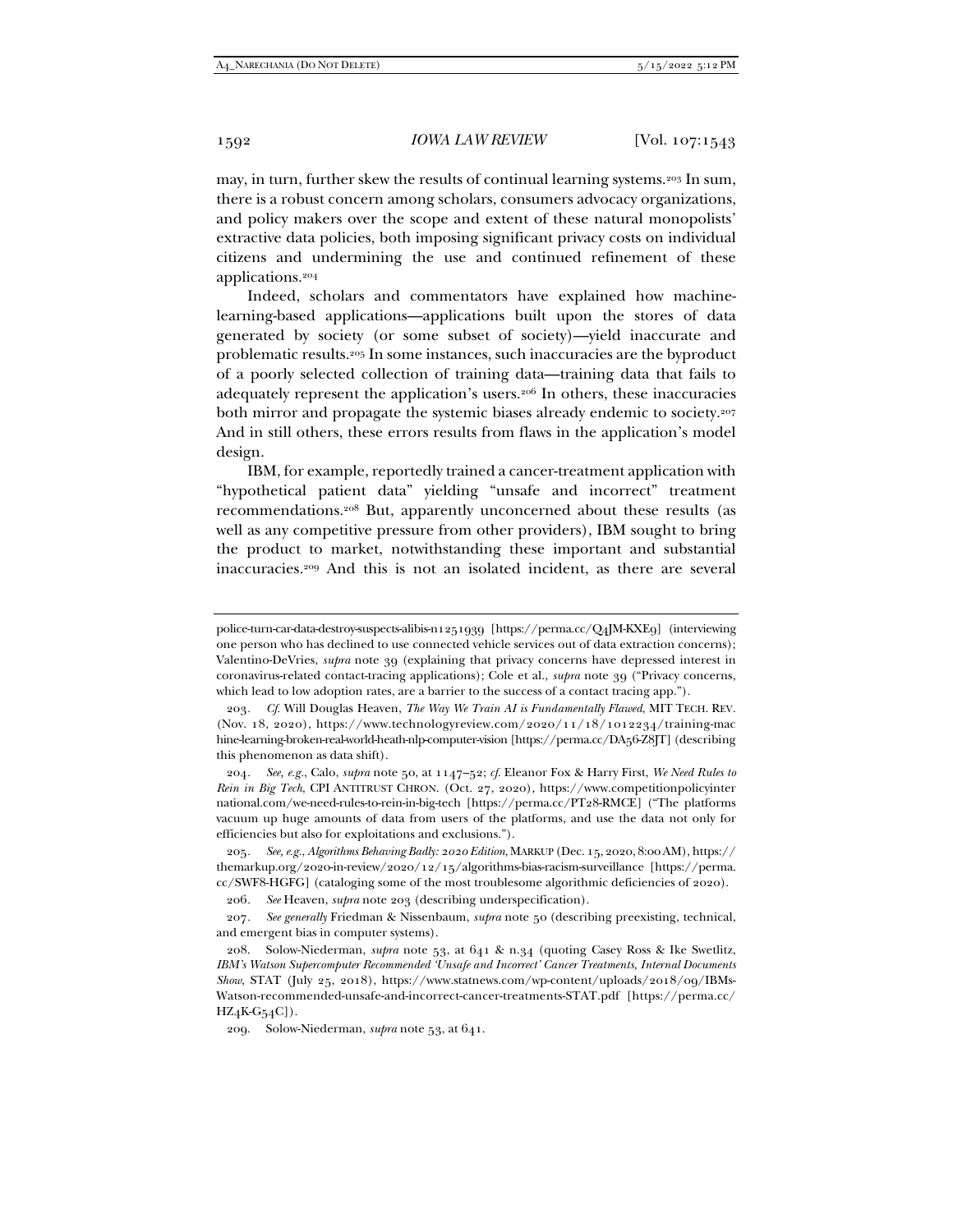examples of troublesome, if not downright dangerous, artificially intelligent medical applications.210 Some examples even suggest differences by skin color in an application's efficacy.211

Likewise, facial recognition applications and other "police surveillance technologies" have been shown both to exhibit increasing industry consolidation—due, at least in part, to the technological and market features elaborated above,212 and to be notoriously inaccurate, with the effects of these errors falling disproportionately on women of color. For example, in their widely cited study of several classification systems, Joy Buolamwini and Timnit Gebru found that darker-skinned females are misclassified in over one-third of all test cases—while lighter-skinned males are misclassified in less than one percent of tests.213 And such results have, predictably, real-world effects. Law

212*. See* Elizabeth Joh & Thomas Joo, *The Harms of Police Surveillance Technologies*, DENVER L. REV. F. (forthcoming 2022) (manuscript at 1).

 213. Buolamwini & Gebru, *supra* note 50, at 8–9 (evaluating three commercial gender classification systems and finding that darker-skinned females are misclassified in up to 34.7 percent of test cases, while lighter-skinned males are misclassified in only 0.8 percent of test cases); *see also* U.S. GOV'T ACCOUNTABILITY OFF., GAO-21-518, FACIAL RECOGNITION TECHNOLOGY: FEDERAL LAW ENFORCEMENT AGENCIES SHOULD BETTER ASSESS PRIVACY AND OTHER RISKS 24–26 (2021) [hereinafter GAO Report], https://www.gao.gov/assets/gao-21-518.pdf [https: //perma.cc/8MTW-YQUV].

 Facial recognition is only the beginning. Speech recognition applications, for example, also perform markedly worse for Black populations than for white. *See* Allison Koenecke et al., *Racial Disparities in Automated Speech Recognition*, 117 PROC. NAT'L ACAD. SCIS. U.S. 7684, 7685 (2020). Others have found evidence of gender bias in image search. *See* JIEYU ZHAO, TIANLU WANG, MARK YATSKAR, VICENTE ORDONEZ & KAI-WEI CHANG, MEN ALSO LIKE SHOPPING: REDUCING GENDER BIAS AMPLIFICATION USING CORPUS-LEVEL CONSTRAINTS 1 (2017), https:// arxiv.org/pdf/1707.09457.pdf [https://perma.cc/F674-KFB2]. And in predictive text, too. Paresh Dave, *Fearful of Bias, Google Blocks Gender-Based Pronouns from New AI Tool*, REUTERS (Nov. 27, 2018, 12:06 AM), https://www.reuters.com/article/us-alphabet-google-ai-gender/fearful -of-bias-google-blocks-gender-based-pronouns-from-new-ai-tool-idUSKCN1NW0EF [https://perma. cc/5CQ3-W4SH]; *see also* Feathers, *supra* note 211 (noting concerns about a dermatology application).

 There is a growing literature that details and examines these problems. *See generally* CATHY O'NEIL, WEAPONS OF MATH DESTRUCTION (2016) (describing the perils of "models [that]

<sup>210</sup>*. See, e.g.,* Casey Ross, *Epic's AI Algorithms, Shielded from Scrutiny by a Corporate Firewall, Are Delivering Inaccurate Information on Seriously Ill Patients*, STAT (July 26, 2021), https://www.stat news.com/2021/07/26/epic-hospital-algorithms-sepsis-investigation [https://perma.cc/46VE-UE82] (noting "particular[] concern[] about Epic's algorithm for predicting sepsis" finding that it both "routinely fails to identify the condition in advance, and triggers frequent false alarms"); *see also* Heaven, *supra* note 203 (describing similar examples regarding eye disease, skin cancer, and kidney failure).

<sup>211</sup>*. See* Todd Feathers, *Google's New Dermatology App Wasn't Designed for People With Darker Skin*, VICE: MOTHERBOARD (May 20, 2021, 8:40 AM), https://www.vice.com/en/article/m7evmy/ googles-new-dermatology-app-wasnt-designed-for-people-with-darker-skin [https://perma.cc/ PN2T-V2U9]. This app is a complex case. Reporting suggests a clear problem of sampling bias, one that may affect dermatology practice more generally. Google's own tests suggest that it performs well for Black patients. But those results are based on ethnicity, which is distinct from skin type (i.e., color). Other researchers found Google's training dataset to underrepresent patients whose skin color falls into the clinical definitions for "skin type V (brown)" and "skin type VI (dark brown or black)." *Id.*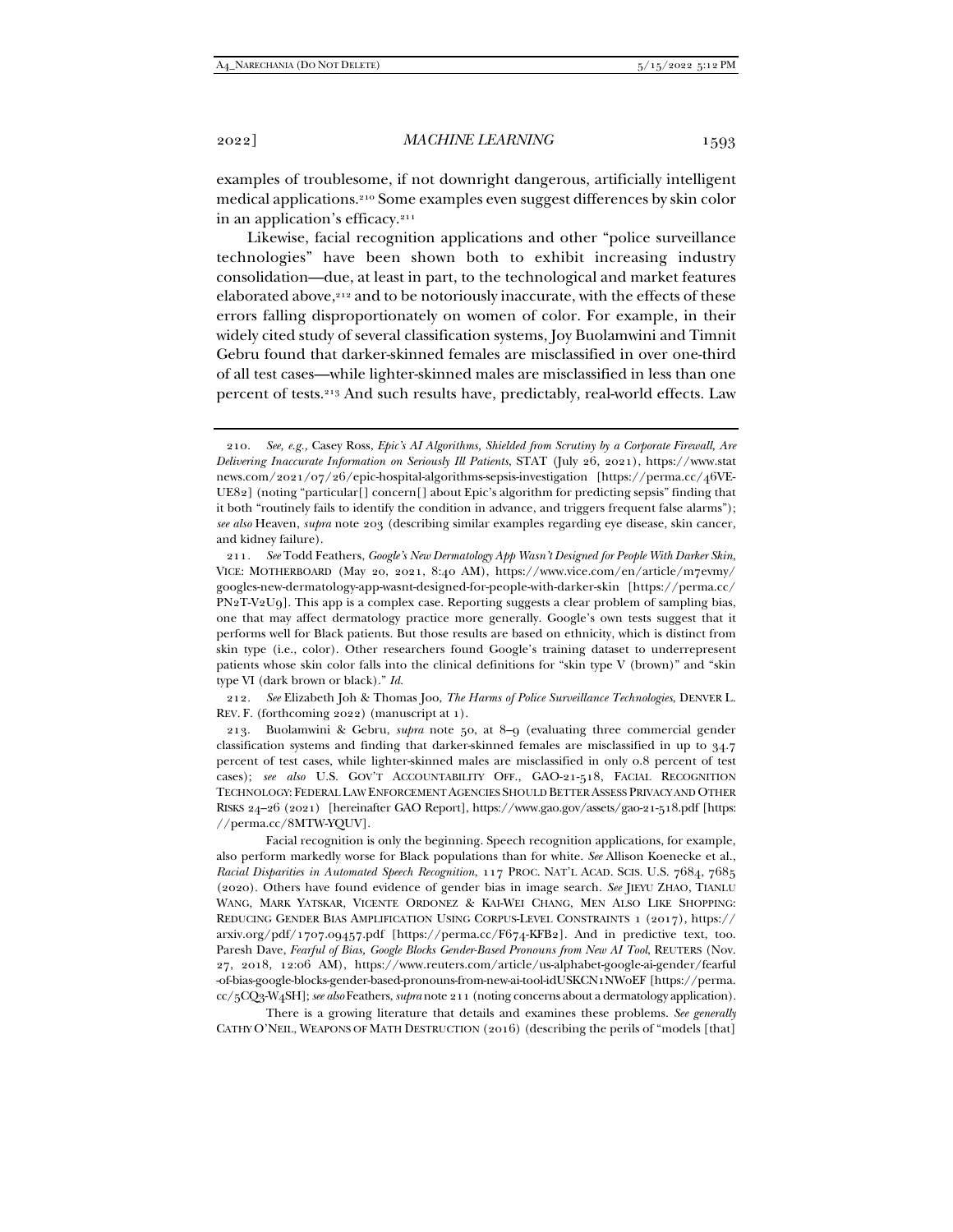enforcement officials in Detroit recently suggested that their facial recognition software misidentifies suspects in approximately 96 percent of cases, sometimes leading to false arrests or to tenuous criminal prosecutions.214 Such inaccuracies in facial recognition systems (and other similar technologies) come with significant costs—but costs that are not borne by systems developers or their direct law enforcement purchasers: Citizens may, for example, be falsely accused of crimes, arrested and held in jail, and kept away from their families and jobs, with substantial consequences.215 But such harms are borne only by private citizens—and, given the embedded bias in these systems, borne disproportionately by people of color—and are not internalized by either applications developers or their buyers in law enforcement.216 Developers thus

 214. Timothy B. Lee, *Detroit Police Chief Cops to 96-Percent Facial Recognition Error Rate*, ARSTECHNICA (June 30, 2020, 11:12 AM), https://arstechnica.com/tech-policy/2020/06/detroit-police-chiefadmits-facial-recognition-is-wrong-96-of-the-time [https://perma.cc/N9VU-2G4U].

215*. See* O'NEIL, *supra* note 213, at 24–27; Kashmir Hill, *Another Arrest, and Jail Time, Due to a Bad Facial Recognition Match*, N.Y. TIMES (Jan. 6, 2021), https://www.nytimes.com/2020/12/29/ technology/facial-recognition-misidentify-jail.html [https://perma.cc/AS9V-FTPN]; *see also* Garance Burke, Martha Mendoza, Juliet Linderman & Michael Tarm, *How AI-Powered Tech Landed Man in Jail with Scant Evidence*, AP NEWS (Aug. 19, 2021), https://apnews.com/article/artificialintelligence-algorithm-technology-police-crime-7e3345485aa668c97606d4b54f9b6220 [https:// perma.cc/RK9C-SUEU] (describing the ShotSpotter application, used to identify the source of a gunshot sound, and an individual who was arrested on the strength of the application's findings, but eventually released (after contracting COVID in jail) for insufficient evidence). These effects result not only from inaccuracies and bias in facial recognition (and other similar) applications, but also those embedded in applications used to assess whether criminal defendants should be eligible for bail or parole. *See* Julia Angwin, Jeff Larson, Surya Mattu & Lauren Kirchner, *Machine Bias*, PROPUBLICA (May 23, 2016), https://www.propublica.org/article/machine-bias-risk-assess ments-in-criminal-sentencing [https://perma.cc/SXP3-6GAD].

 216. Hence, in this example, the market failure I have identified is not necessarily linked to the application providers' status as a natural monopolist. Rather, the example here more closely resembles a principal-agent failure: Law enforcement agencies bargain on behalf of the public, but do not (and are not forced to) internalize all the costs of their decisions. *See* Mulligan & Bamberger, *supra* note 48, at 778–79. Hence, the agent's decision may vary from the principal's preferences. *Cf.* Glob. Tel\*Link v. FCC, 866 F.3d 397, 404–05 (D.C. Cir. 2017) (describing a distinct but related principal-agent failure). To be sure, law enforcement agencies would certainly prefer more accurate systems to less accurate ones (though because they bear the costs of inaccuracies in different ways—police officers are rarely, if ever, jailed for misidentifying a suspect—they weigh accuracy differently than the general public). It is only the unavailability of more accurate systems that might be attributed to a failure of competition—while the procurement and use of these systems more closely result from the principal-agent problem. In all events, no matter the mechanism—whether through a principal-agent failure or natural monopoly—providers have reduced incentives to invest in training yielding accuracy concerns.

encoded human prejudice, misunderstanding, and bias into software systems"); SARA WACHTER-BOETTCHER, TECHNICALLY WRONG: SEXIST APPS, BIASED ALGORITHMS, AND OTHER THREATS OF TOXIC TECH (2017) (describing how the culture of technology firms often lead to "shallow perceptions" of users that "at best, leave out huge percentages of users—and, at, worst, take advantage of our personal data and encode bias into [software] systems"); VIRGINIA EUBANKS, AUTOMATING INEQUALITY: HOW HIGH-TECH TOOLS PROFILE, POLICE, AND PUNISH THE POOR (2018) ("systematically investigat[ing] the impacts of high-tech sorting and monitoring systems on poor and working-class people in America"); NOBLE, *supra* note 52 (describing how "algorithms . . . reinforce oppressive social relationships and enact new modes of racial profiling").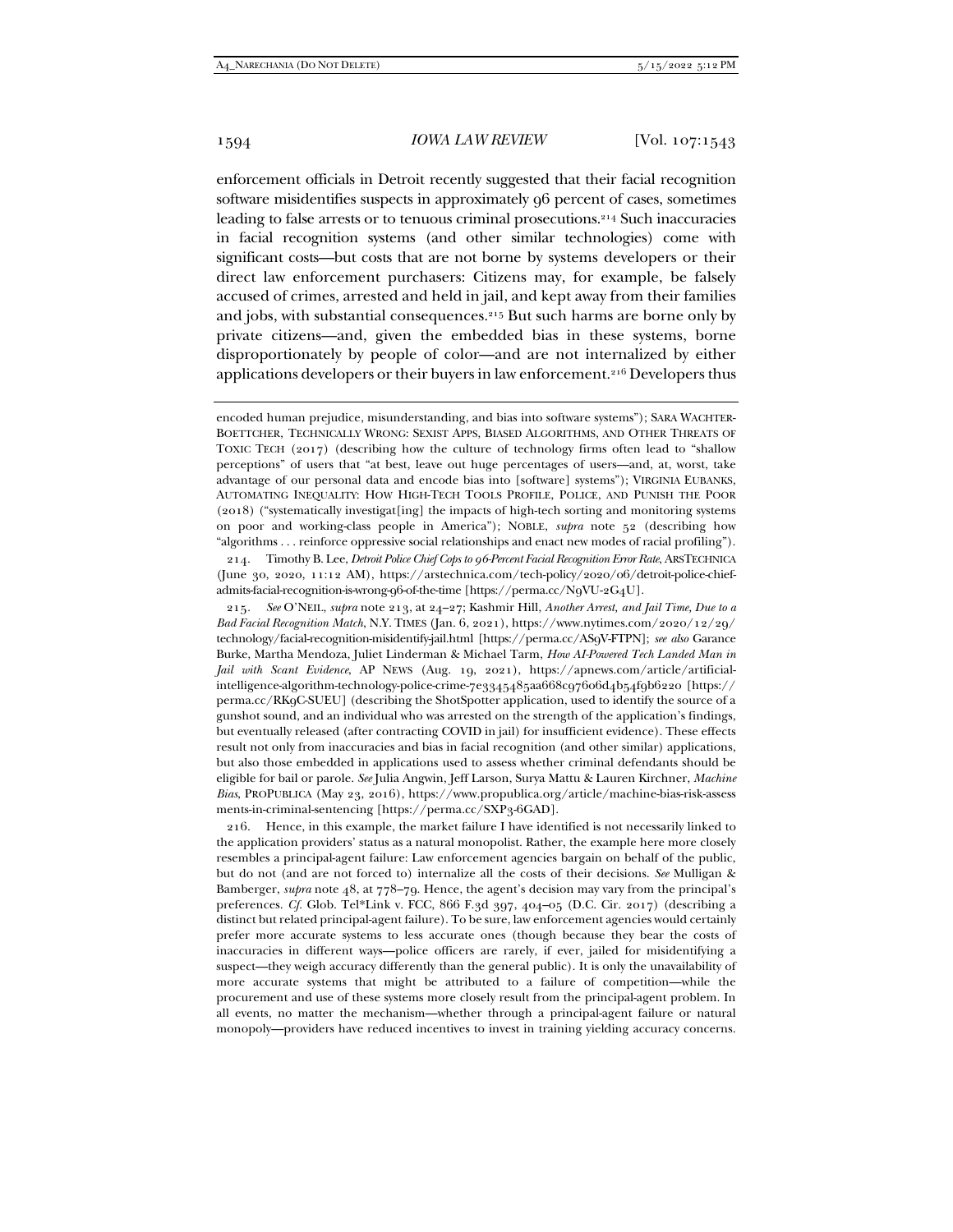have little incentive to improve the accuracy of their systems: They may succeed in the market—they may earn contracts to serve law enforcement agencies in major metropolitan cities—even when they fail to accurately identify suspects in 96 percent of cases, with such errors falling disproportionately on those cities' citizens of color.

In short, many of the now well-known problems attending to machinelearning-based applications might be understood as problems of market power—and, in some cases, the predictable effects of the natural monopoly condition.217 Where any given application will tend to consolidate its control over an application market—the market, say, for cancer diagnostic software —the application's provider is likely to tend towards higher user prices. And where such applications gain a respite from the competitive pressures that typically force quality improvements, application quality (in terms of, say, accuracy) may be likely to suffer—with the effects of such underinvestments likely to fall on historically marginalized groups, who are, among other things, underrepresented in available training data or represented discriminatorily (as a consequence of extant discrimination).

I do not mean to suggest that these applications *only* present problems. Rather, their invention suggests some existing problem in need of a solution.218 Medical software and facial recognition technology, among others, all help to solve real, pressing problems. Moreover, to the extent these applications satisfy the natural monopoly condition, such problems seem most efficiently solved by a monopolist. But that solution offered by a natural monopolist gives rise to the further, different problems of monopoly power suggested above. We may thus consider—as prior scholars and policy makers have—how to retain the benefits of the machine-learning-based advance (and the benefits of consolidation), while mitigating the predictable negative consequences of its natural monopoly provision.<sup>219</sup>

In future work, I plan to address a wider range of market failures, including both addressed in this footnote, that may require intervention in data-intensive industries.

<sup>217</sup>*. Cf.* Lyria Bennett Moses, *Regulating in the Face of Sociotechnical Change*, *in* THE OXFORD HANDBOOK OF LAW, REGULATION, AND TECHNOLOGY 573, 577–78 (Roger Brownsword, Eloise Scotford & Karen Yeung eds., 2017) (arguing that lawyers and regulators should focus on how they can best adjust the law and regulation in accordance with continual sociotechnical advancements rather than asking how to best regulate new technology).

<sup>218</sup>*. Cf.* PLATO, REPUBLIC 369 (Paul Shorey trans., Harv. Univ. Press 1969), http://www. perseus.tufts.edu/hopper/text?doc=urn:cts:greekLit:tlg0059.tlg030.perseus-eng1:369 [https://perm a.cc/FZ4J-K9S4] ("Its real creator, as it appears, will be our needs.").

<sup>219</sup>*. Cf. Proposal for a Regulation of the European Parliament and of the Council Laying Down Harmonised Rules on Artificial Intelligence (Artificial Intelligence Act) and Amending Certain Union Legislative Acts*, COM (2021) 206 final (Apr. 2, 2021) (noting that the "socio-economic benefits of AI can also bring about risks of negative consequences for individuals or the society").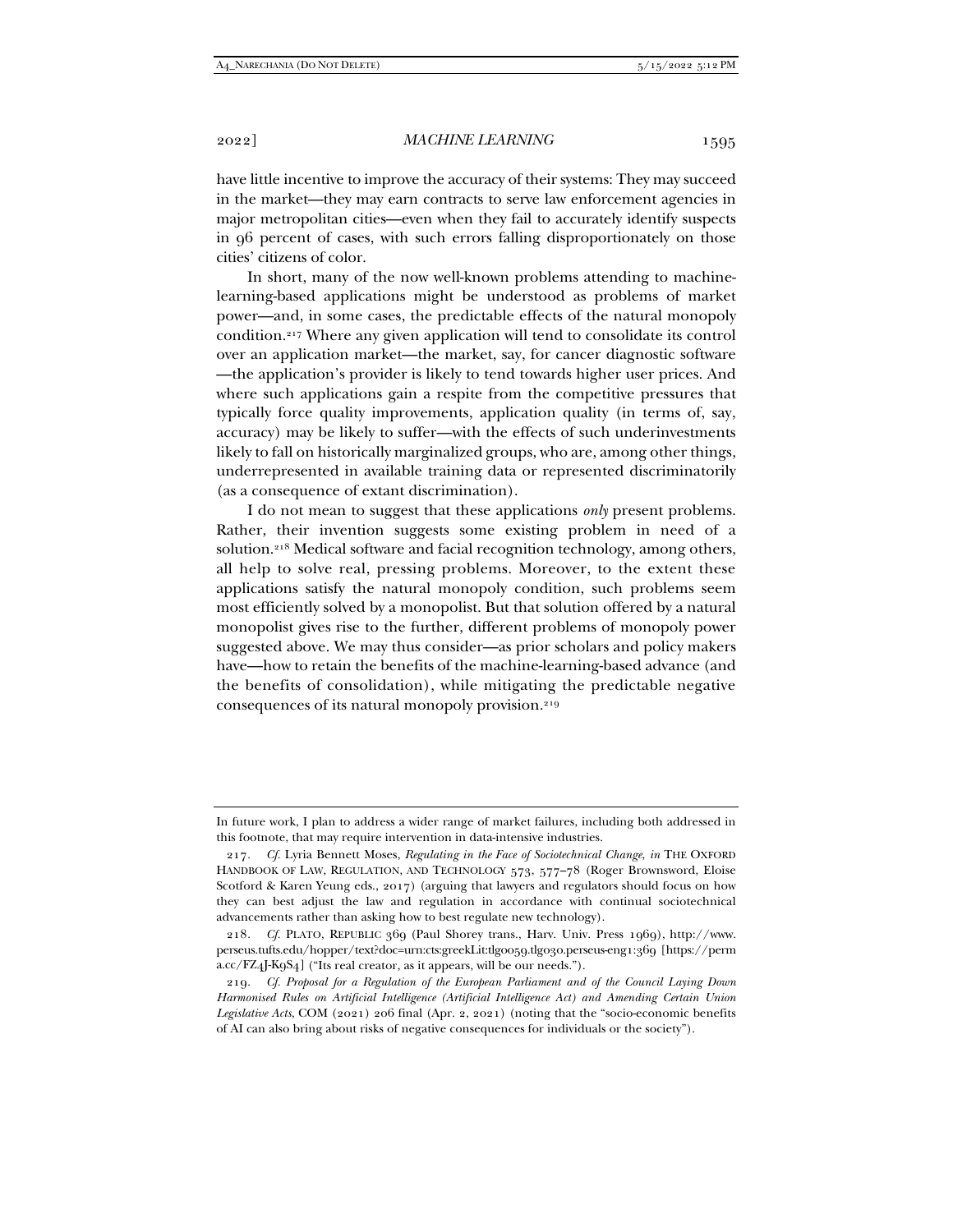### *B. MACHINE LEARNING AND MONOPOLY REGULATION*

Given the predictable consequences of monopoly control, we may turn to the traditional regulatory measures that policy makers have long deployed against natural monopolies. As described above, regulators have often required that natural monopolists and providers in concentrated markets offer reasonable service at reasonable rates in order to substitute for the price and quality effects typically supplied by competition.220 In some instances, policy makers have altered a market's landscape to make competition viable. Similar principles can apply to machine-learning-based applications, too.

As before, the suggestions elaborated below operate, by necessity, at some level of generality: Just as there are various types of machine learning implementations that vary in their technical details, so too are there numerous machine learning-based applications—medical and diagnostic, facial recognition, search, and so on—each presenting its own specific regulatory challenges. But, setting these differences to one side, we can nevertheless distill some general principles, founded on the natural monopoly tradition, for some modes of regulation that address several of the problems attending to machine-learning-based applications.

#### 1. Informational Rate Setting for Privacy Harms

Given the likelihood that consumers will face monopoly prices, one straightforward possibility is to regulate the prices, in dollar terms, that service providers charge users. Consider, for example, a machine-learning-based diagnostic service that, as a natural monopolist, has captured its market. As with other monopolists, the diagnostic provider is likely to charge a profitmaximizing price—one that, as described above, may give rise to social losses by leaving some consumers (here, healthcare providers and their patients) unable to access the benefits of the new technology.221 Hence, cost-based regulation of the prices charged by such services providers might help ensure comparatively wider adoption of the medical advance—and the concomitant realization of any associated health benefits.222 Such price-oriented rate setting presents a standard, but important, regulatory response to natural monopolies

<sup>220</sup>*. See supra* Section II.B.1.

<sup>221</sup>*. See* W. Nicholson Price II, *Black-Box Medicine*, 28 HARV. J.L. & TECH. 419, 462 (2015) ("Payment is the dominant concern for adoption of a newly available medical technology.").

<sup>222</sup>*. Cf. id.* at 462–63 ("[P]ublic policy could drive overall adoption [of machine-learning based medical tools] by encouraging reimbursement by public insurers, especially Medicare and Medicaid."). Though Medicare is not, strictly speaking, a rate regulator, Medicare does, by setting reimbursement rates, have an important effect on market rates more generally*. See, e.g.*, Eleanor D. Kinney, *Making Hard Choices Under the Medicare Prospective Payment System: One Administrative Model for Allocating Medical Resources Under a Government Health Insurance Program*, 19 IND. L. REV. 1151, 1164 (1986). Of course, this brief example is presented as simplified—pricing in medical markets is complicated, made even more so by the roles played by insurance networks—to highlight the threats of monopoly pricing and the role of responsive rate regulation.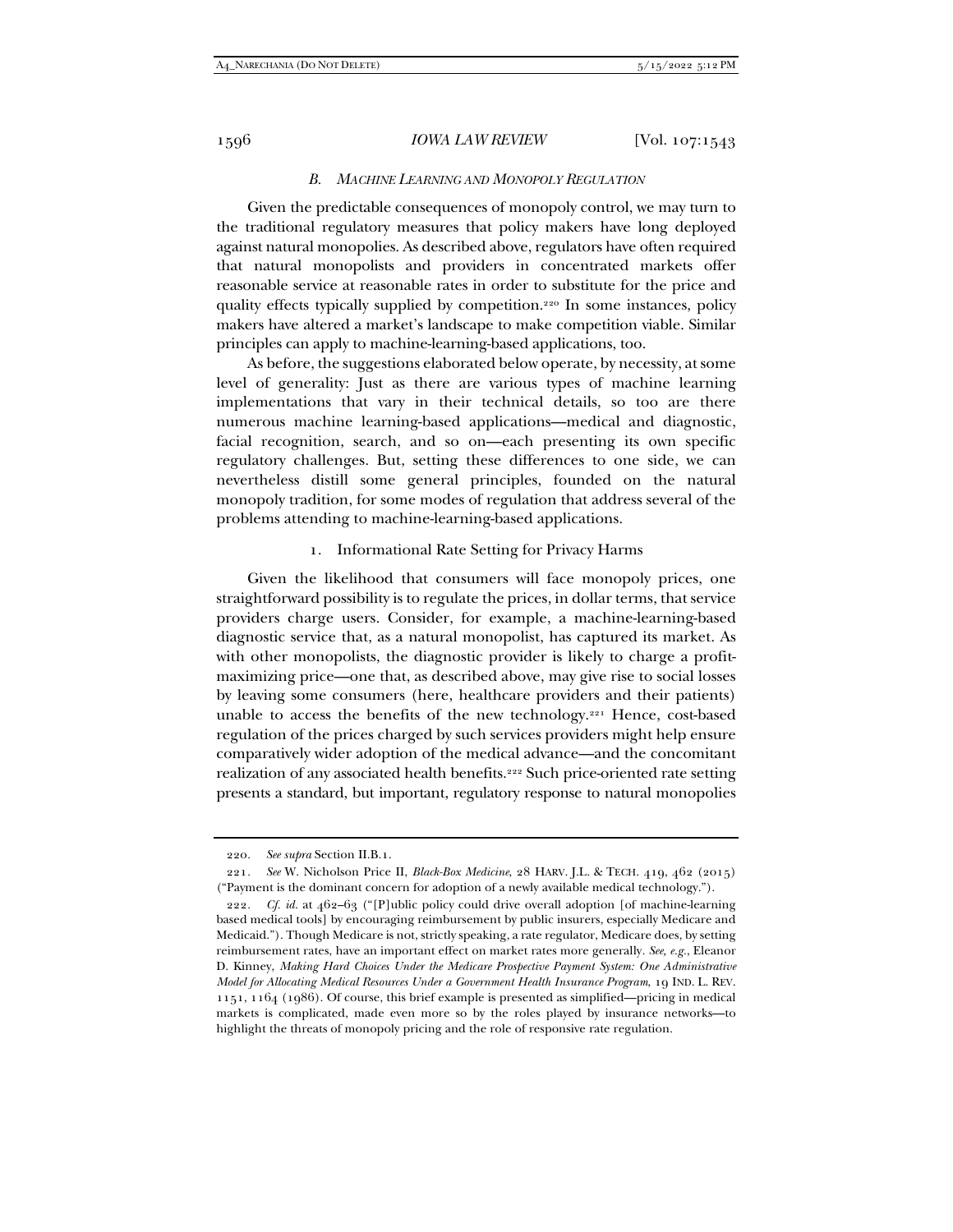in general, and need not turn on any feature specific to machine-learningbased natural monopolies.<sup>223</sup>

This approach, moreover, hints at another response that is more specific to the problem of data extraction described above.224 As other scholars have explained, and as I described above, some machine-learning-based applications extract value from their users in terms of data—data that is often repurposed for various ends, including advertising sales, the continued training of that application itself, and the cross-subsidization of new applications, among other purposes—at monopoly levels.225 In short, where applications providers are monopolists, there is cause to be concerned about the nature of that informational charge: It is not disciplined by competition and may be both extractive and inefficiently high.<sup>226</sup>

224*. See supra* notes 196–204 and accompanying text.

225*. See, e.g.*, Hoofnagle & Whittington, *supra* note 38, at 609–10 (explaining that many firms—including, ostensibly, firms that rely on machine learning technologies—"collect valuable information about consumers" and "realize financial gains from the collection and use of [such] information"); Fox & First, *supra* note 204, at 2–3.

 226. Several scholars have suggested that even where there are several participants in one market, such competition is unlikely to discipline such data "charges" because consumers are not particularly sensitive to such privacy-related concerns. *See, e.g.*, Daniel J. Solove, *Introduction: Privacy Self-Management and the Consent Dilemma*, 126 HARV. L. REV. 1880, 1880 (2013) ("[E]mpirical and social science research demonstrates that there are severe cognitive problems that undermine privacy self-management."); *see also* Cohen, *supra* note 50, at 1919 ("[R]egulators timidly opine that privacy harms result from 'unexpected' disclosures of personal information and that more robust guarantees of notice and choice therefore may be needed to 'build[] consumer trust in the marketplace.' This simplistic view of the relationship between privacy and innovation is wrong." (second alteration in original) (footnote omitted)). I do not mean to dispute that point here, and, indeed, in future work I plan to consider the possibilities for regulation even under conditions of competition. For now, it suffices to note that, *even if* consumers are privacy-sensitive, *see, e.g.*, Janice Y. Tsai, Serge Egelman, Lorrie Cranor & Alessandro Acquisti, *The Effect of Online Privacy Information on Purchasing Behavior: An Experimental Study*, 22 INFO. SYS. RSCH. 254, 255 (2011) (suggesting "that individuals are willing to pay a premium for privacy when privacy information is made prominent and intuitive"); *see also* Clark D. Asay, *Consumer Information Privacy and the Problem(s) of Third-Party Disclosures*, 11 NW. J. TECH. & INTELL. PROP. 321, 323 (2013) (noting "that notice and choice can and should play a significant role" in privacy law, even given the troubles that consumers face in fully understanding and internalizing privacy costs), regulation is warranted in machine-learning-based natural monopoly markets. Stated similarly, the model described here suggests that regulation is necessary because competition is exceptionally unlikely to have this important effect. Hence, like scholars who, drawing from behavioral literatures, conclude that regulation is necessary because consumers are insufficiently sensitive to these privacy risks, I similarly conclude that regulation is necessary because, no matter the extent of consumer sensitivity, competition is unlikely to discipline application developers. In either case, relying on usual market-based forces seems unlikely to succeed.

<sup>223</sup>*. See* Nicholas Bagley, *Medicine as a Public Calling*, 114 MICH. L. REV. 57, 62 (2015); *Cf.* Ramsi A. Woodcock, The Contrasting Approaches to Power of the Modern State and the Antitrust Laws: Lessons for Regulation 66 (Oct. 3, 2020) (unpublished manuscript), https://papers.ssrn. com/sol3/papers.cfm?abstract\_id=3704450 [https://perma.cc/QQN5-6N2C] ("In theory, price regulation is a complete solution to the problem of the exercise of power.").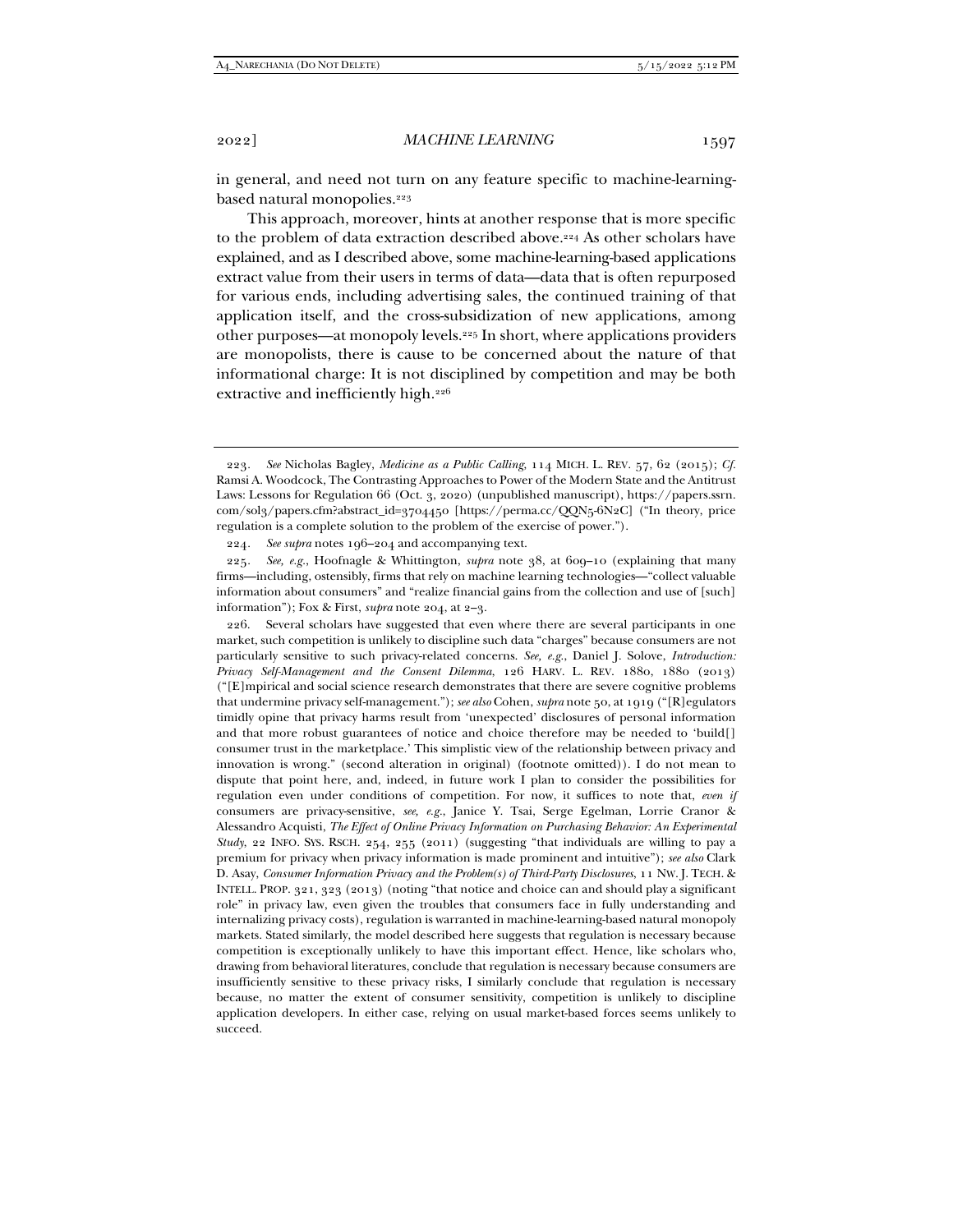Regulators can set a more efficient and fair informational price.227 Of course, the analogy is not perfect: Information is neither truly rivalrous, nor a currency with which applications providers can pay salaries or purchase computing equipment. But, as explained, access to information can be limited or controlled, and this information supplies a direct input into these (and other) applications.228 And so regulators might limit information collection by setting an upper bound on the sorts of information that may be collected (including, perhaps, none at all), or they may allow developers to use only that which is reasonably necessary for the continued improvement of the regulated application. In short, regulators may adapt traditional ratesetting approaches—rate-of-return regulation and price-cap regulation —to the monopolists' information collection practices, setting out rules for data collection and use.

Under a rate-of-return-styled approach, regulators may set data collection rates and use-limitations by reference to the application's needs. Recall that standard rate-of-return regulation sets prices (in dollar terms) by reference to the real costs of production: Regulators attempt to discern the monopolists' total costs (including anticipated expenditures) and set prices to cover only those costs and some reasonable margin for profit.229 Likewise, in data contexts, regulators might attempt to discern an application monopolists' real information needs—what information is useful to, say, an application's continued learning (as opposed to information that is instead used to crosssubsidize the development of some other, unrelated product)—and limit data collection and use to those terms: They might, for example, allow diagnostics developers to collect relevant medical information, but preclude them from accessing other patient details, including names, addresses, or billing details.230 In short, regulators can require both data minimization (i.e., reductions in the amount of data collected and retained) and data protection practices (including,

<sup>227</sup>*. Cf.* 47 U.S.C. § 201(b) (2018) (requiring the authority to set "just and reasonable" rates).

<sup>228</sup>*. See* Katharina Pistor, *Rule by Data: The End of Markets?*, 83 L. & CONTEMP. PROBS. 101, 103–04 (2020).

<sup>229</sup>*. See supra* notes 75–76 and accompanying text (describing rate-of-return regulation).

<sup>230</sup>*. See, e.g.*, Rob Copeland & Sarah E. Needleman, *Google's 'Project Nightingale' Triggers Federal Inquiry*, WALL ST. J. (Nov. 12, 2019, 11:13 PM), https://www.wsj.com/articles/behind-googlesproject-nightingale-a-health-data-gold-mine-of-50-million-patients-11573571867 [https://perma.cc/ 575N-TEBR] (explaining that Google's agreement to obtain medical records for health application development purposes included "personally identifiable information on millions of patients, such as names and dates of birth . . . and some billing claims," among other details); *see also* Roger Allan Ford & W. Nicholson Price II, *Privacy and Accountability in Black-Box Medicine*, 23 MICH. TELECOMM. & TECH. L. REV. 1, 32–35 (2016) (proposing some such limits); Christina Farr, *Facebook Sent a Doctor on a Secret Mission to Ask Hospitals to Share Patient Data*, CNBC (Apr. 6, 2018, 11:46 AM), https://www.cnbc.com/2018/04/05/facebook-building-8-explored-data-sharingagreement-with-hospitals.html [https://perma.cc/UE3D-WJB2].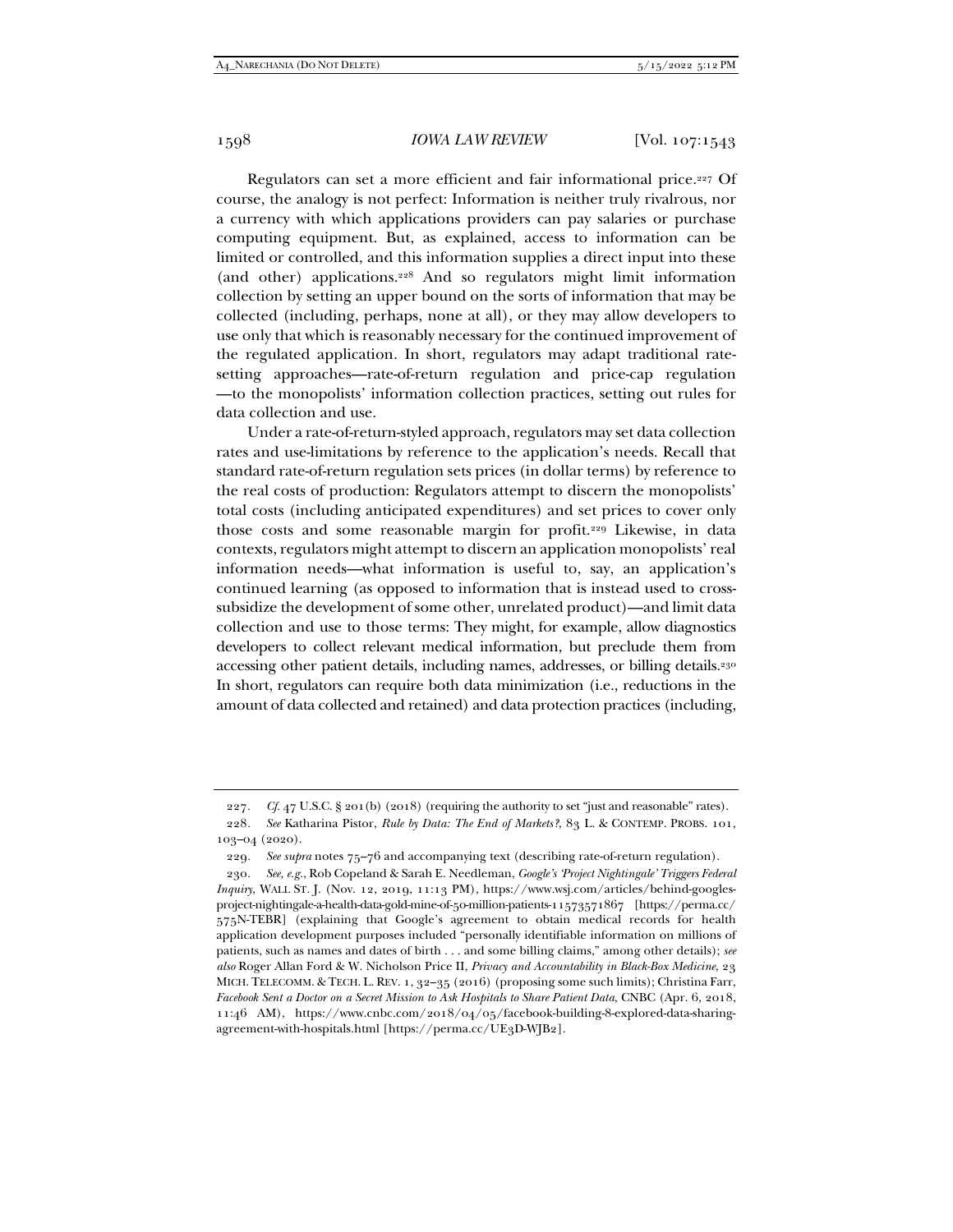e.g., retention limits and anonymization, as appropriate),<sup>231</sup> thereby helping to relieve the pressures of constant surveillance and to ensure wider adoption of these advances.

Of course, rate-of-return regulation can sometimes be prone to error. As noted earlier, regulated entities have an important advantage over regulators: In order to set rates correctly, regulators need access to information about the regulated entities' internal operations.232 Regulated entities in turn have incentives to inflate their requirements, to exaggerate the difficulties associated with existing limits, and to entangle separate products and markets with the regulated one. In short, regulated entities might persuade regulators to set rates too high, at the expense of both welfare and distributional values (and it is important to consider both). Applications that are too costly to use will result in medical benefits that are inefficiently allocated (and, moreover, that internalize new data from only a selected population set), and that extract more information than necessary, further burdening our individual and collective privacy.

When faced with such problems of rate-of-return regulation, regulators have often switched to a mode of price-cap regulation. We can adapt a similar approach to the machine learning context, too: Rather than setting rates from applications developers' own statements of their needs, price-cap regulators tell providers what consumers should be made to offer (within reason and based, perhaps, on benchmarks), leaving it to those providers to work within those constraints.233 Indeed, some existing privacy statutes can be conceptualized as price-cap rules: The Health Insurance Portability and Accountability Act, for example, defines certain classes of regulated entities, including healthcare providers and insurers, sets caps on the sorts of information those entities may collect, and limits how such information may be used.234

Hence, this mode of rate setting is analogous to calls for federal privacy legislation—federal rules that would directly constrain data collection and use by vast range of companies, including, presumably, machine learning-based applications developers. But while much privacy regulation (both in Congress and through the courts) has traditionally focused on individual rights and harms, the tradition of monopoly regulation takes a wider view, considering

<sup>231</sup>*. Cf.* Commission Regulation 2016/679 of Apr. 27, 2016, General Data Protection Regulation, art.  $5$  (L 119) 1 (EU). Of course, some anonymization practices can be reverseengineered. But some protection is likely better than none.

<sup>232</sup>*. See supra* note 84 and accompanying text (describing such problems).

<sup>233</sup>*. Cf.* John M. Newman, Regulating Attention Markets 45–48 (July 22, 2020) (unpublished manuscript), https://papers.ssrn.com/sol3/Papers.cfm?abstract\_id=3423487 [https://perma.cc/ F3EE-NM3U] (proposing advertisement caps—i.e., caps on charges imposed on consumers in attention markets).

<sup>234</sup>*. See, e.g.*, 45 C.F.R. pt. 160–64 (2021); *see also* CAL. CIV. CODE § 1798.100 (West 2020) (explaining that personal information may be used for business purposes only to the extent such use is "reasonably necessary and proportionate").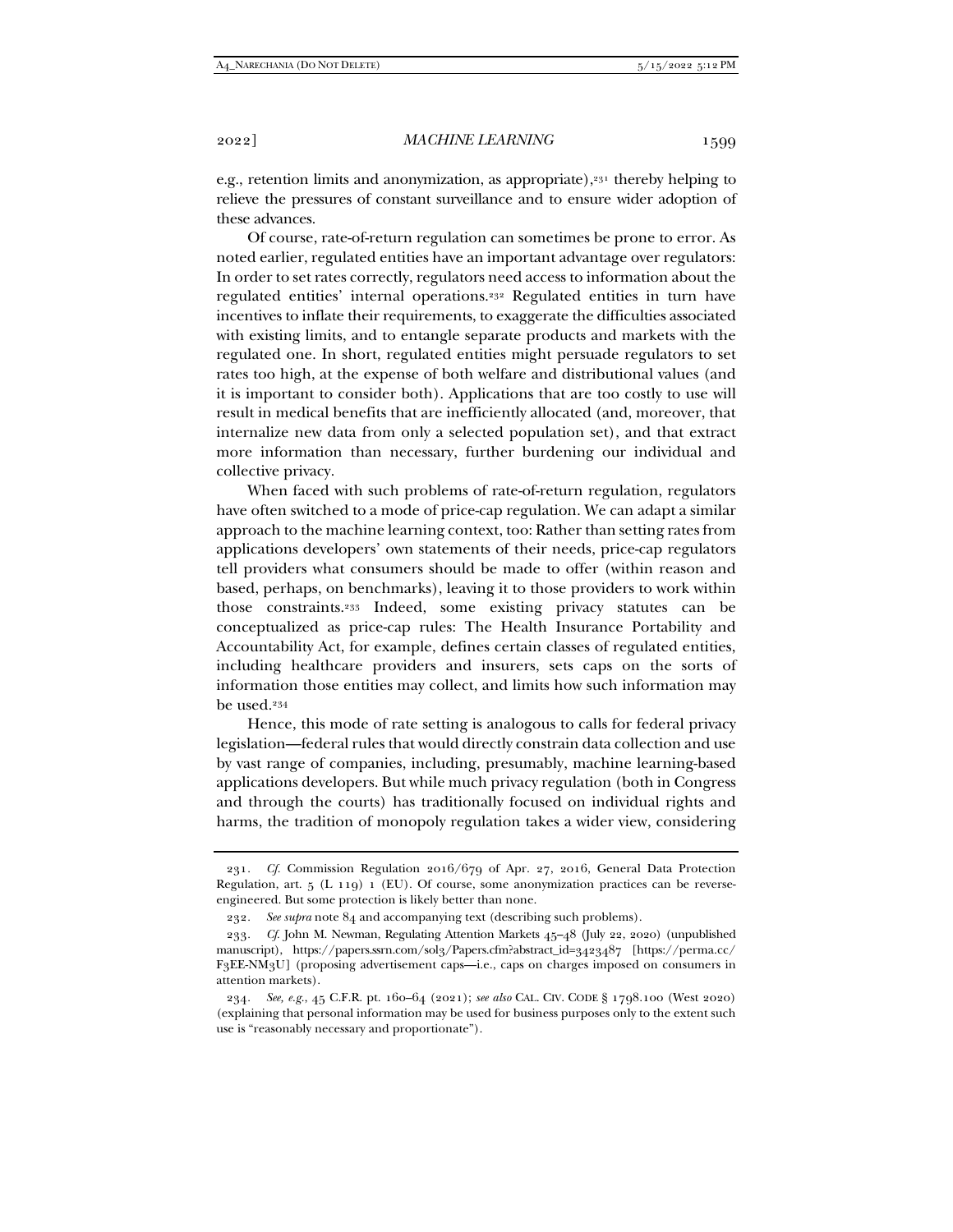the broad range of market harms and benefits that accrue from certain pricing (and service) practices.235 A similar approach to informational rate setting can help to balance the privacy costs—both to individuals as well as to the public at large—against the benefits of various machine-learning-based applications.

Moreover, an agency model—one which vests authority over the specifics of a data-rate regime with executive departments—can be made more precise to context, both across sectors and over time. Consumers may, for example, be more willing to trade more sensitive personal information for superior medical diagnostic services than they are for better music content: Some might give up their entire medical history for a better diagnosis but would not trade their favorite color for a better song recommendation. And a regulatory model may be better able to capture such nuances than omnibus legislation can. Moreover, a regulatory model is likely to be better able to respond to changes over time: An unexpected pandemic, for example, may shift both the need and willingness for information related to a disease, its symptoms, and its spread.236 Regulators may be able to react to such requirements faster, and with greater expertise, than legislators. Though a complete description of the institutional design of data rate setting is beyond the scope of this project, it is possible, if not likely, that the need for context, expertise, and agility all suggest an approach that vests decisional authority with expert agencies (over one that relies upon direct congressional action).237

In addition to the benefits set out above—a more efficient allocation of the advances offered by machine-learning-based applications, and fewer concerns about developer fairness—price-cap regulation seems likely also to

<sup>235</sup>*. Cf.* Salomé Viljoen, *A Relational Theory of Data Governance*, 131 YALE L.J. 573, 592 (2021) (describing "privacy law's individualism" and explaining how that approach is insufficient in light of the "population-level insights" that application developers attempt to discern).

<sup>236</sup>*. But see* Valentino-DeVries, *supra* note 39 (explaining that privacy concerns have depressed interest in coronavirus-related contact-tracing applications); Cole et al., *supra* note 39 ("Privacy concerns, which lead to low adoption rates, are a barrier to the success of a contact tracing app.").

 <sup>237.</sup> Indeed, in a similar but distinct context, I have argued in favor of an agency-based approach. *See* Tejas N. Narechania, *Patent Conflicts,* 103 GEO. L.J. 1483, 1529–32, 1534–36 (2015). *Cf.* Andrew Tutt, *An FDA for Algorithms*, 69 ADMIN. L. REV. 83, 90 (2017) ("a dedicated agency charged with the mission of supervising the development, deployment, and use of algorithms will soon be highly desirable, if not necessary"); RYAN CALO, CTR. FOR TECH. INNOVATION AT BROOKINGS, THE CASE FOR A FEDERAL ROBOTICS COMMISSION 3 (2014), https:// www.brookings.edu/wp-content/uploads/2014/09/RoboticsCommissionR2\_Calo.pdf [https:// perma.cc/3UQN-4BXX] ("[T]entatively conclud[ing] that the United States would benefit from an agency dedicated to the responsible integration of robotics technologies into American society."). I am happy to align myself with such calls for greater administrative oversight over these systems and applications. Whether, however, such additional oversight should take the form of some *new* agency, or, instead, additional capacity at existing agencies—particularly in view of the wide range of sectors, many of which are already regulated by agencies with relevant domain expertise, affected by machine-learning-based applications—is well beyond my present scope and left to future work. *Cf.* Narechania, *supra* note 237, at 1529–32, 1534–36.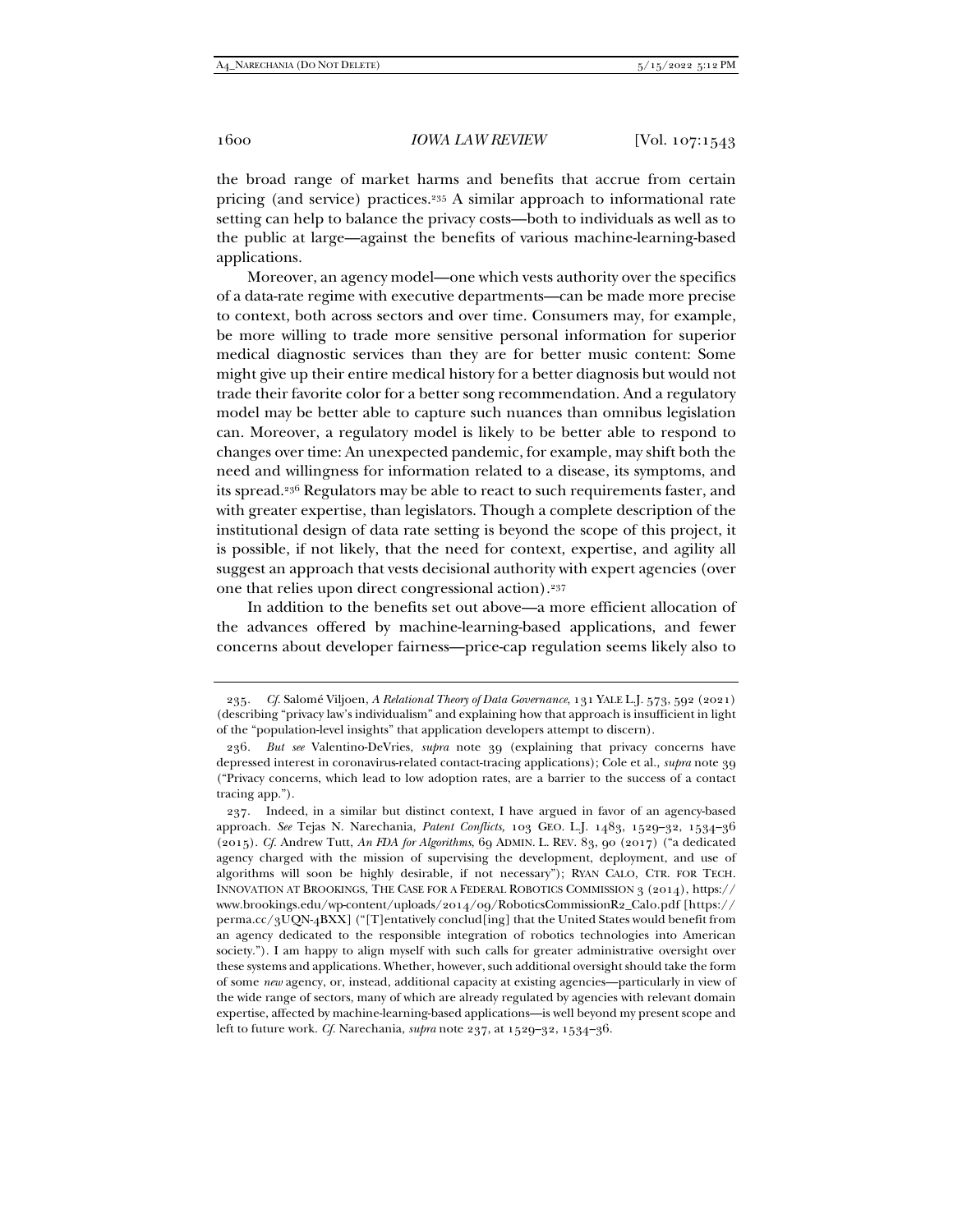fare better along dimensions of transparency, accountability, and legitimacy. Rate setting is a participatory and political process: It invites public comment and debate. And such public participation can help ensure that rates reflect public input, and that, if they do not, regulators may be held to account by elected leaders or the voting public. So too could data rate caps be set participatorily, by reference to shared public values rather than private developers' demands.238 While I set to one side, for now, the institutional design specifics that might attend to such data rate setting, it suffices for present purposes to note that, under a price-cap regime, decisions about the amount of private control over personal information—the extent of the incursion into private information spaces society is willing to tolerate—could be made by the public's representatives, with direct public input, in a participatory and democratically accountable process (rather than by a closed set of monopoly or oligopoly providers).

Hence, though defining the scope of a reasonable intrusion into our privacy (in exchange for some technological advance) remains an unresolved and perhaps interminable problem in the abstract, our democratic processes offer one way of addressing the commensurability challenges that come with informational rate setting. Any regulatory intervention comes with some costs and benefits: As developers access more information, they may be able to generate more accurate results, or even new applications altogether—but these informational concessions come at a great cost to our collective privacy.239 These competing concerns present a difficult commensurability problem, requiring us to trade privacy values against the uncertain potential of innovations in health, safety, and convenience—but the democratic processes and political checks that attend to public rate setting help address this quagmire.240 Of course, any rate setting approach carries some risk either that

<sup>238</sup>*. See* Kapczynski, *supra* note 134, at 1480 (calling for an account of law that allows the public "to channel outrage into a platform for democratic change"); Paul M. Schwartz, *Internet Privacy and the State*, 32 CONN. L. REV. 815, 816–17 (2000) (arguing in part "that the state has a special role in . . . developing privacy norms"); *see also* Elettra Bietti, Locked-In Data Production: User Dignity and Capture in the Platform Economy 1 (Oct. 14, 2019) (unpublished manuscript), https://papers.ssrn.com/sol3/papers.cfm?abstract\_id=3469819 [https://perma.cc/YB6Y-DQU9] (contending that "individuals should have a say over how data is collected, used and stored, and not only a right to be compensated for uses of their data determined by others"); Ford & Price II, *supra* note 230, at 35–36; *cf.* Rahman, *supra* note 44 (considering regulatory possibilities through the "more expansive" lens of public utility regulation).

<sup>239</sup>*. See, e.g.*, W. Nicholson Price II, *Problematic Interactions Between AI and Health Privacy*, 2021 UTAH L. REV. 925, 935 (2021) ("AI weakens protections for health privacy, and health privacy weakens the AI used in health.").

<sup>240</sup>*. See* Paul M. Schwartz, *Privacy and Democracy in Cyberspace*, 52 VAND. L. REV. 1609, 1648 (1999) (advocating for democratic deliberation and legislative enactment to protect privacy in cyberspace); *see also Major Rate Case Process Overview*, *supra* note 84 ("Rate cases are a primary instrument of government regulation of these industries. Interested persons may intervene and become parties in a utility company's rate case. Typical intervenors include: industrial, commercial and other large-scale users of electricity; public interest groups; representatives of residential, low-income and elderly customers; local municipal officials; and, dedicated advocacy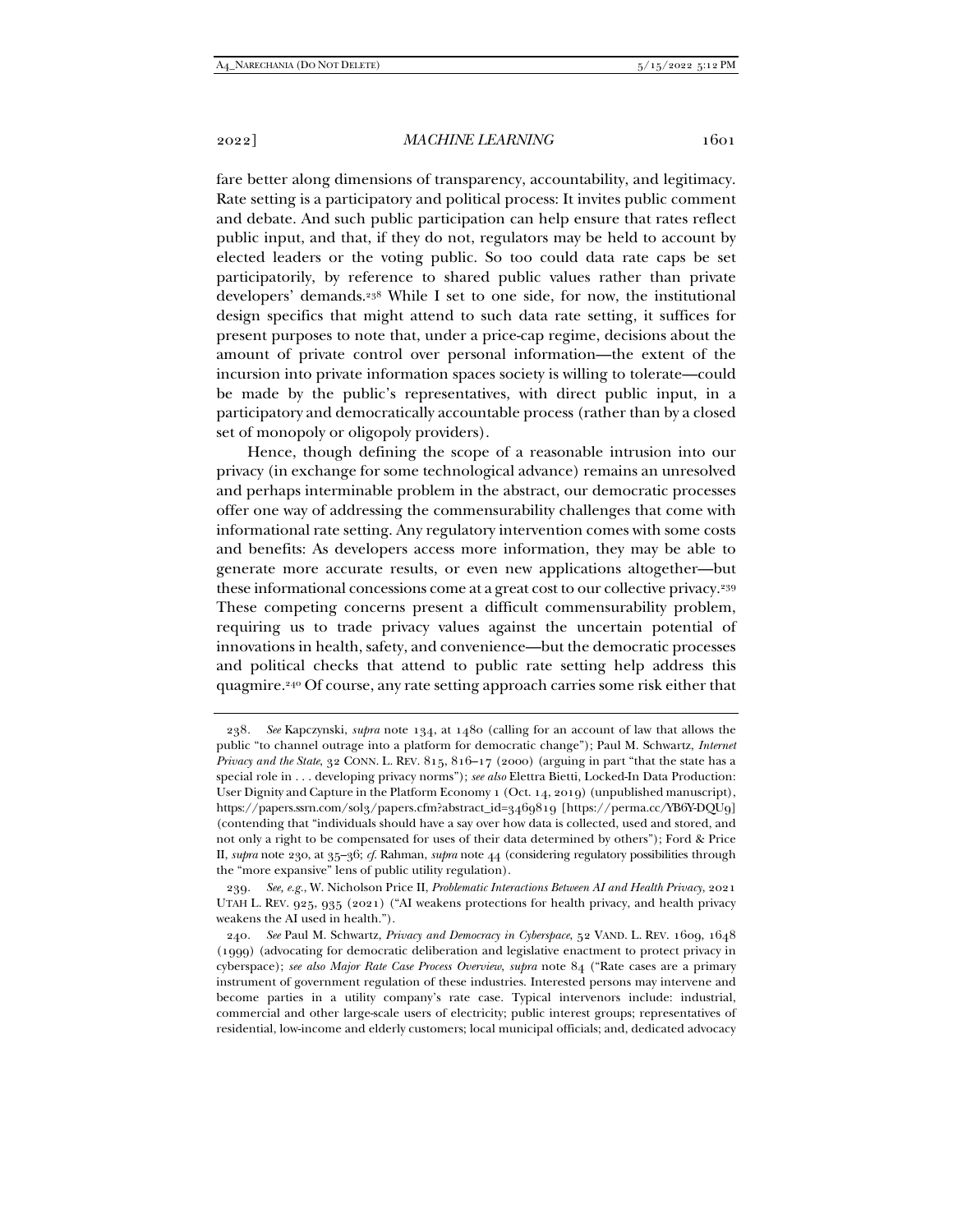regulators will be too aggressive in limiting providers' access to resources, or, conversely, that regulators will be captured by developers and cater to their priorities.

Hence, I do not mean to suggest that rate setting is an appropriate response to every application that relies on machine learning—especially since, as noted above, such applications are beginning to pervade the economy widely. Rather, the appropriate regulatory response depends—as it has in previous settings—on a difficult and prospective, but necessary, error cost analysis: Given the possibility both that regulators may err (by setting prices incorrectly) and that developers may err (by setting prices inefficiently and in conflict with shared public values), which outcome is more likely, and which error is more severe?<sup>241</sup> Here, as before, public officials—accountable to a voting public—may decide when the downside risk of regulator error is preferable to the costs imposed by a provider. In cases where the natural monopoly condition seems likely satisfied (or where significant concentration is likely), yielding predictable price effects, and where the consequences of error are greater (in, say, medical or law enforcement applications), the case for regulatory intervention is comparatively stronger.

In sum, to the extent machine-learning-based applications developers are indeed natural monopolists, competition fails to discipline their prices, both in terms of dollars and in data. Our longstanding response to such power over price has been rate setting: From the railways to the telephones (and beyond), regulators have long set rates for natural monopolists to avoid both undue concentrations of capital and the social losses of monopoly pricing, the risk of regulator error notwithstanding. An analogous approach might yield similar benefits when it comes to machine-learning-based applications and to prices set in terms of information: No matter whether we choose a rate-ofreturn or a price-cap approach to data rate setting, regulators can reduce extractive, inefficient, and privacy-invading information collection through more public, participatory, and democratic processes.

groups . . . . Rate cases proceed in an entirely public and open process."); Anton Korinek, *Integrating Ethical Values and Economic Value*, *in* THE OXFORD HANDBOOK OF ETHICS OF AI 475, 491 (2020) ("[W]e need a large and concerted public effort . . . to ensure we develop AI in a direction that is both economically beneficial and ethically desirable."); Moses, *supra* note 217, at 581–83; Pistor, *supra* note 228, at 118; Ben Leonard, *Rep. Buddy Carter Signals Support for Federal Privacy Legislation*, POLITICO (Jan. 26, 2021, 1:58 PM), https://www.politico.com/news/2021/01/ 26/buddy-carter-supports-federal-privacy-legislation-462679 [https://perma.cc/T2N5-ZRPX] (paraphrasing Representative Carter as saying that "privacy legislation . . . could ease concerns and build public confidence in AI"); *cf.* FED. TRADE COMM'N, COMMENT LETTER ON PROPOSED RULE FOR DEVELOPING THE ADMINISTRATION'S APPROACH TO CONSUMER PRIVACY 11-12 (2018), https://www.ftc.gov/system/files/documents/advocacy\_documents/ftc-staff-comment-ntia-devel oping-administrations-approach-consumer-privacy/p195400\_ftc\_comment\_to\_ntia\_112018.pdf [https://perma.cc/44Q9-QEGK] (explaining that the Commission already makes decisions about trade-offs among, say, innovation, privacy, and security).

241*. See* William P. Rogerson & Howard Shelanski, *Antitrust Enforcement, Regulation, and Digital Platforms*, 168 U. PA. L. REV. 1911, 1924 (2020).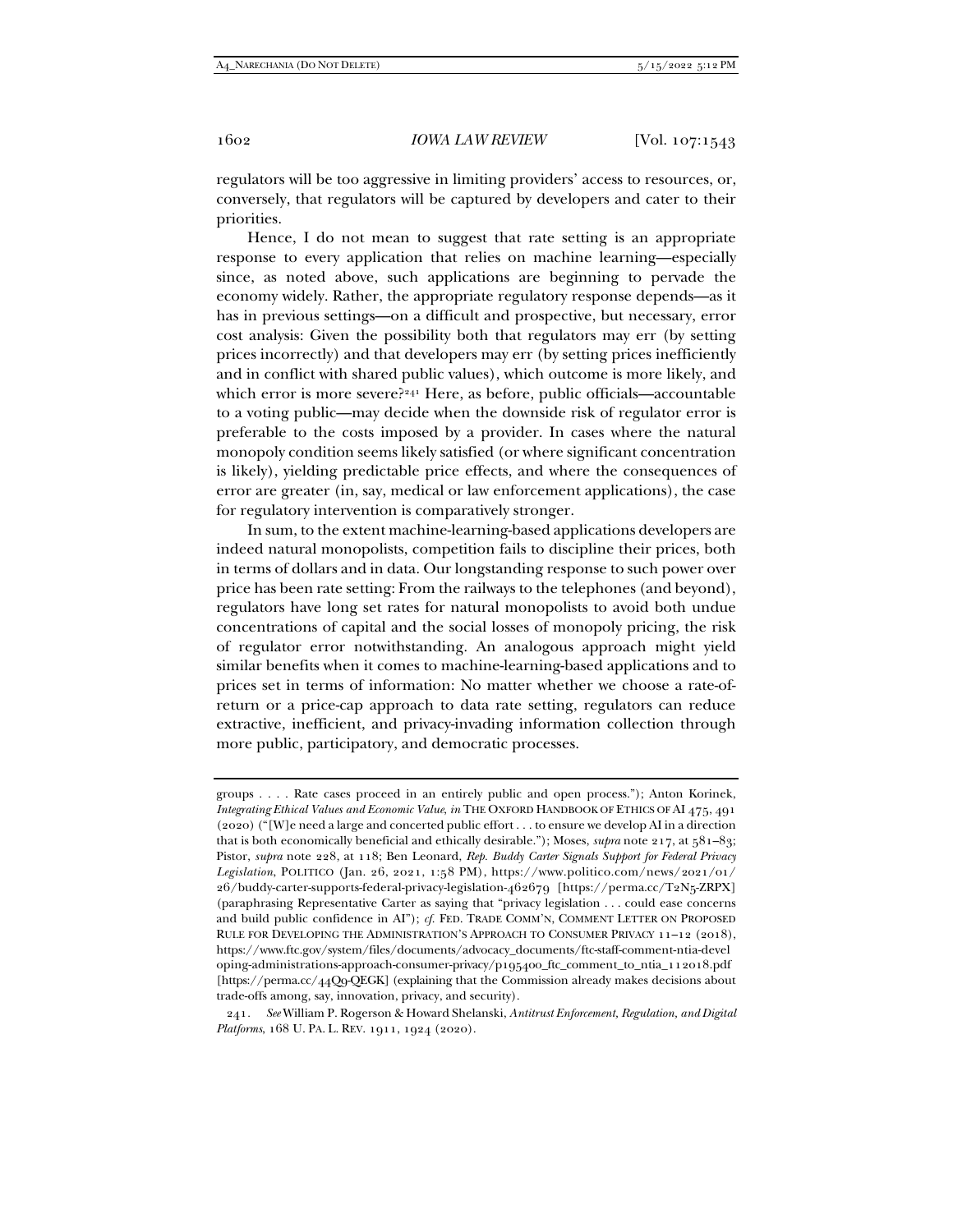#### 2. Service Standards for Accuracy and Bias Harms

As described above, natural monopoly regulation has traditionally focused not only on price effects, but also on service quality.242 In ordinary markets, competition spurs providers to offer not only better prices, but also better products. But because competition tends to fail in natural monopoly markets, regulators have often issued service specifications that aim both to set a quality floor and to advance related social goals related to natural monopoly condition, (e.g., democratic-inclusion-related values that also help to maximize the network effects). Communications and electricity systems regulators, for example, have historically required that monopoly providers meet basic service level requirements and that they act as "carriers-of-lastresort" to all residents in their service area, including those that are otherwise too expensive to serve (because, say, they live too far from the providers' existing facilities), in order to ensure that such residents are not excluded from the advances offered by the regulated service and that they are connected to and made a part of the national conversations that run atop these communications networks.243

Regulators may likewise set service requirements for machine-learningbased applications along a variety of dimensions to reduce the harms that result from algorithmic error and to guard against the risk that such harms will exacerbate existing inequities.<sup>244</sup> Consider accuracy. As I explained above, the accuracy of an application's prediction model is set, in significant part, by the availability of (comparatively cheap) training data. Hence, machine learning engineers tend to terminate training where the costs of additional training—costs in terms of data, time, and other inputs—outweigh the benefits in terms of accuracy improvements.245 In a competitive market, such improvements can be quite valuable: Each provider has an incentive to offer a product that is better—e.g., more accurate—than its competitors. In short, market success may depend on predictive accuracy, and so providers have incentives to invest in a well-trained application. Such incentives, however, are decidedly diminished where competition is diminished, as a less accurate

<sup>242</sup>*. See supra* Section II.B.2 (describing service specification).

<sup>243</sup>*. See, e.g.*, NUECHTERLEIN & WEISER., *supra* note 3, at 297–98. *Contra* Restoring Internet Freedom, 33 FCC Rcd. 311, para. 103 (2018) (declaratory ruling, report and order) (explaining that the Commission selected a statutory classification for broadband, even if it excludes lowincome consumers from obtaining subsidized broadband internet access, because the benefits of "innovation" outweigh the costs of more limited broadband internet access for such consumers).

 <sup>244.</sup> For more on the need for, and the possibility of, data security regulation in response to market failure, see generally Jeffrey L. Vagle, *Cybersecurity and Moral Hazard*, 23 STAN. TECH. L. REV. 71 (2020) (discussing issues with data security regulation in response to market failure and addressing the moral hazard).

<sup>245</sup>*. See* Weiss & Tian, *supra* note 164, at 31; Meek et al., *supra* note 164, at 399–401; *see also* Solow-Niederman, *supra* note 53, at 682 ("Choices about the design of algorithmic systems, often made for business or technical reasons, will effectively regulate the ways that this technology interacts with human values.").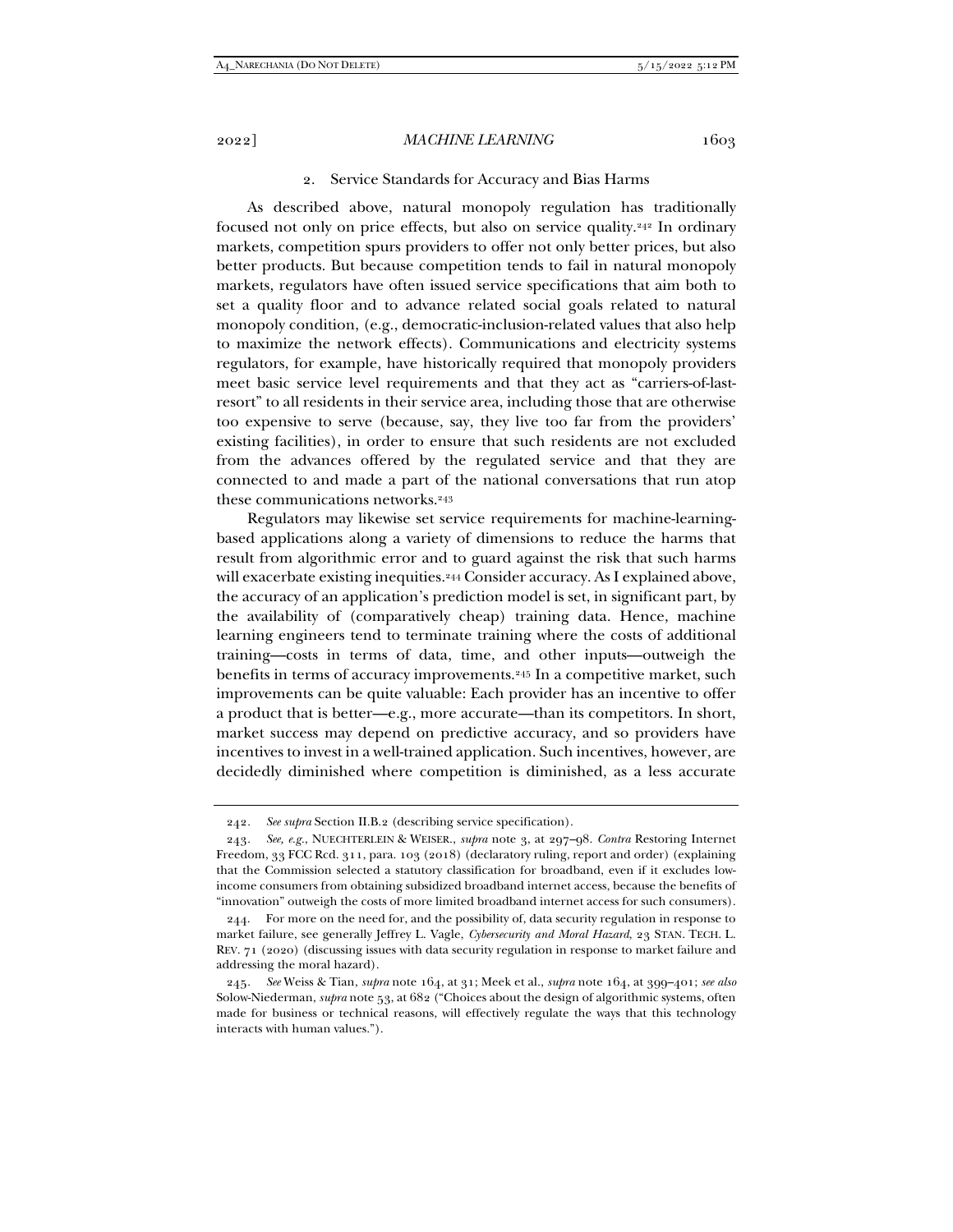model may, as noted above, do as well as in the market as a more accurate one, so providers may forego some application training to reduce costs.246 Hence, in such cases, a provider may decide to terminate training early—or, stated slightly differently, may terminate training where the private costs of training exceed the private benefits of training—ignoring the public benefits of increased accuracy.

Regulatory intervention can align private incentives with public priorities.247 In the context of accuracy, for example, regulators may set output standards requiring that, say, facial recognition applications deployed in law enforcement contexts meet certain standards—that any indication of a "match" is correct in at least, say, 96 percent of cases (rather than incorrect in 96 percent of cases)—perhaps by passing audits for bias and fairness. $248$ Indeed, proponents agree that such "appropriate guardrails" should apply to law enforcement use of facial recognition technology in order to prevent the sorts of false arrests and the associated grave consequences described above.<sup>249</sup> Moreover, such standards might be set independent of the provider's private training incentives—where an unregulated provider might prefer to train applications on hypothetical data or easily obtained public information scraped from the internet, and to terminate training once such cheap data runs out—a regulated provider must continue to source data, and train and optimize its application, until it satisfies regulatory standards.250 More generally, public standards can force developers into particular technical pathways that help satisfy public goals in addition to private aims.251 And, as

<sup>246</sup>*. See supra* notes 164, 205–16 and accompanying text.

<sup>247</sup>*. Cf.* Yafit Lev-Aretz & Katherine J. Strandburg, *Regulation and Innovation: Approaching Market Failure from Both Sides*, 38 YALE J. ON REGUL. 1, 26 (2020) ("Regulation's traditional goal is to bring market demand into better alignment with individual and social preferences and values . . . .").

<sup>248</sup>*. See* Lee, *supra* note 214. Accuracy in machine learning's computational context has a specific meaning, referring to the ratio of true positives and true negatives as compared to all outcomes (including false positive and false negatives). Here, however, I do not mean to necessarily imply that regulators should set a precise standard for this sort of accuracy (which would treat false positives and false negatives equally). Rather, I use accuracy in a more colloquial sense, to underscore the need for some collective determination on the range and rate of acceptable errors (including the need to protect against errors that are biased against certain populations).

<sup>249</sup>*. See* Shira Ovide, *A Case for Facial Recognition*, N.Y. TIMES (Nov. 11, 2020), https:// www.nytimes.com/2020/11/11/technology/facial-recognition-software-police.html [https:// perma.cc/BHA6-P4JV] ("James Tate, a member of Detroit's City Council . . . believe[s] th[at] facial recognition software—with appropriate guardrails, including multiple steps for approval[--]was an imperfect but potentially effective tool . . . for law enforcement in Detroit."); *see also supra* notes 213–16 and accompanying text.

<sup>250</sup>*. See, e.g.*, Price II, *supra* note 120, at 459 ("FDA cannot and should not abandon its command-and-control role in directly regulating premarket access for at least some forms of algorithmic medicine.").

<sup>251</sup>*. See* Lehr & Ohm, *supra* note 27, at 669–70 (describing various choices that developers may make, including choices about data inputs, data cleaning, acceptable errors, and so on)*. See*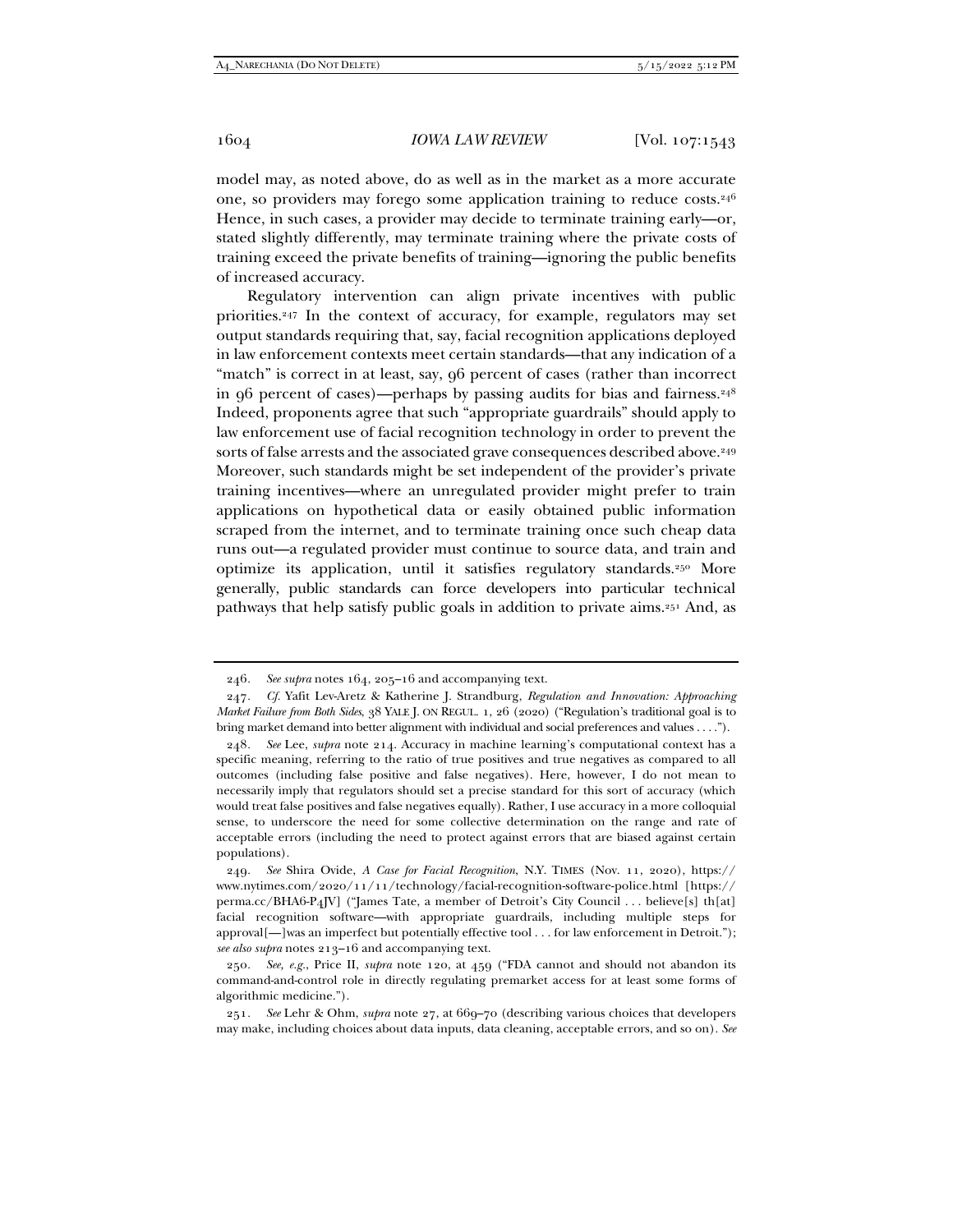before, those public standards can be set through public and participatory processes—ones that can lend greater public confidence and legitimacy to the application and its use (especially for public purposes, as in law enforcement).<sup>252</sup>

Likewise, regulatory intervention may help avoid the problems of preexisting and technical bias that have been documented in many machinelearning-based applications.253 As described above, many of these harms fall disproportionately on people of color, women, and other historically underrepresented and disadvantaged populations.254 In short, these systems are biased in ways that both reflect and perpetuate existing biases in society (and in the data that society produces), sometimes because reliable training data on minority populations can be comparatively expensive or difficult to procure, or because such reliable data cannot exist in a society that produces intrinsically biased outcomes. Regulators, however, can require that developers employ practices tempering the extent to which continually learning applications propagate or magnify biased outcomes, and that they obtain sufficient (if costly) training data encompassing historically underrepresented and disadvantaged populations (either by directly regulating data inputs or by testing an applications output), and that they remain current by training on new and updated datasets. Indeed, where intellectual property concerns might limit or cabin access to such data, policy makers may be able to overcome such limits through the exercise of regulatory authority or even eminent domain.255

Some scholars and commentators have suggested that regulators are illsuited to such interventions, both because regulators lack the expertise necessary to evaluate machine-learning-based applications, and because it is difficult to apply such output-oriented standards to dynamic, continually learning applications.256 I agree that such service specification will require

*generally* CHEN ET AL., *supra* note 165 (contending that discriminatory applications should be remedied through additional data collection, rather than model constraints).

<sup>252</sup>*. See, e.g.*, *Major Rate Case Process Overview*, *supra* note 84 ("Rate cases are a primary instrument of government regulation of these industries. Interested persons may intervene and become parties in a utility company's rate case. Typical intervenors include: industrial, commercial and other large-scale users of electricity; public interest groups; representatives of residential, low-income and elderly customers; local municipal officials; and, dedicated advocacy groups . . . . Rate cases proceed in an entirely public and open process."); *see also* BREYER, *supra*  note 16, at 351–52 (discussing how public interest participation in agency decisions protects the interests of various populations); *cf.* FRANK PASQUALE, THE BLACK BOX SOCIETY: THE SECRET ALGORITHMS THAT CONTROL MONEY AND INFORMATION 216–18 (2015) (describing a need to reclaim institutions of democratic governance).

<sup>253</sup>*. See generally* Friedman & Nissenbaum, *supra* note 50 (describing taxonomy of bias encompassing preexisting bias, technical bias, and emergent bias). The forms of regulations described here are most likely to address forms of technical bias and to mitigate the effects of preexisting bias, but are more limited in their applicability to emergent bias.

<sup>254</sup>*. See supra* notes 205–16 and accompanying text.

<sup>255</sup>*. Cf.* Narechania, *supra* note 237, at 1529–32; Ruckelshaus v. Monsanto Co., 467 U.S. 986, 987–88 (1984).

<sup>256</sup>*. See, e.g.*, Solow-Niederman, *supra* note 53, at 638–39.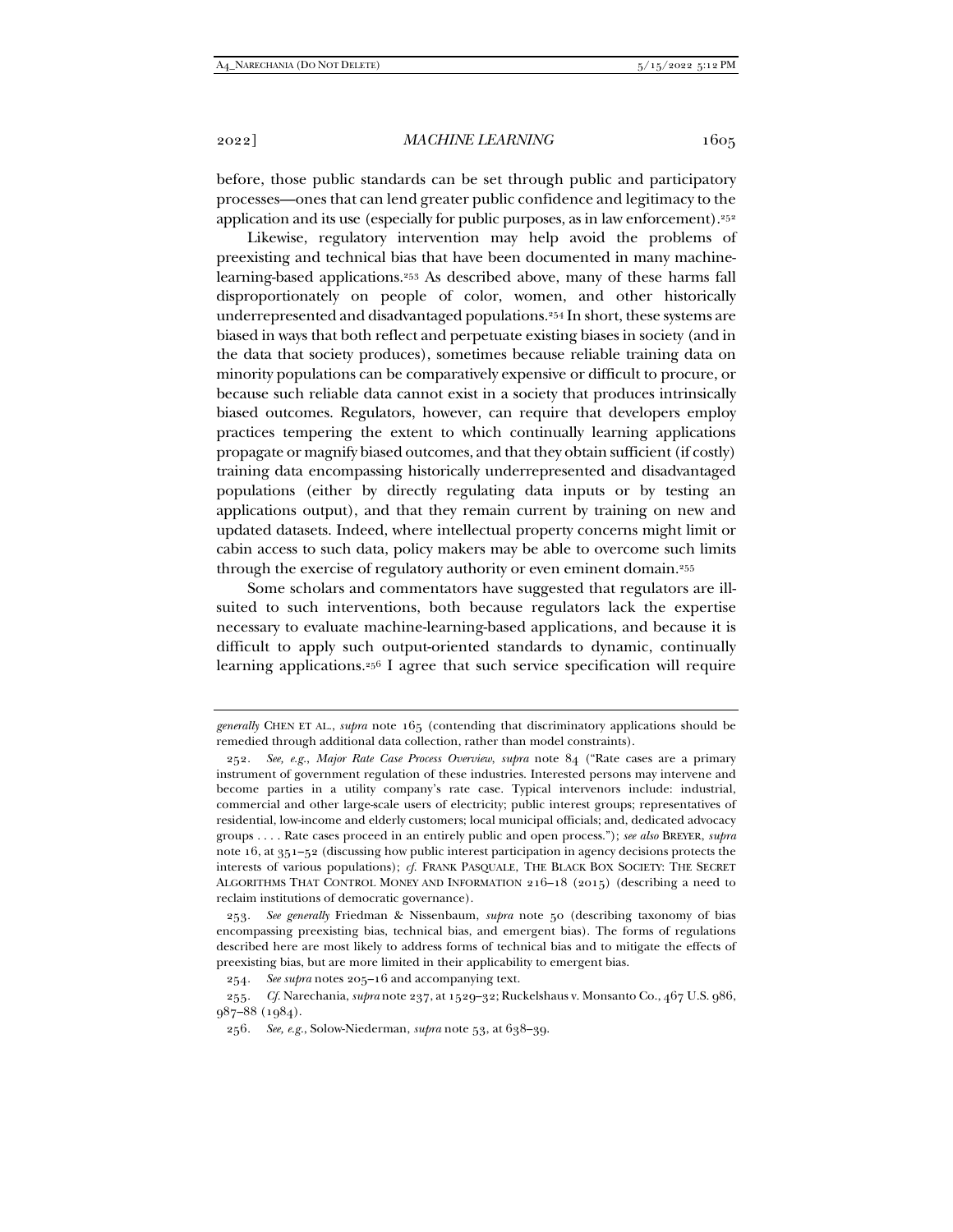that some agencies and regulators build new capacities and expertise, and that developing standards for dynamic systems may prove difficult. But neither obstacle is, in my view, insurmountable—nor do I think we should abandon the challenge.257 Some public agencies, for example, already conduct periodic audits of machine-learning-based applications to detect bias.258 Others, like the FDA, already mandate an approval process that includes such testing.<sup>259</sup> Therefore it is plausible to imagine a wider range of similar requirements that both set a quality floor and implement public antidiscrimination goals (among other policy possibilities). Whether it is prudent to do so depends, again, on a cost-benefit analysis that turns on the comparative likelihood and severity of both regulator error (including dynamic effects on innovation) and developer error (including the predictable effects of natural monopoly power, where it exists).260 It seems overwhelmingly likely that, in at least some instances, the disconnect between public and private incentives has yielded applications that impose significant costs on the public.<sup>261</sup> And while I do not discount the possibility that regulators will seek to entrench themselves, we might nevertheless prefer that these decisions about tradeoffs between private value and public good—or between competing public concerns—be made by

<sup>257</sup>*. See* Virginia Dignum, *Responsibility and Artificial Intelligence*, *in* THE OXFORD HANDBOOK OF ETHICS OF AI 215, 224–25 (Markus D. Dubber, Frank Pasquale & Sunit Das eds., 2020); Lehr & Ohm, *supra* note 27, at 716–17 ("Over time, we imagine the boundary between [the] 'art' and [the] 'science' [of machine learning] will continue to shift, with more processes becoming understandable science and fewer remaining inscrutable art."); *see also* Ryan Calo, *Artificial Intelligence Policy: A Primer and Roadmap*, 51 U.C. DAVIS L. REV. 399, 420–22 (2017) (proposing solutions to the expertise gap).

<sup>258</sup>*. See* Cathryn Virginia, *Visionaries: Inioluwa Deborah Raji*, MIT TECH. REV. (Sept. 23, 2020), https://www.technologyreview.com/innovator/inioluwa-deborah-raji [https://perma.cc/5KST-98LL] (describing Raji's work and explaining that it has spurred "the US National Institute of Standards and Technology [to] update[] its annual audit of face recognition algorithms to include a test for racial bias"); *see also* GAO Report, *supra* note 213, at 7–8.

<sup>259</sup>*. Artificial Intelligence and Machine Learning (AI/ML)-Enabled Medical Devices*, FDA (Sept. 22, 2021), https://www.fda.gov/medical-devices/software-medical-device-samd/artificial-intelligenceand-machine-learning-aiml-enabled-medical-devices [https://perma.cc/RG5T-TM5H]; *see*, Price II, *supra* note 120, 423–24 (describing the FDA's approval processes); *see also* Rai et al., *supra* note 32, at 5 (describing and critiquing the FDA's approval process as both "not always . . . asking for highly rigorous performance information with respect to the ML-CD software it reviews" and failing to publicly disclose "information about either the machine learning model used or the training data").

<sup>260</sup>*. See supra* note 251 and accompanying text (suggesting a similar analysis in the context of ratesetting); *see also* Rogerson & Shelanski, *supra* note 241, at 1924; *id.* at 1920–21 (noting benefits of expertise in making such a calculation). Price II, *supra* note 120, at 451 (suggesting that "a stricter regulatory approach . . . could be overregulatory"). *But cf.* Lev-Aretz & Strandburg, *supra* note 247, at 17–22 (suggesting a more nuanced approach to the view that regulation stifles innovation); Kapczynski, *supra* note 134, at 1492–93 (same).

 <sup>261.</sup> See, e.g., the examples described *supra* notes 208–16 and accompanying text.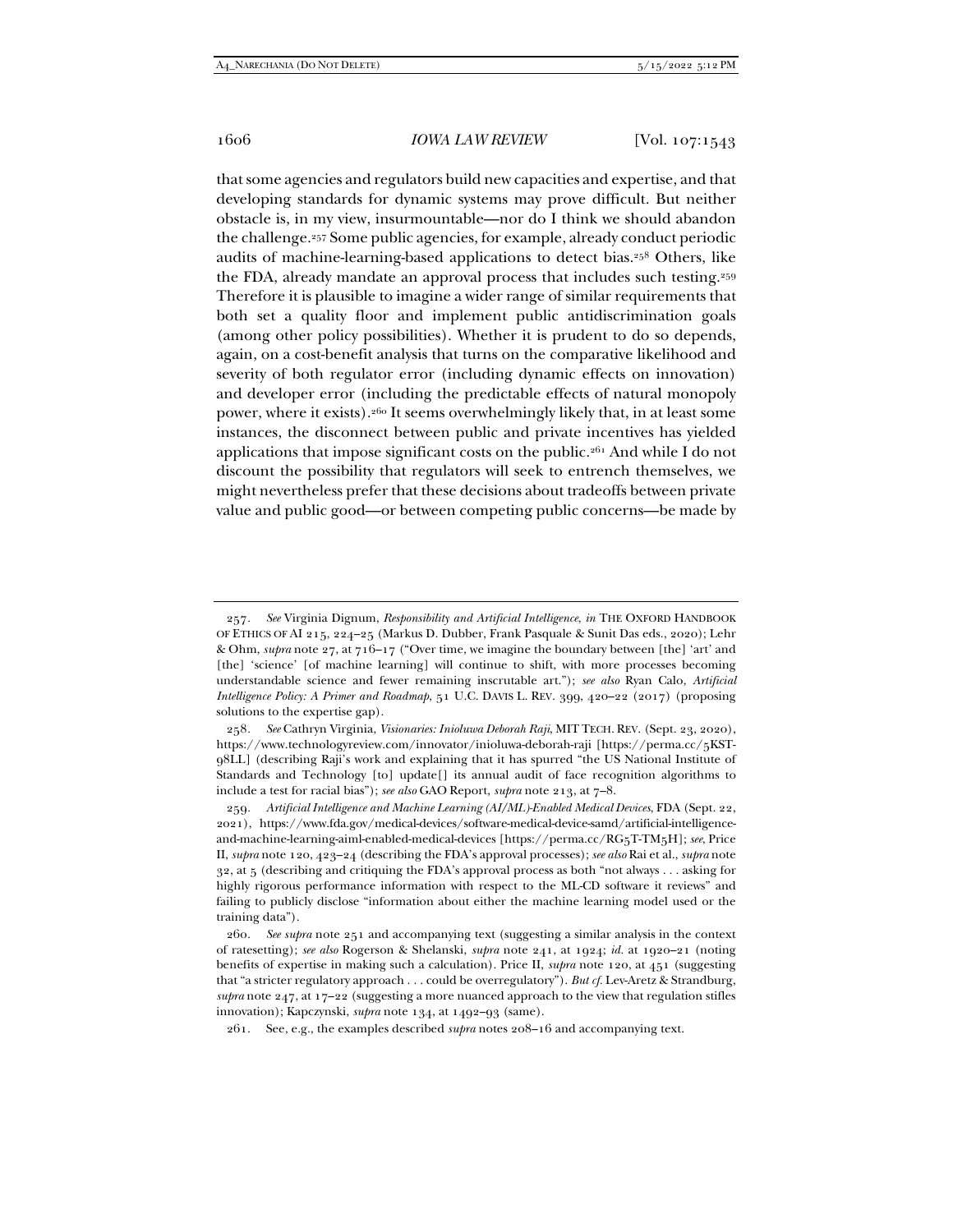regulators and policy makers who can be held to account to elected leadership and a voting public. $262$ 

In short, regulators have long set service rules for natural monopolists, both to ensure a minimum quality standard and to implement important social goals. Communications providers, for example, are subject to service quality requirements that pertain to call completion and emergency communications—they must, for example, make best efforts to complete every call sent over their network, with special rules applying to emergency 911 calls.263 Moreover, communications providers must serve as carriers-oflast-resort to all citizens in the regions they serve (including remote and difficult-to-reach clients), and are prohibited from redlining their service areas—drawing the boundaries of their networks to exclude low-income or minority populations. Regulators might draw up similar rules for machinelearning-based natural monopolies. For example, regulators might set data security standards or mandatory accuracy benchmarks, thereby issuing rules that supply training incentives that the market fails to produce.264 And they may, as with existing bias audits,<sup>265</sup> check for compliance against test data that

<sup>262</sup>*. See, e.g.*, *Microsoft Recommends Government Lead AI Frameworks*, WASH. INTERNET DAILY (Sept. 25, 2020), https://washingtoninternetdaily.com/news/2020/09/25/Microsoft-Recommends-Government-Lead-AI-Frameworks-2009240055 [https://perma.cc/4JGH-AQGX] (explaining that a government-led effort can help ensure that embedded values are "accountable and transparent").

 <sup>263.</sup> Narechania, *supra* note 41, at 205 (describing such requirements).

 <sup>264.</sup> Some applications providers may counter that such regulations amount to a speech regulation that is impermissible under the First Amendment. Providers, that is, might argue that they have a First Amendment right to "speak" through inaccurate or incomplete prediction models. *See* Kapczynski, *supra* note 134, at 1510–11; *cf.* Kashmir Hill, *Facial Recognition Start-Up Mounts a First Amendment Defense*, N.Y. TIMES (Mar. 18, 2021), https://www.nytimes.com/2020/ 08/11/technology/clearview-floyd-abrams.html [https://perma.cc/TG5T-HVLW]. But here, too, the natural monopoly condition provides a ready solution: Courts have long held that governments have more power to regulate providers, even in ways adjacent to the First Amendment, where they are natural monopolists or have market power. *See, e.g.*, Cmty. Commc'ns Co. v. City of Boulder, 455 U.S. 40, 48–51 (1982). My future work will more fully examine this apparent market power exception to the First Amendment. For now, it suffices to note that this exception empowers providers to regulate the speech, such as it is, of machinelearning-based natural monopolists. *See, e.g.*, Tim Wu, *Machine Speech*, 161 U. PA. L. REV. 1495, 1496–97 (2013); Stuart Minor Benjamin, *Algorithms and Speech*, 161 U. PA. L. REV. 1445, 1446  $-47$  (2013).

<sup>265</sup>*. See* REVA SCHWARTZ, LEANN DOWN, ADAM JONAS & ELHAM TABASSI, NAT'L INST. OF STANDARDS & TECH., A PROPOSAL FOR IDENTIFYING AND MANAGING BIAS IN ARTIFICIAL INTELLIGENCE 5 (2021) ("NIST has experience in creating standards and databases, and has been evaluating the algorithms used in biometric technologies since the 1960s"), https://nvl pubs.nist.gov/nistpubs/SpecialPublications/NIST.SP.1270-draft.pdf [https://perma.cc/MEF3- 8TV4]; *see also* Bran Knowles & John T. Richards, *The Sanction of Authority: Promoting Public Trust in AI*, *in* PROCEEDINGS OF THE 2021 ACM CONFERENCE ON FAIRNESS, ACCOUNTABILITY, AND TRANSPARENCY 262, 263 (2021), https://dl.acm.org/doi/abs/10.1145/3442188.3445890 [https:// perma.cc/77EH-UXPF] ("show[ing] that public trust in AI will arise only through development of a robust regulatory ecosystem that provides some guarantee that the public is protected from harmful consequences of AI.").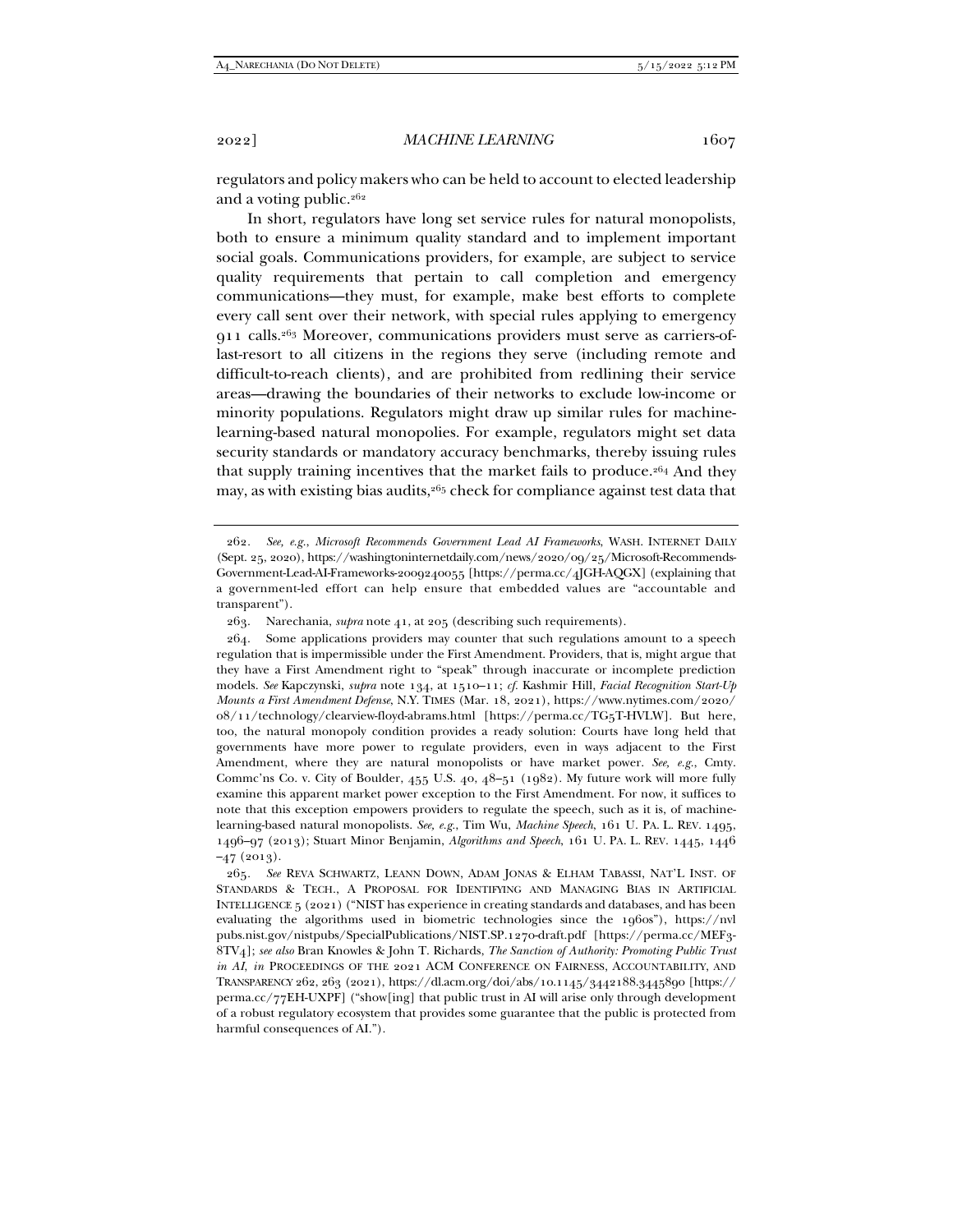encompasses a diverse range of populations in order to limit the harms of algorithmic redlining and to advance the goals of equality, nondiscrimination, and democratic inclusion that have long been a part of natural monopoly regulation.266

### 3. Toward Competition

As explained above, rate regulation and service specification aim to substitute for market competition, given that the absence of competition in a natural monopoly market yields predictable price and quality effects, and, hence, the effects of regulator error may be less severe than the effects of monopoly control. But, as noted above, some modes of regulation aim to minimize the effects of both regulatory missteps and monopoly power by inducing efficient competition through, e.g., franchise bidding or lowering the costs of market entry (thereby undermining the natural monopoly condition).267 Similar solutions may address these concerns in machine learning contexts, especially where the risks of regulator error seem especially grave, or the natural monopoly case seems borderline.268

I begin with the analogy to franchising. In essence, a franchise is a license to serve some designated population: In many locales, only franchised cable operators may deploy a cable network and offer service to residents.269 And such franchises were historically earned through a process of competitive bidding that enabled local regulators to select the provider that promised the best prices—or, in some cases, the best value, by comparing providers' promised prices alongside dimensions of service quality.270 In short, franchising aims to reproduce the effects of competition by shifting from costly and inefficient intramarket competition to a competition among bidders for the market. Such intramarket competition is likely costly from a privacy perspective, as several competing providers have independent incentives to collect and recollect personal information (as opposed to making such data available to single, trusted, and regulated provider).<sup>271</sup>

Moreover, Ken Bamberger and Deirdre Mulligan have detailed the many shortcomings of public officials' current competitive processes for selecting machine-learning-based applications. Acting as procurers of technologies, public agencies often seek bids from technology providers that focus narrowly

<sup>266</sup>*. See* Rahman, *supra* note 44, at 1637.

<sup>267</sup>*. See supra* Part II.

<sup>268</sup>*. See* Hemphill, *supra* note 136, at 1981 (explaining that "[f]ostering competition against the leading platforms is socially desirable [because] competition encourages lower prices and higher quality on both sides of the platform, including lower prices to advertisers and greater privacy protection for users," among other reasons).

 <sup>269.</sup> Narechania & Stallman, *supra* note 88, at 584–86.

<sup>270</sup>*. But cf.* VISCUSI ET AL., *supra* note 15, at 421 (suggesting that a franchise bidding process that accounts for dimensions beyond price is a bad idea).

<sup>271</sup>*. See* DANIEL J. SOLOVE, UNDERSTANDING PRIVACY 133 (2008).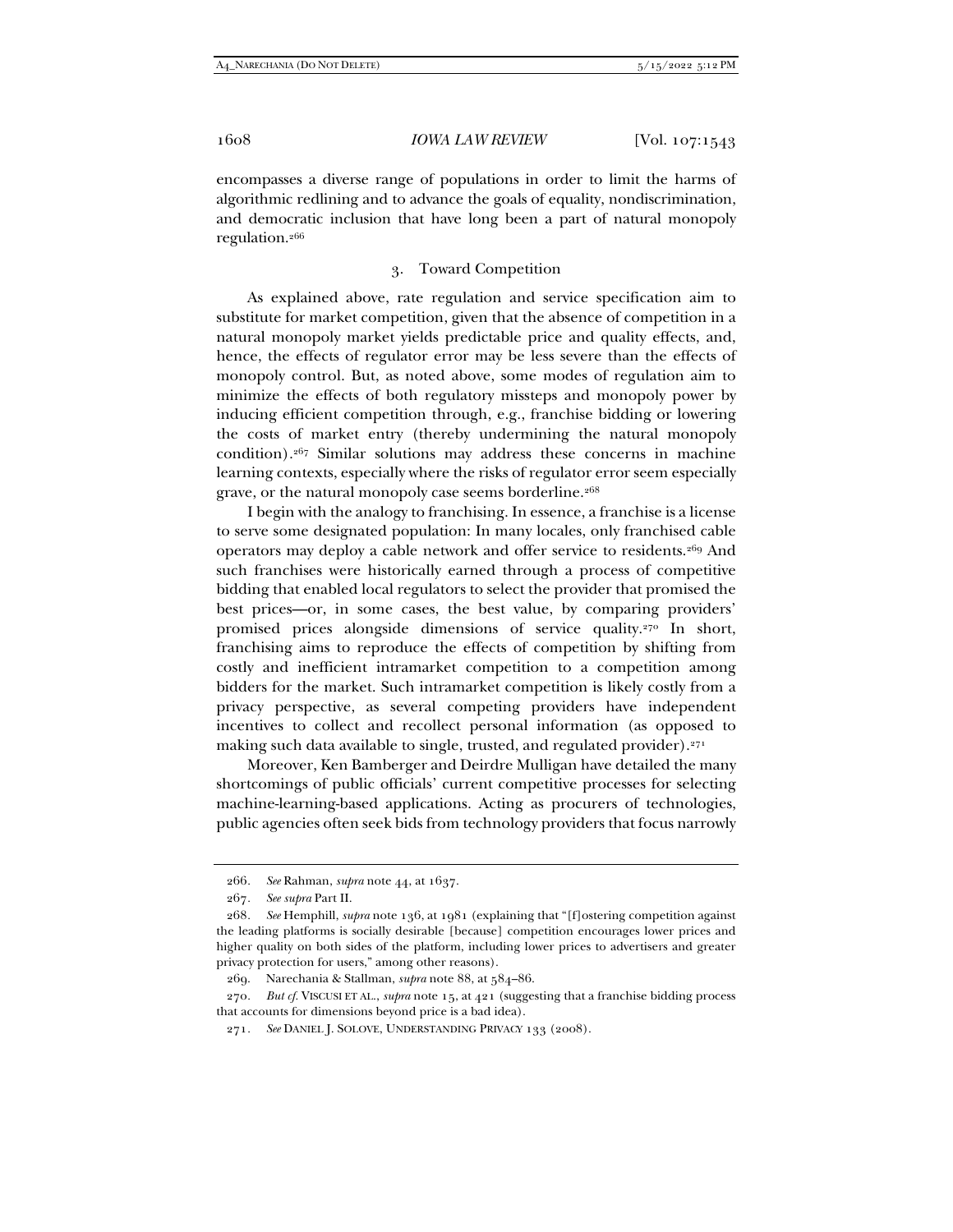narrow procurement mindset and towards an approach encompassing "expertise, transparency, participation and political oversight, and reasoned decision making."273 And while traditional franchising processes sit somewhere between pure government procurement and public policymaking, Bamberger and Mulligan are correct to urge decisionmakers to more fully consider the ramifications of their decision. When public agencies select a provider for, say, a law enforcement application, they may well be helping to entrench a monopolist—and to entrench that monopolist's service's embedded biases and values. And so policy makers (which, as Bamberger and Mulligan rightly note, include public procurement officials) must take greater care to consider the range of concerns—from privacy to accuracy and bias —that are implicated in the procurement of machine-learning-based applications.274

Policy makers have also, as explained above, sometimes sought to change the economics of market entry to induce efficient competition. As explained above, the 1996 Telecommunications Act offers one example. There, Congress sought to induce entry into local telecommunications markets (sometimes considered a natural monopoly) by requiring that network owners share their wires with competitors on reasonable and fair terms. Competitors could thus avoid the significant fixed, upfront investments required to enter the market and instead choose instead to build out their networks incrementally (relying on incumbent providers to fill gaps in the interim).275 And some municipalities built public infrastructure that they leased to various competing private providers.

Similar tools might apply to the fixed investments that machine-learningbased applications demand, including both computational hardware and data. As explained above, designing and training machine-learning-based applications often demands specialized (and expensive) computing infrastructure.276 Such infrastructure is already available on shared terms: Amazon Web Services, for example, sells access to its massive computing resources to applications developers (among many others). But as concerns about exclusion and affiliation in such markets grow—as such shared

 <sup>272.</sup> Mulligan & Bamberger, *supra* note 48, at 779–80.

<sup>273</sup>*. Id.* at 780.

<sup>274</sup>*. See id.*; Cary Coglianese & Erik Lampmann, *Contracting for Algorithmic Accountability*, 6 ADMIN. L. REV. ACCORD 175, 197 (2021) (suggesting that governments pay "greater attention to how they design and structure their contracts for services to develop and operate AI tools" noting that such a procurement contracting approach can help to balance the costs and benefits of such technologies).

 <sup>275.</sup> Of course, policy makers might be rightfully concerned about the incumbents' willingness to share existing infrastructure, and the new competitors' appetite for making investments in new systems. *See supra* note 102 and accompanying text (describing how a similar scheme failed to achieve hoped-for results in the context of the 1996 Telecommunications Act).

<sup>276</sup>*. See supra* Section III.B.1.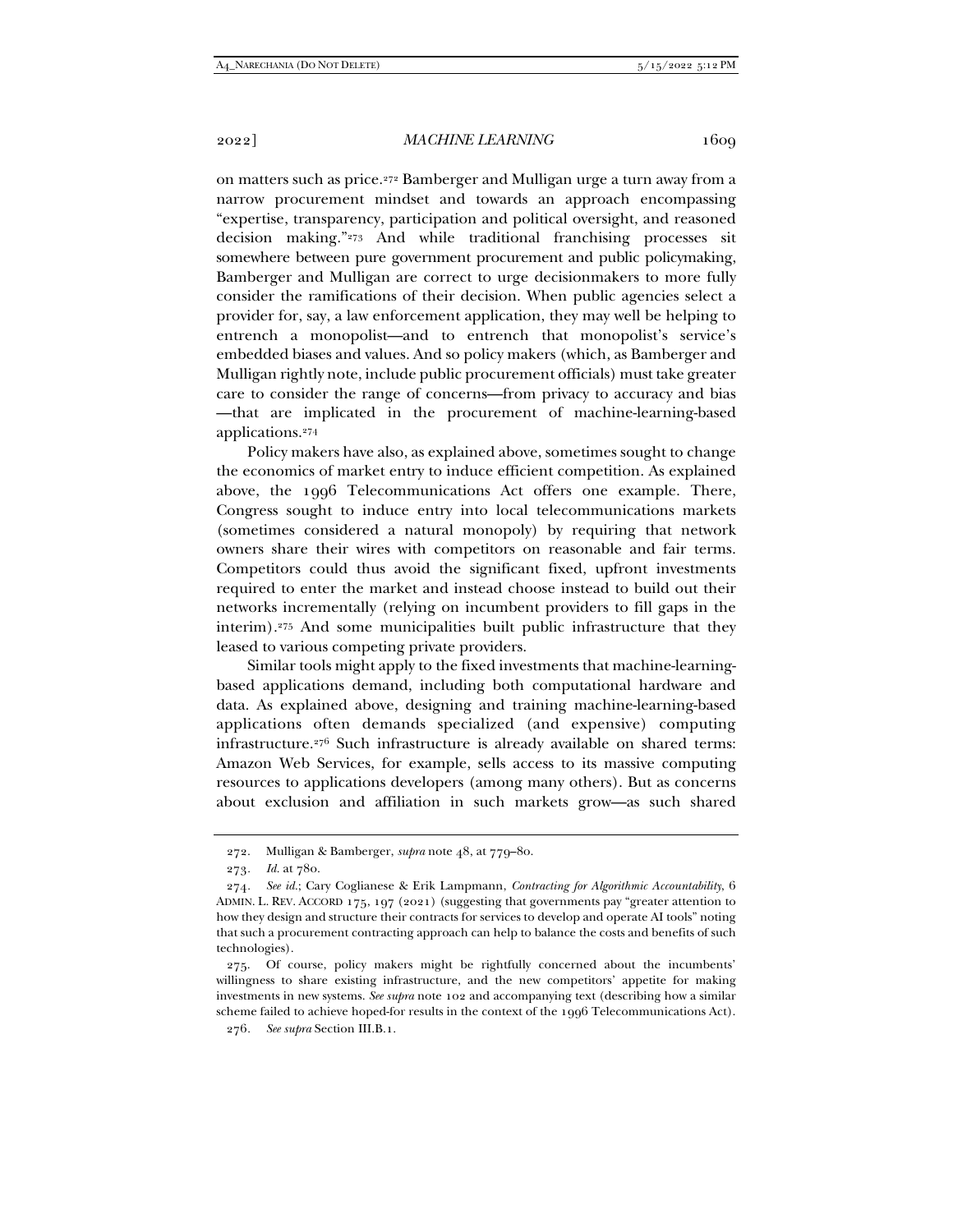infrastructure may not be available to developers building applications that compete with, say, Amazon's other businesses<sup>277</sup>—policy makers may decide to ensure that such "machine-learning-as-a-service" offerings (to the extent they are available from only one or a few providers) are available on fair and reasonable—i.e., neutral—terms. Or, beyond these behavioral remedies, policy makers may choose structural solutions, such as a separations rule.<sup>278</sup> Policy makers may also consider investing in a public computing infrastructure, akin to some local public investments made in communications architectures: Such a public option for machine learning may likewise discipline existing infrastructure providers' terms and rates through competition (and gives applications developers another option).279

Other scholars, including Amanda Levendowski, as well as Mark Lemley and Bryan Casey, have argued against intellectual property protection for training data, thereby reducing the costs of such data acquisition.<sup>280</sup> And while freeing such reliable data from the copyright's constraints can reduce these fixed costs, copyright is only one barrier. Other data is protected by trade secret.<sup>281</sup> Private agreements—e.g., exclusive data sharing agreements between, say, developers and medical providers—can also restrain the development of competing applications, so policy makers might consider an even more expansive approach. One possibility is to limit such exclusive agreements and mandate data sharing, through, say, models of federated learning—i.e., "an approach to machine learning where a shared global model is trained across many participating clients that keep their training data locally."<sup>282</sup> Another possibility is to create public datasets, in order to induce

 <sup>277.</sup> Robin Harris, *It's Time to Spin AWS Out of Amazon: They Regulate Utilities, Don't They?*, ZDNET (May 26, 2020), https://www.zdnet.com/article/why-its-time-to-spin-aws-out-of-amazon [https://perma.cc/G6KA-EPDB] ("Amazon's Prime video runs on AWS, and so does Netflix, Disney+, and Hulu" and so "AWS has deep insight into its competitors' businesses."); *see also* Dana Mattioli & Joe Flint, *How Amazon Strong-Arms Partners Using Its Power Across Multiple Businesses*, WALL ST. J. (Apr. 14, 2021, 10:34 AM), https://www.wsj.com/articles/amazon-strong-arms-partnersacr oss-multiple-businesses-11618410439 [https://perma.cc/Q5CR-MQFL].

 <sup>278.</sup> For some contrasting approaches to addressing this problem, see, e.g, Lina M. Khan, *The Separation of Platforms and Commerce*, 119 COLUM. L. REV. 973, 1065–90 (2019) (proposing and considering a separations rule), with Woodcock, *supra* note 223, at 66 (proposing price regulation); Rogerson & Shelanski, *supra* note 241, at 1930–33 (proposing a nondiscrimination regime akin to network neutrality rules); *id.* at 1934–36 (considering, cautiously, a separations rule or line-of-business restrictions). *See* Tim Wu, *Network Neutrality, Broadband Discrimination*, 2 J. TELECOMMS. & HIGH TECH. L. 141 (2003) (proposing a non-discrimination regime).

 <sup>279.</sup> PASQUALE, *supra* note 252, at 208–10. *Cf.* Yotam Harchol, Dirk Bergemann, Nick Feamster, Eric Friedman, Arvind Krishnamurthy, Aurojit Panda, Sylvia Ratnasamy & Michael Schapria, *A Public Option for the Core*, *in* SIGCOMM '20 377, 378 (2020).

 <sup>280.</sup> Levendowski, *supra* note 49, at 622–30; Lemley & Casey, *supra* note 49, at 748; *see also* Kapczynski, *supra* note 134, at 1509.

<sup>281</sup>*. See, e.g.*, Sonia Katyal, *The Paradox of Source Code Secrecy*, 104 Cornell L. Rev. 1183, 1186 –87 & n.13 (2019); Brenda M. Simon & Ted Sichelman, *Data-Generating Patents*, 111 NW. U. L. REV. 377, 378 (2017) (describing two such examples).

<sup>282</sup>*. See TensorFlow Federated*, *supra* note 49.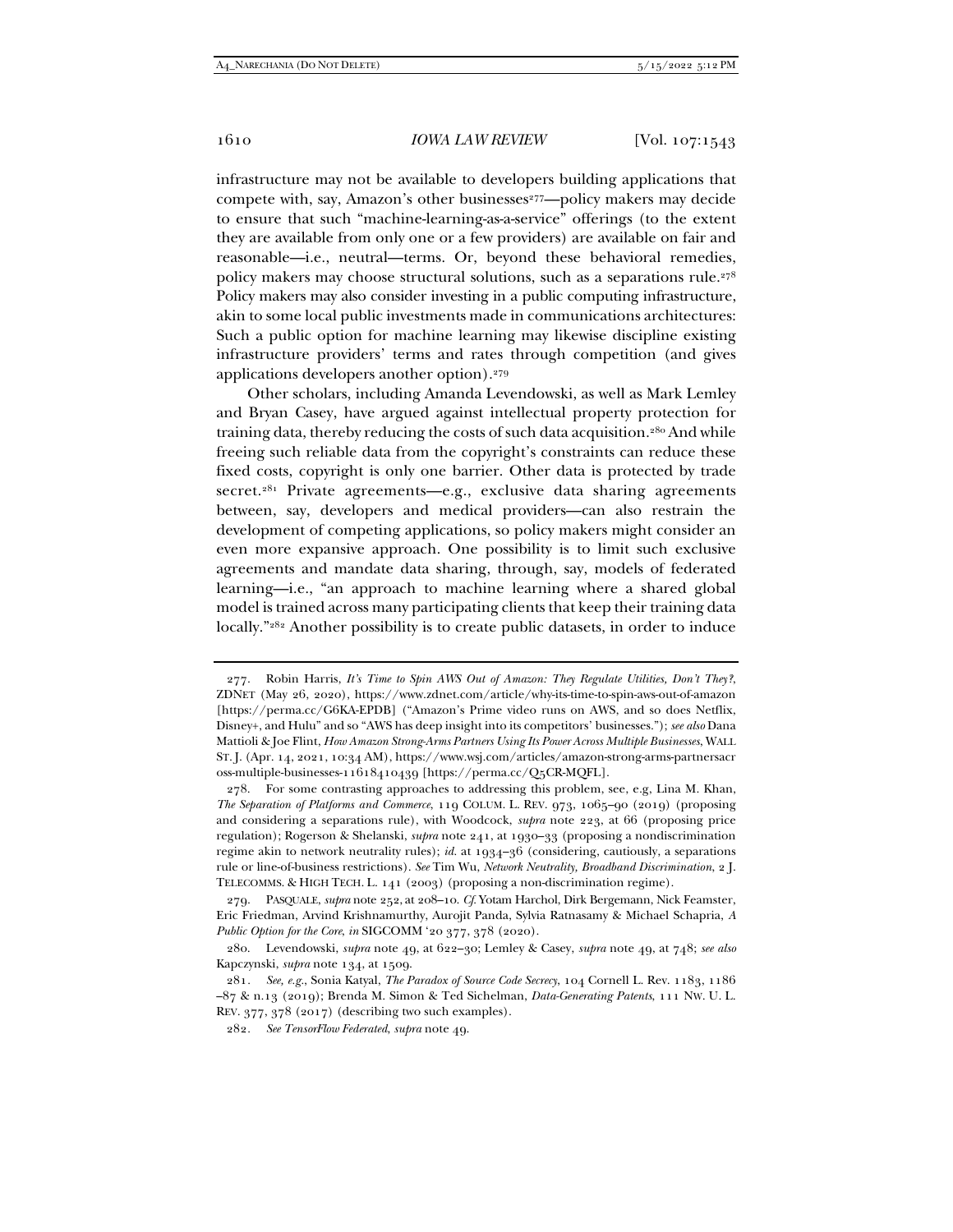2022] *MACHINE LEARNING* 1611

greater competition.283 One concern, of course, with public datasets is that these will push developers to some suboptimal but uniform standard. So a federated learning approach among competitors may be more attractive, especially because, as explained above, consolidating such information into a single model can give rise to accuracy-improving network effects.<sup>284</sup>

And finally, as explained above, antitrust's essential facilities doctrine limits the extent to which a provider may leverage a natural monopoly into a monopoly in an adjacent market (such as leveraging control over power transmission lines into a monopoly over power generation, or leveraging control over telecommunications networks into a monopoly over telephone devices).285 Similarly, in the context of machine-learning-based natural monopolies, providers might leverage their monopoly control over one market into another in at least two ways. First, such providers may adjust their predictive model to prefer affiliated services: Google searches, say, for "Xi'an Famous Foods reviews" might yield results from Google's own restaurant review service, notwithstanding a consumer preference for a competing provider (such as Zagat),286 or a diagnostics system provider might recommend an affiliated treatment, even where a generic or other therapeutic equivalent is available. Second, a monopoly provider might use the data it collects from consumers to cross-subsidize the development of some separate product. Indeed, the Fifth Circuit has already recognized an essential-facilities claim to data used by natural monopolists in this way (though in the somewhat

<sup>283</sup>*. See, e.g.*, Peter K. Yu, *Beyond Transparency and Accountability: Three Additional Features Algorithm Designers Should Build Into Intelligent Platforms*, 13 NE. U. L. REV. 263, 290–95 (2020) (describing data interoperability as critical to sustaining competition); Solow-Niederman, *supra* note 53, at 689; Hovenkamp, *supra* note 18, at 2032–38. Public regulators, moreover, may be able to overcome the intellectual property concerns that would otherwise attend to forced data sharing. *See, e.g.*, Kapczynski, *supra* note 134, at 1509 (describing some such possible intellectual property limits); Narechania, *supra* note 237, at 1483 (explaining how regulators have overcome similar objections in other policy contexts). Indeed, even where these datasets are protected by trade secret, *see supra* note 281 and text, regulators may require that incumbents negotiate rates for sharing such protected information with putative competitors. *See generally* Ruckelshaus v. Monsanto Co., 467 U.S. 986 (1984) (finding that, even though data used for product development and regulatory approval may be protected as trade secret and under the Constitution's Taking Clause, statutory schemes for arbitrating a price for the use of that data by competitors satisfy constitutional scrutiny).

<sup>284</sup>*. See, e.g.*, Mary D. Fan, *The Public's Right to Benefit from Privately Held Consumer Big Data*, 96 N.Y.U. L. REV 1438, 1477–91 (2021); *see also* Rogerson & Shelanski, *supra* note 241, at 1927–29, 1933–34(similarly arguing in favor of interoperability and portability across data platforms).

 <sup>285.</sup> Even skeptics of monopoly leveraging theories might be persuaded by the possibility for leveraging in these contexts, especially if these natural monopolists are made subject to (informational) rate regulation. *See* NUECHTERLEIN & WEISER, *supra* note 3, at 14–17 (explaining Baxter's Law).

<sup>286</sup>*. See* Michael Luca, Tim Wu, Sebastian Couvidat & Daniel Frank, *Does Google Content Degrade Google Search? Experimental Evidence* 13 (Harvard Business School, Working Paper No. 16- 035, 2015); Pasquale, *supra* note 52, at 22.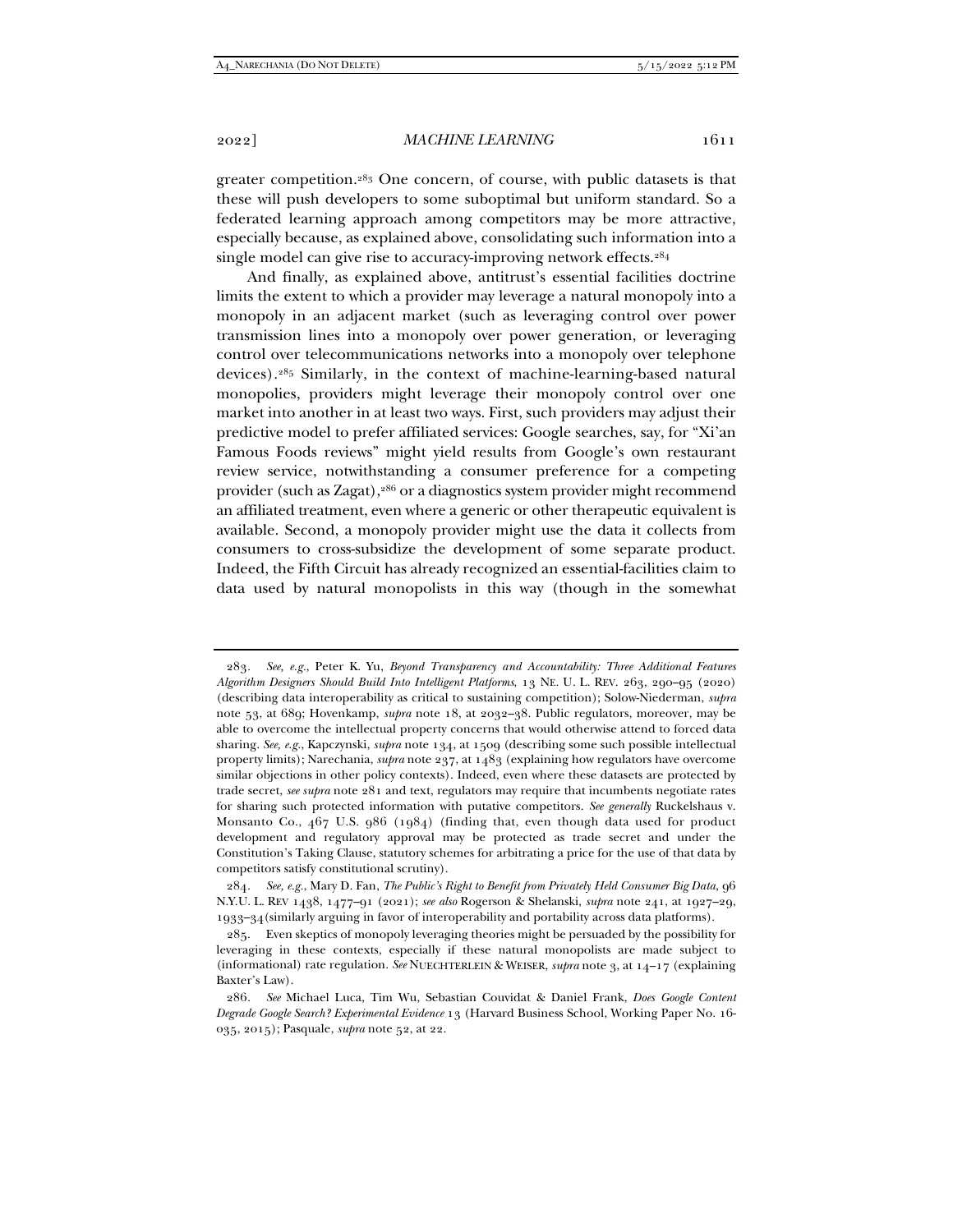antiquated context of telephone directories).287 In total, natural monopoly providers may be able to use their monopoly power in one market to help develop and distribute products in adjacent markets—so, as regulators seek to induce competition in putatively regulated markets, they must also be wary to safeguard competition in adjacent markets, too.<sup>288</sup>

\* \* \*

If some machine-learning-based applications might be natural monopolies, then some such applications might behave as natural monopolists. Such applications might, for example, make unreasonable or inefficient demands of their consumers, extracting more information than is reasonably necessary for the application's continued training. Such developers might also fail to make appropriate investments in an application's training, yielding inaccurate or prejudiced results. Therefore, we may wish to regulate these markets in order to limit these effects of market power, all while retaining the benefits of the machine-learning-based advance (and of consolidation).289

I emphasize that I do not mean to declare open season on all applications developers, granting regulators a license to target any machine-learning-based system. Rather, as noted above, the nature and extent of any regulatory response depends on a close analysis of the application at issue, the likelihood that the natural monopoly condition is satisfied, and a comparative analysis of the costs and benefits of regulation against the costs and benefits of concentration. Monopolists have incentives to charge too much or to skimp on service. But regulators can make critical errors, too—either by setting prices too high and quality standards too low (thus replicating the effects of monopoly power), or also by setting prices too low and quality standards too high (thereby deterring investment and innovation). Threfore any regulatory intervention must trade the possibility for regulator error against the likelihood of the exercise of monopoly power and must consider the benefits of the regulation alongside the benefits of consolidation.290 In some cases

<sup>287</sup>*. See* Great W. Directories, Inc. v. Sw. Bell Tel. Co., 63 F.3d 1378, 1384, 1386 (5th Cir. 1995) (concluding that current customer information controlled by a telephone provider was an "essential facility," and that the phone company could thus not attempt to monopolize the separate "directory market").

<sup>288</sup>*. See generally* Nikolas Guggenberger, *Essential Platforms*, 24 STAN. TECH. L. REV. 237 (2021) (stating that an essential facilities framework can help constrain "Big Tech"); *see also* Khan, *supra* note 278, at 1066–74.

<sup>289</sup>*. See* Symposium, *Artificial Intelligence in Federal Agencies: Government by Algorithm: Symposium on Artificial Intelligence in Federal Agencies,* ADMIN. CONF. U.S. 7 (2020) (statement of Hillary Brill, Geo. L. Inst. for Tech. Law and Pol'y) (noting such tradeoffs); Ovide, *supra* note 249.

<sup>290</sup>*. Cf.* Bagley, *supra* note 223, at 62 ("Public utility regulation is every bit as much a part of that tradition as laissez-faire. And if the market-oriented approaches that are ascendant today prove unsatisfactory, public utility regulation is an option worth exploring . . . . [T]he debate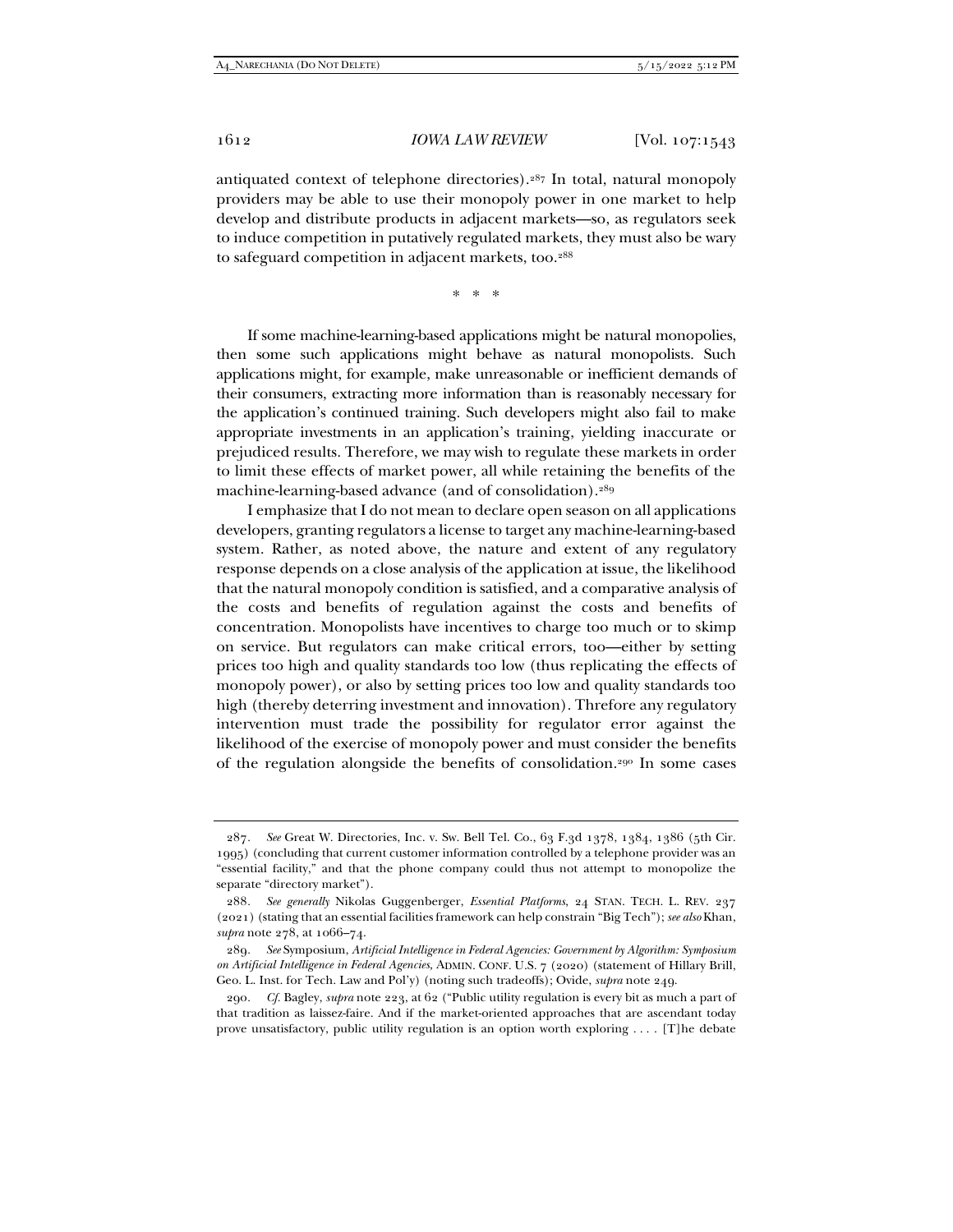—medical applications, say, where computational demands are high, data are expensive, and the costs of monopoly too risky—a more stringent approach may make sense. In other contexts, some basic quality standards and periodic audits may suffice. And in still others, the availability of shared computing infrastructure and cheap, reliable data, alongside possibilities for market differentiation, can suggest the possibility for a competitive market. In short, there is space for a pluralistic approach even within this domain of regulation. Moreover, such an evaluation must itself be dynamic: As commentators from Schumpeter to Breyer have remarked, natural monopolies may be transient, undermined by creative destruction, disruption, and innovation.291 But so long as the natural monopoly condition is satisfied, policy makers should seriously consider the possibilities for rules founded on this longstanding regulatory tradition, protecting the public from the harmful distributional and welfare effects of monopoly power—the privacy-invading and data hoarding practices, the misalignment among private incentives and public preferences, and the entrenchment of bias.

# V. CONCLUSION: PUBLIC REGULATION AND PRIVATE POWER

Since the advent of the railway system, policy makers have sought to regulate natural monopolies in order to balance the harms of monopoly power—e.g., inefficient pricing, substandard service—against the gains of consolidation and network effects in such markets. Now, a new class of natural monopoly is emerging. Just as prior natural monopolies helped to transform the nation, machine-learning-based applications are remaking the economy in countless substantial ways.292 Moreover, the fixed costs of developing these applications—fixed costs in terms of computing equipment, data, and computational power—together with the virtuous cycle of artificial intelligence suggest that at least some markets may be best served by a single application (as opposed to multiple competitors).

Hence, as a range of commentators across disciplines have begun to document several problems with these applications—problems of accuracy, bias, privacy, and security, among others—we may both understand those problems as ones of monopoly power and draw from the tradition of market regulation to address them. If developers make unreasonable data demands of their consumers, undermining the availability (and accuracy) of the application, then regulators may place limits on the use and collection of personal information. And if applications—freed from the constraints of

between market-oriented and regulatory approaches should unapologetically examine the virtues and vices of both.").

<sup>291</sup>*. See, e.g.*, JOSEPH A. SCHUMPETER, CAPITALISM, SOCIALISM AND DEMOCRACY 89 (3d ed. 1950); BREYER, *supra* note 16, at 286–87.

 <sup>292.</sup> RUSSELL & NORVIG, *supra* note 6, at 28 (explaining that "many thousands of AI applications are embedded in the infrastructure of every industry" (quoting KURZWEIL, *supra* note  $6, at 204)$ .